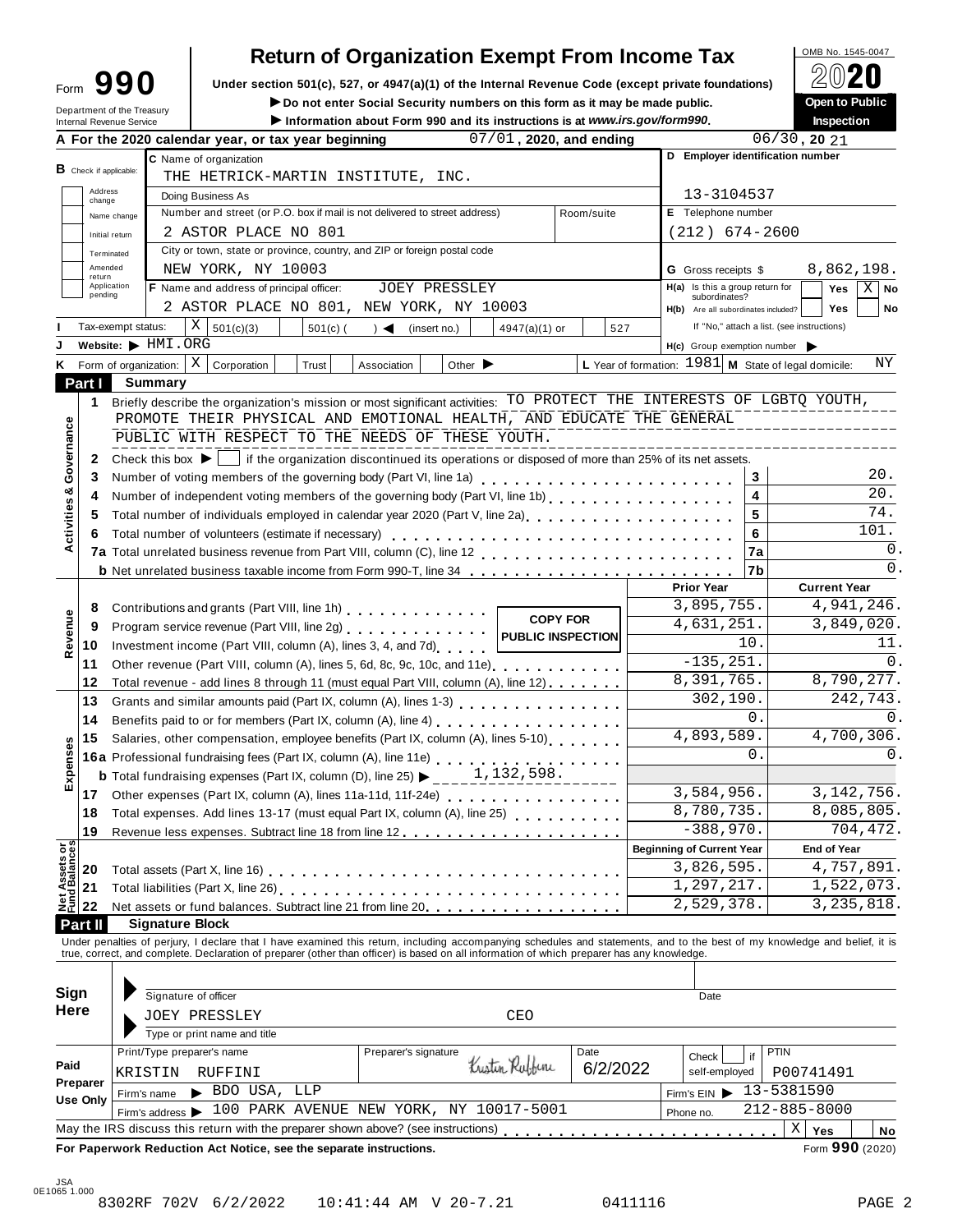THE HETRICK-MARTIN INSTITUTE, INC. 13-3104537

| Form 990 (2020)<br>Part III |                                                                                                                                                                                                                                                                                                                                                                                                                                                                                                                                                                                                                                                                                      | Page 2                                                |
|-----------------------------|--------------------------------------------------------------------------------------------------------------------------------------------------------------------------------------------------------------------------------------------------------------------------------------------------------------------------------------------------------------------------------------------------------------------------------------------------------------------------------------------------------------------------------------------------------------------------------------------------------------------------------------------------------------------------------------|-------------------------------------------------------|
|                             | <b>Statement of Program Service Accomplishments</b>                                                                                                                                                                                                                                                                                                                                                                                                                                                                                                                                                                                                                                  | $\mathbf{X}$                                          |
|                             | 1 Briefly describe the organization's mission:                                                                                                                                                                                                                                                                                                                                                                                                                                                                                                                                                                                                                                       |                                                       |
|                             | THE HETRICK-MARTIN INSTITUTE WAS FORMED TO PROTECT THE INTERESTS OF                                                                                                                                                                                                                                                                                                                                                                                                                                                                                                                                                                                                                  |                                                       |
|                             | LGBTQ YOUTH, PROMOTE THEIR PHYSICAL AND EMOTIONAL HEALTH, AND EDUCATE                                                                                                                                                                                                                                                                                                                                                                                                                                                                                                                                                                                                                |                                                       |
|                             | THE GENERAL PUBLIC WITH RESPECT TO THE NEEDS OF THESE YOUTH.                                                                                                                                                                                                                                                                                                                                                                                                                                                                                                                                                                                                                         |                                                       |
| 3                           | 2 Did the organization undertake any significant program services during the year which were not listed on the<br>If "Yes," describe these new services on Schedule O.<br>Did the organization cease conducting, or make significant changes in how it conducts, any program<br>If "Yes," describe these changes on Schedule O.<br>4 Describe the organization's program service accomplishments for each of its three largest program services, as measured by<br>expenses. Section $501(c)(3)$ and $501(c)(4)$ organizations are required to report the amount of grants and allocations to others,<br>the total expenses, and revenue, if any, for each program service reported. | $ X $ No<br>Yes<br>$\vert$ X $\vert$ No<br><b>Yes</b> |
| 4a (Code:                   | (Expenses \$ 6,226,869. including grants of \$ 242,743. ) (Revenue \$ 3,849,020. )<br>ATTACHMENT 1                                                                                                                                                                                                                                                                                                                                                                                                                                                                                                                                                                                   |                                                       |
|                             | including grants of \$ (Revenue \$)<br>4b (Code: ) (Expenses \$                                                                                                                                                                                                                                                                                                                                                                                                                                                                                                                                                                                                                      |                                                       |
|                             |                                                                                                                                                                                                                                                                                                                                                                                                                                                                                                                                                                                                                                                                                      |                                                       |
|                             | 4d Other program services (Describe on Schedule O.)                                                                                                                                                                                                                                                                                                                                                                                                                                                                                                                                                                                                                                  |                                                       |
| (Expenses \$                | including grants of \$<br>) (Revenue \$<br>6, 226, 869.<br>4e Total program service expenses >                                                                                                                                                                                                                                                                                                                                                                                                                                                                                                                                                                                       |                                                       |
| <b>JSA</b><br>0E1020 1.000  |                                                                                                                                                                                                                                                                                                                                                                                                                                                                                                                                                                                                                                                                                      | Form 990 (2020)                                       |
|                             | 8302RF 702V 6/2/2022<br>10:41:44 AM V 20-7.21<br>0411116                                                                                                                                                                                                                                                                                                                                                                                                                                                                                                                                                                                                                             | PAGE 3                                                |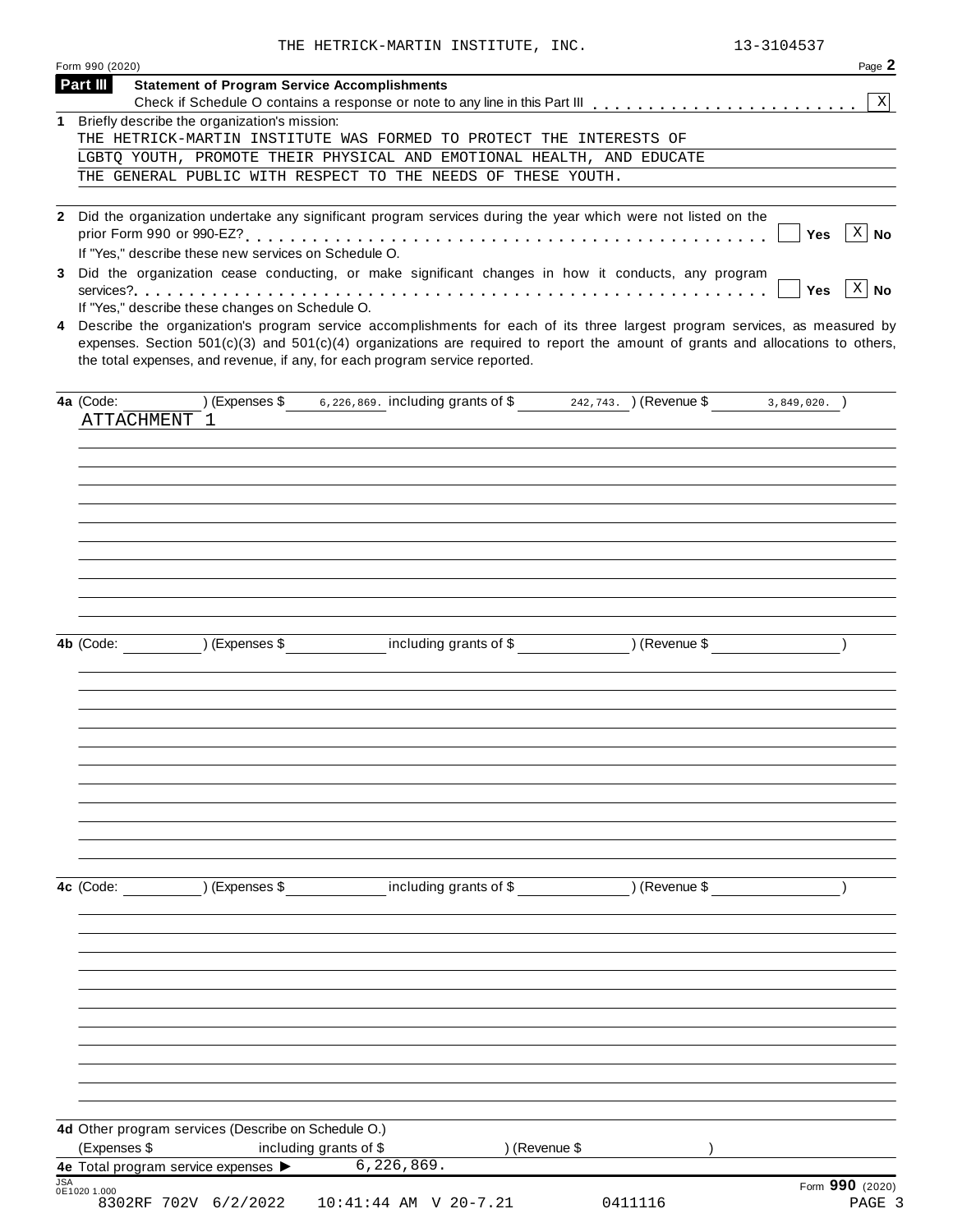| Part IV      | <b>Checklist of Required Schedules</b>                                                                                  |                 |             |    |
|--------------|-------------------------------------------------------------------------------------------------------------------------|-----------------|-------------|----|
|              |                                                                                                                         |                 | Yes         | No |
| 1            | Is the organization described in section $501(c)(3)$ or $4947(a)(1)$ (other than a private foundation)? If "Yes,"       |                 |             |    |
|              |                                                                                                                         | 1               | Χ           |    |
| $\mathbf{2}$ | Is the organization required to complete Schedule B, Schedule of Contributors See instructions?                         | $\mathbf{2}$    | $\mathbf X$ |    |
| 3            | Did the organization engage in direct or indirect political campaign activities on behalf of or in opposition to        |                 |             |    |
|              | candidates for public office? If "Yes," complete Schedule C, Part I.                                                    | 3               |             | Χ  |
| 4            | Section 501(c)(3) organizations. Did the organization engage in lobbying activities, or have a section 501(h)           |                 |             |    |
|              |                                                                                                                         | 4               |             | X  |
| 5            | Is the organization a section $501(c)(4)$ , $501(c)(5)$ , or $501(c)(6)$ organization that receives membership dues,    |                 |             | Χ  |
|              | assessments, or similar amounts as defined in Revenue Procedure 98-19? If "Yes," complete Schedule C, Part III          | 5               |             |    |
| 6            | Did the organization maintain any donor advised funds or any similar funds or accounts for which donors                 |                 |             |    |
|              | have the right to provide advice on the distribution or investment of amounts in such funds or accounts? If             |                 |             | X  |
|              |                                                                                                                         | 6               |             |    |
| 7            | Did the organization receive or hold a conservation easement, including easements to preserve open space,               |                 |             | Χ  |
|              | the environment, historic land areas, or historic structures? If "Yes," complete Schedule D, Part II.                   | $\overline{7}$  |             |    |
| 8            | Did the organization maintain collections of works of art, historical treasures, or other similar assets? If "Yes,"     |                 |             | Χ  |
|              | Did the organization report an amount in Part X, line 21, for escrow or custodial account liability, serve as a         | 8               |             |    |
| 9            | custodian for amounts not listed in Part X; or provide credit counseling, debt management, credit repair, or            |                 |             |    |
|              |                                                                                                                         | 9               |             | X  |
| 10           | Did the organization, directly or through a related organization, hold assets in donor-restricted endowments            |                 |             |    |
|              |                                                                                                                         | 10              |             | Χ  |
| 11           | If the organization's answer to any of the following questions is "Yes," then complete Schedule D, Parts VI,            |                 |             |    |
|              | VII, VIII, IX, or X as applicable.                                                                                      |                 |             |    |
|              | a Did the organization report an amount for land, buildings, and equipment in Part X, line 10? If "Yes,"                |                 |             |    |
|              |                                                                                                                         | 11a             | Χ           |    |
|              | <b>b</b> Did the organization report an amount for investments-other securities in Part X, line 12, that is 5% or more  |                 |             |    |
|              | of its total assets reported in Part X, line 16? If "Yes," complete Schedule D, Part VII                                | 11 <sub>b</sub> |             | Χ  |
|              | c Did the organization report an amount for investments-program related in Part X, line 13, that is 5% or more          |                 |             |    |
|              | of its total assets reported in Part X, line 16? If "Yes," complete Schedule D, Part VIII                               | 11c             |             | Χ  |
|              | d Did the organization report an amount for other assets in Part X, line 15, that is 5% or more of its total assets     |                 |             |    |
|              | reported in Part X, line 16? If "Yes," complete Schedule D, Part IX.                                                    | 11d             |             | Χ  |
|              | e Did the organization report an amount for other liabilities in Part X, line 25? If "Yes," complete Schedule D, Part X | 11e             |             | Χ  |
| f            | Did the organization's separate or consolidated financial statements for the tax year include a footnote that addresses |                 |             |    |
|              | the organization's liability for uncertain tax positions under FIN 48 (ASC 740)? If "Yes," complete Schedule D, Part X  | 11f             |             | Χ  |
|              | 12a Did the organization obtain separate, independent audited financial statements for the tax year? If "Yes," complete |                 |             |    |
|              |                                                                                                                         | 12a             |             | Χ  |
|              | <b>b</b> Was the organization included in consolidated, independent audited financial statements for the tax year? If   |                 |             |    |
|              | "Yes," and if the organization answered "No" to line 12a, then completing Schedule D, Parts XI and XII is optional      | 12 <sub>b</sub> |             | Χ  |
| 13           | Is the organization a school described in section $170(b)(1)(A)(ii)$ ? If "Yes," complete Schedule E.                   | 13              |             | Χ  |
|              | 14a Did the organization maintain an office, employees, or agents outside of the United States?.                        | 14a             |             | X  |
|              | <b>b</b> Did the organization have aggregate revenues or expenses of more than \$10,000 from grantmaking,               |                 |             |    |
|              | fundraising, business, investment, and program service activities outside the United States, or aggregate               |                 |             |    |
|              | foreign investments valued at \$100,000 or more? If "Yes," complete Schedule F, Parts I and IV                          | 14b             |             | Χ  |
| 15           | Did the organization report on Part IX, column (A), line 3, more than \$5,000 of grants or other assistance to or       |                 |             |    |
|              |                                                                                                                         | 15              |             | Χ  |
| 16           | Did the organization report on Part IX, column (A), line 3, more than \$5,000 of aggregate grants or other              |                 |             |    |
|              | assistance to or for foreign individuals? If "Yes," complete Schedule F, Parts III and IV                               | 16              |             | Χ  |
| 17           | Did the organization report a total of more than \$15,000 of expenses for professional fundraising services on          |                 |             |    |
|              | Part IX, column (A), lines 6 and 11e? If "Yes," complete Schedule G, Part I See instructions                            | 17              |             | Χ  |
| 18           | Did the organization report more than \$15,000 total of fundraising event gross income and contributions on             |                 |             |    |
|              |                                                                                                                         | 18              | Χ           |    |
| 19           | Did the organization report more than \$15,000 of gross income from gaming activities on Part VIII, line 9a?            |                 |             |    |
|              |                                                                                                                         | 19              |             | Χ  |
|              | 20a Did the organization operate one or more hospital facilities? If "Yes," complete Schedule H                         | 20a             |             | X  |
|              | <b>b</b> If "Yes" to line 20a, did the organization attach a copy of its audited financial statements to this return?   | 20 <sub>b</sub> |             |    |
|              |                                                                                                                         |                 |             |    |
| 21           | Did the organization report more than \$5,000 of grants or other assistance to any domestic organization or             |                 |             |    |

8302RF 702V 6/2/2022 10:41:44 AM V 20-7.21 0411116 PAGE 4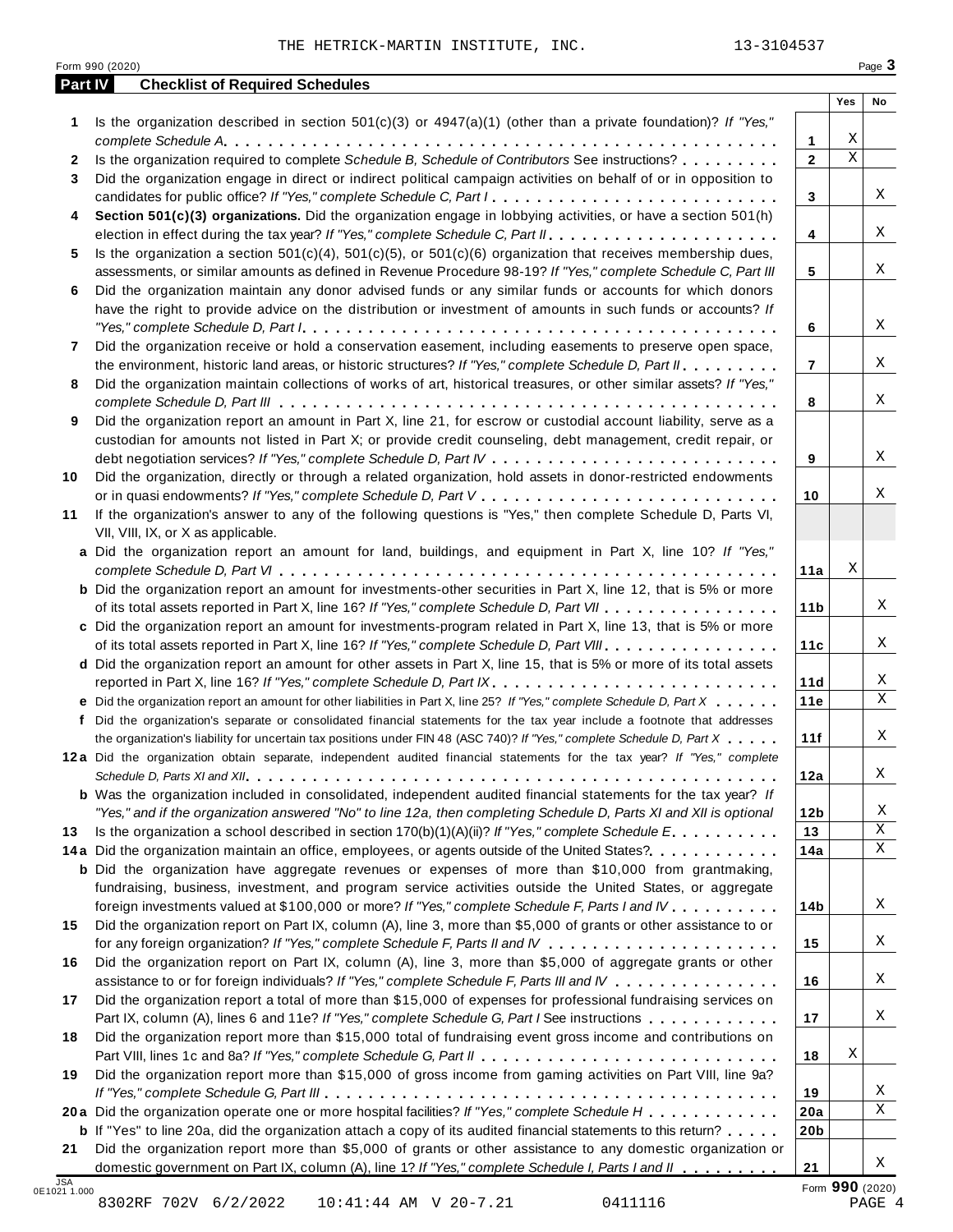|               | <b>Part IV</b> Checklist of Required Schedules (continued)                                                                                                                                                                                |                 |     |                 |
|---------------|-------------------------------------------------------------------------------------------------------------------------------------------------------------------------------------------------------------------------------------------|-----------------|-----|-----------------|
|               |                                                                                                                                                                                                                                           |                 | Yes | No              |
| 22            | Did the organization report more than \$5,000 of grants or other assistance to or for domestic individuals on                                                                                                                             |                 |     |                 |
|               |                                                                                                                                                                                                                                           | 22              | Χ   |                 |
| 23            | Did the organization answer "Yes" to Part VII, Section A, line 3, 4, or 5 about compensation of the                                                                                                                                       |                 |     |                 |
|               | organization's current and former officers, directors, trustees, key employees, and highest compensated                                                                                                                                   |                 |     |                 |
|               |                                                                                                                                                                                                                                           | 23              | Χ   |                 |
|               | 24a Did the organization have a tax-exempt bond issue with an outstanding principal amount of more than                                                                                                                                   |                 |     |                 |
|               | \$100,000 as of the last day of the year, that was issued after December 31, 2002? If "Yes," answer lines 24b                                                                                                                             |                 |     |                 |
|               |                                                                                                                                                                                                                                           | 24a             |     | Χ               |
|               | <b>b</b> Did the organization invest any proceeds of tax-exempt bonds beyond a temporary period exception?                                                                                                                                | 24b             |     |                 |
|               | c Did the organization maintain an escrow account other than a refunding escrow at any time during the year                                                                                                                               |                 |     |                 |
|               |                                                                                                                                                                                                                                           | 24c             |     |                 |
|               | <b>d</b> Did the organization act as an "on behalf of" issuer for bonds outstanding at any time during the year? 24d                                                                                                                      |                 |     |                 |
|               | 25a Section 501(c)(3), 501(c)(4), and 501(c)(29) organizations. Did the organization engage in an excess benefit                                                                                                                          |                 |     | X               |
|               | transaction with a disqualified person during the year? If "Yes," complete Schedule L, Part I                                                                                                                                             | 25a             |     |                 |
|               | <b>b</b> Is the organization aware that it engaged in an excess benefit transaction with a disqualified person in a prior<br>year, and that the transaction has not been reported on any of the organization's prior Forms 990 or 990-EZ? |                 |     |                 |
|               |                                                                                                                                                                                                                                           |                 |     | Χ               |
|               | Did the organization report any amount on Part X, line 5 or 22, for receivables from or payables to any current                                                                                                                           | 25 <sub>b</sub> |     |                 |
| 26            | or former officer, director, trustee, key employee, creator or founder, substantial contributor, or 35%                                                                                                                                   |                 |     |                 |
|               | controlled entity or family member of any of these persons? If "Yes," complete Schedule L, Part II.                                                                                                                                       | 26              |     | X               |
|               | Did the organization provide a grant or other assistance to any current or former officer, director, trustee, key                                                                                                                         |                 |     |                 |
| 27            | employee, creator or founder, substantial contributor or employee thereof, a grant selection committee                                                                                                                                    |                 |     |                 |
|               | member, or to a 35% controlled entity (including an employee thereof) or family member of any of these                                                                                                                                    |                 |     |                 |
|               |                                                                                                                                                                                                                                           | 27              |     | Χ               |
| 28            | Was the organization a party to a business transaction with one of the following parties (see Schedule L,                                                                                                                                 |                 |     |                 |
|               | Part IV instructions, for applicable filing thresholds, conditions, and exceptions):                                                                                                                                                      |                 |     |                 |
|               | a A current or former officer, director, trustee, key employee, creator or founder, or substantial contributor? If                                                                                                                        |                 |     |                 |
|               |                                                                                                                                                                                                                                           | 28a             |     | Χ               |
|               | <b>b</b> A family member of any individual described in line 28a? If "Yes," complete Schedule L, Part IV.                                                                                                                                 | 28 <sub>b</sub> |     | $\mathbf X$     |
|               | c A 35% controlled entity of one or more individuals and/or organizations described in lines 28a or 28b? If                                                                                                                               |                 |     |                 |
|               |                                                                                                                                                                                                                                           | 28c             |     | X               |
| 29            | Did the organization receive more than \$25,000 in non-cash contributions? If "Yes," complete Schedule M                                                                                                                                  | 29              |     | $\mathbf X$     |
| 30            | Did the organization receive contributions of art, historical treasures, or other similar assets, or qualified                                                                                                                            |                 |     |                 |
|               |                                                                                                                                                                                                                                           | 30              |     | X               |
| 31            | Did the organization liquidate, terminate, or dissolve and cease operations? If "Yes," complete Schedule N, Part I                                                                                                                        | 31              |     | $\mathbf X$     |
| 32            | Did the organization sell, exchange, dispose of, or transfer more than 25% of its net assets? If "Yes,"                                                                                                                                   |                 |     |                 |
|               |                                                                                                                                                                                                                                           | 32              |     | Χ               |
| 33            | Did the organization own 100% of an entity disregarded as separate from the organization under Regulations                                                                                                                                |                 |     |                 |
|               |                                                                                                                                                                                                                                           | 33              |     | Χ               |
| 34            | Was the organization related to any tax-exempt or taxable entity? If "Yes," complete Schedule R, Part II, III,                                                                                                                            |                 |     |                 |
|               |                                                                                                                                                                                                                                           | 34              |     | X               |
|               | 35a Did the organization have a controlled entity within the meaning of section 512(b)(13)?                                                                                                                                               | 35a             |     | X               |
|               | <b>b</b> If "Yes" to line 35a, did the organization receive any payment from or engage in any transaction with a                                                                                                                          |                 |     |                 |
|               | controlled entity within the meaning of section 512(b)(13)? If "Yes," complete Schedule R, Part V, line 2                                                                                                                                 | 35 <sub>b</sub> |     |                 |
| 36            | Section 501(c)(3) organizations. Did the organization make any transfers to an exempt non-charitable                                                                                                                                      |                 |     |                 |
|               | related organization? If "Yes," complete Schedule R, Part V, line 2.                                                                                                                                                                      | 36              |     | Χ               |
| 37            | Did the organization conduct more than 5% of its activities through an entity that is not a related organization                                                                                                                          |                 |     |                 |
|               | and that is treated as a partnership for federal income tax purposes? If "Yes," complete Schedule R, Part VI                                                                                                                              | 37              |     | Χ               |
| 38            | Did the organization complete Schedule O and provide explanations in Schedule O for Part VI, lines 11b and                                                                                                                                |                 |     |                 |
|               | 19? Note: All Form 990 filers are required to complete Schedule O.                                                                                                                                                                        | 38              | Χ   |                 |
| <b>Part V</b> | <b>Statements Regarding Other IRS Filings and Tax Compliance</b>                                                                                                                                                                          |                 |     |                 |
|               | Check if Schedule O contains a response or note to any line in this Part V                                                                                                                                                                |                 |     |                 |
|               |                                                                                                                                                                                                                                           |                 | Yes | No              |
|               | 128<br>1a Enter the number reported in Box 3 of Form 1096. Enter -0- if not applicable   1a                                                                                                                                               |                 |     |                 |
|               | 0.<br><b>b</b> Enter the number of Forms W-2G included in line 1a. Enter -0- if not applicable $\dots \dots$                                                                                                                              |                 |     |                 |
|               | c Did the organization comply with backup withholding rules for reportable payments to vendors and                                                                                                                                        |                 | Χ   |                 |
| JSA           |                                                                                                                                                                                                                                           | 1с              |     | Form 990 (2020) |
| 0E1030 1.000  | 8302RF 702V 6/2/2022<br>10:41:44 AM V 20-7.21<br>0411116                                                                                                                                                                                  |                 |     | PAGE 5          |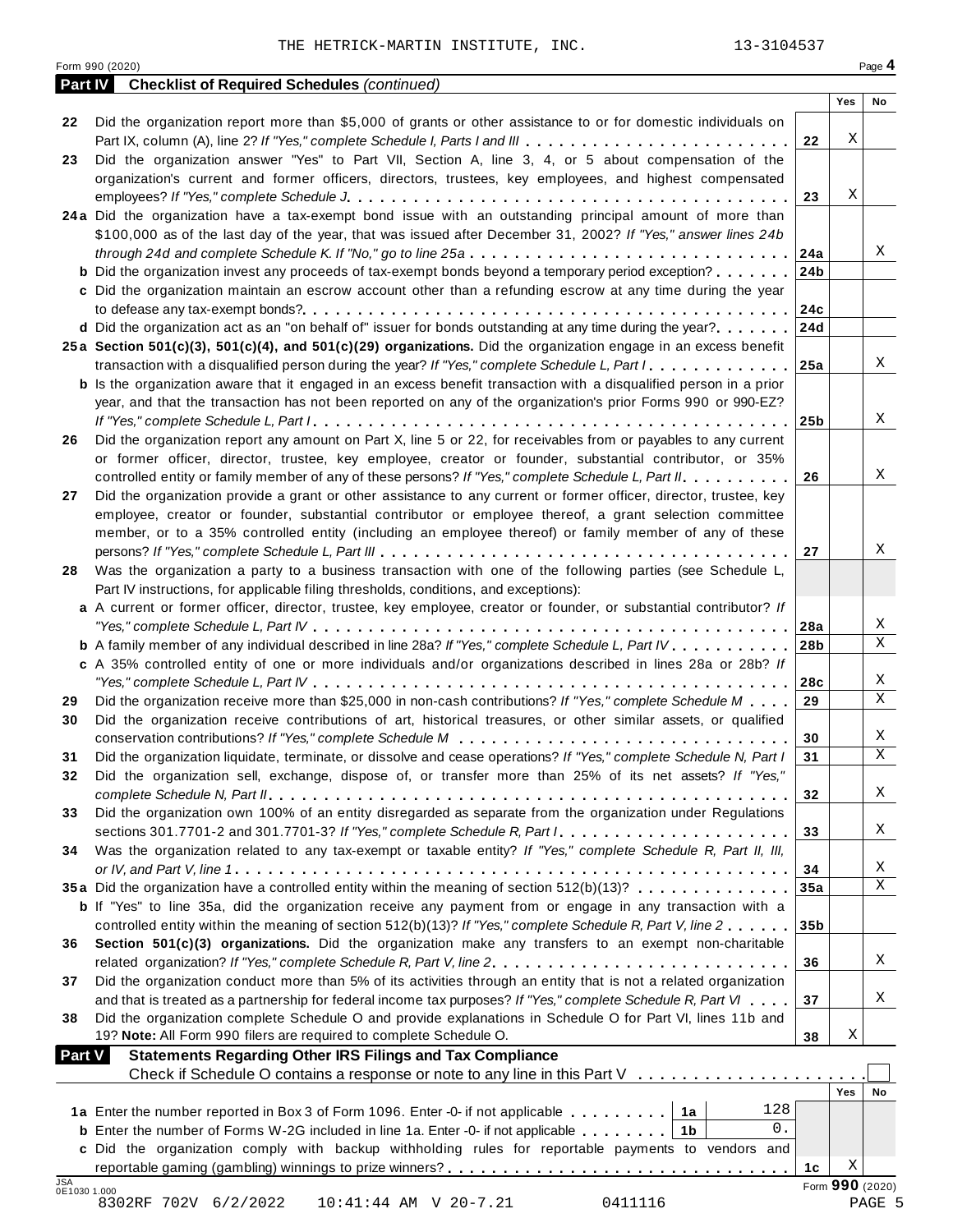|        | Form 990 (2020)                                                                                                                            |     | Page 5 |
|--------|--------------------------------------------------------------------------------------------------------------------------------------------|-----|--------|
| Part V | Statements Regarding Other IRS Filings and Tax Compliance (continued)                                                                      |     |        |
|        |                                                                                                                                            | Yes | No     |
|        | 2a Enter the number of employees reported on Form W-3, Transmittal of Wage and Tax                                                         |     |        |
|        | 74<br>Statements, filed for the calendar year ending with or within the year covered by this return. [2a                                   |     |        |
|        | 2b<br><b>b</b> If at least one is reported on line 2a, did the organization file all required federal employment tax returns?              | Χ   |        |
|        | <b>Note:</b> If the sum of lines 1a and 2a is greater than 250, you may be required to e-file (see instructions).                          |     |        |
|        | 3a<br>3a Did the organization have unrelated business gross income of \$1,000 or more during the year?                                     |     | Χ      |
|        | 3b<br><b>b</b> If "Yes," has it filed a Form 990-T for this year? If "No" to line 3b, provide an explanation on Schedule O                 |     |        |
|        | 4a At any time during the calendar year, did the organization have an interest in, or a signature or other authority over,                 |     |        |
|        | 4a<br>a financial account in a foreign country (such as a bank account, securities account, or other financial account)?                   |     | Χ      |
|        | <b>b</b> If "Yes," enter the name of the foreign country $\blacktriangleright$                                                             |     |        |
|        | See instructions for filing requirements for FinCEN Form 114, Report of Foreign Bank and Financial Accounts (FBAR).                        |     |        |
|        | 5a<br>5a Was the organization a party to a prohibited tax shelter transaction at any time during the tax year?.                            |     | Χ      |
|        | 5b<br><b>b</b> Did any taxable party notify the organization that it was or is a party to a prohibited tax shelter transaction?            |     | Χ      |
|        | 5c                                                                                                                                         |     |        |
|        | 6a Does the organization have annual gross receipts that are normally greater than \$100,000, and did the                                  |     |        |
|        | 6a<br>organization solicit any contributions that were not tax deductible as charitable contributions?                                     |     | Χ      |
|        | <b>b</b> If "Yes," did the organization include with every solicitation an express statement that such contributions or                    |     |        |
|        | 6b                                                                                                                                         |     |        |
| 7      | Organizations that may receive deductible contributions under section 170(c).                                                              |     |        |
|        | a Did the organization receive a payment in excess of \$75 made partly as a contribution and partly for goods                              |     |        |
|        | 7а                                                                                                                                         | X   |        |
|        | 7b<br><b>b</b> If "Yes," did the organization notify the donor of the value of the goods or services provided?                             | Χ   |        |
|        | c Did the organization sell, exchange, or otherwise dispose of tangible personal property for which it was                                 |     |        |
|        | 7c                                                                                                                                         |     | Χ      |
|        | d If "Yes," indicate the number of Forms 8282 filed during the year 7d                                                                     |     |        |
|        | 7e<br>e Did the organization receive any funds, directly or indirectly, to pay premiums on a personal benefit contract?                    |     | Χ      |
|        | 7f<br>Did the organization, during the year, pay premiums, directly or indirectly, on a personal benefit contract?                         |     | Χ      |
|        | 7g<br>If the organization received a contribution of qualified intellectual property, did the organization file Form 8899 as required?     |     |        |
|        | 7h<br>h If the organization received a contribution of cars, boats, airplanes, or other vehicles, did the organization file a Form 1098-C? |     |        |
| 8      | Sponsoring organizations maintaining donor advised funds. Did a donor advised fund maintained by the                                       |     |        |
|        | 8<br>sponsoring organization have excess business holdings at any time during the year?                                                    |     |        |
| 9      | Sponsoring organizations maintaining donor advised funds.                                                                                  |     |        |
|        | 9a<br>a Did the sponsoring organization make any taxable distributions under section 4966?                                                 |     |        |
|        | 9b<br><b>b</b> Did the sponsoring organization make a distribution to a donor, donor advisor, or related person?                           |     |        |
|        | 10 Section 501(c)(7) organizations. Enter:                                                                                                 |     |        |
|        | 10a <br>a Initiation fees and capital contributions included on Part VIII, line 12                                                         |     |        |
|        | 10b<br><b>b</b> Gross receipts, included on Form 990, Part VIII, line 12, for public use of club facilities                                |     |        |
| 11     | Section 501(c)(12) organizations. Enter:                                                                                                   |     |        |
|        | 11a                                                                                                                                        |     |        |
|        | b Gross income from other sources (Do not net amounts due or paid to other sources                                                         |     |        |
|        | 11 <sub>b</sub>                                                                                                                            |     |        |
|        | 12a<br>12a Section 4947(a)(1) non-exempt charitable trusts. Is the organization filing Form 990 in lieu of Form 1041?                      |     |        |
|        | 12b<br><b>b</b> If "Yes," enter the amount of tax-exempt interest received or accrued during the year                                      |     |        |
| 13     | Section 501(c)(29) qualified nonprofit health insurance issuers.                                                                           |     |        |
|        | <b>a</b> Is the organization licensed to issue qualified health plans in more than one state? <b>and interest in the state</b>             | 13а |        |
|        | Note: See the instructions for additional information the organization must report on Schedule O.                                          |     |        |
|        | <b>b</b> Enter the amount of reserves the organization is required to maintain by the states in which                                      |     |        |
|        | 13b<br>the organization is licensed to issue qualified health plans $\ldots \ldots \ldots \ldots \ldots \ldots \ldots$                     |     |        |
|        | 13c                                                                                                                                        |     |        |
|        | 14a<br>14a Did the organization receive any payments for indoor tanning services during the tax year?                                      |     | Χ      |
|        | <b>b</b> If "Yes," has it filed a Form 720 to report these payments? If "No," provide an explanation on Schedule O                         | 14b |        |
| 15     | Is the organization subject to the section 4960 tax on payment(s) of more than \$1,000,000 in remuneration or                              |     |        |
|        | 15                                                                                                                                         |     | Χ      |
|        | If "Yes," see instructions and file Form 4720, Schedule N.                                                                                 |     |        |
| 16     | 16<br>Is the organization an educational institution subject to the section 4968 excise tax on net investment income?                      |     | Χ      |
|        | If "Yes," complete Form 4720, Schedule O.                                                                                                  |     |        |

Form **990** (2020)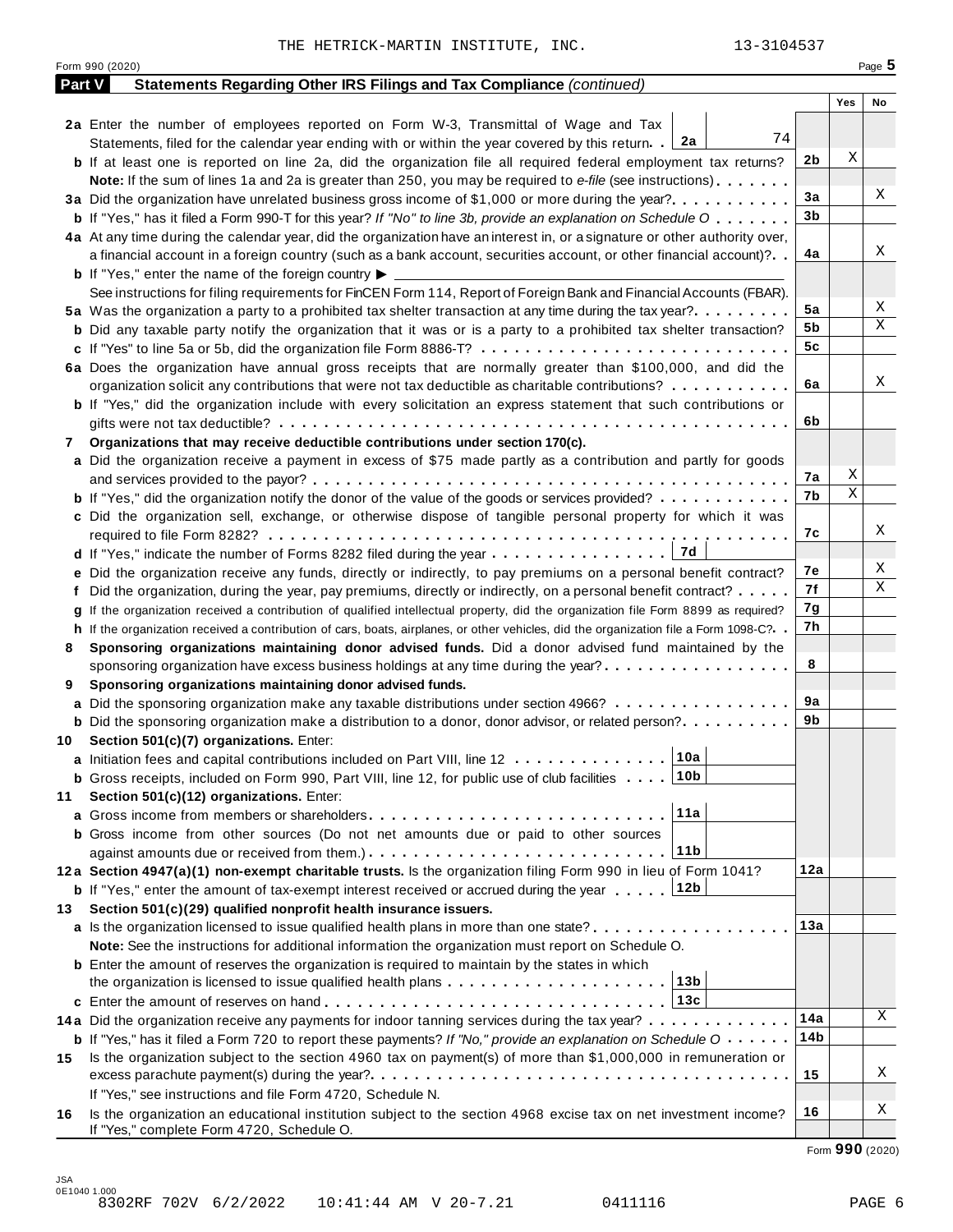| <b>Part VI</b>                          | 13-3104537<br>THE HETRICK-MARTIN INSTITUTE, INC.<br>Form 990 (2020)                                                                                                                    |                 |            | Page $6$ |
|-----------------------------------------|----------------------------------------------------------------------------------------------------------------------------------------------------------------------------------------|-----------------|------------|----------|
|                                         | Governance, Management, and Disclosure For each "Yes" response to lines 2 through 7b below, and for a "No"                                                                             |                 |            |          |
|                                         | response to line 8a, 8b, or 10b below, describe the circumstances, processes, or changes on Schedule O. See instructions.                                                              |                 |            |          |
|                                         | <b>Section A. Governing Body and Management</b>                                                                                                                                        |                 |            | X        |
|                                         |                                                                                                                                                                                        |                 | <b>Yes</b> | No       |
|                                         | 20<br>1a                                                                                                                                                                               |                 |            |          |
|                                         | 1a Enter the number of voting members of the governing body at the end of the tax year<br>If there are material differences in voting rights among members of the governing body, or   |                 |            |          |
|                                         | if the governing body delegated broad authority to an executive committee or similar                                                                                                   |                 |            |          |
|                                         | committee, explain on Schedule O.<br>20                                                                                                                                                |                 |            |          |
|                                         | 1 <sub>b</sub><br>Enter the number of voting members included on line 1a, above, who are independent                                                                                   |                 |            |          |
| 2                                       | Did any officer, director, trustee, or key employee have a family relationship or a business relationship with                                                                         |                 |            |          |
|                                         |                                                                                                                                                                                        | $\mathbf{2}$    |            | Χ        |
| 3                                       | Did the organization delegate control over management duties customarily performed by or under the direct                                                                              |                 |            |          |
|                                         | supervision of officers, directors, trustees, or key employees to a management company or other person?                                                                                | 3               |            | Χ        |
| 4                                       | Did the organization make any significant changes to its governing documents since the prior Form 990 was filed?                                                                       | 4               |            | Χ        |
| 5                                       | Did the organization become aware during the year of a significant diversion of the organization's assets?                                                                             | 5               |            | Χ        |
| 6                                       |                                                                                                                                                                                        | 6               |            | X        |
| 7a                                      | Did the organization have members, stockholders, or other persons who had the power to elect or appoint                                                                                |                 |            |          |
|                                         |                                                                                                                                                                                        | 7a              |            | Χ        |
|                                         |                                                                                                                                                                                        |                 |            |          |
| b                                       | Are any governance decisions of the organization reserved to (or subject to approval by) members,                                                                                      |                 |            | Χ        |
|                                         |                                                                                                                                                                                        | 7b              |            |          |
| 8                                       | Did the organization contemporaneously document the meetings held or written actions undertaken during                                                                                 |                 |            |          |
|                                         | the year by the following:                                                                                                                                                             |                 |            |          |
|                                         |                                                                                                                                                                                        | 8a              | Χ          |          |
|                                         |                                                                                                                                                                                        | 8b              | Χ          |          |
| 9                                       | Is there any officer, director, trustee, or key employee listed in Part VII, Section A, who cannot be reached at                                                                       |                 |            |          |
|                                         | the organization's mailing address? If "Yes," provide the names and addresses on Schedule O.                                                                                           | 9               |            | Χ        |
|                                         | Section B. Policies (This Section B requests information about policies not required by the Internal Revenue Code.)                                                                    |                 |            |          |
|                                         |                                                                                                                                                                                        |                 | Yes        | No       |
|                                         | 10a Did the organization have local chapters, branches, or affiliates?                                                                                                                 | 10a             |            | Χ        |
|                                         |                                                                                                                                                                                        |                 |            |          |
|                                         | <b>b</b> If "Yes," did the organization have written policies and procedures governing the activities of such chapters,                                                                | 10 <sub>b</sub> |            |          |
|                                         | affiliates, and branches to ensure their operations are consistent with the organization's exempt purposes?                                                                            | 11a             | X          |          |
| 11a                                     | Has the organization provided a complete copy of this Form 990 to all members of its governing body before filing the form?                                                            |                 |            |          |
| b                                       | Describe in Schedule O the process, if any, used by the organization to review this Form 990.                                                                                          |                 |            |          |
| 12a                                     | Did the organization have a written conflict of interest policy? If "No," go to line 13                                                                                                | 12a             | X          |          |
|                                         | <b>b</b> Were officers, directors, or trustees, and key employees required to disclose annually interests that could give                                                              |                 |            |          |
|                                         |                                                                                                                                                                                        |                 |            |          |
|                                         |                                                                                                                                                                                        | 12 <sub>b</sub> | X          |          |
|                                         |                                                                                                                                                                                        |                 |            |          |
|                                         | Did the organization regularly and consistently monitor and enforce compliance with the policy? If "Yes,"                                                                              | 12c             | X          |          |
|                                         |                                                                                                                                                                                        | 13              | Χ          |          |
|                                         | Did the organization have a written whistleblower policy?                                                                                                                              |                 | Χ          |          |
|                                         | Did the organization have a written document retention and destruction policy?                                                                                                         | 14              |            |          |
|                                         | Did the process for determining compensation of the following persons include a review and approval by                                                                                 |                 |            |          |
|                                         | independent persons, comparability data, and contemporaneous substantiation of the deliberation and decision?                                                                          |                 |            |          |
|                                         |                                                                                                                                                                                        | 15a             |            | Χ        |
| b                                       |                                                                                                                                                                                        | 15b             |            | X        |
|                                         | If "Yes" to line 15a or 15b, describe the process in Schedule O (see instructions).                                                                                                    |                 |            |          |
|                                         | Did the organization invest in, contribute assets to, or participate in a joint venture or similar arrangement                                                                         |                 |            |          |
|                                         |                                                                                                                                                                                        | 16a             |            | Χ        |
|                                         |                                                                                                                                                                                        |                 |            |          |
|                                         | <b>b</b> If "Yes," did the organization follow a written policy or procedure requiring the organization to evaluate its                                                                |                 |            |          |
|                                         | participation in joint venture arrangements under applicable federal tax law, and take steps to safeguard the                                                                          | 16 <sub>b</sub> |            |          |
|                                         | organization's exempt status with respect to such arrangements?                                                                                                                        |                 |            |          |
|                                         | <b>Section C. Disclosure</b>                                                                                                                                                           |                 |            |          |
|                                         | List the states with which a copy of this Form 990 is required to be filed $\blacktriangleright^{\underline{NY}}$ ,                                                                    |                 |            |          |
|                                         | Section 6104 requires an organization to make its Forms 1023 (1024 or 1024-A, if applicable), 990, and 990-T (Section 501(c)                                                           |                 |            |          |
|                                         | (3)s only) available for public inspection. Indicate how you made these available. Check all that apply.                                                                               |                 |            |          |
|                                         | X<br>$\mathbf{X}$<br>Upon request<br>Own website<br>Another's website<br>Other (explain on Schedule O)                                                                                 |                 |            |          |
| 13<br>14<br>15<br>16a<br>17<br>18<br>19 | Describe on Schedule O whether (and if so, how) the organization made its governing documents, conflict of interest policy,                                                            |                 |            |          |
|                                         | and financial statements available to the public during the tax year.                                                                                                                  |                 |            |          |
| 20                                      | State the name, address, and telephone number of the person who possesses the organization's books and records $\blacktriangleright$<br>MARLY DEONATH 740 BROADWAY NEW YORK,, NY 10003 |                 |            |          |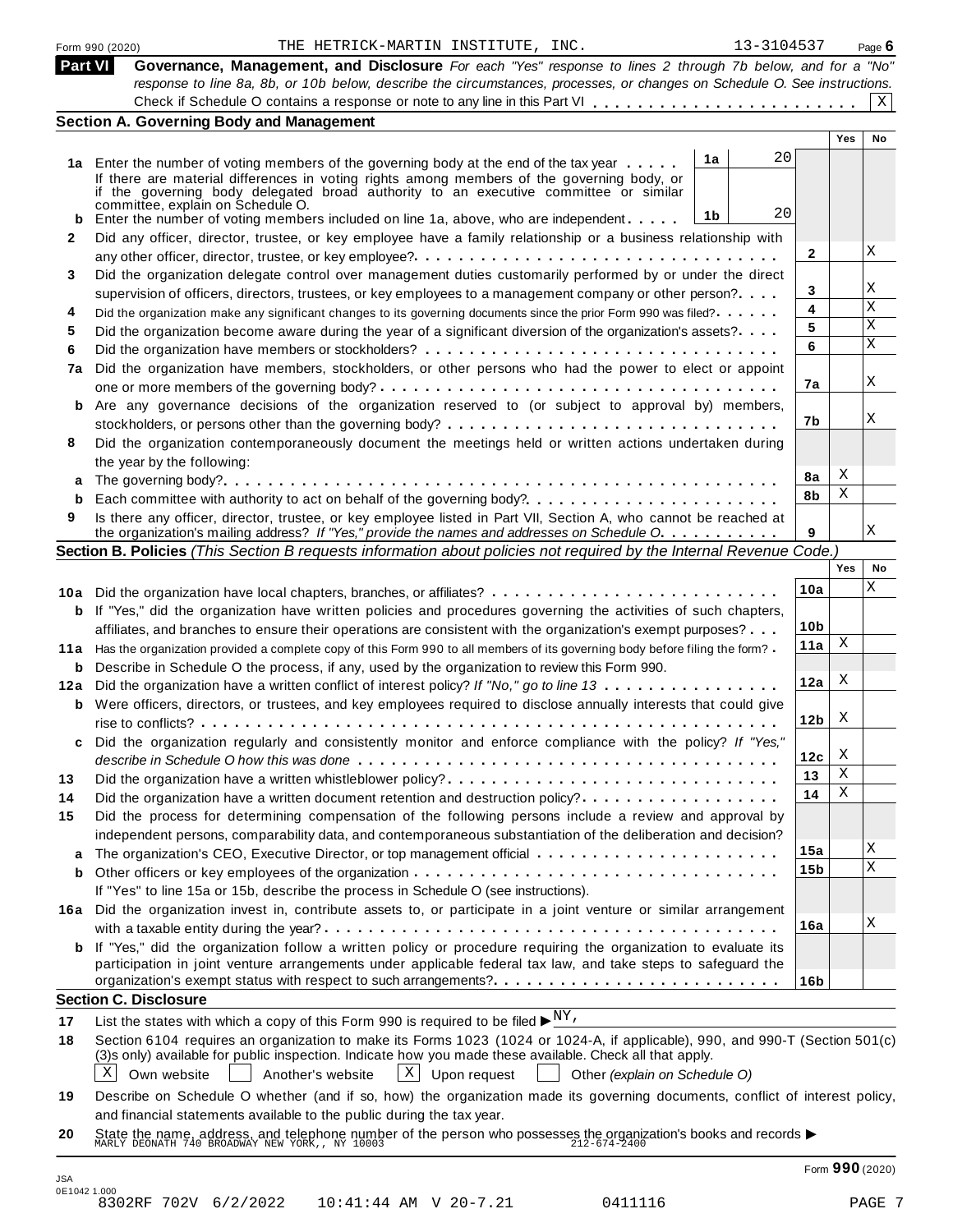| <b>Part VIII</b> Compensation of Officers, Directors, Trustees, Key Employees, Highest Compensated Employees, and<br><b>Independent Contractors</b> |  |  |  |  |  |  |  |  |  |
|-----------------------------------------------------------------------------------------------------------------------------------------------------|--|--|--|--|--|--|--|--|--|
|                                                                                                                                                     |  |  |  |  |  |  |  |  |  |
| Section A. Officers, Directors, Trustees, Key Employees, and Highest Compensated Employees                                                          |  |  |  |  |  |  |  |  |  |

**1a** Complete this table for all persons required to be listed. Report compensation for the calendar year ending with or within the organization's tax year.

anization's lax year.<br>● List all of the organization's **current** officers, directors, trustees (whether individuals or organizations), regardless of amount of<br>nnensation Enter -0- in columns (D) (E) and (E) if no compensa compensation. Enter -0- in columns (D), (E), and (F) if no compensation was paid.

• List all of the organization's current key employees, if any. See instructions for definition of "key employee."

■ List all of the organization's current key employees, if any. See instructions for definition of "key employee."<br>■ List the organization's five current highest compensated employees (other than an officer, director, tru who received reportable compensation (Box 5 of Form W-2 and/or Box 7 of Form 1099-MISC) of more than \$100,000 from the

organization and any related organizations.<br>• List all of the organization's **former** officers, key employees, and highest compensated employees who received more than<br>\$1.00.000 of reportable componention from the erganiza \$100,000 of reportable compensation from the organization and any related organizations.

% List all of the organization's **former directors or trustees** that received, in the capacity as a former director or trustee of the organization, more than \$10,000 of reportable compensation from the organization and any related organizations. See instructions for the order in which to list the persons above.

Check this box if neither the organization nor any related organization compensated any current officer, director, or trustee.

|                                        |                       |                                   |                       | (C)         |                                                                  |                                 |        |                          |                               |                          |
|----------------------------------------|-----------------------|-----------------------------------|-----------------------|-------------|------------------------------------------------------------------|---------------------------------|--------|--------------------------|-------------------------------|--------------------------|
| (A)                                    | (B)                   |                                   |                       |             | Position                                                         |                                 |        | (D)                      | (E)                           | (F)                      |
| Name and title                         | Average               | (do not check more than one       |                       |             |                                                                  |                                 |        | Reportable               | Reportable                    | <b>Estimated amount</b>  |
|                                        | hours                 |                                   |                       |             | box, unless person is both an<br>officer and a director/trustee) |                                 |        | compensation             | compensation                  | of other                 |
|                                        | per week<br>(list any |                                   |                       |             |                                                                  |                                 |        | from the<br>organization | from related<br>organizations | compensation<br>from the |
|                                        | hours for             | Individual trustee<br>or director | Institutional trustee | Officer     | Ķey                                                              |                                 | Former | (W-2/1099-MISC)          | (W-2/1099-MISC)               | organization and         |
|                                        | related               |                                   |                       |             | employee                                                         |                                 |        |                          |                               | related organizations    |
|                                        | organizations         |                                   |                       |             |                                                                  |                                 |        |                          |                               |                          |
|                                        | below<br>dotted line) |                                   |                       |             |                                                                  |                                 |        |                          |                               |                          |
|                                        |                       |                                   |                       |             |                                                                  | Highest compensated<br>employee |        |                          |                               |                          |
|                                        |                       |                                   |                       |             |                                                                  |                                 |        |                          |                               |                          |
| (1) THOMAS KREVER (SEE SCH. 0)         | 35.00                 |                                   |                       |             |                                                                  |                                 |        |                          |                               |                          |
| FORMER CEO (THRU 06/20)                | 0.                    |                                   |                       |             |                                                                  |                                 | Χ      | 197,270.                 | 0.                            | 18,544.                  |
| (2) DANIEL DOUCETTE (THRU 05/21)       | 35.00                 |                                   |                       |             |                                                                  |                                 |        |                          |                               |                          |
| COFO                                   | 0.                    |                                   |                       | Χ           |                                                                  |                                 |        | 184,167.                 | 0                             | 6,667.                   |
| (3) BRIDGET HUGHES                     | 35.00                 |                                   |                       |             |                                                                  |                                 |        |                          |                               |                          |
| CHIEF PROGRAM OFFICER                  | 0.                    |                                   |                       | Χ           |                                                                  |                                 |        | 132, 477.                | 0.                            | 38,267.                  |
| (4) AMY HARCLERODE                     | 35.00                 |                                   |                       |             |                                                                  |                                 |        |                          |                               |                          |
| CHIEF DEVELOPMENT OFFICER              | О.                    |                                   |                       | Х           |                                                                  |                                 |        | 149,333.                 | 0.                            | 6,333.                   |
| (5) MARLY DEONANTH                     | 35.00                 |                                   |                       |             |                                                                  |                                 |        |                          |                               |                          |
| CONTROLLER THRU 06/21                  | 0.                    |                                   |                       |             |                                                                  | Χ                               |        | 108,347.                 | 0.                            | 4,247.                   |
| $(6)$ JOEY PRESSLEY (EFF. 12/20)       | 35.00                 |                                   |                       |             |                                                                  |                                 |        |                          |                               |                          |
| CEO                                    | 0.                    |                                   |                       | $\mathbf X$ |                                                                  |                                 |        | 10,833                   | 0                             | 0.                       |
| (7) OTHO KERR                          | 1.00                  |                                   |                       |             |                                                                  |                                 |        |                          |                               |                          |
| CO-CHAIR                               | 0.                    | Χ                                 |                       | Χ           |                                                                  |                                 |        | 0                        | 0                             | 0.                       |
| (8) BRAD SILVER                        | 1.00                  |                                   |                       |             |                                                                  |                                 |        |                          |                               |                          |
| CO-CHAIR                               | О.                    | Χ                                 |                       | Χ           |                                                                  |                                 |        | 0.                       | $0$ .                         | 0.                       |
| (9) LISA MOORE                         | 1.00                  |                                   |                       |             |                                                                  |                                 |        |                          |                               |                          |
| VICE CHAIR                             | 0.                    | Χ                                 |                       | Χ           |                                                                  |                                 |        | 0                        | 0                             | 0.                       |
| (10) JOSHUA SATERMAN                   | 1.00                  |                                   |                       |             |                                                                  |                                 |        |                          |                               |                          |
| VICE CHAIR                             | 0.                    | Χ                                 |                       | Χ           |                                                                  |                                 |        | 0                        | 0                             | 0.                       |
| (11) DOM DIPASQUALE                    | 1.00                  |                                   |                       |             |                                                                  |                                 |        |                          |                               |                          |
| VICE CHAIR & AUDIT COMM.<br>CHAIR      | 0.                    | X                                 |                       | Χ           |                                                                  |                                 |        | 0                        | 0                             | $\mathsf 0$ .            |
| (12) JEANNE FELDHUSEN                  | 1.00                  |                                   |                       |             |                                                                  |                                 |        |                          |                               |                          |
| TREASURER & FINANCE CHAIR              | 0.                    | $\rm X$                           |                       | $\mathbf X$ |                                                                  |                                 |        | 0                        | 0                             | $0$ .                    |
| (13) LAURA LEVENSTEIN                  | 1.00                  |                                   |                       |             |                                                                  |                                 |        |                          |                               |                          |
| SECRETARY                              | О.                    | Χ                                 |                       | Χ           |                                                                  |                                 |        | $\boldsymbol{0}$ .       | $0$ .                         | 0.                       |
| (14) CHARLES J O'BRYNE<br>(THRU 12/20) | 1.00                  |                                   |                       |             |                                                                  |                                 |        |                          |                               |                          |
| CO-CHAIR & SECRETARY                   | 0.                    | Χ                                 |                       | Χ           |                                                                  |                                 |        | 0.                       | 0                             | 0.                       |

Form **990** (2020)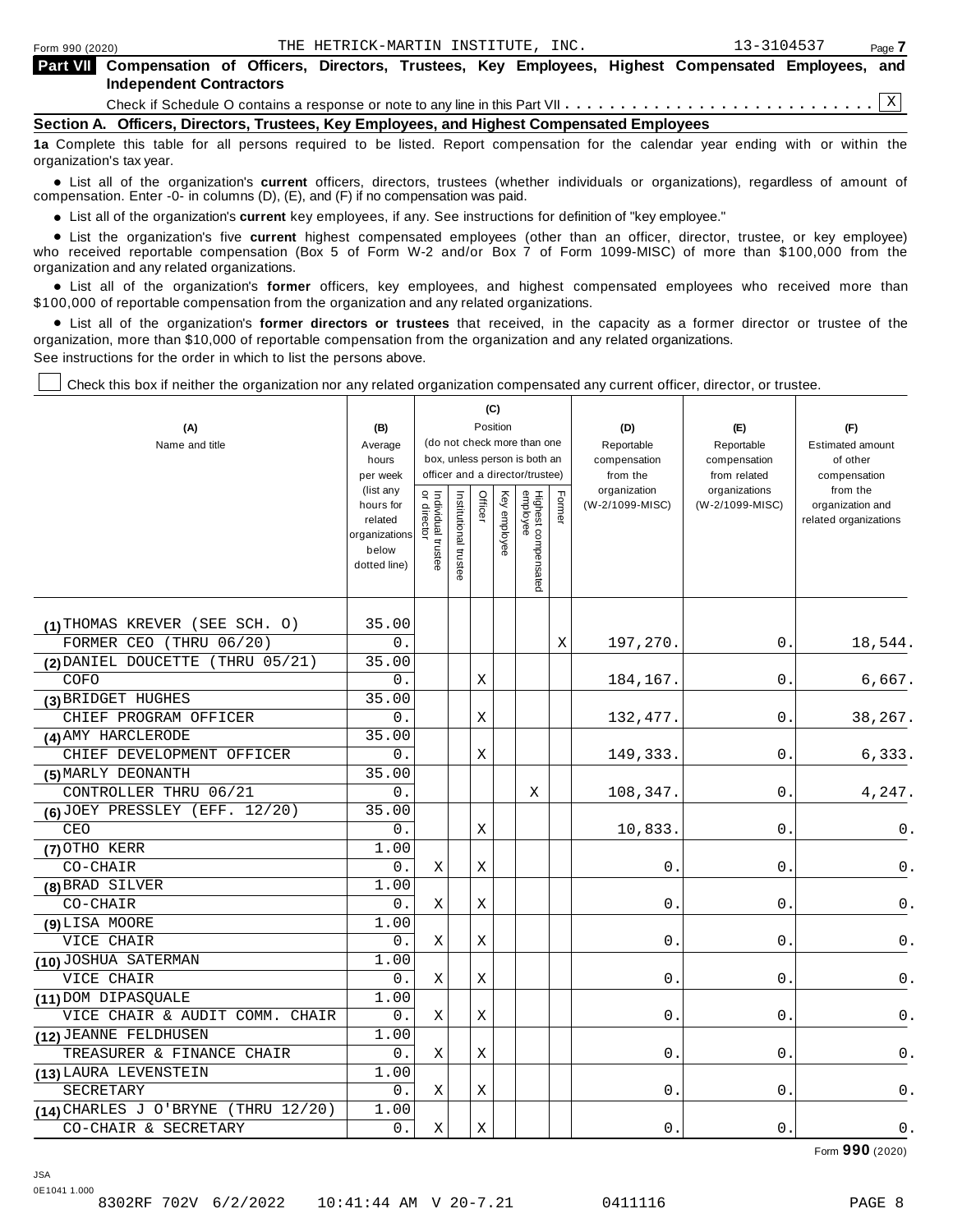|  | Form 990 (2020) |
|--|-----------------|
|  |                 |

| Part VII<br>Section A. Officers, Directors, Trustees, Key Employees, and Highest Compensated Employees (continued)                                                                                                                                          |                                                                |                                           |                      |                 |                 |                                                                                                 |        |                                           |                                                   |                                                                          |
|-------------------------------------------------------------------------------------------------------------------------------------------------------------------------------------------------------------------------------------------------------------|----------------------------------------------------------------|-------------------------------------------|----------------------|-----------------|-----------------|-------------------------------------------------------------------------------------------------|--------|-------------------------------------------|---------------------------------------------------|--------------------------------------------------------------------------|
| (A)<br>Name and title                                                                                                                                                                                                                                       | (B)<br>Average<br>hours per<br>week (list any                  |                                           |                      | (C)<br>Position |                 | (do not check more than one<br>box, unless person is both an<br>officer and a director/trustee) |        | (D)<br>Reportable<br>compensation<br>from | (E)<br>Reportable<br>compensation from<br>related | (F)<br>Estimated<br>amount of<br>other                                   |
|                                                                                                                                                                                                                                                             | hours for<br>related<br>organizations<br>below dotted<br>line) | <br>  Individual trustee<br>  or director | Institutional truste | Officer         | Ķey<br>employee | Highest compensated<br>employee                                                                 | Former | the<br>organization<br>(W-2/1099-MISC)    | organizations<br>(W-2/1099-MISC)                  | compensation<br>from the<br>organization<br>and related<br>organizations |
| 15) FABIAN ASTIC                                                                                                                                                                                                                                            | 1.00                                                           |                                           |                      |                 |                 |                                                                                                 |        |                                           |                                                   |                                                                          |
| <b>BOARD MEMBER</b><br>16) LEANN BOBITT                                                                                                                                                                                                                     | 0.<br>1.00                                                     | Χ                                         |                      |                 |                 |                                                                                                 |        | 0                                         | 0.                                                |                                                                          |
| <b>BOARD MEMBER</b>                                                                                                                                                                                                                                         | 0.                                                             | Χ                                         |                      |                 |                 |                                                                                                 |        | 0                                         | 0.                                                |                                                                          |
| SHELLY BROWN<br>17)                                                                                                                                                                                                                                         | 1.00                                                           |                                           |                      |                 |                 |                                                                                                 |        |                                           |                                                   |                                                                          |
| <b>BOARD MEMBER</b>                                                                                                                                                                                                                                         | 0.                                                             | Χ                                         |                      |                 |                 |                                                                                                 |        | 0                                         | 0.                                                |                                                                          |
| 18) BENJAMIN DIXON                                                                                                                                                                                                                                          | 1.00                                                           |                                           |                      |                 |                 |                                                                                                 |        |                                           |                                                   |                                                                          |
| <b>BOARD MEMBER</b>                                                                                                                                                                                                                                         | 0.                                                             | Χ                                         |                      |                 |                 |                                                                                                 |        | 0                                         | 0.                                                |                                                                          |
| 19) MARY EATON                                                                                                                                                                                                                                              | 1.00                                                           |                                           |                      |                 |                 |                                                                                                 |        |                                           |                                                   |                                                                          |
| <b>BOARD MEMBER</b><br>(20) DAN ENNIS                                                                                                                                                                                                                       | 0.<br>1.00                                                     | Χ                                         |                      |                 |                 |                                                                                                 |        | 0                                         | 0.                                                |                                                                          |
| <b>BOARD MEMBER</b>                                                                                                                                                                                                                                         | 0.                                                             | Χ                                         |                      |                 |                 |                                                                                                 |        | 0                                         | 0.                                                |                                                                          |
| (21) ROD GROZIER                                                                                                                                                                                                                                            | 1.00                                                           |                                           |                      |                 |                 |                                                                                                 |        |                                           |                                                   |                                                                          |
| <b>BOARD MEMBER</b>                                                                                                                                                                                                                                         | 0.                                                             | Χ                                         |                      |                 |                 |                                                                                                 |        | 0                                         | 0.                                                |                                                                          |
| (22) THOMAS J. KELLER (THRU 10/20)                                                                                                                                                                                                                          | 1.00                                                           |                                           |                      |                 |                 |                                                                                                 |        |                                           |                                                   |                                                                          |
| <b>BOARD MEMBER</b>                                                                                                                                                                                                                                         | 0.                                                             | Χ                                         |                      |                 |                 |                                                                                                 |        | 0                                         | 0.                                                |                                                                          |
| (23) SCOTT KENNY                                                                                                                                                                                                                                            | 1.00                                                           |                                           |                      |                 |                 |                                                                                                 |        |                                           |                                                   |                                                                          |
| <b>BOARD MEMBER</b><br>(24) RON MILON                                                                                                                                                                                                                       | 0.<br>1.00                                                     | Χ                                         |                      |                 |                 |                                                                                                 |        | 0                                         | 0.                                                |                                                                          |
| <b>BOARD MEMBER</b>                                                                                                                                                                                                                                         | 0.                                                             | Χ                                         |                      |                 |                 |                                                                                                 |        | 0                                         | 0.                                                |                                                                          |
| 25) BONNIE RABIN                                                                                                                                                                                                                                            | 1.00                                                           |                                           |                      |                 |                 |                                                                                                 |        |                                           |                                                   |                                                                          |
| <b>BOARD MEMBER</b>                                                                                                                                                                                                                                         | 0.                                                             | Χ                                         |                      |                 |                 |                                                                                                 |        | 0                                         | $0$ .                                             |                                                                          |
| 1b Sub-total                                                                                                                                                                                                                                                |                                                                |                                           |                      |                 |                 |                                                                                                 |        | 782,427                                   | 0                                                 | 74,058.                                                                  |
| c Total from continuation sheets to Part VII, Section A                                                                                                                                                                                                     |                                                                |                                           |                      |                 |                 |                                                                                                 |        | $\mathbf{0}$                              | 0                                                 | 0.                                                                       |
|                                                                                                                                                                                                                                                             |                                                                |                                           |                      |                 |                 |                                                                                                 |        | 782,427.                                  | 0                                                 | 74,058.                                                                  |
| 2 Total number of individuals (including but not limited to those listed above) who received more than \$100,000 of                                                                                                                                         |                                                                |                                           |                      |                 |                 |                                                                                                 |        |                                           |                                                   |                                                                          |
| reportable compensation from the organization ▶                                                                                                                                                                                                             |                                                                | 5                                         |                      |                 |                 |                                                                                                 |        |                                           |                                                   | <b>Yes</b>                                                               |
| Did the organization list any former officer, director, or trustee, key employee, or highest compensated<br>3<br>employee on line 1a? If "Yes," complete Schedule J for such individual                                                                     |                                                                |                                           |                      |                 |                 |                                                                                                 |        |                                           |                                                   | No.<br>Χ<br>3                                                            |
| 4 For any individual listed on line 1a, is the sum of reportable compensation and other compensation from the<br>organization and related organizations greater than \$150,000? If "Yes," complete Schedule J for such                                      |                                                                |                                           |                      |                 |                 |                                                                                                 |        |                                           |                                                   | Χ                                                                        |
| Did any person listed on line 1a receive or accrue compensation from any unrelated organization or individual<br>5.                                                                                                                                         |                                                                |                                           |                      |                 |                 |                                                                                                 |        |                                           |                                                   | 4                                                                        |
| for services rendered to the organization? If "Yes," complete Schedule J for such person                                                                                                                                                                    |                                                                |                                           |                      |                 |                 |                                                                                                 |        |                                           |                                                   | х<br>5                                                                   |
| <b>Section B. Independent Contractors</b>                                                                                                                                                                                                                   |                                                                |                                           |                      |                 |                 |                                                                                                 |        |                                           |                                                   |                                                                          |
| 1 Complete this table for your five highest compensated independent contractors that received more than \$100,000 of<br>compensation from the organization. Report compensation for the calendar year ending with or within the organization's tax<br>year. |                                                                |                                           |                      |                 |                 |                                                                                                 |        |                                           |                                                   |                                                                          |
| (A)                                                                                                                                                                                                                                                         |                                                                |                                           |                      |                 |                 |                                                                                                 |        | (B)                                       |                                                   | (C)                                                                      |
|                                                                                                                                                                                                                                                             |                                                                |                                           |                      |                 |                 |                                                                                                 |        | Description of services                   |                                                   | Compensation                                                             |
| Name and business address                                                                                                                                                                                                                                   |                                                                |                                           |                      |                 |                 |                                                                                                 |        |                                           |                                                   |                                                                          |
| ATTACHMENT 2                                                                                                                                                                                                                                                |                                                                |                                           |                      |                 |                 |                                                                                                 |        |                                           |                                                   |                                                                          |

**2** Total number of independent contractors (including but not limited to those listed above) who received more than \$100,000 in compensation from the organization  $\blacktriangleright$  1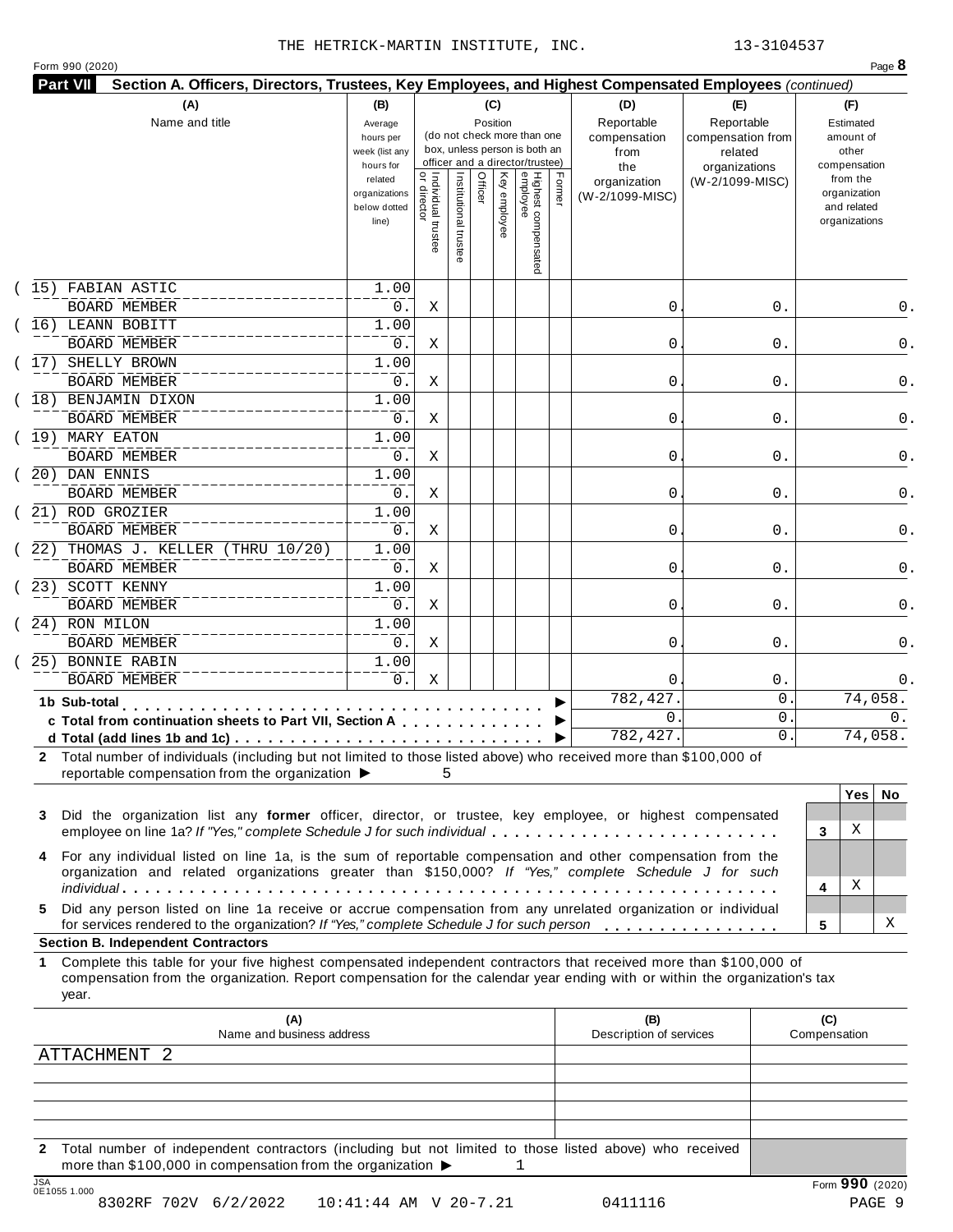|  | Form 990 (2020) |
|--|-----------------|
|  |                 |

| (A)<br>Name and title                                                                                                                                                                                                                                           | (B)<br>Average<br>hours per<br>week (list any<br>hours for |                                     |                       | (C)<br>Position |              | (do not check more than one<br>box, unless person is both an<br>officer and a director/trustee) |        | (D)<br>Reportable<br>compensation<br>from<br>the | (E)<br>Reportable<br>compensation from<br>related<br>organizations |                     | (F)<br>Estimated<br>amount of<br>other<br>compensation   |     |
|-----------------------------------------------------------------------------------------------------------------------------------------------------------------------------------------------------------------------------------------------------------------|------------------------------------------------------------|-------------------------------------|-----------------------|-----------------|--------------|-------------------------------------------------------------------------------------------------|--------|--------------------------------------------------|--------------------------------------------------------------------|---------------------|----------------------------------------------------------|-----|
|                                                                                                                                                                                                                                                                 | related<br>organizations<br>below dotted<br>line)          | Individual trustee<br>  or director | Institutional trustee | Officer         | Key employee | Highest compensated<br>employee                                                                 | Former | organization<br>(W-2/1099-MISC)                  | (W-2/1099-MISC)                                                    |                     | from the<br>organization<br>and related<br>organizations |     |
| SCOTT REED<br>26)<br><b>BOARD MEMBER</b>                                                                                                                                                                                                                        | 1.00<br>$0$ .                                              | Χ                                   |                       |                 |              |                                                                                                 |        | 0                                                | 0.                                                                 |                     |                                                          | 0.  |
| 26) ROBYN STREISAND<br><b>BOARD MEMBER</b>                                                                                                                                                                                                                      | 1.00<br>0.                                                 | Χ                                   |                       |                 |              |                                                                                                 |        | 0                                                | 0.                                                                 |                     |                                                          | 0.  |
| 27) CHRISTIAN WANLASS<br><b>BOARD MEMBER</b>                                                                                                                                                                                                                    | 1.00<br>0.                                                 | Χ                                   |                       |                 |              |                                                                                                 |        | 0                                                | 0.                                                                 |                     |                                                          | 0.  |
|                                                                                                                                                                                                                                                                 |                                                            |                                     |                       |                 |              |                                                                                                 |        |                                                  |                                                                    |                     |                                                          |     |
|                                                                                                                                                                                                                                                                 |                                                            |                                     |                       |                 |              |                                                                                                 |        |                                                  |                                                                    |                     |                                                          |     |
|                                                                                                                                                                                                                                                                 |                                                            |                                     |                       |                 |              |                                                                                                 |        |                                                  |                                                                    |                     |                                                          |     |
|                                                                                                                                                                                                                                                                 |                                                            |                                     |                       |                 |              |                                                                                                 |        |                                                  |                                                                    |                     |                                                          |     |
|                                                                                                                                                                                                                                                                 |                                                            |                                     |                       |                 |              |                                                                                                 |        |                                                  |                                                                    |                     |                                                          |     |
|                                                                                                                                                                                                                                                                 |                                                            |                                     |                       |                 |              |                                                                                                 |        |                                                  |                                                                    |                     |                                                          |     |
|                                                                                                                                                                                                                                                                 |                                                            |                                     |                       |                 |              |                                                                                                 |        |                                                  |                                                                    |                     |                                                          |     |
|                                                                                                                                                                                                                                                                 |                                                            |                                     |                       |                 |              |                                                                                                 |        |                                                  |                                                                    |                     |                                                          |     |
| 1b Sub-total<br>c Total from continuation sheets to Part VII, Section A                                                                                                                                                                                         |                                                            |                                     |                       |                 |              |                                                                                                 |        | $\mathbf{0}$                                     | 0                                                                  |                     |                                                          | 0.  |
| 2 Total number of individuals (including but not limited to those listed above) who received more than \$100,000 of<br>reportable compensation from the organization ▶                                                                                          |                                                            | 5                                   |                       |                 |              |                                                                                                 |        |                                                  |                                                                    |                     |                                                          |     |
| Did the organization list any former officer, director, or trustee, key employee, or highest compensated<br>3                                                                                                                                                   |                                                            |                                     |                       |                 |              |                                                                                                 |        |                                                  |                                                                    |                     | Yes                                                      | No. |
| employee on line 1a? If "Yes," complete Schedule J for such individual                                                                                                                                                                                          |                                                            |                                     |                       |                 |              |                                                                                                 |        |                                                  |                                                                    | 3                   | Χ                                                        |     |
| For any individual listed on line 1a, is the sum of reportable compensation and other compensation from the<br>4<br>organization and related organizations greater than \$150,000? If "Yes," complete Schedule J for such                                       |                                                            |                                     |                       |                 |              |                                                                                                 |        |                                                  |                                                                    |                     |                                                          |     |
| Did any person listed on line 1a receive or accrue compensation from any unrelated organization or individual<br>5.                                                                                                                                             |                                                            |                                     |                       |                 |              |                                                                                                 |        |                                                  |                                                                    | 4                   | Χ                                                        |     |
| for services rendered to the organization? If "Yes," complete Schedule J for such person<br><b>Section B. Independent Contractors</b>                                                                                                                           |                                                            |                                     |                       |                 |              |                                                                                                 |        |                                                  |                                                                    | 5                   |                                                          | х   |
| Complete this table for your five highest compensated independent contractors that received more than \$100,000 of<br>1.<br>compensation from the organization. Report compensation for the calendar year ending with or within the organization's tax<br>year. |                                                            |                                     |                       |                 |              |                                                                                                 |        |                                                  |                                                                    |                     |                                                          |     |
| (A)<br>Name and business address                                                                                                                                                                                                                                |                                                            |                                     |                       |                 |              |                                                                                                 |        | (B)<br>Description of services                   |                                                                    | (C)<br>Compensation |                                                          |     |
|                                                                                                                                                                                                                                                                 |                                                            |                                     |                       |                 |              |                                                                                                 |        |                                                  |                                                                    |                     |                                                          |     |
|                                                                                                                                                                                                                                                                 |                                                            |                                     |                       |                 |              |                                                                                                 |        |                                                  |                                                                    |                     |                                                          |     |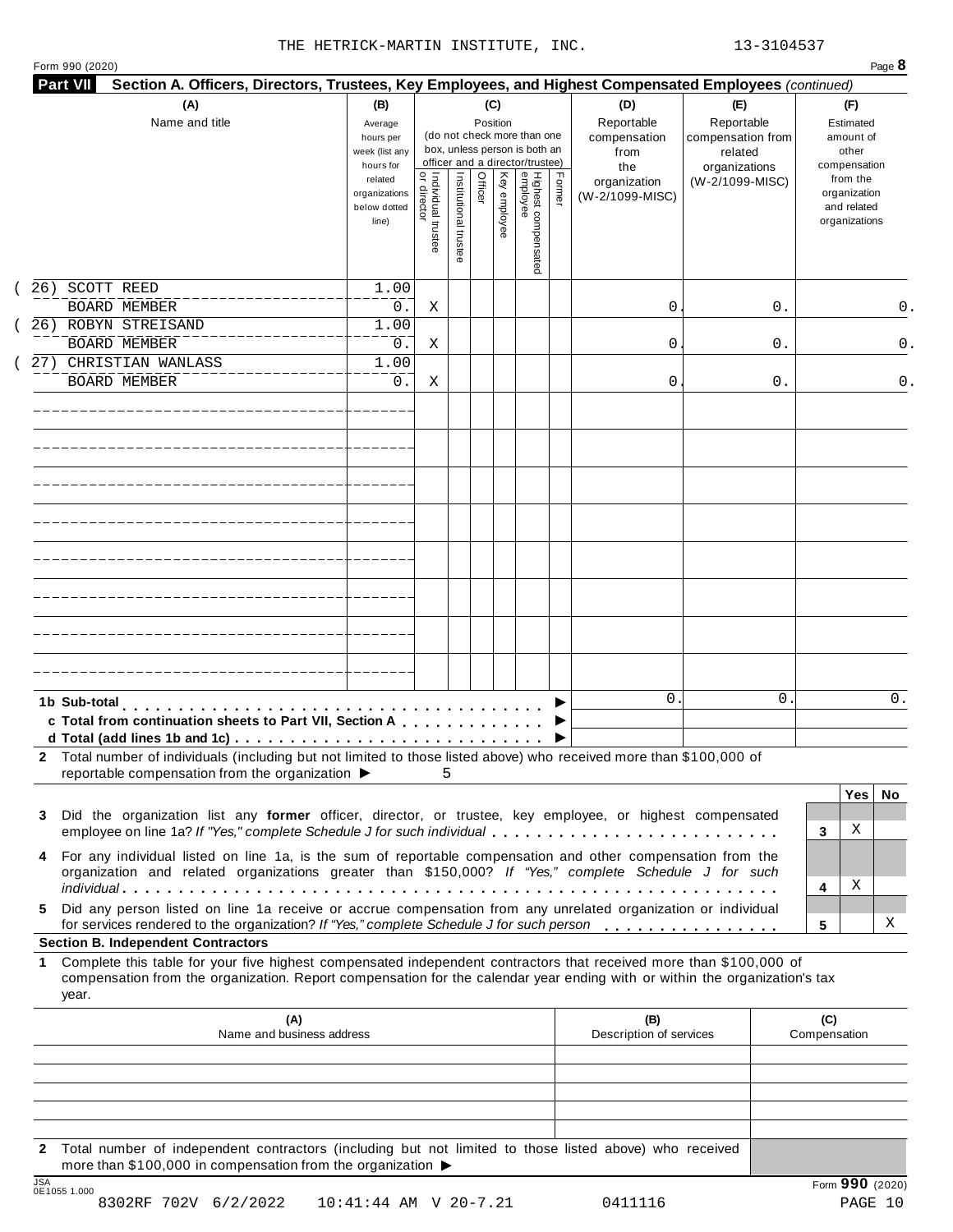**Part VIII Statement of Revenue**

|                                                                 |                                                                                                                                                                                                                                     |      |                |                                 | (A)<br>Total revenue | (B)<br>Related or exempt<br>function revenue | (C)<br>Unrelated<br>business revenue | (D)<br>Revenue excluded<br>from tax under |
|-----------------------------------------------------------------|-------------------------------------------------------------------------------------------------------------------------------------------------------------------------------------------------------------------------------------|------|----------------|---------------------------------|----------------------|----------------------------------------------|--------------------------------------|-------------------------------------------|
|                                                                 |                                                                                                                                                                                                                                     |      |                |                                 |                      |                                              |                                      | sections 512-514                          |
| Contributions, Gifts, Grants<br>and Other Similar Amounts<br>1a | Federated campaigns <b>Federated</b>                                                                                                                                                                                                |      | 1a             |                                 |                      |                                              |                                      |                                           |
| b                                                               | Membership dues <b>All Accords</b> Membership dues                                                                                                                                                                                  |      | 1b             |                                 |                      |                                              |                                      |                                           |
| c                                                               | Fundraising events <b>Fundraising</b>                                                                                                                                                                                               |      | 1c             | 424,897.                        |                      |                                              |                                      |                                           |
| d                                                               | Related organizations <b>contains</b> and the set of the set of the set of the set of the set of the set of the set of the set of the set of the set of the set of the set of the set of the set of the set of the set of the set o |      | 1d             |                                 |                      |                                              |                                      |                                           |
| е                                                               | Government grants (contributions).                                                                                                                                                                                                  |      | 1е             | 682,690.                        |                      |                                              |                                      |                                           |
| f                                                               | All other contributions, gifts, grants,                                                                                                                                                                                             |      |                |                                 |                      |                                              |                                      |                                           |
|                                                                 | and similar amounts not included above.                                                                                                                                                                                             |      | 1f             | 3,833,659.                      |                      |                                              |                                      |                                           |
| g                                                               | Noncash contributions included in                                                                                                                                                                                                   |      |                |                                 |                      |                                              |                                      |                                           |
|                                                                 | lines 1a-1f $\ldots$ $\ldots$ $\ldots$ $\ldots$                                                                                                                                                                                     |      | $1g$ \$        |                                 |                      |                                              |                                      |                                           |
|                                                                 |                                                                                                                                                                                                                                     |      |                |                                 | 4,941,246.           |                                              |                                      |                                           |
|                                                                 |                                                                                                                                                                                                                                     |      |                | <b>Business Code</b>            |                      |                                              |                                      |                                           |
| 2a                                                              | GOVERNMENT CONTRACTS                                                                                                                                                                                                                |      |                | 611710                          | 3,849,020.           | 3,849,020.                                   |                                      |                                           |
| Program Service<br>b                                            |                                                                                                                                                                                                                                     |      |                |                                 |                      |                                              |                                      |                                           |
| c                                                               |                                                                                                                                                                                                                                     |      |                |                                 |                      |                                              |                                      |                                           |
| d                                                               |                                                                                                                                                                                                                                     |      |                |                                 |                      |                                              |                                      |                                           |
| е                                                               |                                                                                                                                                                                                                                     |      |                |                                 |                      |                                              |                                      |                                           |
| f                                                               | All other program service revenue                                                                                                                                                                                                   |      |                |                                 | 3,849,020.           |                                              |                                      |                                           |
| g                                                               | Total. Add lines 2a-2f ▶<br>Investment income (including dividends, interest, and                                                                                                                                                   |      |                |                                 |                      |                                              |                                      |                                           |
| 3                                                               |                                                                                                                                                                                                                                     |      |                |                                 | 11.                  |                                              |                                      | 11.                                       |
| 4                                                               | Income from investment of tax-exempt bond proceeds $\blacktriangleright$                                                                                                                                                            |      |                |                                 | $\mathbf 0$ .        |                                              |                                      |                                           |
| 5                                                               |                                                                                                                                                                                                                                     |      |                |                                 | 0.                   |                                              |                                      |                                           |
|                                                                 |                                                                                                                                                                                                                                     |      | (i) Real       | (ii) Personal                   |                      |                                              |                                      |                                           |
| 6a                                                              | Gross rents [19]                                                                                                                                                                                                                    | 6а   |                |                                 |                      |                                              |                                      |                                           |
| b                                                               | Less: rental expenses                                                                                                                                                                                                               | 6b   |                |                                 |                      |                                              |                                      |                                           |
| c                                                               | Rental income or (loss) 6c                                                                                                                                                                                                          |      |                |                                 |                      |                                              |                                      |                                           |
| d                                                               | Net rental income or (loss) $\ldots$ , $\ldots$ , $\ldots$                                                                                                                                                                          |      |                |                                 | 0.                   |                                              |                                      |                                           |
| 7а                                                              | Gross amount from                                                                                                                                                                                                                   |      | (i) Securities | (ii) Other                      |                      |                                              |                                      |                                           |
|                                                                 | sales<br>of<br>assets                                                                                                                                                                                                               |      |                |                                 |                      |                                              |                                      |                                           |
|                                                                 | other than inventory                                                                                                                                                                                                                | 7a   |                |                                 |                      |                                              |                                      |                                           |
| b                                                               | Less: cost or other basis                                                                                                                                                                                                           |      |                |                                 |                      |                                              |                                      |                                           |
| evenue                                                          | and sales expenses                                                                                                                                                                                                                  | 7b   |                |                                 |                      |                                              |                                      |                                           |
|                                                                 | <b>c</b> Gain or (loss)                                                                                                                                                                                                             | 7c   |                |                                 |                      |                                              |                                      |                                           |
| d                                                               | Net gain or (loss) $\cdots$ $\cdots$ $\cdots$ $\cdots$ $\cdots$ $\cdots$ $\cdots$                                                                                                                                                   |      |                |                                 | $0$ .                |                                              |                                      |                                           |
| Other <sub>R</sub><br>8а                                        | income from fundraising<br>Gross                                                                                                                                                                                                    |      |                |                                 |                      |                                              |                                      |                                           |
|                                                                 | events (not including \$                                                                                                                                                                                                            |      | 424,897.       |                                 |                      |                                              |                                      |                                           |
|                                                                 | of contributions reported on line                                                                                                                                                                                                   |      |                |                                 |                      |                                              |                                      |                                           |
|                                                                 | 1c). See Part IV, line 18                                                                                                                                                                                                           |      | 8а             | 71,921.                         |                      |                                              |                                      |                                           |
| b                                                               | Less: direct expenses                                                                                                                                                                                                               |      | 8b             | 71,921.                         |                      |                                              |                                      |                                           |
| c                                                               | Net income or (loss) from fundraising events $\ldots$                                                                                                                                                                               |      |                |                                 | 0.                   |                                              |                                      |                                           |
| 9а                                                              | Gross<br>income                                                                                                                                                                                                                     | from | gaming         |                                 |                      |                                              |                                      |                                           |
|                                                                 | activities. See Part IV, line 19                                                                                                                                                                                                    |      | 9а             | 0.                              |                      |                                              |                                      |                                           |
| b                                                               | Less: direct expenses                                                                                                                                                                                                               |      | 9b             | 0.                              |                      |                                              |                                      |                                           |
| c                                                               | Net income or (loss) from gaming activities                                                                                                                                                                                         |      |                | ▶                               | 0.                   |                                              |                                      |                                           |
| 10a                                                             | sales of inventory,<br>Gross                                                                                                                                                                                                        |      | less           |                                 |                      |                                              |                                      |                                           |
|                                                                 | returns and allowances 10                                                                                                                                                                                                           |      |                | 0.                              |                      |                                              |                                      |                                           |
| b                                                               | Less: cost of goods sold 10b                                                                                                                                                                                                        |      |                | $\mathbf{0}$ .                  |                      |                                              |                                      |                                           |
| c                                                               | Net income or (loss) from sales of inventory                                                                                                                                                                                        |      |                |                                 | $\mathbf{0}$ .       |                                              |                                      |                                           |
|                                                                 |                                                                                                                                                                                                                                     |      |                | <b>Business Code</b>            |                      |                                              |                                      |                                           |
| 11a                                                             |                                                                                                                                                                                                                                     |      |                |                                 |                      |                                              |                                      |                                           |
| b                                                               | <u> 1989 - Johann Barbara, martxa alemaniar a</u>                                                                                                                                                                                   |      |                |                                 |                      |                                              |                                      |                                           |
| c                                                               |                                                                                                                                                                                                                                     |      |                |                                 |                      |                                              |                                      |                                           |
| Miscellaneous<br>Revenue<br>d                                   | All other revenue entrancements and the state of the state of the state of the state of the state of the state of the state of the state of the state of the state of the state of the state of the state of the state of the       |      |                |                                 |                      |                                              |                                      |                                           |
| е                                                               |                                                                                                                                                                                                                                     |      |                |                                 | 0.                   |                                              |                                      |                                           |
|                                                                 |                                                                                                                                                                                                                                     |      |                | Total revenue. See instructions | 8,790,277.           | 3,849,020.                                   |                                      | 11.                                       |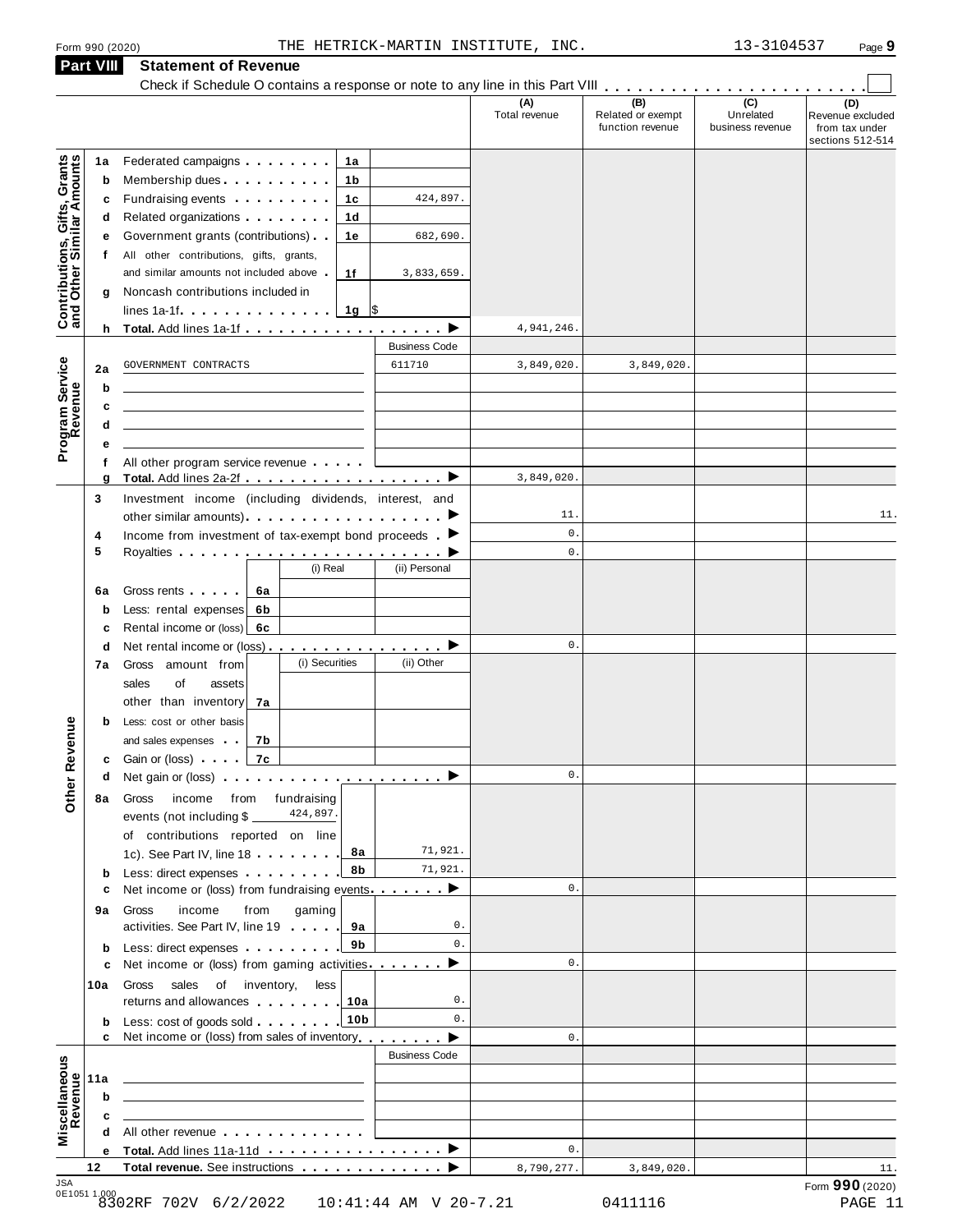**Part IX Statement of Functional Expenses**

#### Section 501(c)(3) and 501(c)(4) organizations must complete all columns. All other organizations must complete column (A). Check if Schedule <sup>O</sup> contains <sup>a</sup> response or note to any line in this Part IX m m m m m m m m m m m m m m m m m m m m m m m m m *Do no* **(A) (B) (C) (D)** *t include amounts reported on lines 6b, 7b,* **8b, 9b, and 10b of Part VIII.** The construction of *B***, 9b, and 10b of Part VIII.** expenses Management and general expenses Fundraising expenses **1** Grants and other assistance to domestic organizations and domestic governments. See Part IV, line 21 m m m **2** Grants and other assistance to domestic individuals. See Part IV, line 22 **3** Grants and other assistance to foreign organizations, foreign governments, and foreign individuals. See Part IV, lines 15 and 16 **4** Benefits paid to or for members **5** Compensation of current officers, directors, trustees, and key employees m m m m m m m m m m **6** Compensation not included above to disqualified persons (as defined under section 4958(f)(1)) and persons described in section 4958(c)(3)(B) 7 Other salaries and wages **manual manual manual metal 8** Pension plan accruals and contributions (include section 401(k) and 403(b) employer contributions) **9** Section 401(k) and 403(b) employer contributions<br>9 Other employee benefits 9 Other employee benefits **10** Payroll taxes **10** Fees for services (nonemployees): **11** A) amount, list line 11g expenses on Schedule O.)<br>**12** Advertising and promotion **manual 13** Office expenses **13** Office expenses<br>**14** Information technology............. **15 16** Occupancy m m m m m m m m m m m m m m m m m m **16** Occupancy ...................<br>17 Travel..................... **18** Payments of travel or entertainment expenses **19 19** Conferences, conventions, and meetings **endorship.**<br>20 Interest **manual meeting 21** Payments to affiliates m m m m m m m m m m m m m m **22 22** Depreciation, depletion, and amortization **manufation**<br>23 Insurance 24 Other expenses. Itemize expenses not covered | Fees for services (nonemployees):<br>**a** Management ..................<br>**b** Legal ......................... **cd** Lobbying m m m m m m m m m m m m m m m m m m m **e** Professional fundraising services. See Part IV, line <sup>17</sup> m **P** Professional fundraising services. See Part IV, line 17<br>**f** Investment management fees **g** Other. (If line 11g amount exceeds 10% of line 25, column Legal m m m m m m m m m m m m m m m m m m m m m c Accounting . . . . . . . . . . . . . . m m m m m m m m m m m m m m m m m m (A) amount, list line 11g expenses on Schedule O.) means m m m m m m m m m m m m m m m m Royalties m m m m m m m m m m m m m m m m m m m m for any federal, state, or local public officials for any federal, state, or local public officials<br>Conferences, conventions, and meetings Payments to affiliates<br>Depreciation, depletion, and amortization<br>
<sub>starr</sub> and amortization above (List miscellaneous expenses on line 24e. If line 24e amount exceeds 10% of line 25, column (A) amount, list line 24e expenses on Schedule O.) **ab** OTHER EXPENSES 32,420. 32,420. **c** —<br>**d e** All other expenses **25 Total functional expenses.** Add lines 1 through 24e **26 Joint costs.** Complete this line only if the organization reported in column (B) joint costs from a combined educational campaign and from a combined educational campaign and<br>fundraising solicitation. Check here  $\blacktriangleright$  if<br>following SOP 98-2 (ASC 958-720)  $\Omega$ 242,743. 242,743. 0.  $\cap$ 674,531. 512,643. 60,708. 101,180. 42,900. 42,900. 3,126,211. 2,375,921. 281,359. 468,931. 24,874. 18,904. 2,239. 3,731. 523,935. 398,191. 47,154. 78,590. 307,855. 233,970. 27,707. 46,178. 293,605. 223,140. 26,424. 44,041. 25,835. 17,235. 3,225. 5,375. 96,662. 73,463. 8,700. 14,499. 0. 0.  $\overline{0}$ . 685,631. 517,318. 44,179. 124,134. 9,145. 9,145. 164,576. 129,783. 14,812. 19,981. 243,363. 184,469. 21,903. 36,991.  $\mathsf{O}$  . 1,120,560. 851,626. 100,850. 168,084. 15,455. 12,077. 1,434. 1,944. 0.  $\overline{0}$  $337.$  337. 0. 22,048. 22,048. 124,598. 94,445. 11,214. 18,939. aCLIENT RELATED ACTIVITIES 308,521. 308,521. 8,085,805. 6,226,869. 726,338. 1,132,598. 0.

8302RF 702V 6/2/2022 10:41:44 AM V 20-7.21 0411116 PAGE 12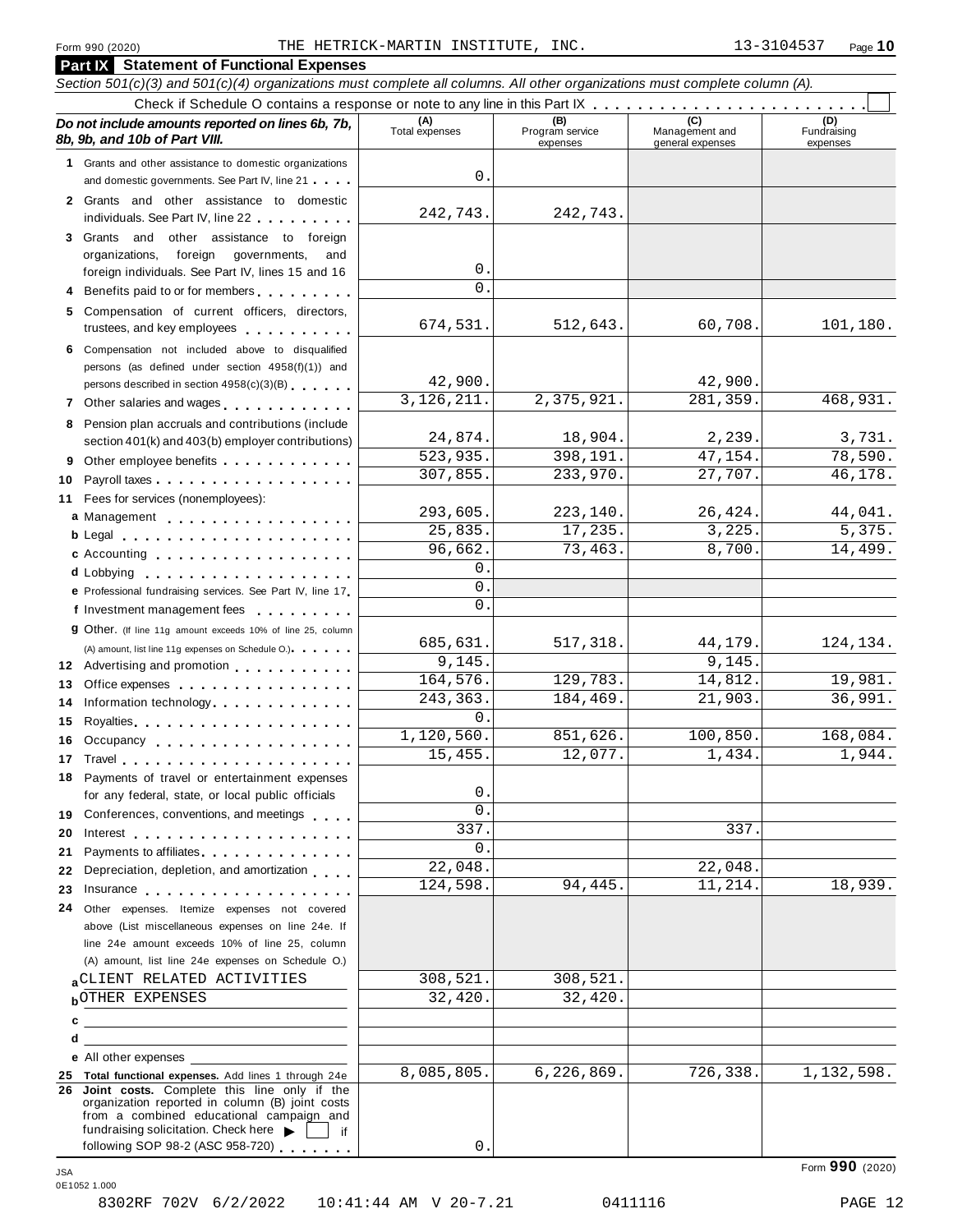| Form 990 (2020)<br><b>Balance Sheet</b><br>Part X<br>(A)<br>(B)<br>Beginning of year<br>End of year<br>1,396,810.<br>1<br>1<br>368,430.<br>$\overline{2}$<br>$\mathbf{2}$<br>1,902,046.<br>3<br>3<br>0.<br>4<br>Accounts receivable, net<br>4<br>Loans and other receivables from any current or former officer, director,<br>5<br>trustee, key employee, creator or founder, substantial contributor, or 35%<br>0.<br>$5\phantom{1}$<br>controlled entity or family member of any of these persons<br>Loans and other receivables from other disqualified persons (as defined<br>6<br>0.<br>$6\phantom{1}$<br>under section $4958(f)(1)$ , and persons described in section $4958(c)(3)(B)$<br>$\mathbf 0$ .<br>$\overline{7}$<br>Assets<br>7<br>$\mathbf 0$ .<br>8<br>8<br>88,322.<br>$\mathbf{9}$<br>9<br>10a Land, buildings, and equipment: cost or other<br>2,860,276.<br>basis. Complete Part VI of Schedule D 10a<br>2,837,852.<br>44,472. 10c<br>0.<br>11<br>11<br>0.<br>12<br>12<br>Investments - other securities. See Part IV, line 11<br>$\mathbf 0$ .<br>13<br>13<br>Investments - program-related. See Part IV, line 11.<br>$\mathbf{0}$<br>14<br>14<br>26, 515.<br>23, 311.<br>15<br>15<br>3,826,595.<br>4,757,891.<br>16<br>16<br>Total assets. Add lines 1 through 15 (must equal line 33)<br>839, 383.<br>614,527.<br>17<br>17<br>Accounts payable and accrued expenses<br>0.<br>18<br>18<br>0.<br>19<br>19<br>$\mathbf 0$ .<br>20<br>20<br>Tax-exempt bond liabilities<br>$\mathbf 0$ .<br>21<br>Escrow or custodial account liability. Complete Part IV of Schedule D.<br>21<br>Loans and other payables to any current or former officer, director,<br>22<br>Liabilities<br>trustee, key employee, creator or founder, substantial contributor, or 35%<br>0.<br>controlled entity or family member of any of these persons<br>22<br>0.<br>23<br>Secured mortgages and notes payable to unrelated third parties<br>23<br>682,690.<br>Unsecured notes and loans payable to unrelated third parties<br>24<br>24<br>Other liabilities (including federal income tax, payables to related third<br>25<br>parties, and other liabilities not included on lines 17-24). Complete Part X<br>0.<br>25<br>1, 297, 217.<br>26<br>26<br>$\mathbf{X}$<br>Organizations that follow FASB ASC 958, check here ▶<br><b>Fund Balances</b><br>and complete lines 27, 28, 32, and 33.<br>1,607,852.<br>27<br>27<br>921,526.<br>28<br>28<br>Organizations that do not follow FASB ASC 958, check here ▶<br>and complete lines 29 through 33.<br>ŏ<br>Capital stock or trust principal, or current funds<br>29<br>29<br>Assets<br>30<br>Paid-in or capital surplus, or land, building, or equipment fund.<br>30<br>31<br>Retained earnings, endowment, accumulated income, or other funds<br>31<br><b>bet</b><br>2,529,378<br>32<br>32<br>3,826,595.<br>33<br>33 |  | THE HETRICK-MARTIN INSTITUTE, INC.             |  | 13-3104537   |
|-------------------------------------------------------------------------------------------------------------------------------------------------------------------------------------------------------------------------------------------------------------------------------------------------------------------------------------------------------------------------------------------------------------------------------------------------------------------------------------------------------------------------------------------------------------------------------------------------------------------------------------------------------------------------------------------------------------------------------------------------------------------------------------------------------------------------------------------------------------------------------------------------------------------------------------------------------------------------------------------------------------------------------------------------------------------------------------------------------------------------------------------------------------------------------------------------------------------------------------------------------------------------------------------------------------------------------------------------------------------------------------------------------------------------------------------------------------------------------------------------------------------------------------------------------------------------------------------------------------------------------------------------------------------------------------------------------------------------------------------------------------------------------------------------------------------------------------------------------------------------------------------------------------------------------------------------------------------------------------------------------------------------------------------------------------------------------------------------------------------------------------------------------------------------------------------------------------------------------------------------------------------------------------------------------------------------------------------------------------------------------------------------------------------------------------------------------------------------------------------------------------------------------------------------------------------------------------------------------------------------------------------------------------------------------------------------------------------------------------------------------------------------------------------------------------------------------------------------------------------|--|------------------------------------------------|--|--------------|
|                                                                                                                                                                                                                                                                                                                                                                                                                                                                                                                                                                                                                                                                                                                                                                                                                                                                                                                                                                                                                                                                                                                                                                                                                                                                                                                                                                                                                                                                                                                                                                                                                                                                                                                                                                                                                                                                                                                                                                                                                                                                                                                                                                                                                                                                                                                                                                                                                                                                                                                                                                                                                                                                                                                                                                                                                                                                   |  |                                                |  | Page 11      |
|                                                                                                                                                                                                                                                                                                                                                                                                                                                                                                                                                                                                                                                                                                                                                                                                                                                                                                                                                                                                                                                                                                                                                                                                                                                                                                                                                                                                                                                                                                                                                                                                                                                                                                                                                                                                                                                                                                                                                                                                                                                                                                                                                                                                                                                                                                                                                                                                                                                                                                                                                                                                                                                                                                                                                                                                                                                                   |  |                                                |  |              |
|                                                                                                                                                                                                                                                                                                                                                                                                                                                                                                                                                                                                                                                                                                                                                                                                                                                                                                                                                                                                                                                                                                                                                                                                                                                                                                                                                                                                                                                                                                                                                                                                                                                                                                                                                                                                                                                                                                                                                                                                                                                                                                                                                                                                                                                                                                                                                                                                                                                                                                                                                                                                                                                                                                                                                                                                                                                                   |  |                                                |  |              |
|                                                                                                                                                                                                                                                                                                                                                                                                                                                                                                                                                                                                                                                                                                                                                                                                                                                                                                                                                                                                                                                                                                                                                                                                                                                                                                                                                                                                                                                                                                                                                                                                                                                                                                                                                                                                                                                                                                                                                                                                                                                                                                                                                                                                                                                                                                                                                                                                                                                                                                                                                                                                                                                                                                                                                                                                                                                                   |  |                                                |  |              |
|                                                                                                                                                                                                                                                                                                                                                                                                                                                                                                                                                                                                                                                                                                                                                                                                                                                                                                                                                                                                                                                                                                                                                                                                                                                                                                                                                                                                                                                                                                                                                                                                                                                                                                                                                                                                                                                                                                                                                                                                                                                                                                                                                                                                                                                                                                                                                                                                                                                                                                                                                                                                                                                                                                                                                                                                                                                                   |  |                                                |  | 1,287,867.   |
|                                                                                                                                                                                                                                                                                                                                                                                                                                                                                                                                                                                                                                                                                                                                                                                                                                                                                                                                                                                                                                                                                                                                                                                                                                                                                                                                                                                                                                                                                                                                                                                                                                                                                                                                                                                                                                                                                                                                                                                                                                                                                                                                                                                                                                                                                                                                                                                                                                                                                                                                                                                                                                                                                                                                                                                                                                                                   |  |                                                |  | 368,430.     |
|                                                                                                                                                                                                                                                                                                                                                                                                                                                                                                                                                                                                                                                                                                                                                                                                                                                                                                                                                                                                                                                                                                                                                                                                                                                                                                                                                                                                                                                                                                                                                                                                                                                                                                                                                                                                                                                                                                                                                                                                                                                                                                                                                                                                                                                                                                                                                                                                                                                                                                                                                                                                                                                                                                                                                                                                                                                                   |  |                                                |  | 2,988,337.   |
|                                                                                                                                                                                                                                                                                                                                                                                                                                                                                                                                                                                                                                                                                                                                                                                                                                                                                                                                                                                                                                                                                                                                                                                                                                                                                                                                                                                                                                                                                                                                                                                                                                                                                                                                                                                                                                                                                                                                                                                                                                                                                                                                                                                                                                                                                                                                                                                                                                                                                                                                                                                                                                                                                                                                                                                                                                                                   |  |                                                |  | 0.           |
|                                                                                                                                                                                                                                                                                                                                                                                                                                                                                                                                                                                                                                                                                                                                                                                                                                                                                                                                                                                                                                                                                                                                                                                                                                                                                                                                                                                                                                                                                                                                                                                                                                                                                                                                                                                                                                                                                                                                                                                                                                                                                                                                                                                                                                                                                                                                                                                                                                                                                                                                                                                                                                                                                                                                                                                                                                                                   |  |                                                |  |              |
|                                                                                                                                                                                                                                                                                                                                                                                                                                                                                                                                                                                                                                                                                                                                                                                                                                                                                                                                                                                                                                                                                                                                                                                                                                                                                                                                                                                                                                                                                                                                                                                                                                                                                                                                                                                                                                                                                                                                                                                                                                                                                                                                                                                                                                                                                                                                                                                                                                                                                                                                                                                                                                                                                                                                                                                                                                                                   |  |                                                |  |              |
|                                                                                                                                                                                                                                                                                                                                                                                                                                                                                                                                                                                                                                                                                                                                                                                                                                                                                                                                                                                                                                                                                                                                                                                                                                                                                                                                                                                                                                                                                                                                                                                                                                                                                                                                                                                                                                                                                                                                                                                                                                                                                                                                                                                                                                                                                                                                                                                                                                                                                                                                                                                                                                                                                                                                                                                                                                                                   |  |                                                |  | 0.           |
|                                                                                                                                                                                                                                                                                                                                                                                                                                                                                                                                                                                                                                                                                                                                                                                                                                                                                                                                                                                                                                                                                                                                                                                                                                                                                                                                                                                                                                                                                                                                                                                                                                                                                                                                                                                                                                                                                                                                                                                                                                                                                                                                                                                                                                                                                                                                                                                                                                                                                                                                                                                                                                                                                                                                                                                                                                                                   |  |                                                |  |              |
|                                                                                                                                                                                                                                                                                                                                                                                                                                                                                                                                                                                                                                                                                                                                                                                                                                                                                                                                                                                                                                                                                                                                                                                                                                                                                                                                                                                                                                                                                                                                                                                                                                                                                                                                                                                                                                                                                                                                                                                                                                                                                                                                                                                                                                                                                                                                                                                                                                                                                                                                                                                                                                                                                                                                                                                                                                                                   |  |                                                |  | 0.           |
|                                                                                                                                                                                                                                                                                                                                                                                                                                                                                                                                                                                                                                                                                                                                                                                                                                                                                                                                                                                                                                                                                                                                                                                                                                                                                                                                                                                                                                                                                                                                                                                                                                                                                                                                                                                                                                                                                                                                                                                                                                                                                                                                                                                                                                                                                                                                                                                                                                                                                                                                                                                                                                                                                                                                                                                                                                                                   |  |                                                |  | 0.           |
|                                                                                                                                                                                                                                                                                                                                                                                                                                                                                                                                                                                                                                                                                                                                                                                                                                                                                                                                                                                                                                                                                                                                                                                                                                                                                                                                                                                                                                                                                                                                                                                                                                                                                                                                                                                                                                                                                                                                                                                                                                                                                                                                                                                                                                                                                                                                                                                                                                                                                                                                                                                                                                                                                                                                                                                                                                                                   |  |                                                |  | 0.           |
|                                                                                                                                                                                                                                                                                                                                                                                                                                                                                                                                                                                                                                                                                                                                                                                                                                                                                                                                                                                                                                                                                                                                                                                                                                                                                                                                                                                                                                                                                                                                                                                                                                                                                                                                                                                                                                                                                                                                                                                                                                                                                                                                                                                                                                                                                                                                                                                                                                                                                                                                                                                                                                                                                                                                                                                                                                                                   |  |                                                |  | 67,522.      |
|                                                                                                                                                                                                                                                                                                                                                                                                                                                                                                                                                                                                                                                                                                                                                                                                                                                                                                                                                                                                                                                                                                                                                                                                                                                                                                                                                                                                                                                                                                                                                                                                                                                                                                                                                                                                                                                                                                                                                                                                                                                                                                                                                                                                                                                                                                                                                                                                                                                                                                                                                                                                                                                                                                                                                                                                                                                                   |  |                                                |  |              |
|                                                                                                                                                                                                                                                                                                                                                                                                                                                                                                                                                                                                                                                                                                                                                                                                                                                                                                                                                                                                                                                                                                                                                                                                                                                                                                                                                                                                                                                                                                                                                                                                                                                                                                                                                                                                                                                                                                                                                                                                                                                                                                                                                                                                                                                                                                                                                                                                                                                                                                                                                                                                                                                                                                                                                                                                                                                                   |  |                                                |  |              |
|                                                                                                                                                                                                                                                                                                                                                                                                                                                                                                                                                                                                                                                                                                                                                                                                                                                                                                                                                                                                                                                                                                                                                                                                                                                                                                                                                                                                                                                                                                                                                                                                                                                                                                                                                                                                                                                                                                                                                                                                                                                                                                                                                                                                                                                                                                                                                                                                                                                                                                                                                                                                                                                                                                                                                                                                                                                                   |  |                                                |  | 22,424.      |
|                                                                                                                                                                                                                                                                                                                                                                                                                                                                                                                                                                                                                                                                                                                                                                                                                                                                                                                                                                                                                                                                                                                                                                                                                                                                                                                                                                                                                                                                                                                                                                                                                                                                                                                                                                                                                                                                                                                                                                                                                                                                                                                                                                                                                                                                                                                                                                                                                                                                                                                                                                                                                                                                                                                                                                                                                                                                   |  |                                                |  | 0.           |
|                                                                                                                                                                                                                                                                                                                                                                                                                                                                                                                                                                                                                                                                                                                                                                                                                                                                                                                                                                                                                                                                                                                                                                                                                                                                                                                                                                                                                                                                                                                                                                                                                                                                                                                                                                                                                                                                                                                                                                                                                                                                                                                                                                                                                                                                                                                                                                                                                                                                                                                                                                                                                                                                                                                                                                                                                                                                   |  |                                                |  | $0$ .        |
|                                                                                                                                                                                                                                                                                                                                                                                                                                                                                                                                                                                                                                                                                                                                                                                                                                                                                                                                                                                                                                                                                                                                                                                                                                                                                                                                                                                                                                                                                                                                                                                                                                                                                                                                                                                                                                                                                                                                                                                                                                                                                                                                                                                                                                                                                                                                                                                                                                                                                                                                                                                                                                                                                                                                                                                                                                                                   |  |                                                |  | 0.           |
|                                                                                                                                                                                                                                                                                                                                                                                                                                                                                                                                                                                                                                                                                                                                                                                                                                                                                                                                                                                                                                                                                                                                                                                                                                                                                                                                                                                                                                                                                                                                                                                                                                                                                                                                                                                                                                                                                                                                                                                                                                                                                                                                                                                                                                                                                                                                                                                                                                                                                                                                                                                                                                                                                                                                                                                                                                                                   |  |                                                |  | 0.           |
|                                                                                                                                                                                                                                                                                                                                                                                                                                                                                                                                                                                                                                                                                                                                                                                                                                                                                                                                                                                                                                                                                                                                                                                                                                                                                                                                                                                                                                                                                                                                                                                                                                                                                                                                                                                                                                                                                                                                                                                                                                                                                                                                                                                                                                                                                                                                                                                                                                                                                                                                                                                                                                                                                                                                                                                                                                                                   |  |                                                |  |              |
|                                                                                                                                                                                                                                                                                                                                                                                                                                                                                                                                                                                                                                                                                                                                                                                                                                                                                                                                                                                                                                                                                                                                                                                                                                                                                                                                                                                                                                                                                                                                                                                                                                                                                                                                                                                                                                                                                                                                                                                                                                                                                                                                                                                                                                                                                                                                                                                                                                                                                                                                                                                                                                                                                                                                                                                                                                                                   |  |                                                |  |              |
|                                                                                                                                                                                                                                                                                                                                                                                                                                                                                                                                                                                                                                                                                                                                                                                                                                                                                                                                                                                                                                                                                                                                                                                                                                                                                                                                                                                                                                                                                                                                                                                                                                                                                                                                                                                                                                                                                                                                                                                                                                                                                                                                                                                                                                                                                                                                                                                                                                                                                                                                                                                                                                                                                                                                                                                                                                                                   |  |                                                |  | 0.           |
|                                                                                                                                                                                                                                                                                                                                                                                                                                                                                                                                                                                                                                                                                                                                                                                                                                                                                                                                                                                                                                                                                                                                                                                                                                                                                                                                                                                                                                                                                                                                                                                                                                                                                                                                                                                                                                                                                                                                                                                                                                                                                                                                                                                                                                                                                                                                                                                                                                                                                                                                                                                                                                                                                                                                                                                                                                                                   |  |                                                |  | 0.           |
|                                                                                                                                                                                                                                                                                                                                                                                                                                                                                                                                                                                                                                                                                                                                                                                                                                                                                                                                                                                                                                                                                                                                                                                                                                                                                                                                                                                                                                                                                                                                                                                                                                                                                                                                                                                                                                                                                                                                                                                                                                                                                                                                                                                                                                                                                                                                                                                                                                                                                                                                                                                                                                                                                                                                                                                                                                                                   |  |                                                |  | 0.           |
|                                                                                                                                                                                                                                                                                                                                                                                                                                                                                                                                                                                                                                                                                                                                                                                                                                                                                                                                                                                                                                                                                                                                                                                                                                                                                                                                                                                                                                                                                                                                                                                                                                                                                                                                                                                                                                                                                                                                                                                                                                                                                                                                                                                                                                                                                                                                                                                                                                                                                                                                                                                                                                                                                                                                                                                                                                                                   |  |                                                |  | 0.           |
|                                                                                                                                                                                                                                                                                                                                                                                                                                                                                                                                                                                                                                                                                                                                                                                                                                                                                                                                                                                                                                                                                                                                                                                                                                                                                                                                                                                                                                                                                                                                                                                                                                                                                                                                                                                                                                                                                                                                                                                                                                                                                                                                                                                                                                                                                                                                                                                                                                                                                                                                                                                                                                                                                                                                                                                                                                                                   |  |                                                |  |              |
|                                                                                                                                                                                                                                                                                                                                                                                                                                                                                                                                                                                                                                                                                                                                                                                                                                                                                                                                                                                                                                                                                                                                                                                                                                                                                                                                                                                                                                                                                                                                                                                                                                                                                                                                                                                                                                                                                                                                                                                                                                                                                                                                                                                                                                                                                                                                                                                                                                                                                                                                                                                                                                                                                                                                                                                                                                                                   |  |                                                |  |              |
|                                                                                                                                                                                                                                                                                                                                                                                                                                                                                                                                                                                                                                                                                                                                                                                                                                                                                                                                                                                                                                                                                                                                                                                                                                                                                                                                                                                                                                                                                                                                                                                                                                                                                                                                                                                                                                                                                                                                                                                                                                                                                                                                                                                                                                                                                                                                                                                                                                                                                                                                                                                                                                                                                                                                                                                                                                                                   |  |                                                |  | 0.           |
|                                                                                                                                                                                                                                                                                                                                                                                                                                                                                                                                                                                                                                                                                                                                                                                                                                                                                                                                                                                                                                                                                                                                                                                                                                                                                                                                                                                                                                                                                                                                                                                                                                                                                                                                                                                                                                                                                                                                                                                                                                                                                                                                                                                                                                                                                                                                                                                                                                                                                                                                                                                                                                                                                                                                                                                                                                                                   |  |                                                |  | $0$ .        |
|                                                                                                                                                                                                                                                                                                                                                                                                                                                                                                                                                                                                                                                                                                                                                                                                                                                                                                                                                                                                                                                                                                                                                                                                                                                                                                                                                                                                                                                                                                                                                                                                                                                                                                                                                                                                                                                                                                                                                                                                                                                                                                                                                                                                                                                                                                                                                                                                                                                                                                                                                                                                                                                                                                                                                                                                                                                                   |  |                                                |  | 682,690.     |
|                                                                                                                                                                                                                                                                                                                                                                                                                                                                                                                                                                                                                                                                                                                                                                                                                                                                                                                                                                                                                                                                                                                                                                                                                                                                                                                                                                                                                                                                                                                                                                                                                                                                                                                                                                                                                                                                                                                                                                                                                                                                                                                                                                                                                                                                                                                                                                                                                                                                                                                                                                                                                                                                                                                                                                                                                                                                   |  |                                                |  |              |
|                                                                                                                                                                                                                                                                                                                                                                                                                                                                                                                                                                                                                                                                                                                                                                                                                                                                                                                                                                                                                                                                                                                                                                                                                                                                                                                                                                                                                                                                                                                                                                                                                                                                                                                                                                                                                                                                                                                                                                                                                                                                                                                                                                                                                                                                                                                                                                                                                                                                                                                                                                                                                                                                                                                                                                                                                                                                   |  |                                                |  |              |
|                                                                                                                                                                                                                                                                                                                                                                                                                                                                                                                                                                                                                                                                                                                                                                                                                                                                                                                                                                                                                                                                                                                                                                                                                                                                                                                                                                                                                                                                                                                                                                                                                                                                                                                                                                                                                                                                                                                                                                                                                                                                                                                                                                                                                                                                                                                                                                                                                                                                                                                                                                                                                                                                                                                                                                                                                                                                   |  |                                                |  | 0.           |
|                                                                                                                                                                                                                                                                                                                                                                                                                                                                                                                                                                                                                                                                                                                                                                                                                                                                                                                                                                                                                                                                                                                                                                                                                                                                                                                                                                                                                                                                                                                                                                                                                                                                                                                                                                                                                                                                                                                                                                                                                                                                                                                                                                                                                                                                                                                                                                                                                                                                                                                                                                                                                                                                                                                                                                                                                                                                   |  |                                                |  | 1,522,073.   |
|                                                                                                                                                                                                                                                                                                                                                                                                                                                                                                                                                                                                                                                                                                                                                                                                                                                                                                                                                                                                                                                                                                                                                                                                                                                                                                                                                                                                                                                                                                                                                                                                                                                                                                                                                                                                                                                                                                                                                                                                                                                                                                                                                                                                                                                                                                                                                                                                                                                                                                                                                                                                                                                                                                                                                                                                                                                                   |  |                                                |  |              |
|                                                                                                                                                                                                                                                                                                                                                                                                                                                                                                                                                                                                                                                                                                                                                                                                                                                                                                                                                                                                                                                                                                                                                                                                                                                                                                                                                                                                                                                                                                                                                                                                                                                                                                                                                                                                                                                                                                                                                                                                                                                                                                                                                                                                                                                                                                                                                                                                                                                                                                                                                                                                                                                                                                                                                                                                                                                                   |  |                                                |  | 1,662,236.   |
|                                                                                                                                                                                                                                                                                                                                                                                                                                                                                                                                                                                                                                                                                                                                                                                                                                                                                                                                                                                                                                                                                                                                                                                                                                                                                                                                                                                                                                                                                                                                                                                                                                                                                                                                                                                                                                                                                                                                                                                                                                                                                                                                                                                                                                                                                                                                                                                                                                                                                                                                                                                                                                                                                                                                                                                                                                                                   |  |                                                |  | 1,573,582.   |
|                                                                                                                                                                                                                                                                                                                                                                                                                                                                                                                                                                                                                                                                                                                                                                                                                                                                                                                                                                                                                                                                                                                                                                                                                                                                                                                                                                                                                                                                                                                                                                                                                                                                                                                                                                                                                                                                                                                                                                                                                                                                                                                                                                                                                                                                                                                                                                                                                                                                                                                                                                                                                                                                                                                                                                                                                                                                   |  |                                                |  |              |
|                                                                                                                                                                                                                                                                                                                                                                                                                                                                                                                                                                                                                                                                                                                                                                                                                                                                                                                                                                                                                                                                                                                                                                                                                                                                                                                                                                                                                                                                                                                                                                                                                                                                                                                                                                                                                                                                                                                                                                                                                                                                                                                                                                                                                                                                                                                                                                                                                                                                                                                                                                                                                                                                                                                                                                                                                                                                   |  |                                                |  |              |
|                                                                                                                                                                                                                                                                                                                                                                                                                                                                                                                                                                                                                                                                                                                                                                                                                                                                                                                                                                                                                                                                                                                                                                                                                                                                                                                                                                                                                                                                                                                                                                                                                                                                                                                                                                                                                                                                                                                                                                                                                                                                                                                                                                                                                                                                                                                                                                                                                                                                                                                                                                                                                                                                                                                                                                                                                                                                   |  |                                                |  |              |
|                                                                                                                                                                                                                                                                                                                                                                                                                                                                                                                                                                                                                                                                                                                                                                                                                                                                                                                                                                                                                                                                                                                                                                                                                                                                                                                                                                                                                                                                                                                                                                                                                                                                                                                                                                                                                                                                                                                                                                                                                                                                                                                                                                                                                                                                                                                                                                                                                                                                                                                                                                                                                                                                                                                                                                                                                                                                   |  |                                                |  |              |
|                                                                                                                                                                                                                                                                                                                                                                                                                                                                                                                                                                                                                                                                                                                                                                                                                                                                                                                                                                                                                                                                                                                                                                                                                                                                                                                                                                                                                                                                                                                                                                                                                                                                                                                                                                                                                                                                                                                                                                                                                                                                                                                                                                                                                                                                                                                                                                                                                                                                                                                                                                                                                                                                                                                                                                                                                                                                   |  |                                                |  | 3, 235, 818. |
|                                                                                                                                                                                                                                                                                                                                                                                                                                                                                                                                                                                                                                                                                                                                                                                                                                                                                                                                                                                                                                                                                                                                                                                                                                                                                                                                                                                                                                                                                                                                                                                                                                                                                                                                                                                                                                                                                                                                                                                                                                                                                                                                                                                                                                                                                                                                                                                                                                                                                                                                                                                                                                                                                                                                                                                                                                                                   |  | Total liabilities and net assets/fund balances |  | 4,757,891.   |

Form **990** (2020)

JSA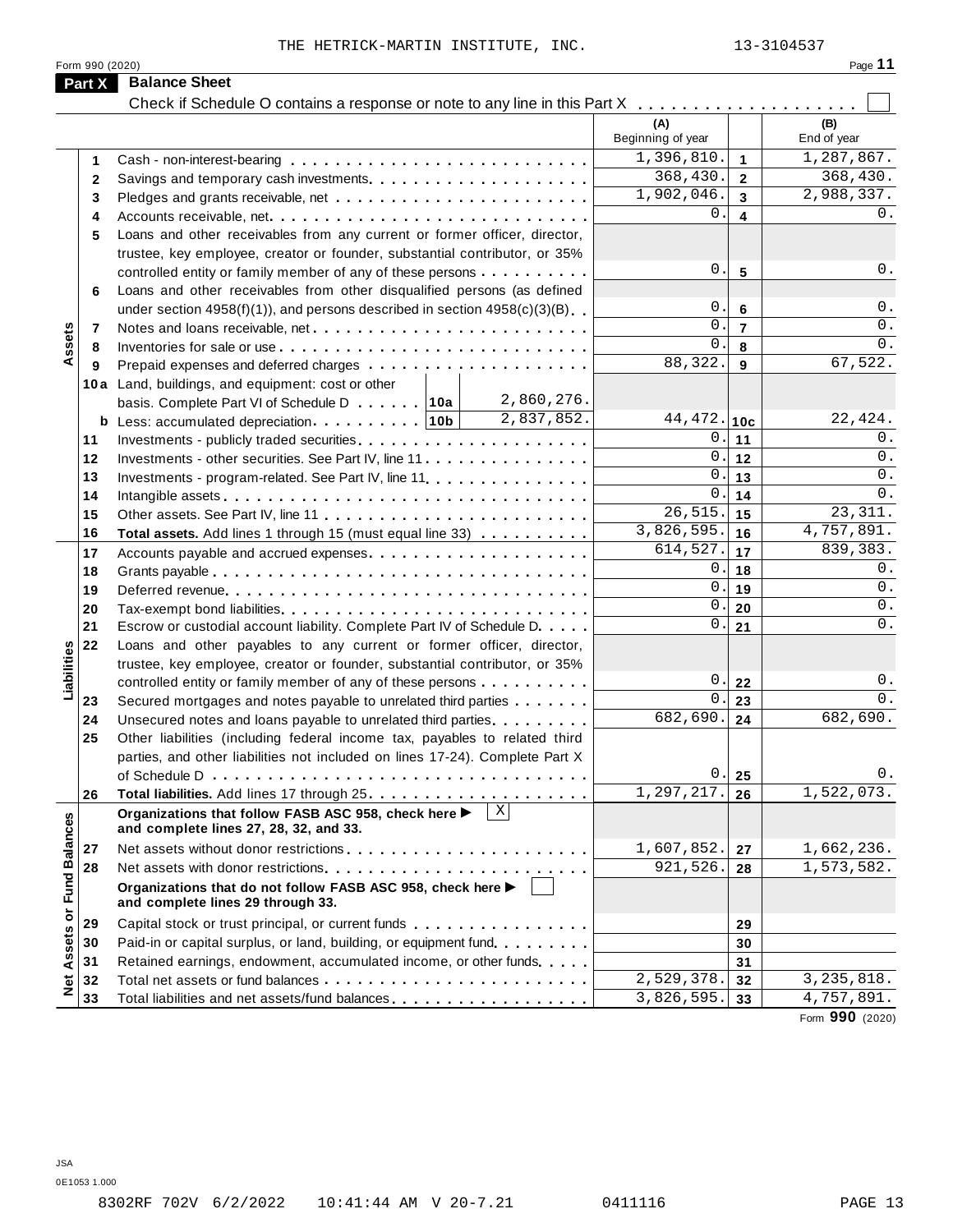THE HETRICK-MARTIN INSTITUTE, INC.  $13-3104537$ 

|                | Form 990 (2020)                                                                                                                                                                                                                                                            |                |                |              | Page 12        |
|----------------|----------------------------------------------------------------------------------------------------------------------------------------------------------------------------------------------------------------------------------------------------------------------------|----------------|----------------|--------------|----------------|
| <b>Part XI</b> | <b>Reconciliation of Net Assets</b>                                                                                                                                                                                                                                        |                |                |              |                |
|                |                                                                                                                                                                                                                                                                            |                |                |              |                |
| 1              |                                                                                                                                                                                                                                                                            | $\mathbf{1}$   |                | 8,790,277.   |                |
| 2              |                                                                                                                                                                                                                                                                            | $\overline{2}$ |                | 8,085,805.   |                |
| 3              |                                                                                                                                                                                                                                                                            | $\overline{3}$ |                | 704,472.     |                |
| 4              | Net assets or fund balances at beginning of year (must equal Part X, line 32, column (A))                                                                                                                                                                                  | 4              |                | 2,529,378.   |                |
| 5              |                                                                                                                                                                                                                                                                            | 5              |                |              | 1,968.         |
| 6              |                                                                                                                                                                                                                                                                            | 6              |                |              | 0.             |
| 7              |                                                                                                                                                                                                                                                                            | $\overline{7}$ |                |              | 0.             |
| 8              |                                                                                                                                                                                                                                                                            | 8              |                |              | 0.             |
| 9              | Other changes in net assets or fund balances (explain on Schedule O).                                                                                                                                                                                                      | 9              |                |              | $0$ .          |
| 10             | Net assets or fund balances at end of year. Combine lines 3 through 9 (must equal Part X, line                                                                                                                                                                             |                |                |              |                |
|                |                                                                                                                                                                                                                                                                            | 10             |                | 3, 235, 818. |                |
| Part XII       | <b>Financial Statements and Reporting</b>                                                                                                                                                                                                                                  |                |                |              |                |
|                |                                                                                                                                                                                                                                                                            |                |                | Yes          | Χ<br><b>No</b> |
| 1              | $x \mid$ Accrual<br>Accounting method used to prepare the Form 990:     Cash<br>Other<br>If the organization changed its method of accounting from a prior year or checked "Other," explain in<br>Schedule O.                                                              |                |                |              |                |
|                | 2a Were the organization's financial statements compiled or reviewed by an independent accountant?<br>If "Yes," check a box below to indicate whether the financial statements for the year were compiled or<br>reviewed on a separate basis, consolidated basis, or both: |                | 2a             |              | Χ              |
|                | Separate basis<br><b>Consolidated basis</b><br>Both consolidated and separate basis                                                                                                                                                                                        |                |                |              |                |
|                | If "Yes," check a box below to indicate whether the financial statements for the year were audited on a<br>separate basis, consolidated basis, or both:<br>Consolidated basis<br>Both consolidated and separate basis<br>Separate basis                                    |                | 2 <sub>b</sub> |              | Χ              |
|                | c If "Yes" to line 2a or 2b, does the organization have a committee that assumes responsibility for oversight of                                                                                                                                                           |                |                |              |                |
|                | the audit, review, or compilation of its financial statements and selection of an independent accountant?                                                                                                                                                                  |                | 2c             |              |                |
|                | If the organization changed either its oversight process or selection process during the tax year, explain on<br>Schedule O.                                                                                                                                               |                |                |              |                |
|                | 3a As a result of a federal award, was the organization required to undergo an audit or audits as set forth in the                                                                                                                                                         |                |                |              |                |
|                |                                                                                                                                                                                                                                                                            |                | 3a             |              | Χ              |
|                | b If "Yes," did the organization undergo the required audit or audits? If the organization did not undergo the<br>required audit or audits, explain why on Schedule O and describe any steps taken to undergo such audits                                                  |                | 3 <sub>b</sub> |              |                |

Form **990** (2020)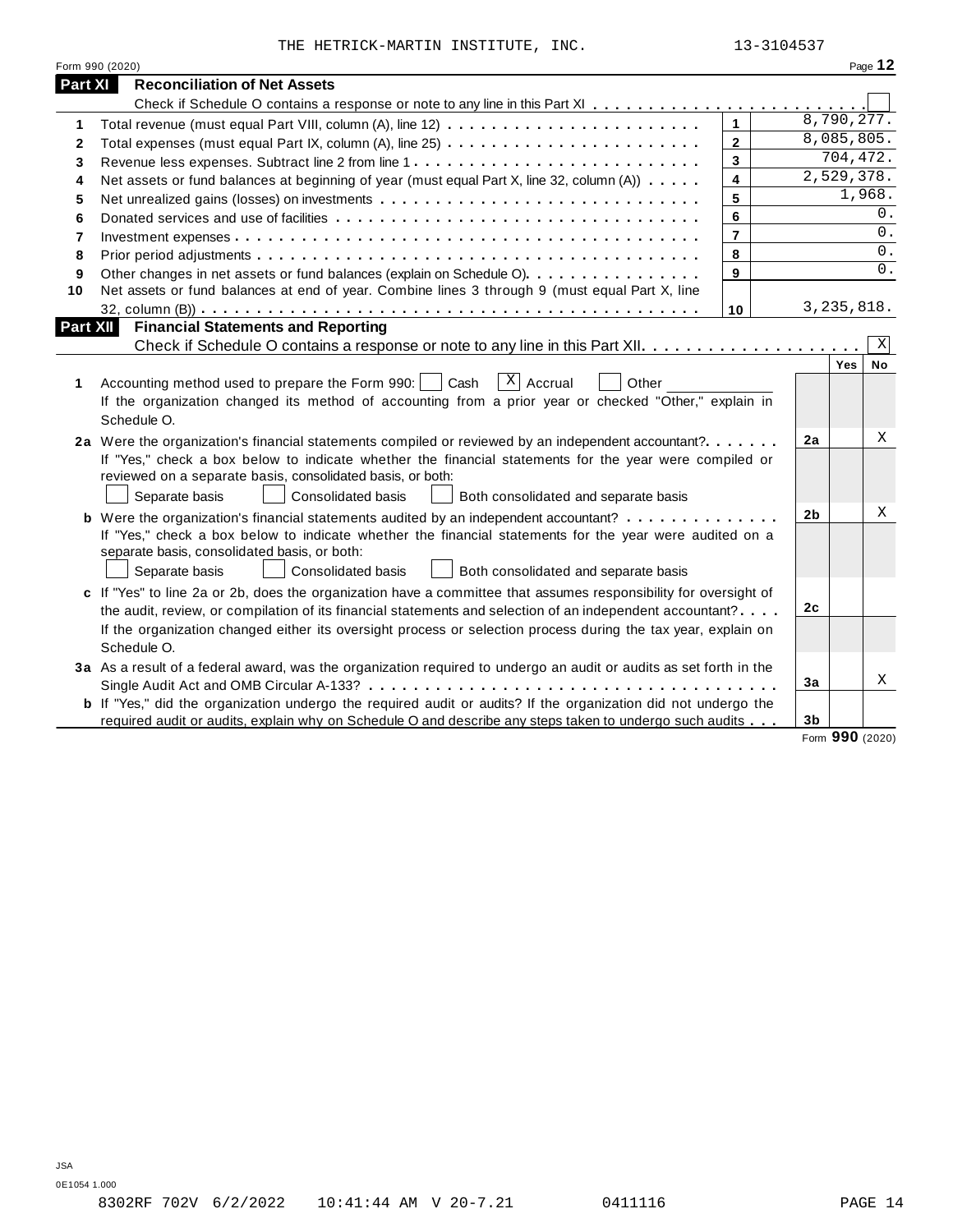## **CHEDULE A Public Charity Status and Public Support**  $\frac{100\text{dB No. }1545-0047}{000\text{dB No.}}$

(Form 990 or 990-EZ) complete if the organization is a section 501(c)(3) organization or a section 4947(a)(1) nonexempt charitable trust.  $2020$ 

|              |                                                               |                                                            | Complete if the organization is a section 501(c)(3) organization or a section 4947(a)(1) nonexempt charitable trust. |     |                                       |                                                                                                                                                                                                                                                                | ZWŁU                                |
|--------------|---------------------------------------------------------------|------------------------------------------------------------|----------------------------------------------------------------------------------------------------------------------|-----|---------------------------------------|----------------------------------------------------------------------------------------------------------------------------------------------------------------------------------------------------------------------------------------------------------------|-------------------------------------|
|              | Department of the Treasury<br><b>Internal Revenue Service</b> |                                                            | Attach to Form 990 or Form 990-EZ.<br>► Go to www.irs.gov/Form990 for instructions and the latest information.       |     |                                       |                                                                                                                                                                                                                                                                | Open to Public<br><b>Inspection</b> |
|              | Name of the organization                                      |                                                            |                                                                                                                      |     |                                       | <b>Employer identification number</b>                                                                                                                                                                                                                          |                                     |
|              | THE HETRICK-MARTIN INSTITUTE, INC.                            |                                                            |                                                                                                                      |     |                                       | 13-3104537                                                                                                                                                                                                                                                     |                                     |
| Part I       |                                                               |                                                            |                                                                                                                      |     |                                       | Reason for Public Charity Status. (All organizations must complete this part.) See instructions.                                                                                                                                                               |                                     |
|              |                                                               |                                                            | The organization is not a private foundation because it is: (For lines 1 through 12, check only one box.)            |     |                                       |                                                                                                                                                                                                                                                                |                                     |
| 1            |                                                               |                                                            | A church, convention of churches, or association of churches described in section 170(b)(1)(A)(i).                   |     |                                       |                                                                                                                                                                                                                                                                |                                     |
| 2            |                                                               |                                                            | A school described in section 170(b)(1)(A)(ii). (Attach Schedule E (Form 990 or 990-EZ).)                            |     |                                       |                                                                                                                                                                                                                                                                |                                     |
| 3            |                                                               |                                                            | A hospital or a cooperative hospital service organization described in section 170(b)(1)(A)(iii).                    |     |                                       |                                                                                                                                                                                                                                                                |                                     |
| 4            |                                                               |                                                            |                                                                                                                      |     |                                       | A medical research organization operated in conjunction with a hospital described in section 170(b)(1)(A)(iii). Enter the                                                                                                                                      |                                     |
|              | hospital's name, city, and state:                             |                                                            |                                                                                                                      |     |                                       |                                                                                                                                                                                                                                                                |                                     |
| 5            |                                                               |                                                            |                                                                                                                      |     |                                       | An organization operated for the benefit of a college or university owned or operated by a governmental unit described in                                                                                                                                      |                                     |
|              | section 170(b)(1)(A)(iv). (Complete Part II.)                 |                                                            |                                                                                                                      |     |                                       |                                                                                                                                                                                                                                                                |                                     |
| 6            |                                                               |                                                            | A federal, state, or local government or governmental unit described in section 170(b)(1)(A)(v).                     |     |                                       |                                                                                                                                                                                                                                                                |                                     |
| 7            |                                                               |                                                            |                                                                                                                      |     |                                       | An organization that normally receives a substantial part of its support from a governmental unit or from the general public                                                                                                                                   |                                     |
|              |                                                               | described in section 170(b)(1)(A)(vi). (Complete Part II.) |                                                                                                                      |     |                                       |                                                                                                                                                                                                                                                                |                                     |
| 8            |                                                               |                                                            | A community trust described in section 170(b)(1)(A)(vi). (Complete Part II.)                                         |     |                                       |                                                                                                                                                                                                                                                                |                                     |
| 9            |                                                               |                                                            |                                                                                                                      |     |                                       | An agricultural research organization described in section 170(b)(1)(A)(ix) operated in conjunction with a land-grant college                                                                                                                                  |                                     |
|              |                                                               |                                                            |                                                                                                                      |     |                                       | or university or a non-land-grant college of agriculture (see instructions). Enter the name, city, and state of the college or                                                                                                                                 |                                     |
|              | university:                                                   |                                                            |                                                                                                                      |     |                                       |                                                                                                                                                                                                                                                                |                                     |
| X <br>10     |                                                               |                                                            |                                                                                                                      |     |                                       | An organization that normally receives (1) more than 331/3% of its support from contributions, membership fees, and gross<br>receipts from activities related to its exempt functions, subject to certain exceptions; and (2) no more than 331/3 % of its      |                                     |
|              |                                                               |                                                            |                                                                                                                      |     |                                       | support from gross investment income and unrelated business taxable income (less section 511 tax) from businesses                                                                                                                                              |                                     |
| 11           |                                                               |                                                            | acquired by the organization after June 30, 1975. See section 509(a)(2). (Complete Part III.)                        |     |                                       |                                                                                                                                                                                                                                                                |                                     |
| 12           |                                                               |                                                            | An organization organized and operated exclusively to test for public safety. See section 509(a)(4).                 |     |                                       |                                                                                                                                                                                                                                                                |                                     |
|              |                                                               |                                                            |                                                                                                                      |     |                                       | An organization organized and operated exclusively for the benefit of, to perform the functions of, or to carry out the purposes                                                                                                                               |                                     |
|              |                                                               |                                                            |                                                                                                                      |     |                                       | of one or more publicly supported organizations described in section 509(a)(1) or section 509(a)(2). See section 509(a)(3).<br>Check the box in lines 12a through 12d that describes the type of supporting organization and complete lines 12e, 12f, and 12g. |                                     |
|              |                                                               |                                                            |                                                                                                                      |     |                                       |                                                                                                                                                                                                                                                                |                                     |
| а            |                                                               |                                                            |                                                                                                                      |     |                                       | Type I. A supporting organization operated, supervised, or controlled by its supported organization(s), typically by giving                                                                                                                                    |                                     |
|              |                                                               |                                                            | supporting organization. You must complete Part IV, Sections A and B.                                                |     |                                       | the supported organization(s) the power to regularly appoint or elect a majority of the directors or trustees of the                                                                                                                                           |                                     |
| b            |                                                               |                                                            |                                                                                                                      |     |                                       | Type II. A supporting organization supervised or controlled in connection with its supported organization(s), by having                                                                                                                                        |                                     |
|              |                                                               |                                                            |                                                                                                                      |     |                                       | control or management of the supporting organization vested in the same persons that control or manage the supported                                                                                                                                           |                                     |
|              |                                                               |                                                            | organization(s). You must complete Part IV, Sections A and C.                                                        |     |                                       |                                                                                                                                                                                                                                                                |                                     |
| c            |                                                               |                                                            |                                                                                                                      |     |                                       | Type III functionally integrated. A supporting organization operated in connection with, and functionally integrated with,                                                                                                                                     |                                     |
|              |                                                               |                                                            | its supported organization(s) (see instructions). You must complete Part IV, Sections A, D, and E.                   |     |                                       |                                                                                                                                                                                                                                                                |                                     |
| d            |                                                               |                                                            |                                                                                                                      |     |                                       | Type III non-functionally integrated. A supporting organization operated in connection with its supported organization(s)                                                                                                                                      |                                     |
|              |                                                               |                                                            |                                                                                                                      |     |                                       | that is not functionally integrated. The organization generally must satisfy a distribution requirement and an attentiveness                                                                                                                                   |                                     |
|              |                                                               |                                                            | requirement (see instructions). You must complete Part IV, Sections A and D, and Part V.                             |     |                                       |                                                                                                                                                                                                                                                                |                                     |
| е            |                                                               |                                                            |                                                                                                                      |     |                                       | Check this box if the organization received a written determination from the IRS that it is a Type I, Type II, Type III                                                                                                                                        |                                     |
|              |                                                               |                                                            | functionally integrated, or Type III non-functionally integrated supporting organization.                            |     |                                       |                                                                                                                                                                                                                                                                |                                     |
| f            |                                                               |                                                            |                                                                                                                      |     |                                       |                                                                                                                                                                                                                                                                |                                     |
| g            |                                                               |                                                            | Provide the following information about the supported organization(s).                                               |     |                                       |                                                                                                                                                                                                                                                                |                                     |
|              | (i) Name of supported organization                            | (ii) EIN                                                   | (iii) Type of organization                                                                                           |     | (iv) Is the organization              | (v) Amount of monetary                                                                                                                                                                                                                                         | (vi) Amount of                      |
|              |                                                               |                                                            | (described on lines 1-10<br>above (see instructions))                                                                |     | listed in your governing<br>document? | support (see<br>instructions)                                                                                                                                                                                                                                  | other support (see<br>instructions) |
|              |                                                               |                                                            |                                                                                                                      | Yes | No                                    |                                                                                                                                                                                                                                                                |                                     |
| (A)          |                                                               |                                                            |                                                                                                                      |     |                                       |                                                                                                                                                                                                                                                                |                                     |
|              |                                                               |                                                            |                                                                                                                      |     |                                       |                                                                                                                                                                                                                                                                |                                     |
| (B)          |                                                               |                                                            |                                                                                                                      |     |                                       |                                                                                                                                                                                                                                                                |                                     |
| (C)          |                                                               |                                                            |                                                                                                                      |     |                                       |                                                                                                                                                                                                                                                                |                                     |
| (D)          |                                                               |                                                            |                                                                                                                      |     |                                       |                                                                                                                                                                                                                                                                |                                     |
| (E)          |                                                               |                                                            |                                                                                                                      |     |                                       |                                                                                                                                                                                                                                                                |                                     |
| <b>Total</b> |                                                               |                                                            |                                                                                                                      |     |                                       |                                                                                                                                                                                                                                                                |                                     |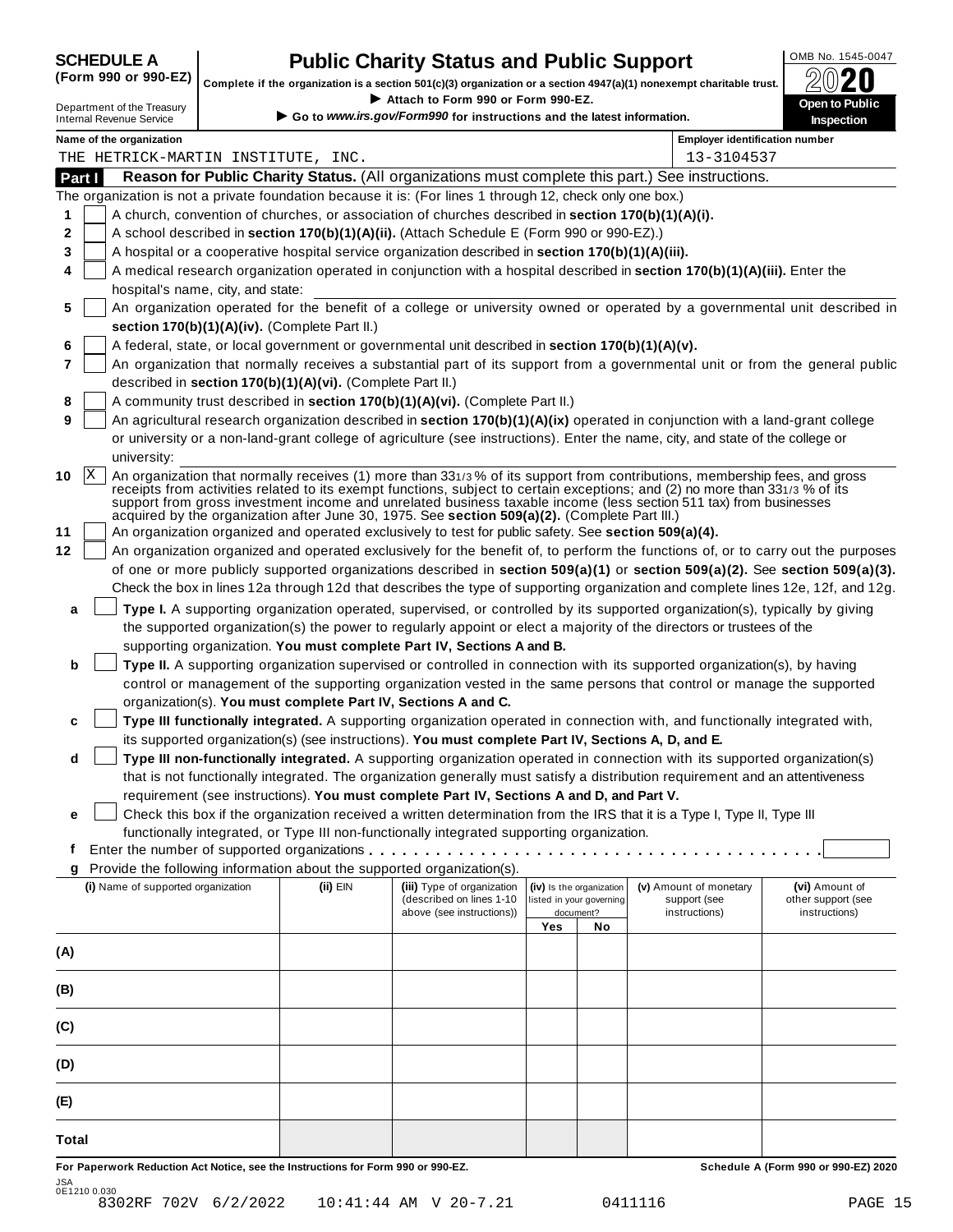**Support Schedule for Organizations Described in Sections 170(b)(1)(A)(iv) and 170(b)(1)(A)(vi)** (Complete only if you checked the box on line 5, 7, or 8 of Part I or if the organization failed to qualify under Part III. If the organization fails to qualify under the tests listed below, please complete Part III.) **Part II**

|        | <b>Section A. Public Support</b>                                                                                                                                                                                                                                                                                                                                  |          |          |            |            |          |           |
|--------|-------------------------------------------------------------------------------------------------------------------------------------------------------------------------------------------------------------------------------------------------------------------------------------------------------------------------------------------------------------------|----------|----------|------------|------------|----------|-----------|
|        | Calendar year (or fiscal year beginning in) ▶                                                                                                                                                                                                                                                                                                                     | (a) 2016 | (b) 2017 | (c) 2018   | $(d)$ 2019 | (e) 2020 | (f) Total |
| 1      | Gifts, grants, contributions, and<br>membership fees received. (Do not<br>include any "unusual grants.")                                                                                                                                                                                                                                                          |          |          |            |            |          |           |
| 2      | Tax revenues levied for the<br>organization's benefit and either paid to<br>or expended on its behalf <b>contained</b> by the set of the set of the set of the set of the set of the set of the set of the set of the set of the set of the set of the set of the set of the set of the set of the set of the s                                                   |          |          |            |            |          |           |
| 3      | The value of services or facilities<br>furnished by a governmental unit to the<br>organization without charge                                                                                                                                                                                                                                                     |          |          |            |            |          |           |
|        | Total. Add lines 1 through 3                                                                                                                                                                                                                                                                                                                                      |          |          |            |            |          |           |
| 5      | The portion of total contributions by<br>each person (other than a<br>governmental unit or publicly<br>supported organization) included on<br>line 1 that exceeds 2% of the amount<br>shown on line 11, column (f)<br>Public support. Subtract line 5 from line 4                                                                                                 |          |          |            |            |          |           |
| 6      |                                                                                                                                                                                                                                                                                                                                                                   |          |          |            |            |          |           |
|        | <b>Section B. Total Support</b>                                                                                                                                                                                                                                                                                                                                   | (a) 2016 | (b) 2017 |            | $(d)$ 2019 | (e) 2020 | (f) Total |
|        | Calendar year (or fiscal year beginning in) ▶                                                                                                                                                                                                                                                                                                                     |          |          | $(c)$ 2018 |            |          |           |
| 7<br>8 | Amounts from line 4 <b>Amounts</b> from line 4<br>Gross income from interest, dividends,<br>payments received on securities loans,<br>rents, royalties, and income from<br>similar sources experiences                                                                                                                                                            |          |          |            |            |          |           |
| 9      | Net income from unrelated business<br>activities, whether or not the business<br>is regularly carried on the control of the set of the set of the set of the set of the set of the set of the s                                                                                                                                                                   |          |          |            |            |          |           |
| 10     | Other income. Do not include gain or<br>loss from the sale of capital assets<br>(Explain in Part VI.)                                                                                                                                                                                                                                                             |          |          |            |            |          |           |
| 11     | Total support. Add lines 7 through 10                                                                                                                                                                                                                                                                                                                             |          |          |            |            |          |           |
| 12     |                                                                                                                                                                                                                                                                                                                                                                   |          |          |            |            |          |           |
| 13     | First 5 years. If the Form 990 is for the organization's first, second, third, fourth, or fifth tax year as a section 501(c)(3)<br>organization, check this box and stop here entitled and state in the set of the set of the set of the set of the set of the set of the set of the set of the set of the set of the set of the set of the set of the set of the |          |          |            |            |          |           |
|        | <b>Section C. Computation of Public Support Percentage</b>                                                                                                                                                                                                                                                                                                        |          |          |            |            |          |           |
| 14     | Public support percentage for 2020 (line 6, column (f), divided by line 11, column (f))                                                                                                                                                                                                                                                                           |          |          |            |            | 14       | %         |
| 15     |                                                                                                                                                                                                                                                                                                                                                                   |          |          |            |            | 15       | $\%$      |
|        | 16a 331/3% support test - 2020. If the organization did not check the box on line 13, and line 14 is 331/3% or more, check this                                                                                                                                                                                                                                   |          |          |            |            |          |           |
|        | box and stop here. The organization qualifies as a publicly supported organization $\ldots \ldots \ldots \ldots \ldots \ldots$                                                                                                                                                                                                                                    |          |          |            |            |          |           |
|        | b 331/3% support test - 2019. If the organization did not check a box on line 13 or 16a, and line 15 is 331/3% or more, check                                                                                                                                                                                                                                     |          |          |            |            |          |           |
|        |                                                                                                                                                                                                                                                                                                                                                                   |          |          |            |            |          |           |
|        | 17a 10%-facts-and-circumstances test - 2020. If the organization did not check a box on line 13, 16a, or 16b, and line 14 is                                                                                                                                                                                                                                      |          |          |            |            |          |           |
|        | 10% or more, and if the organization meets the facts-and-circumstances test, check this box and stop here. Explain in                                                                                                                                                                                                                                             |          |          |            |            |          |           |
|        | Part VI how the organization meets the facts-and-circumstances test. The organization qualifies as a publicly supported                                                                                                                                                                                                                                           |          |          |            |            |          |           |
|        |                                                                                                                                                                                                                                                                                                                                                                   |          |          |            |            |          |           |
|        | b 10%-facts-and-circumstances test - 2019. If the organization did not check a box on line 13, 16a, 16b, or 17a, and line                                                                                                                                                                                                                                         |          |          |            |            |          |           |
|        | 15 is 10% or more, and if the organization meets the facts-and-circumstances test, check this box and stop here. Explain                                                                                                                                                                                                                                          |          |          |            |            |          |           |
|        | in Part VI how the organization meets the facts-and-circumstances test. The organization qualifies as a publicly supported                                                                                                                                                                                                                                        |          |          |            |            |          |           |
| 18     | Private foundation. If the organization did not check a box on line 13, 16a, 16b, 17a, or 17b, check this box and see                                                                                                                                                                                                                                             |          |          |            |            |          |           |
|        |                                                                                                                                                                                                                                                                                                                                                                   |          |          |            |            |          |           |

**Schedule A (Form 990 or 990-EZ) 2020**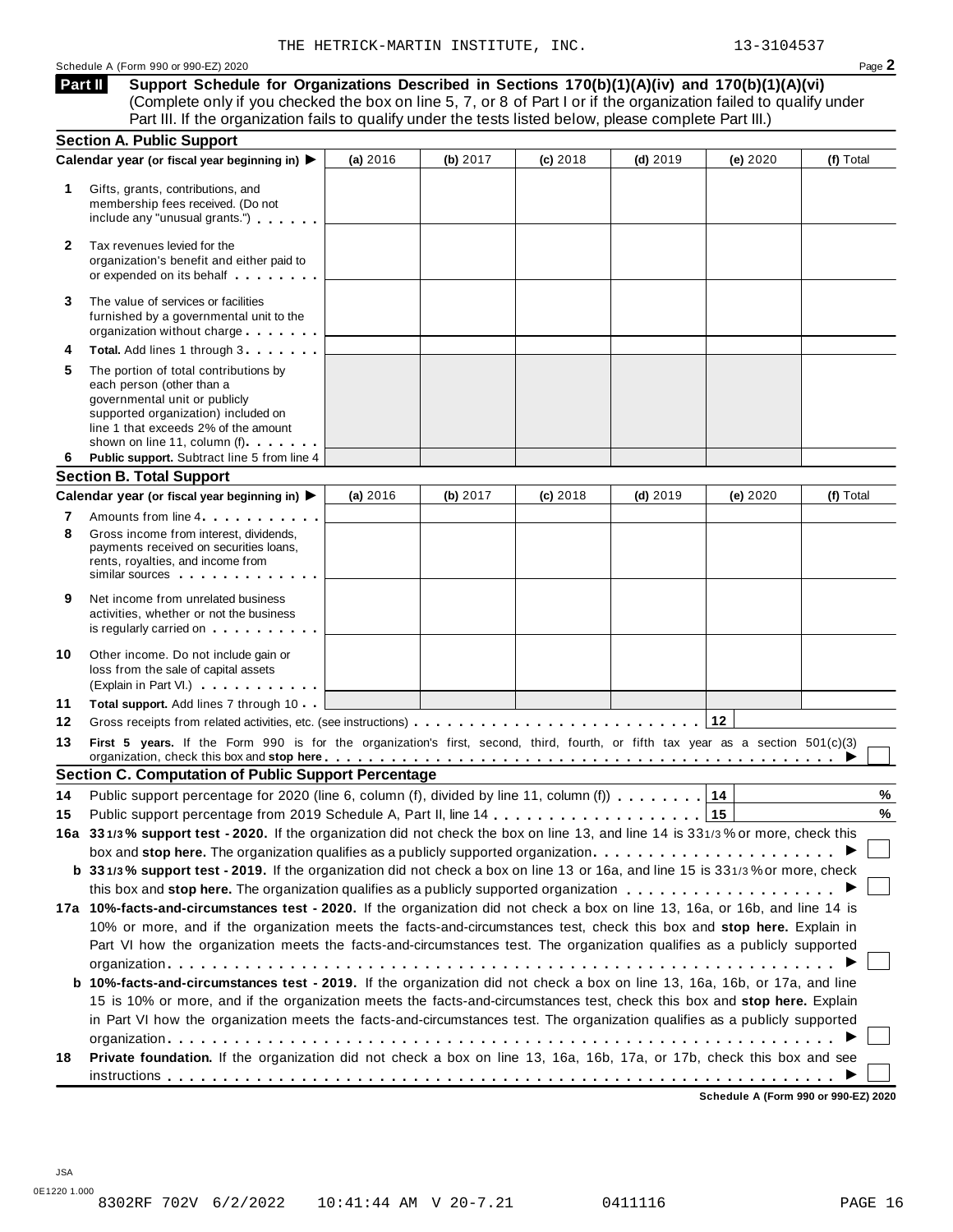#### Schedule A (Form 990 or 990-EZ) 2020 Page 3

#### **Support Schedule for Organizations Described in Section 509(a)(2) Part III**

(Complete only if you checked the box on line 10 of Part I or if the organization failed to qualify under Part II. If the organization fails to qualify under the tests listed below, please complete Part II.)

|                  | <b>Section A. Public Support</b>                                                                                                                                                                                                                           |                       |            |            |            |                                      |               |
|------------------|------------------------------------------------------------------------------------------------------------------------------------------------------------------------------------------------------------------------------------------------------------|-----------------------|------------|------------|------------|--------------------------------------|---------------|
|                  | Calendar year (or fiscal year beginning in) $\blacktriangleright$                                                                                                                                                                                          | (a) 2016              | (b) 2017   | $(c)$ 2018 | $(d)$ 2019 | (e) 2020                             | (f) Total     |
| 1.               | Gifts, grants, contributions, and membership fees                                                                                                                                                                                                          |                       |            |            |            |                                      |               |
|                  | received. (Do not include any "unusual grants.")                                                                                                                                                                                                           | 4,004,608.            | 4,270,781. | 3,866,775. | 4,246,064. | 4,941,246                            | 21, 329, 474. |
| 2                | Gross receipts from admissions, merchandise                                                                                                                                                                                                                |                       |            |            |            |                                      |               |
|                  | sold or services performed, or facilities                                                                                                                                                                                                                  |                       |            |            |            |                                      |               |
|                  | furnished in any activity that is related to the                                                                                                                                                                                                           |                       |            |            |            |                                      |               |
|                  | organization's tax-exempt purpose                                                                                                                                                                                                                          | 4,273,599.            | 4,849,012. | 4,236,461  | 4,631,251. | 3,849,020                            | 21,839,343.   |
| 3                | Gross receipts from activities that are not an                                                                                                                                                                                                             |                       |            |            |            |                                      |               |
|                  | unrelated trade or business under section 513                                                                                                                                                                                                              |                       |            |            |            |                                      | 0.            |
| 4                | Tax revenues levied for the                                                                                                                                                                                                                                |                       |            |            |            |                                      |               |
|                  | organization's benefit and either paid to                                                                                                                                                                                                                  |                       |            |            |            |                                      |               |
|                  | or expended on its behalf                                                                                                                                                                                                                                  |                       |            |            |            |                                      | 0.            |
| 5                | The value of services or facilities                                                                                                                                                                                                                        |                       |            |            |            |                                      |               |
|                  | furnished by a governmental unit to the                                                                                                                                                                                                                    |                       |            |            |            |                                      |               |
|                  | organization without charge                                                                                                                                                                                                                                |                       |            |            |            |                                      | 0.            |
| 6                | <b>Total.</b> Add lines 1 through 5                                                                                                                                                                                                                        | 8,278,207.            | 9,119,793. | 8,103,236  | 8,877,315  | 8,790,266                            | 43, 168, 817. |
|                  | 7a Amounts included on lines 1, 2, and 3                                                                                                                                                                                                                   |                       |            |            |            |                                      |               |
|                  | received from disqualified persons                                                                                                                                                                                                                         |                       | 510,900    | 224,691    | 177,455.   | 276,421                              | 1,189,467.    |
|                  | <b>b</b> Amounts included on lines 2 and 3                                                                                                                                                                                                                 |                       |            |            |            |                                      |               |
|                  | received from other than disqualified<br>persons that exceed the greater of \$5,000                                                                                                                                                                        |                       |            |            |            |                                      |               |
|                  | or 1% of the amount on line 13 for the year                                                                                                                                                                                                                |                       |            |            |            |                                      | 0.            |
|                  | c Add lines 7a and 7b                                                                                                                                                                                                                                      |                       | 510,900    | 224,691    | 177, 455.  | 276,421                              | 1,189,467.    |
| 8                | <b>Public support.</b> (Subtract line 7c from                                                                                                                                                                                                              |                       |            |            |            |                                      |               |
|                  | $line 6.)$                                                                                                                                                                                                                                                 |                       |            |            |            |                                      | 41,979,350.   |
|                  | <b>Section B. Total Support</b>                                                                                                                                                                                                                            |                       |            |            |            |                                      |               |
|                  | Calendar year (or fiscal year beginning in) ▶                                                                                                                                                                                                              | (a) 2016              | (b) $2017$ | $(c)$ 2018 | $(d)$ 2019 | (e) 2020                             | (f) Total     |
| 9                | Amounts from line 6                                                                                                                                                                                                                                        | 8,278,207.            | 9,119,793. | 8,103,236  | 8,877,315  | 8,790,266                            | 43, 168, 817. |
|                  | 10 a Gross income from interest, dividends,<br>payments received on securities loans,<br>rents, royalties, and income from similar                                                                                                                         |                       |            |            |            |                                      |               |
|                  | $sources$ .                                                                                                                                                                                                                                                | 7,545.                | 7,325      | 8.         | 10.        | 11                                   | 14,899.       |
|                  | <b>b</b> Unrelated business taxable income (less                                                                                                                                                                                                           |                       |            |            |            |                                      |               |
|                  | section 511 taxes) from businesses                                                                                                                                                                                                                         |                       |            |            |            |                                      |               |
|                  | acquired after June 30, 1975                                                                                                                                                                                                                               |                       |            |            |            |                                      | 0.            |
|                  | c Add lines 10a and 10b                                                                                                                                                                                                                                    | 7,545                 | 7,325      | 8.         | 10         | 11.                                  | 14,899.       |
| 11               | Net income from unrelated business                                                                                                                                                                                                                         |                       |            |            |            |                                      |               |
|                  | activities not included in line 10b, whether                                                                                                                                                                                                               |                       |            |            |            |                                      |               |
|                  | or not the business is regularly carried on                                                                                                                                                                                                                |                       |            |            |            |                                      | 0.            |
| 12.              | Other income. Do not include gain or                                                                                                                                                                                                                       |                       |            |            |            |                                      |               |
|                  | loss from the sale of capital assets                                                                                                                                                                                                                       |                       |            |            |            |                                      |               |
|                  | (Explain in Part VI.) ATCH 1                                                                                                                                                                                                                               | 3,119.                | 53,675.    |            |            |                                      | 56,794.       |
| 13               | Total support. (Add lines 9, 10c, 11,                                                                                                                                                                                                                      |                       |            |            |            |                                      |               |
|                  | and 12.) $\cdots$ $\cdots$ $\cdots$ $\cdots$                                                                                                                                                                                                               | 8,288,871.            | 9,180,793. | 8,103,244. | 8,877,325. | 8,790,277                            | 43, 240, 510. |
| 14               | First 5 years. If the Form 990 is for the organization's first, second, third, fourth, or fifth tax year as a section $501(c)(3)$                                                                                                                          |                       |            |            |            |                                      |               |
|                  |                                                                                                                                                                                                                                                            |                       |            |            |            |                                      |               |
|                  | <b>Section C. Computation of Public Support Percentage</b>                                                                                                                                                                                                 |                       |            |            |            |                                      |               |
| 15               | Public support percentage for 2020 (line 8, column (f), divided by line 13, column (f) [1] [1] [1] Public support percentage for 2020 (line 8, column (f), divided by line 13, column (f)                                                                  |                       |            |            |            | 15                                   | 97.08%        |
| 16               | Public support percentage from 2019 Schedule A, Part III, line 15.                                                                                                                                                                                         |                       |            |            |            | 16                                   | 99.74%        |
|                  | Section D. Computation of Investment Income Percentage                                                                                                                                                                                                     |                       |            |            |            |                                      |               |
| 17               | Investment income percentage for 2020 (line 10c, column (f), divided by line 13, column (f)                                                                                                                                                                |                       |            |            |            | 17                                   | $.03\%$       |
| 18               |                                                                                                                                                                                                                                                            |                       |            |            |            | 18                                   | $.06\%$       |
|                  | 19a 331/3% support tests - 2020. If the organization did not check the box on line 14, and line 15 is more than 331/3%, and line                                                                                                                           |                       |            |            |            |                                      |               |
|                  | 17 is not more than 331/3%, check this box and stop here. The organization qualifies as a publicly supported organization.                                                                                                                                 |                       |            |            |            |                                      | $\mathbf X$   |
|                  | b 331/3% support tests - 2019. If the organization did not check a box on line 14 or line 19a, and line 16 is more than 331/3%, and                                                                                                                        |                       |            |            |            |                                      |               |
|                  |                                                                                                                                                                                                                                                            |                       |            |            |            |                                      | ▶             |
|                  | line 18 is not more than 331/3%, check this box and stop here. The organization qualifies as a publicly supported organization<br>Private foundation. If the organization did not check a box on line 14, 19a, or 19b, check this box and see instructions |                       |            |            |            |                                      |               |
| 20<br><b>JSA</b> |                                                                                                                                                                                                                                                            |                       |            |            |            | Schedule A (Form 990 or 990-EZ) 2020 |               |
|                  | 0E1221 1.000<br>8302RF 702V 6/2/2022                                                                                                                                                                                                                       | 10:41:44 AM V 20-7.21 |            |            | 0411116    |                                      | PAGE 17       |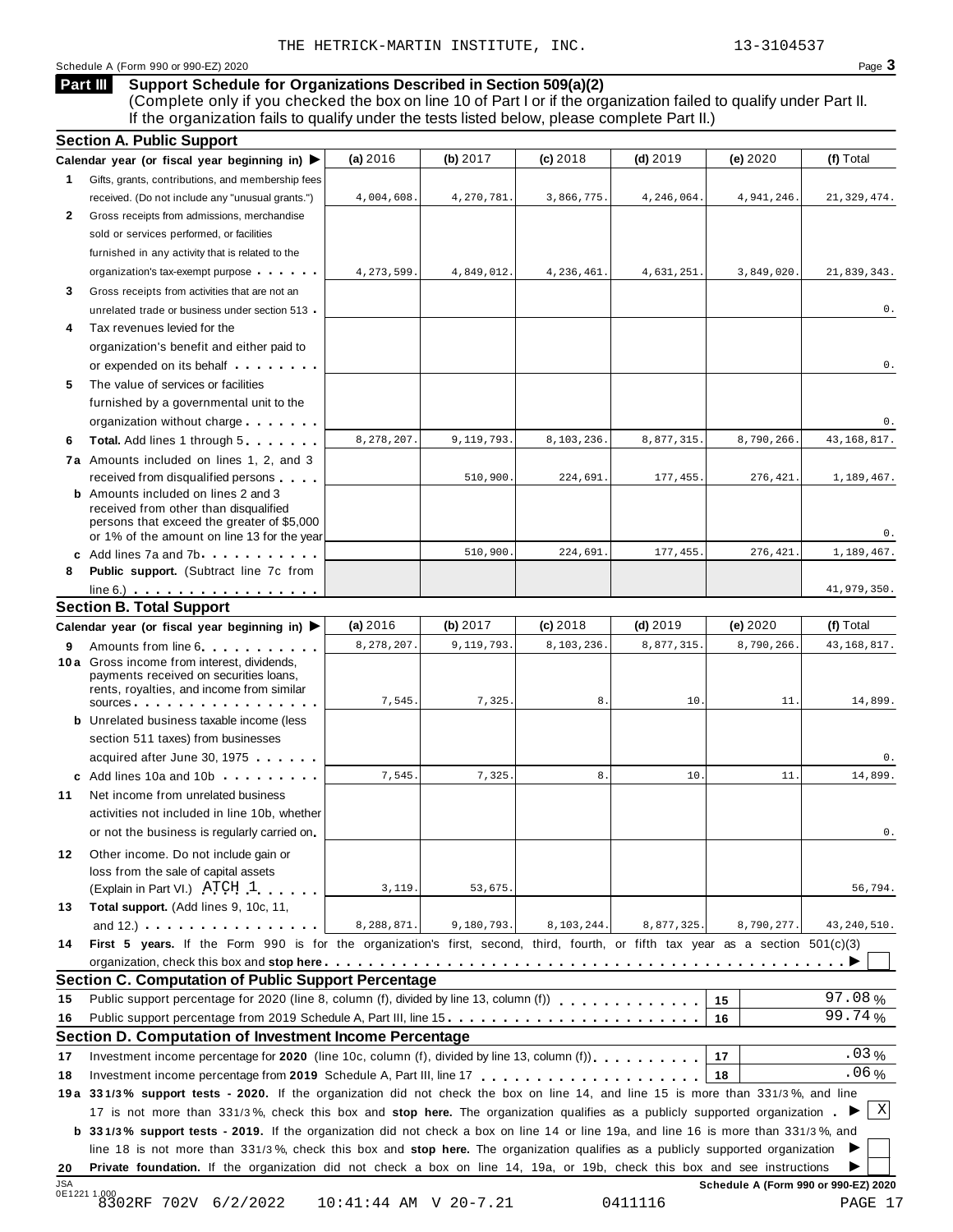**Yes No**

**2**

**3a**

**3b**

**3c**

**4a**

**4b**

**4c**

**5a**

**5b 5c**

**6**

**7**

**8**

**9a**

**9b**

**9c**

**10a**

#### **Part IV Supporting Organizations**

(Complete only if you checked a box in line 12 on Part I. If you checked box 12a, Part I, complete Sections A and B. If you checked box 12b, Part I, complete Sections A and C. If you checked box 12c, Part I, complete Sections A, D, and E. If you checked box 12d, Part I, complete Sections A and D, and complete Part V.)

#### **Section A. All Supporting Organizations**

- **1** Are all of the organization's supported organizations listed by name in the organization's governing documents? *If "No," describe in Part VI how the supported organizations are designated. If designated by class or purpose, describe the designation. If historic and continuing relationship, explain.* **1**
- **2** Did the organization have any supported organization that does not have an IRS determination of status under section 509(a)(1) or (2)? *If"Yes," explain in Part VI how the organization determined that the supported organization was described in section 509(a)(1) or (2).*
- **3 a** Did the organization have a supported organization described in section 501(c)(4), (5), or (6)? *If "Yes," answer lines 3b and 3c below.*
- **b** Did the organization confirm that each supported organization qualified under section 501(c)(4), (5), or (6) and | satisfied the public support tests under section 509(a)(2)? *If "Yes," describe in Part VI when and how the organization made the determination.*
- **c** Did the organization ensure that all support to such organizations was used exclusively for section 170(c)(2)(B) purposes? *If"Yes," explain in Part VI what controls the organization put in place to ensure such use.*
- **4 a** Was any supported organization not organized in the United States ("foreign supported organization")? *If "Yes," and if you checked box 12a or 12b in Part I, answer lines 4b and 4c below.*
- **b** Did the organization have ultimate control and discretion in deciding whether to make grants to the foreign | supported organization? *If "Yes," describe in Part VI how the organization had such control and discretion despite being controlled or supervised by or in connection with its supported organizations.*
- **c** Did the organization support any foreign supported organization that does not have an IRS determination | under sections 501(c)(3) and 509(a)(1) or (2)? *If "Yes," explain in Part VI what controls the organization used to ensure that all support to the foreign supported organization was used exclusively for section 170(c)(2)(B) purposes.*
- **5 a** Did the organization add, substitute, or remove any supported organizations during the tax year? *If "Yes,"* answer lines 5b and 5c below (if applicable). Also, provide detail in Part VI, including (i) the names and EIN *numbers of the supported organizations added, substituted, or removed; (ii) the reasons for each such action;* (iii) the authority under the organization's organizing document authorizing such action; and (iv) how the action *was accomplished (such as by amendment to the organizing document).*
- **b Type I or Type II only.** Was any added or substituted supported organization part of a class already designated in the organization's organizing document?
- **c Substitutions only.** Was the substitution the result of an event beyond the organization's control?
- **6** Did the organization provide support (whether in the form of grants or the provision of services or facilities) to anyone other than (i) its supported organizations, (ii) individuals that are part of the charitable class benefited by one or more of its supported organizations, or (iii) other supporting organizations that also support or benefit one or more of the filing organization's supported organizations? *If"Yes," provide detail in Part VI.*
- **7** Did the organization provide a grant, loan, compensation, or other similar payment to a substantial contributor (as defined in section 4958(c)(3)(C)), a family member of a substantial contributor, or a 35% controlled entity with regard to a substantial contributor? *If"Yes," complete Part I of Schedule L (Form 990 or 990-EZ).*
- **8** Did the organization make a loan to a disqualified person (as defined in section 4958) not described in line 7? *If "Yes," complete Part I of Schedule L (Form 990 or 990-EZ).*
- **9a** Was the organization controlled directly or indirectly at any time during the tax year by one or more | disqualified persons, as defined in section 4946 (other than foundation managers and organizations described in section 509(a)(1) or (2))? *If"Yes," provide detail in Part VI.*
- **b** Did one or more disqualified persons (as defined in line 9a) hold a controlling interest in any entity in which | the supporting organization had an interest? *If"Yes," provide detail in Part VI.*
- **c** Did a disqualified person (as defined in line 9a) have an ownership interest in, or derive any personal benefit from, assets in which the supporting organization also had an interest? *If"Yes," provide detail in Part VI.*
- **10a** Was the organization subject to the excess business holdings rules of section 4943 because of section | 4943(f) (regarding certain Type II supporting organizations, and all Type III non-functionally integrated supporting organizations)? *If"Yes," answer line 10b below.*
	- **b** Did the organization have any excess business holdings in the tax year? *(Use Schedule C, Form 4720, to determine whether the organization had excess business holdings.)*

0E1229 1.010

**10b** JSA **Schedule A (Form 990 or 990-EZ) 2020**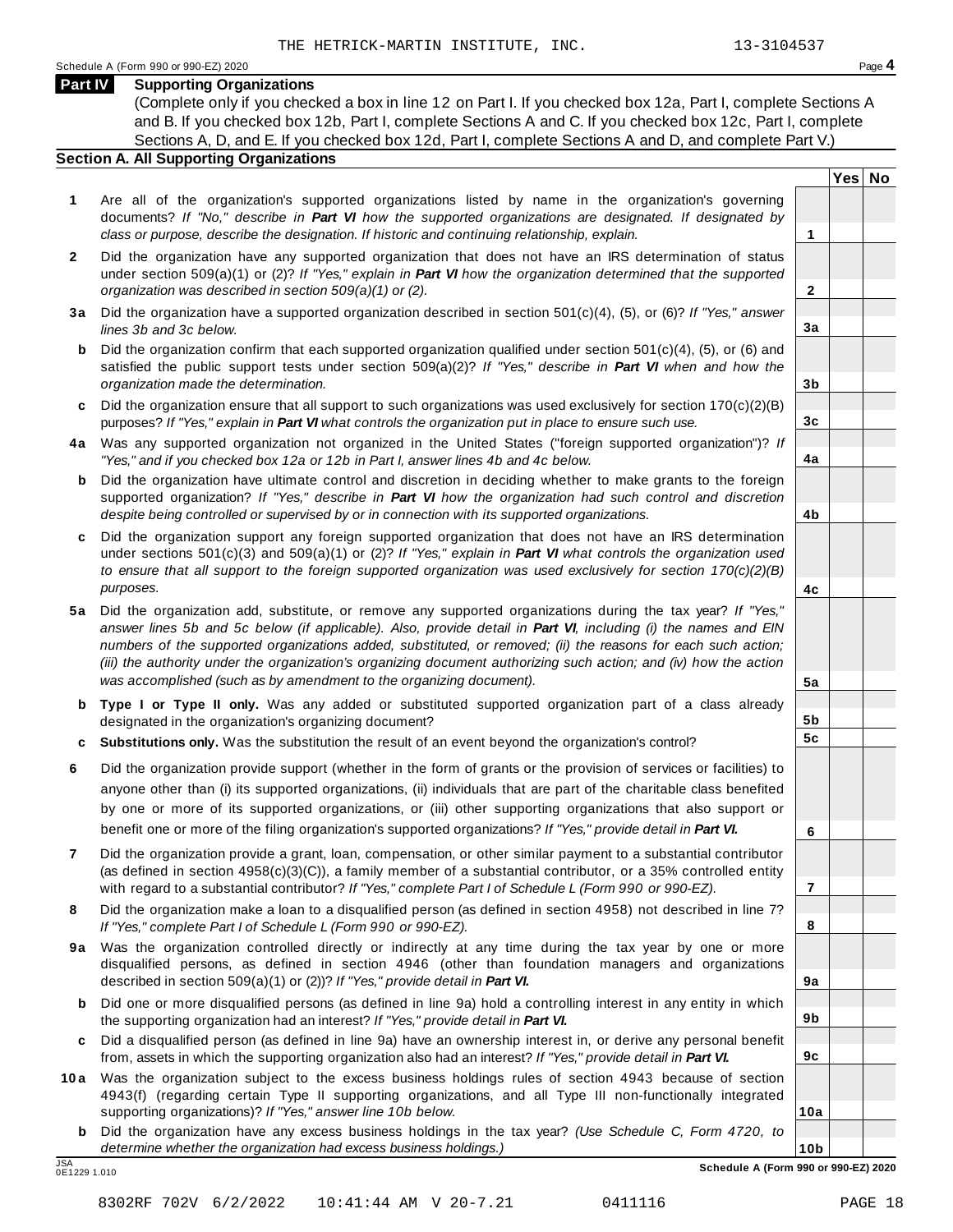Schedule <sup>A</sup> (Form <sup>990</sup> or 990-EZ) <sup>2020</sup> Page **5**

|    |                                                                                                                      |                 | Yes∣ | No |
|----|----------------------------------------------------------------------------------------------------------------------|-----------------|------|----|
| 11 | Has the organization accepted a gift or contribution from any of the following persons?                              |                 |      |    |
|    | a A person who directly or indirectly controls, either alone or together with persons described in lines 11b and     |                 |      |    |
|    | 11c below, the governing body of a supported organization?                                                           | 11a             |      |    |
|    | <b>b</b> A family member of a person described in line 11a above?                                                    | 11 <sub>b</sub> |      |    |
|    | c A 35% controlled entity of a person described in line 11a or 11b above? If "Yes" to line 11a, 11b, or 11c, provide |                 |      |    |
|    | detail in Part VI.                                                                                                   | 11c             |      |    |
|    | <b>Section B. Type I Supporting Organizations</b>                                                                    |                 |      |    |
|    |                                                                                                                      |                 | Yes  |    |

| Did the governing body, members of the governing body, officers acting in their official capacity, or membership of one or<br>more supported organizations have the power to regularly appoint or elect at least a majority of the organization's officers,<br>directors, or trustees at all times during the tax year? If "No," describe in <b>Part VI</b> how the supported organization(s)<br>effectively operated, supervised, or controlled the organization's activities. If the organization had more than one supported<br>organization, describe how the powers to appoint and/or remove officers, directors, or trustees were allocated among the |  |
|-------------------------------------------------------------------------------------------------------------------------------------------------------------------------------------------------------------------------------------------------------------------------------------------------------------------------------------------------------------------------------------------------------------------------------------------------------------------------------------------------------------------------------------------------------------------------------------------------------------------------------------------------------------|--|
| supported organizations and what conditions or restrictions, if any, applied to such powers during the tax year.                                                                                                                                                                                                                                                                                                                                                                                                                                                                                                                                            |  |
| Did the organization operate for the benefit of any supported organization other than the supported                                                                                                                                                                                                                                                                                                                                                                                                                                                                                                                                                         |  |

**2** Did the organization operate for the benefit of any supported organization other than the supported organization(s) that operated, supervised, or controlled the supporting organization? *If "Yes," explain in Part VI how providing such benefit carried out the purposes of the supported organization(s) that operated, supervised, or controlled the supporting organization.*

#### **Section C. Type II Supporting Organizations**

**1 Yes No 1** Were a majority of the organization's directors or trustees during the tax year also a majority of the directors or trustees of each of the organization's supported organization(s)? *If"No," describe in Part VI how control or management of the supporting organization was vested in the same persons that controlled or managed the supported organization(s).*

#### **Section D. All Type III Supporting Organizations**

|              |                                                                                                                                                                                                                                                                                                                                                                                                                                                                                          | Yes⊺ |  |
|--------------|------------------------------------------------------------------------------------------------------------------------------------------------------------------------------------------------------------------------------------------------------------------------------------------------------------------------------------------------------------------------------------------------------------------------------------------------------------------------------------------|------|--|
|              | Did the organization provide to each of its supported organizations, by the last day of the fifth month of the<br>organization's tax year, (i) a written notice describing the type and amount of support provided during the prior<br>tax year, (ii) a copy of the Form 990 that was most recently filed as of the date of notification, and (iii) copies of<br>the organization's governing documents in effect on the date of notification, to the extent not previously<br>provided? |      |  |
| $\mathbf{2}$ | Were any of the organization's officers, directors, or trustees either (i) appointed or elected by the supported<br>organization(s) or (ii) serving on the governing body of a supported organization? If "No," explain in <b>Part VI</b> how<br>the organization maintained a close and continuous working relationship with the supported organization(s).                                                                                                                             |      |  |
| 3            | By reason of the relationship described in line 2, above, did the organization's supported organizations have<br>a significant voice in the organization's investment policies and in directing the use of the organization's<br>income or assets at all times during the tax year? If "Yes," describe in Part VI the role the organization's                                                                                                                                            |      |  |
|              | supported organizations played in this regard.                                                                                                                                                                                                                                                                                                                                                                                                                                           |      |  |

#### **Section E. Type III Functionally Integrated Supporting Organizations**

|   | Check the box next to the method that the organization used to satisfy the Integral Part Test during the year (see instructions). |  |  |  |  |  |  |  |  |  |  |
|---|-----------------------------------------------------------------------------------------------------------------------------------|--|--|--|--|--|--|--|--|--|--|
|   | The organization satisfied the Activities Test. Complete line 2 below.                                                            |  |  |  |  |  |  |  |  |  |  |
| b | The organization is the parent of each of its supported organizations. Complete line 3 below.                                     |  |  |  |  |  |  |  |  |  |  |
| c | The organization supported a governmental entity. Describe in Part VI how you supported a governmental entity (see instructions). |  |  |  |  |  |  |  |  |  |  |
|   |                                                                                                                                   |  |  |  |  |  |  |  |  |  |  |
|   | Activities Test. Answer lines 2a and 2b below.                                                                                    |  |  |  |  |  |  |  |  |  |  |

| a            | Did substantially all of the organization's activities during the tax year directly further the exempt purposes of<br>the supported organization(s) to which the organization was responsive? If "Yes," then in Part VI identify<br>those supported organizations and explain how these activities directly furthered their exempt purposes.<br>how the organization was responsive to those supported organizations, and how the organization determined<br>that these activities constituted substantially all of its activities. | 2a             |  |
|--------------|-------------------------------------------------------------------------------------------------------------------------------------------------------------------------------------------------------------------------------------------------------------------------------------------------------------------------------------------------------------------------------------------------------------------------------------------------------------------------------------------------------------------------------------|----------------|--|
|              |                                                                                                                                                                                                                                                                                                                                                                                                                                                                                                                                     |                |  |
| b            | Did the activities described in line 2a, above, constitute activities that, but for the organization's involvement,<br>one or more of the organization's supported organization(s) would have been engaged in? If "Yes," explain in<br>Part VI the reasons for the organization's position that its supported organization(s) would have engaged in<br>these activities but for the organization's involvement.                                                                                                                     | 2 <sub>b</sub> |  |
| 3            | Parent of Supported Organizations. Answer lines 3a and 3b below.                                                                                                                                                                                                                                                                                                                                                                                                                                                                    |                |  |
|              |                                                                                                                                                                                                                                                                                                                                                                                                                                                                                                                                     |                |  |
| $\mathbf{a}$ | Did the organization have the power to regularly appoint or elect a majority of the officers, directors, or                                                                                                                                                                                                                                                                                                                                                                                                                         |                |  |
|              | trustees of each of the supported organizations? If "Yes" or "No," provide details in Part VI.                                                                                                                                                                                                                                                                                                                                                                                                                                      | 3a             |  |
|              |                                                                                                                                                                                                                                                                                                                                                                                                                                                                                                                                     |                |  |
| b            | Did the organization exercise a substantial degree of direction over the policies, programs, and activities of each                                                                                                                                                                                                                                                                                                                                                                                                                 |                |  |
|              | of its supported organizations? If "Yes," describe in Part VI the role played by the organization in this regard.                                                                                                                                                                                                                                                                                                                                                                                                                   | 3b             |  |

**2**

JSA 0E12301.000<br>8302RF 702V 6/2/2022 10:41:44 AM V 20-7.21 0411116 PAGE 19

**Schedule A (Form 990 or 990-EZ) 2020**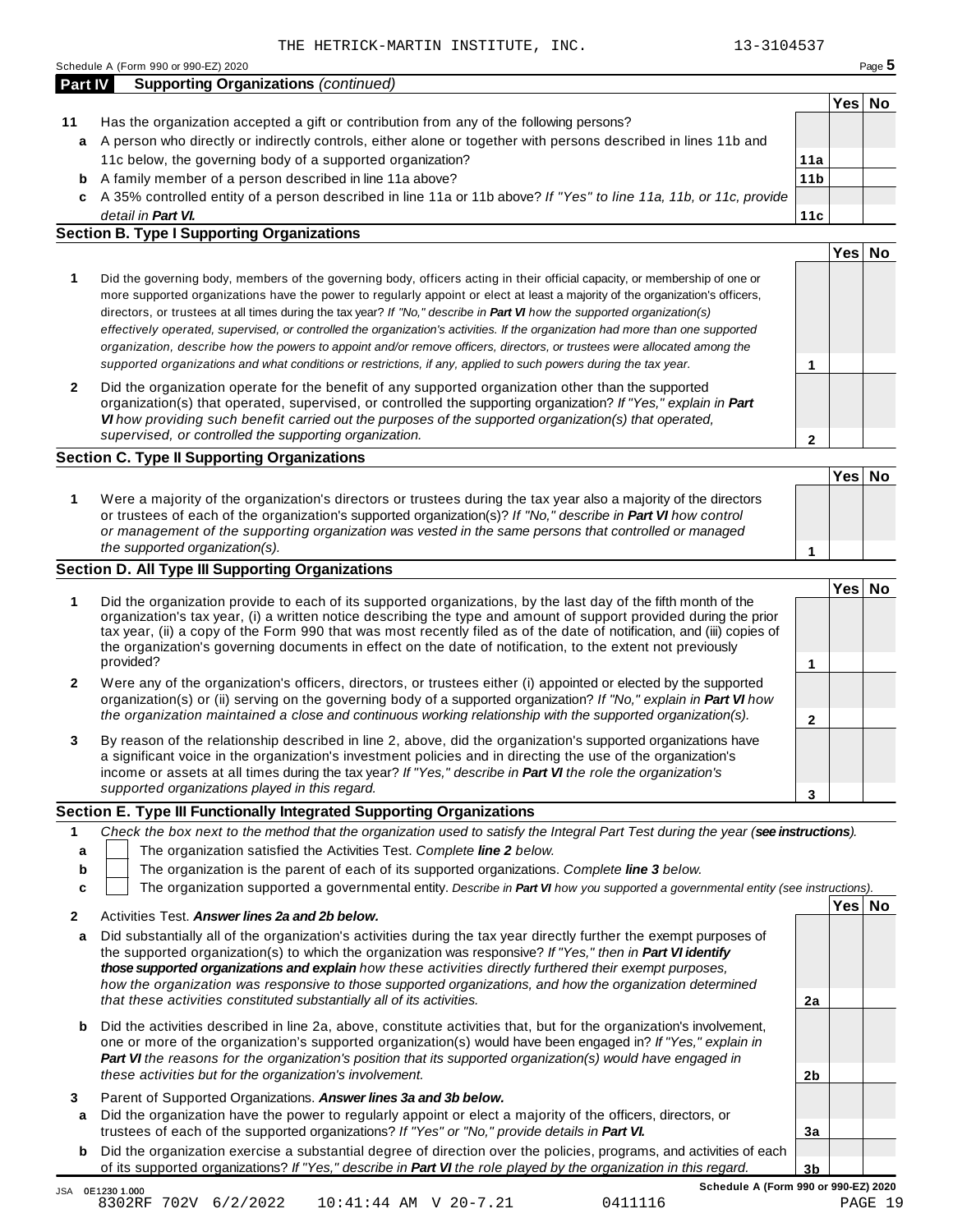### **Part V Type III Non-Functionally Integrated 509(a)(3) Supporting Organizations**

**1** Check here if the organization satisfied the Integral Part Test as a qualifying trust on Nov. 20, 1970 (*explain in Part VI*). **See instructions.** All other Type III non-functionally integrated supporting organizations must complete Sections A through E.

|              | <b>Section A - Adjusted Net Income</b>                                                            | (A) Prior Year          | (B) Current Year<br>(optional) |                                |
|--------------|---------------------------------------------------------------------------------------------------|-------------------------|--------------------------------|--------------------------------|
| 1            | Net short-term capital gain                                                                       | $\mathbf{1}$            |                                |                                |
| $\mathbf{2}$ | Recoveries of prior-year distributions                                                            | $\mathbf{2}$            |                                |                                |
| 3            | Other gross income (see instructions)                                                             | 3                       |                                |                                |
| 4            | Add lines 1 through 3.                                                                            | 4                       |                                |                                |
|              | 5 Depreciation and depletion                                                                      | 5                       |                                |                                |
| 6            | Portion of operating expenses paid or incurred for production or collection of                    |                         |                                |                                |
|              | gross income or for management, conservation, or maintenance of property                          |                         |                                |                                |
|              | held for production of income (see instructions)                                                  | 6                       |                                |                                |
|              | 7 Other expenses (see instructions)                                                               | $\overline{7}$          |                                |                                |
|              | 8 Adjusted Net Income (subtract lines 5, 6, and 7 from line 4)                                    | 8                       |                                |                                |
|              | <b>Section B - Minimum Asset Amount</b>                                                           |                         | (A) Prior Year                 | (B) Current Year<br>(optional) |
|              | 1 Aggregate fair market value of all non-exempt-use assets (see                                   |                         |                                |                                |
|              | instructions for short tax year or assets held for part of year):                                 |                         |                                |                                |
|              | a Average monthly value of securities                                                             | 1a                      |                                |                                |
|              | <b>b</b> Average monthly cash balances                                                            | 1 <sub>b</sub>          |                                |                                |
|              | c Fair market value of other non-exempt-use assets                                                | 1 <sub>c</sub>          |                                |                                |
|              | d Total (add lines 1a, 1b, and 1c)                                                                | 1 <sub>d</sub>          |                                |                                |
|              |                                                                                                   |                         |                                |                                |
|              | e Discount claimed for blockage or other factors (explain in detail in Part VI):                  | 1e                      |                                |                                |
|              | 2 Acquisition indebtedness applicable to non-exempt-use assets                                    | $\mathbf{2}$            |                                |                                |
|              | 3 Subtract line 2 from line 1d.                                                                   | $\overline{\mathbf{3}}$ |                                |                                |
| 4            | Cash deemed held for exempt use. Enter 0.015 of line 3 (for greater amount,<br>see instructions). | 4                       |                                |                                |
|              | 5 Net value of non-exempt-use assets (subtract line 4 from line 3)                                | 5                       |                                |                                |
| 6            | Multiply line 5 by 0.035.                                                                         | 6                       |                                |                                |
| 7            | Recoveries of prior-year distributions                                                            | $\overline{7}$          |                                |                                |
| 8            | Minimum Asset Amount (add line 7 to line 6)                                                       | 8                       |                                |                                |
|              | <b>Section C - Distributable Amount</b>                                                           |                         |                                | <b>Current Year</b>            |
| $\mathbf 1$  | Adjusted net income for prior year (from Section A, line 8, column A)                             | $\mathbf{1}$            |                                |                                |
| $\mathbf{2}$ | Enter 0.85 of line 1.                                                                             | $\mathbf{2}$            |                                |                                |
| 3            | Minimum asset amount for prior year (from Section B, line 8, column A)                            | 3                       |                                |                                |
| 4            | Enter greater of line 2 or line 3.                                                                | 4                       |                                |                                |
| 5.           | Income tax imposed in prior year                                                                  | 5                       |                                |                                |
| 6            | Distributable Amount. Subtract line 5 from line 4, unless subject to                              |                         |                                |                                |
|              | emergency temporary reduction (see instructions).                                                 | 6                       |                                |                                |

**7** Check here if the current year is the organization's first as a non-functionally integrated Type III supporting organization (see instructions).

**Schedule A (Form 990 or 990-EZ) 2020**

JSA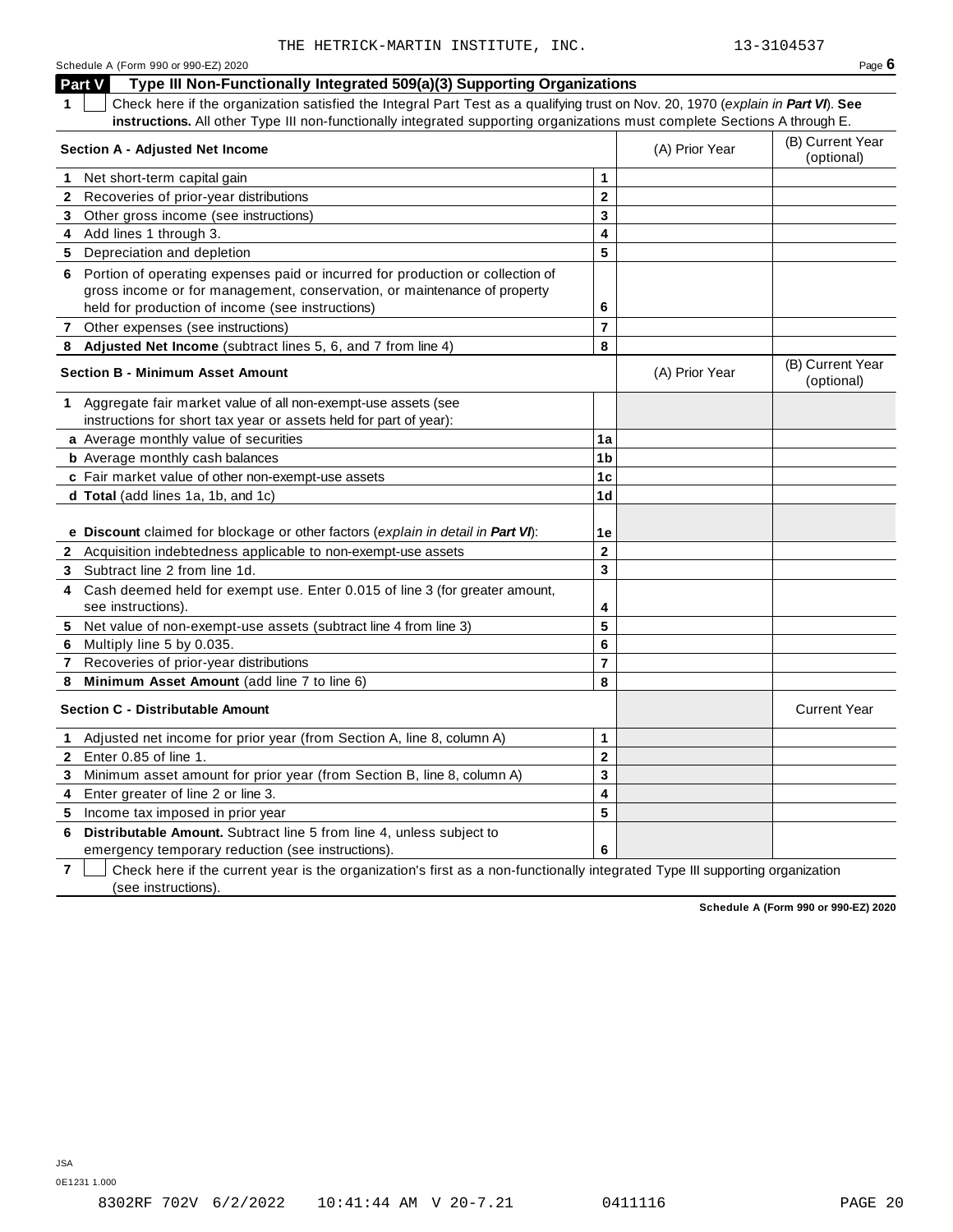|                | Schedule A (Form 990 or 990-EZ) 2020                                                                              |                                    |                                               |    | Page 7                                           |
|----------------|-------------------------------------------------------------------------------------------------------------------|------------------------------------|-----------------------------------------------|----|--------------------------------------------------|
| Part V         | Type III Non-Functionally Integrated 509(a)(3) Supporting Organizations (continued)                               |                                    |                                               |    |                                                  |
|                | <b>Section D - Distributions</b>                                                                                  |                                    |                                               |    | <b>Current Year</b>                              |
| 1              | Amounts paid to supported organizations to accomplish exempt purposes                                             |                                    |                                               | 1  |                                                  |
| $\mathbf{2}$   | Amounts paid to perform activity that directly furthers exempt purposes of supported                              |                                    |                                               |    |                                                  |
|                | organizations, in excess of income from activity                                                                  | 2                                  |                                               |    |                                                  |
| 3              | Administrative expenses paid to accomplish exempt purposes of supported organizations                             |                                    |                                               | 3  |                                                  |
| 4              | Amounts paid to acquire exempt-use assets                                                                         |                                    |                                               | 4  |                                                  |
| 5              | Qualified set-aside amounts (prior IRS approval required - provide details in Part VI)                            |                                    |                                               | 5  |                                                  |
| 6              | Other distributions (describe in Part VI). See instructions.                                                      |                                    |                                               | 6  |                                                  |
| 7              | Total annual distributions. Add lines 1 through 6.                                                                |                                    |                                               | 7  |                                                  |
| 8              | Distributions to attentive supported organizations to which the organization is responsive                        |                                    |                                               |    |                                                  |
|                | (provide details in Part VI). See instructions.                                                                   |                                    |                                               | 8  |                                                  |
| 9              | Distributable amount for 2020 from Section C, line 6                                                              |                                    |                                               | 9  |                                                  |
| 10             | Line 8 amount divided by line 9 amount                                                                            |                                    |                                               | 10 |                                                  |
|                | <b>Section E - Distribution Allocations (see instructions)</b>                                                    | (i)<br><b>Excess Distributions</b> | (ii)<br><b>Underdistributions</b><br>Pre-2020 |    | (iii)<br><b>Distributable</b><br>Amount for 2020 |
| $\mathbf{1}$   | Distributable amount for 2020 from Section C, line 6                                                              |                                    |                                               |    |                                                  |
| $\mathbf{2}$   | Underdistributions, if any, for years prior to 2020                                                               |                                    |                                               |    |                                                  |
|                | (reasonable cause required - explain in Part VI). See                                                             |                                    |                                               |    |                                                  |
|                | instructions.                                                                                                     |                                    |                                               |    |                                                  |
| 3              | Excess distributions carryover, if any, to 2020                                                                   |                                    |                                               |    |                                                  |
| a              | From 2015 $\frac{1}{2}$                                                                                           |                                    |                                               |    |                                                  |
| b              |                                                                                                                   |                                    |                                               |    |                                                  |
| c              | From 2017 $\frac{1}{2}$                                                                                           |                                    |                                               |    |                                                  |
| d              | From 2018 $\frac{1}{2}$                                                                                           |                                    |                                               |    |                                                  |
| е              | From 2019                                                                                                         |                                    |                                               |    |                                                  |
| f              | Total of lines 3a through 3e                                                                                      |                                    |                                               |    |                                                  |
| g              | Applied to underdistributions of prior years                                                                      |                                    |                                               |    |                                                  |
| h              | Applied to 2020 distributable amount                                                                              |                                    |                                               |    |                                                  |
| j.             | Carryover from 2015 not applied (see instructions)                                                                |                                    |                                               |    |                                                  |
|                | Remainder. Subtract lines 3g, 3h, and 3i from line 3f.                                                            |                                    |                                               |    |                                                  |
| 4              | Distributions for 2020 from                                                                                       |                                    |                                               |    |                                                  |
|                | Section D, line 7:                                                                                                |                                    |                                               |    |                                                  |
| a              | Applied to underdistributions of prior years                                                                      |                                    |                                               |    |                                                  |
| b              | Applied to 2020 distributable amount                                                                              |                                    |                                               |    |                                                  |
|                | Remainder. Subtract lines 4a and 4b from line 4.                                                                  |                                    |                                               |    |                                                  |
| 5              | Remaining underdistributions for years prior to 2020, if                                                          |                                    |                                               |    |                                                  |
|                | any. Subtract lines 3g and 4a from line 2. For result<br>greater than zero, explain in Part VI. See instructions. |                                    |                                               |    |                                                  |
| 6              | Remaining underdistributions for 2020. Subtract lines 3h                                                          |                                    |                                               |    |                                                  |
|                | and 4b from line 1. For result greater than zero, explain in                                                      |                                    |                                               |    |                                                  |
|                | <b>Part VI.</b> See instructions.                                                                                 |                                    |                                               |    |                                                  |
| $\overline{7}$ | Excess distributions carryover to 2021. Add lines 3j                                                              |                                    |                                               |    |                                                  |
|                | and 4c.                                                                                                           |                                    |                                               |    |                                                  |
| 8              | Breakdown of line 7:                                                                                              |                                    |                                               |    |                                                  |
| a              | Excess from 2016                                                                                                  |                                    |                                               |    |                                                  |
| b              | Excess from 2017                                                                                                  |                                    |                                               |    |                                                  |
| c              | Excess from 2018                                                                                                  |                                    |                                               |    |                                                  |
| d              | Excess from 2019                                                                                                  |                                    |                                               |    |                                                  |
| е              | Excess from 2020                                                                                                  |                                    |                                               |    |                                                  |
|                |                                                                                                                   |                                    |                                               |    | Schedule A (Form 990 or 990-EZ) 2020             |

**Schedule A (Form 990 or 990-EZ) 2020**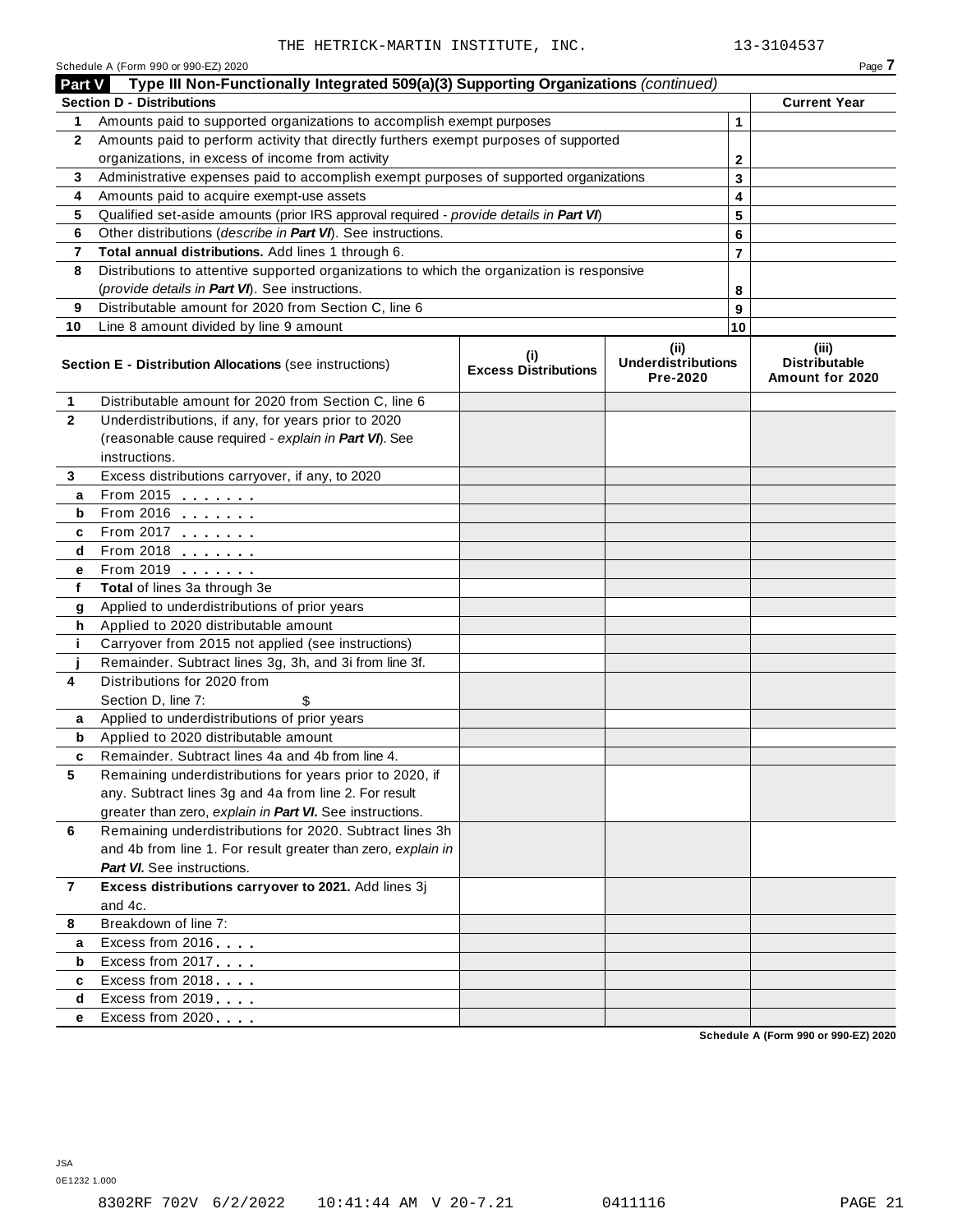Schedule <sup>A</sup> (Form <sup>990</sup> or 990-EZ) <sup>2020</sup> Page **8**

**Supplemental Information.** Provide the explanations required by Part II, line 10; Part II, line 17a or 17b; Part **Part VI** III, line 12; Part IV, Section A, lines 1, 2, 3b, 3c, 4b, 4c, 5a, 6, 9a, 9b, 9c, 11a, 11b, and 11c; Part IV, Section B, lines 1 and 2; Part IV, Section C, line 1; Part IV, Section D, lines 2 and 3; Part IV, Section E, lines 1c, 2a, 2b, 3a and 3b; Part V, line 1; Part V, Section B, line 1e; Part V, Section D, lines 5, 6, and 8; and Part V, Section E, lines 2, 5, and 6. Also complete this part for any additional information. (See instructions.)

|                                     |        |         |      |      | ATTACHMENT |         |
|-------------------------------------|--------|---------|------|------|------------|---------|
| SCHEDULE A, PART III - OTHER INCOME |        |         |      |      |            |         |
| DESCRIPTION                         | 2016   | 2017    | 2018 | 2019 | 2020       | TOTAL   |
| OTHER                               | 3,119. | 53,675. |      |      |            | 56,794. |
| TOTALS                              | 3,119. | 53,675. |      |      |            | 56,794. |

**Schedule A (Form 990 or 990-EZ) 2020**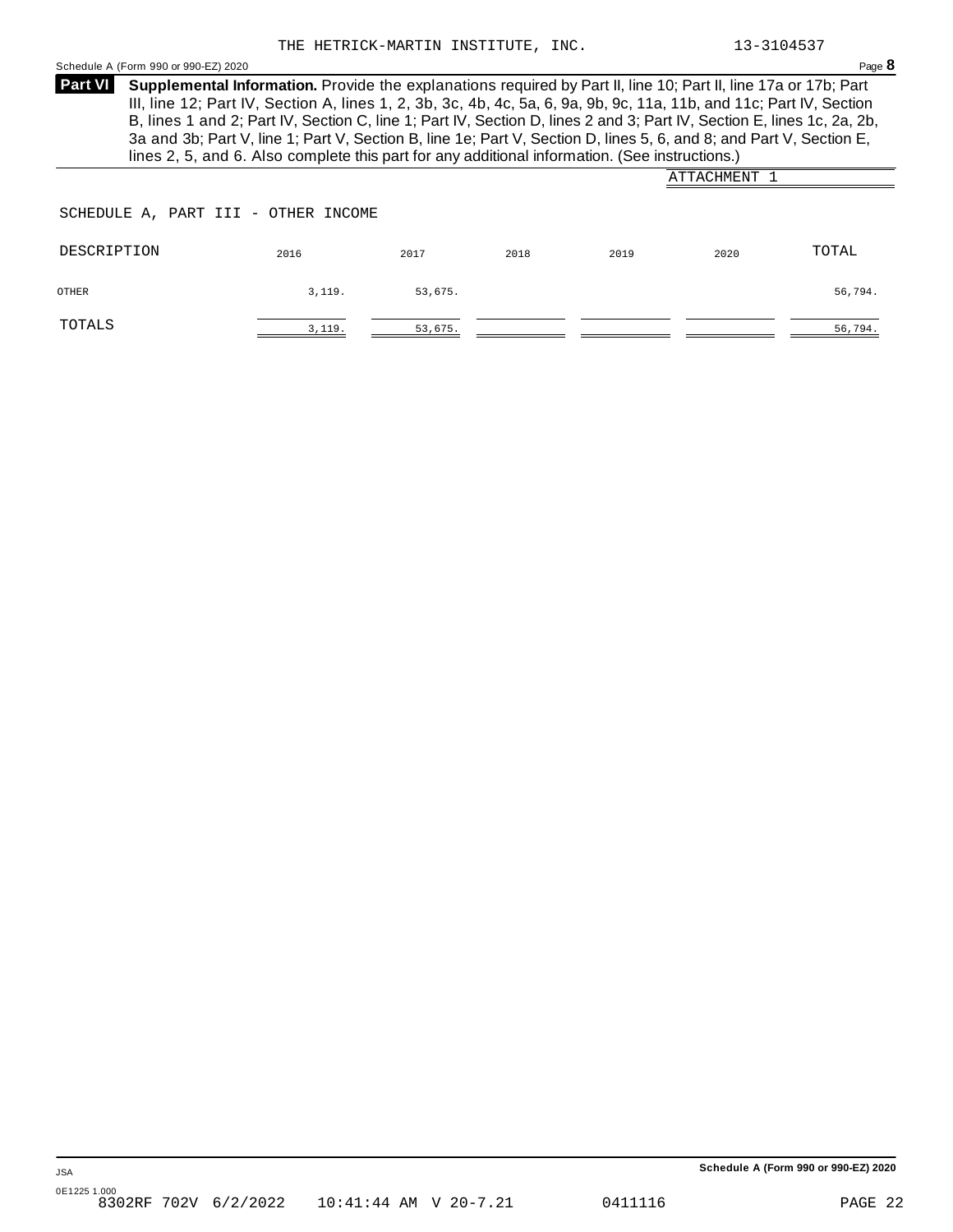**(Form 990, 990-EZ, or 990-PF)** Department of the Treasury<br>Internal Revenue Service

# **Schedule B chedule of Contributors**

(Form 990, 990-EZ,<br>
or 990-PF,<br>
Department of the Treasury **COLOCY**<br>
Internal Revenue Service **COLOCY**<br>
Name of the organization<br>
Name of the organization



THE HETRICK-MARTIN INSTITUTE, INC.

13-3104537

|  | Organization type (check one): |
|--|--------------------------------|
|--|--------------------------------|

| Filers of:         | Section:                                                                  |
|--------------------|---------------------------------------------------------------------------|
| Form 990 or 990-EZ | $\mathbb{X}$ 501(c)(3<br>) (enter number) organization                    |
|                    | 4947(a)(1) nonexempt charitable trust not treated as a private foundation |
|                    | 527 political organization                                                |
| Form 990-PF        | 501(c)(3) exempt private foundation                                       |
|                    | 4947(a)(1) nonexempt charitable trust treated as a private foundation     |
|                    | 501(c)(3) taxable private foundation                                      |

Check if your organization is covered by the **General Rule** or a **Special Rule.**

**Note:** Only a section 501(c)(7), (8), or (10) organization can check boxes for both the General Rule and a Special Rule. See instructions.

#### **General Rule**

 $\overline{X}$  For an organization filing Form 990, 990-EZ, or 990-PF that received, during the year, contributions totaling \$5,000 or more (in money or property) from any one contributor. Complete Parts I and II. See instructions for determining a contributor's total contributions.

#### **Special Rules**

For an organization described in section 501(c)(3) filing Form 990 or 990-EZ that met the 33 1/3% support test of the regulations under sections 509(a)(1) and 170(b)(1)(A)(vi), that checked Schedule A (Form 990 or 990-EZ), Part II, line 13, 16a, or 16b, and that received from any one contributor, during the year, total contributions of the greater of **(1)** \$5,000; or **(2)** 2% of the amount on (i) Form 990, Part VIII, line 1h; or (ii) Form 990-EZ, line 1. Complete Parts I and II.

For an organization described in section 501(c)(7), (8), or (10) filing Form 990 or 990-EZ that received from any one contributor, during the year, total contributions of more than \$1,000 *exclusively* for religious, charitable, scientific, literary, or educational purposes, or for the prevention of cruelty to children or animals. Complete Parts I (entering "N/A" in column (b) instead of the contributor name and address), II, and III.

For an organization described in section 501(c)(7), (8), or (10) filing Form 990 or 990-EZ that received from any one contributor, during the year, contributions *exclusively* for religious, charitable, etc., purposes, but no such contributions totaled more than \$1,000. If this box is checked, enter here the total contributions that were received during the year for an *exclusively* religious, charitable, etc., purpose. Don't complete any of the parts unless the **General Rule** applies to this organization because it received *nonexclusively* religious, charitable, etc., contributions totaling \$5,000 or more during the year  $\ldots \ldots \ldots \ldots \ldots \ldots \ldots \ldots \ldots \vdots$ 

**Caution:** An organization that isn't covered by the General Rule and/or the Special Rules doesn't file Schedule B (Form 990, 990-EZ, or 990-PF), but it **must** answer "No" on Part IV, line 2, of its Form 990; or check the box on line H of its Form 990-EZ or on its Form 990-PF, Part I, line 2, to certify that it doesn't meet the filing requirements of Schedule B (Form 990, 990-EZ, or 990-PF).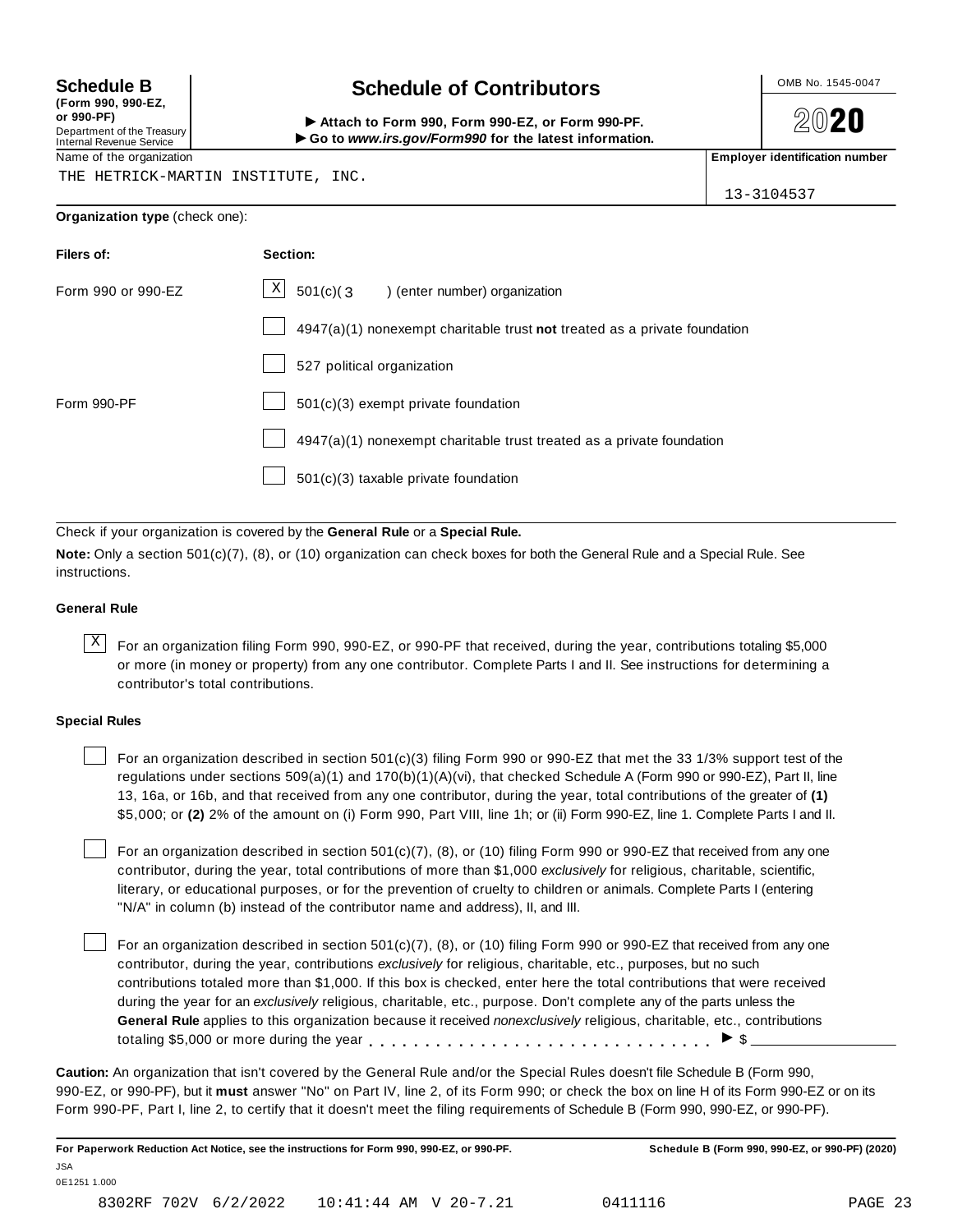| Part I     | <b>Contributors</b> (see instructions). Use duplicate copies of Part I if additional space is needed. |                                   |                                                                                                 |  |  |
|------------|-------------------------------------------------------------------------------------------------------|-----------------------------------|-------------------------------------------------------------------------------------------------|--|--|
| (a)<br>No. | (b)<br>Name, address, and ZIP + 4                                                                     | (c)<br><b>Total contributions</b> | (d)<br>Type of contribution                                                                     |  |  |
| 1          | N/A                                                                                                   | 682,690.<br>\$                    | Χ<br>Person<br>Payroll<br>Noncash<br>(Complete Part II for<br>noncash contributions.)           |  |  |
| (a)<br>No. | (b)<br>Name, address, and ZIP + 4                                                                     | (c)<br><b>Total contributions</b> | (d)<br>Type of contribution                                                                     |  |  |
| 2          | N/A                                                                                                   | 577,500.<br>\$                    | $\mathbf X$<br>Person<br>Payroll<br>Noncash<br>(Complete Part II for<br>noncash contributions.) |  |  |
| (a)<br>No. | (b)<br>Name, address, and ZIP + 4                                                                     | (c)<br><b>Total contributions</b> | (d)<br>Type of contribution                                                                     |  |  |
| 3          | N/A                                                                                                   | 200,100.<br>\$                    | $\mathbf X$<br>Person<br>Payroll<br>Noncash<br>(Complete Part II for<br>noncash contributions.) |  |  |
| (a)<br>No. | (b)<br>Name, address, and ZIP + 4                                                                     | (c)<br><b>Total contributions</b> | (d)<br>Type of contribution                                                                     |  |  |
| 4          | N/A                                                                                                   | 200,000.<br>\$                    | $\mathbf X$<br>Person<br>Payroll<br>Noncash<br>(Complete Part II for<br>noncash contributions.) |  |  |
| (a)<br>No. | (b)<br>Name, address, and ZIP + 4                                                                     | (c)<br><b>Total contributions</b> | (d)<br>Type of contribution                                                                     |  |  |
| 5          | N/A                                                                                                   | 160,000.<br>\$                    | $\rm X$<br>Person<br>Payroll<br>Noncash<br>(Complete Part II for<br>noncash contributions.)     |  |  |
| (a)<br>No. | (b)<br>Name, address, and ZIP + 4                                                                     | (c)<br><b>Total contributions</b> | (d)<br>Type of contribution                                                                     |  |  |
| 6          | N/A                                                                                                   | 105,300.<br>\$                    | $\mathbf X$<br>Person<br>Payroll<br>Noncash<br>(Complete Part II for<br>noncash contributions.) |  |  |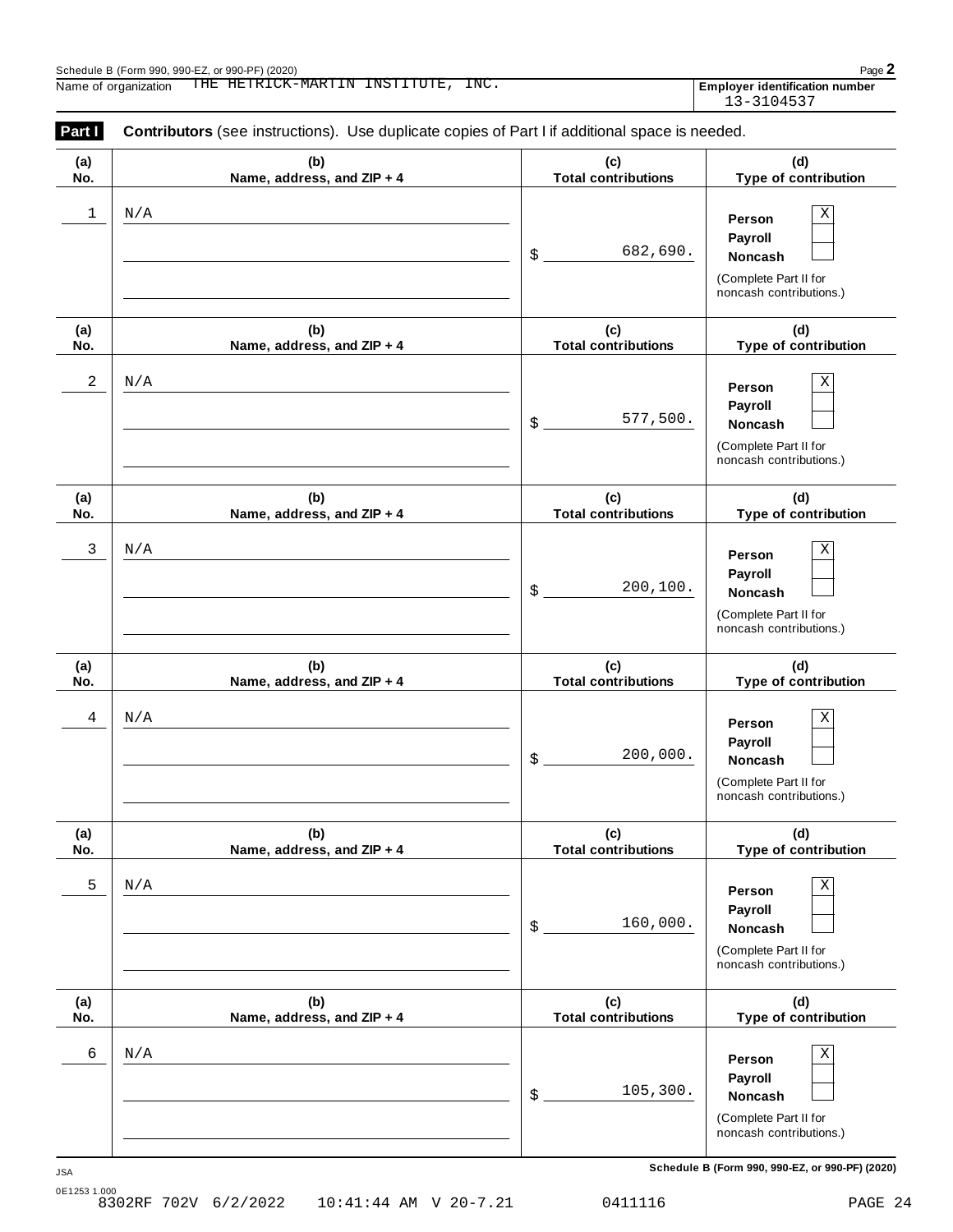| Part I     | <b>Contributors</b> (see instructions). Use duplicate copies of Part I if additional space is needed. |                                   |                                                                                                 |  |  |
|------------|-------------------------------------------------------------------------------------------------------|-----------------------------------|-------------------------------------------------------------------------------------------------|--|--|
| (a)<br>No. | (b)<br>Name, address, and ZIP + 4                                                                     | (c)<br><b>Total contributions</b> | (d)<br>Type of contribution                                                                     |  |  |
| 7          | N/A                                                                                                   | 100,000.<br>\$                    | Χ<br>Person<br>Payroll<br>Noncash<br>(Complete Part II for<br>noncash contributions.)           |  |  |
| (a)<br>No. | (b)<br>Name, address, and ZIP + 4                                                                     | (c)<br><b>Total contributions</b> | (d)<br>Type of contribution                                                                     |  |  |
| 8          | N/A                                                                                                   | 80,000.<br>\$                     | $\mathbf X$<br>Person<br>Payroll<br>Noncash<br>(Complete Part II for<br>noncash contributions.) |  |  |
| (a)<br>No. | (b)<br>Name, address, and ZIP + 4                                                                     | (c)<br><b>Total contributions</b> | (d)<br>Type of contribution                                                                     |  |  |
| 9          | N/A                                                                                                   | 80,000.<br>\$                     | $\mathbf X$<br>Person<br>Payroll<br>Noncash<br>(Complete Part II for<br>noncash contributions.) |  |  |
| (a)<br>No. | (b)<br>Name, address, and ZIP + 4                                                                     | (c)<br><b>Total contributions</b> | (d)<br>Type of contribution                                                                     |  |  |
| $10$       | N/A                                                                                                   | 75,000.<br>\$                     | $\rm X$<br>Person<br>Payroll<br>Noncash<br>(Complete Part II for<br>noncash contributions.)     |  |  |
| (a)<br>No. | (b)<br>Name, address, and ZIP + 4                                                                     | (c)<br><b>Total contributions</b> | (d)<br>Type of contribution                                                                     |  |  |
| 11         | N/A                                                                                                   | 75,000.<br>\$                     | $\rm X$<br>Person<br>Payroll<br>Noncash<br>(Complete Part II for<br>noncash contributions.)     |  |  |
| (a)<br>No. | (b)<br>Name, address, and ZIP + 4                                                                     | (c)<br><b>Total contributions</b> | (d)<br>Type of contribution                                                                     |  |  |
| $12\,$     | N/A                                                                                                   | 72,656.<br>\$                     | $\mathbf X$<br>Person<br>Payroll<br>Noncash<br>(Complete Part II for<br>noncash contributions.) |  |  |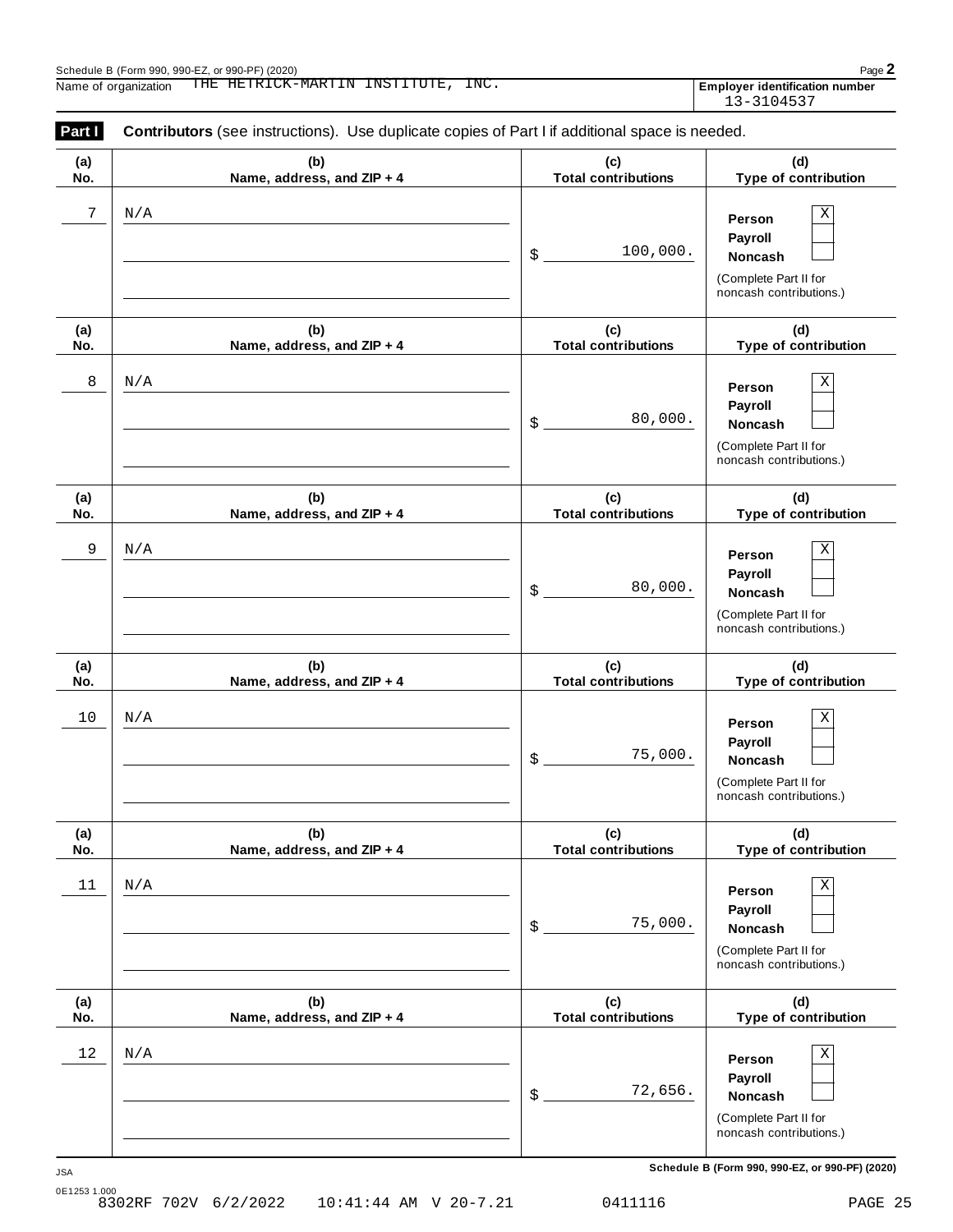| Part I     | <b>Contributors</b> (see instructions). Use duplicate copies of Part I if additional space is needed. |                                   |                                                                                       |  |
|------------|-------------------------------------------------------------------------------------------------------|-----------------------------------|---------------------------------------------------------------------------------------|--|
| (a)<br>No. | (b)<br>Name, address, and ZIP + 4                                                                     | (c)<br><b>Total contributions</b> | (d)<br>Type of contribution                                                           |  |
| 13         | N/A                                                                                                   | 70,000.<br>\$                     | Χ<br>Person<br>Payroll<br>Noncash<br>(Complete Part II for<br>noncash contributions.) |  |
| (a)<br>No. | (b)<br>Name, address, and ZIP + 4                                                                     | (c)<br><b>Total contributions</b> | (d)<br>Type of contribution                                                           |  |
| 14         | N/A                                                                                                   | 70,000.<br>\$                     | Χ<br>Person<br>Payroll<br>Noncash<br>(Complete Part II for<br>noncash contributions.) |  |
| (a)<br>No. | (b)<br>Name, address, and ZIP + 4                                                                     | (c)<br><b>Total contributions</b> | (d)<br>Type of contribution                                                           |  |
| 15         | N/A                                                                                                   | 70,000.<br>\$                     | Χ<br>Person<br>Payroll<br>Noncash<br>(Complete Part II for<br>noncash contributions.) |  |
| (a)<br>No. | (b)<br>Name, address, and ZIP + 4                                                                     | (c)<br><b>Total contributions</b> | (d)<br>Type of contribution                                                           |  |
| 16         | N/A                                                                                                   | 68,223.<br>\$                     | Χ<br>Person<br>Payroll<br>Noncash<br>(Complete Part II for<br>noncash contributions.) |  |
| (a)<br>No. | (b)<br>Name, address, and ZIP + 4                                                                     | (c)<br><b>Total contributions</b> | (d)<br>Type of contribution                                                           |  |
| 17         | N/A                                                                                                   | 65,044.<br>\$                     | Χ<br>Person<br>Payroll<br>Noncash<br>(Complete Part II for<br>noncash contributions.) |  |
| (a)<br>No. | (b)<br>Name, address, and ZIP + 4                                                                     | (c)<br><b>Total contributions</b> | (d)<br>Type of contribution                                                           |  |
| 18         | N/A                                                                                                   | 57,401.<br>\$                     | Χ<br>Person<br>Payroll<br>Noncash<br>(Complete Part II for<br>noncash contributions.) |  |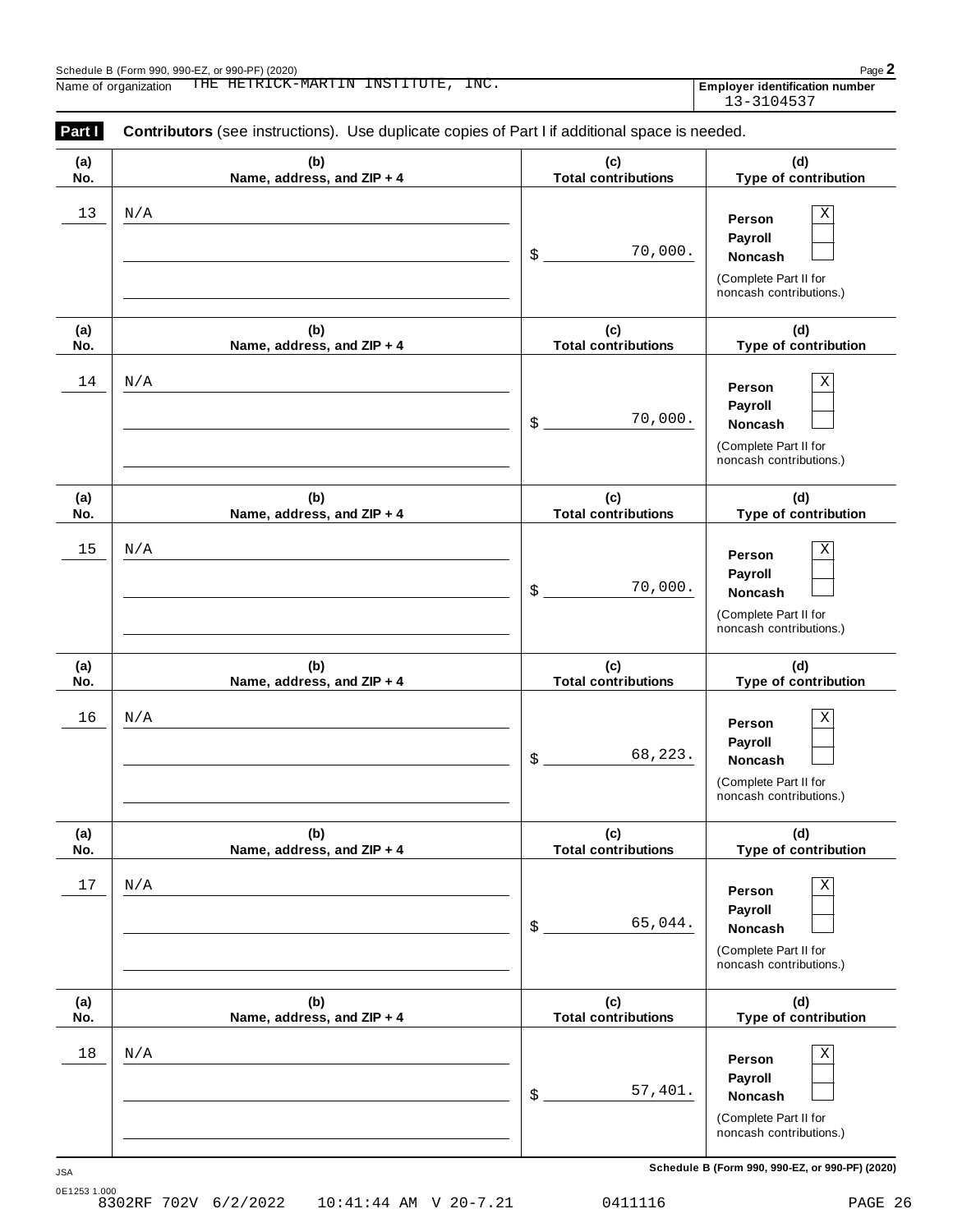| Part I     | <b>Contributors</b> (see instructions). Use duplicate copies of Part I if additional space is needed. |                                   |                                                                                       |  |  |
|------------|-------------------------------------------------------------------------------------------------------|-----------------------------------|---------------------------------------------------------------------------------------|--|--|
| (a)<br>No. | (b)<br>Name, address, and ZIP + 4                                                                     | (c)<br><b>Total contributions</b> | (d)<br>Type of contribution                                                           |  |  |
| 19         | N/A                                                                                                   | 51,728.<br>\$                     | Х<br>Person<br>Payroll<br>Noncash<br>(Complete Part II for<br>noncash contributions.) |  |  |
| (a)<br>No. | (b)<br>Name, address, and ZIP + 4                                                                     | (c)<br><b>Total contributions</b> | (d)<br>Type of contribution                                                           |  |  |
| $20\,$     | N/A                                                                                                   | 50,000.<br>\$                     | Χ<br>Person<br>Payroll<br>Noncash<br>(Complete Part II for<br>noncash contributions.) |  |  |
| (a)<br>No. | (b)<br>Name, address, and ZIP + 4                                                                     | (c)<br><b>Total contributions</b> | (d)<br>Type of contribution                                                           |  |  |
| 21         | N/A                                                                                                   | 50,000.<br>\$                     | Χ<br>Person<br>Payroll<br>Noncash<br>(Complete Part II for<br>noncash contributions.) |  |  |
| (a)<br>No. | (b)<br>Name, address, and ZIP + 4                                                                     | (c)<br><b>Total contributions</b> | (d)<br>Type of contribution                                                           |  |  |
| 22         | N/A                                                                                                   | 50,000.<br>\$                     | Χ<br>Person<br>Payroll<br>Noncash<br>(Complete Part II for<br>noncash contributions.) |  |  |
| (a)<br>No. | (b)<br>Name, address, and ZIP + 4                                                                     | (c)<br><b>Total contributions</b> | (d)<br>Type of contribution                                                           |  |  |
| 23         | $\rm N/A$                                                                                             | 50,000.<br>\$                     | Χ<br>Person<br>Payroll<br>Noncash<br>(Complete Part II for<br>noncash contributions.) |  |  |
| (a)<br>No. | (b)<br>Name, address, and ZIP + 4                                                                     | (c)<br><b>Total contributions</b> | (d)<br>Type of contribution                                                           |  |  |
| 24         | N/A                                                                                                   | 45,000.<br>\$                     | Χ<br>Person<br>Payroll<br>Noncash<br>(Complete Part II for<br>noncash contributions.) |  |  |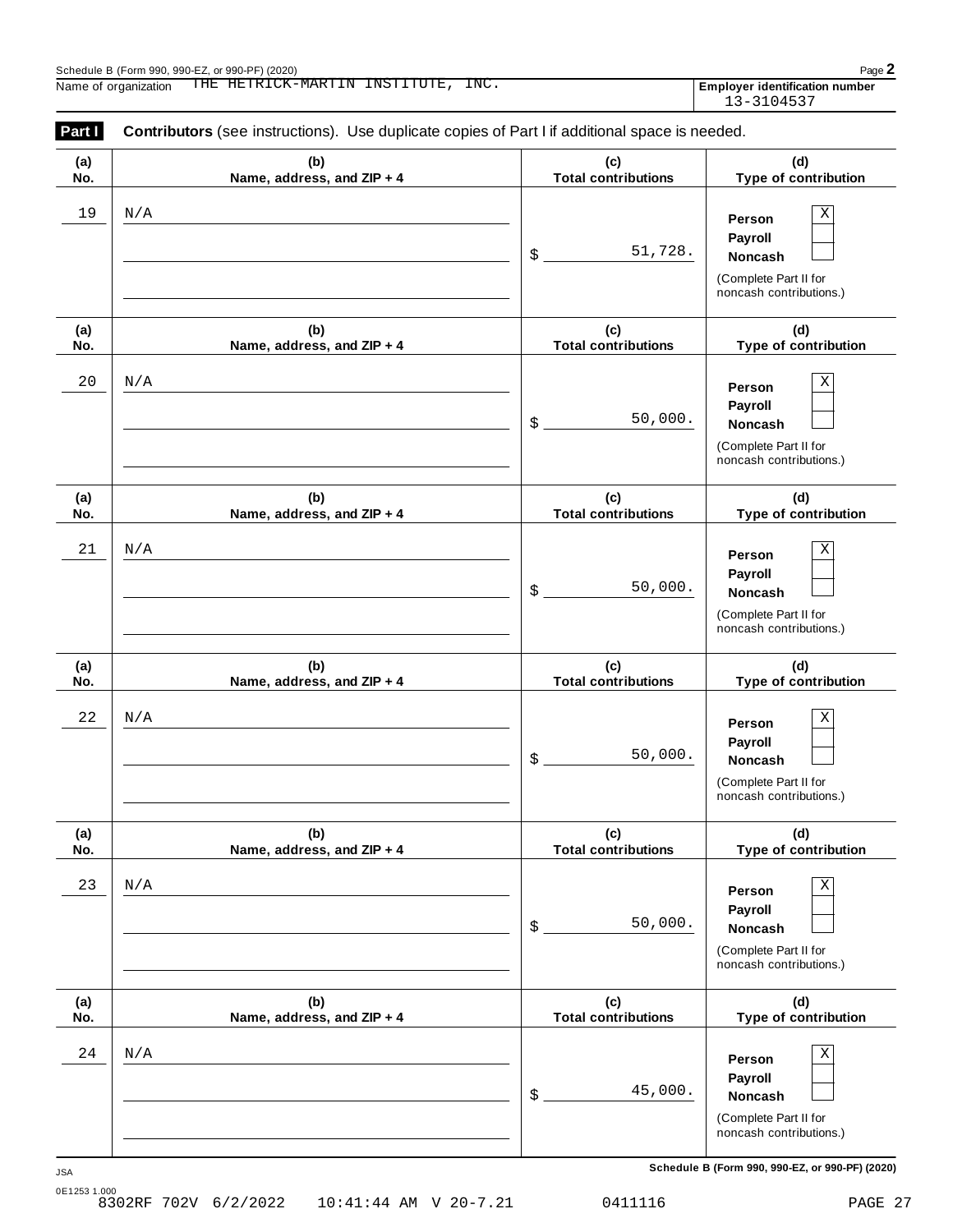| Part I     | <b>Contributors</b> (see instructions). Use duplicate copies of Part I if additional space is needed. |                                   |                                                                                       |  |  |
|------------|-------------------------------------------------------------------------------------------------------|-----------------------------------|---------------------------------------------------------------------------------------|--|--|
| (a)<br>No. | (b)<br>Name, address, and ZIP + 4                                                                     | (c)<br><b>Total contributions</b> | (d)<br>Type of contribution                                                           |  |  |
| 25         | N/A                                                                                                   | 38,635.<br>\$                     | Х<br>Person<br>Payroll<br>Noncash<br>(Complete Part II for<br>noncash contributions.) |  |  |
| (a)<br>No. | (b)<br>Name, address, and ZIP + 4                                                                     | (c)<br><b>Total contributions</b> | (d)<br>Type of contribution                                                           |  |  |
| 26         | N/A                                                                                                   | 36,249.<br>\$                     | Х<br>Person<br>Payroll<br>Noncash<br>(Complete Part II for<br>noncash contributions.) |  |  |
| (a)<br>No. | (b)<br>Name, address, and ZIP + 4                                                                     | (c)<br><b>Total contributions</b> | (d)<br>Type of contribution                                                           |  |  |
| 27         | N/A                                                                                                   | 35,100.<br>\$                     | Χ<br>Person<br>Payroll<br>Noncash<br>(Complete Part II for<br>noncash contributions.) |  |  |
| (a)<br>No. | (b)<br>Name, address, and ZIP + 4                                                                     | (c)<br><b>Total contributions</b> | (d)<br>Type of contribution                                                           |  |  |
| 28         | N/A                                                                                                   | 31,000.<br>\$                     | Χ<br>Person<br>Payroll<br>Noncash<br>(Complete Part II for<br>noncash contributions.) |  |  |
| (a)<br>No. | (b)<br>Name, address, and ZIP + 4                                                                     | (c)<br><b>Total contributions</b> | (d)<br>Type of contribution                                                           |  |  |
| 29         | N/A                                                                                                   | 30,100.<br>\$                     | Χ<br>Person<br>Payroll<br>Noncash<br>(Complete Part II for<br>noncash contributions.) |  |  |
| (a)<br>No. | (b)<br>Name, address, and ZIP + 4                                                                     | (c)<br><b>Total contributions</b> | (d)<br>Type of contribution                                                           |  |  |
| 30         | N/A                                                                                                   | 30,000.<br>\$                     | Х<br>Person<br>Payroll<br>Noncash<br>(Complete Part II for<br>noncash contributions.) |  |  |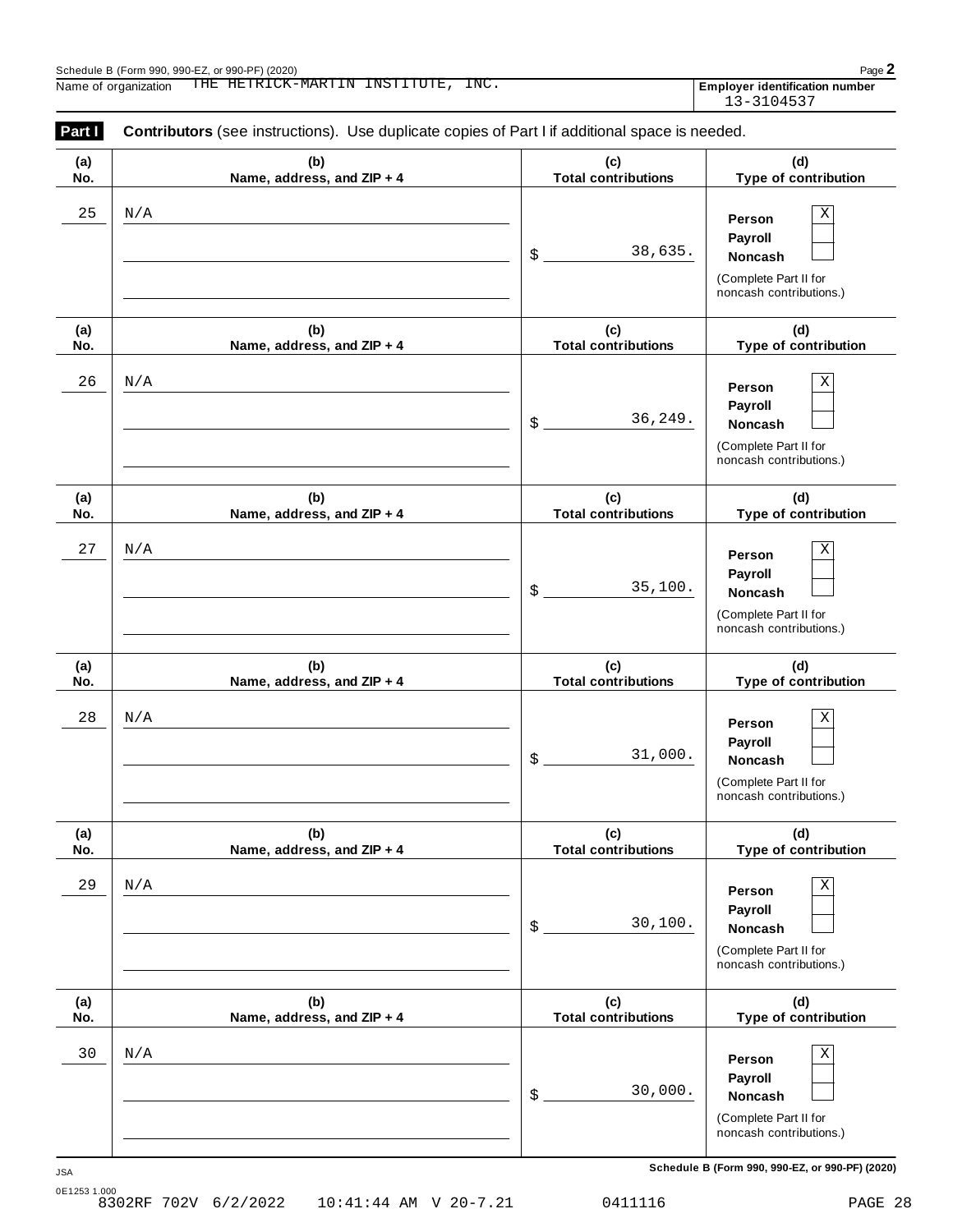| Part I     | <b>Contributors</b> (see instructions). Use duplicate copies of Part I if additional space is needed. |                                   |                                                                                       |  |
|------------|-------------------------------------------------------------------------------------------------------|-----------------------------------|---------------------------------------------------------------------------------------|--|
| (a)<br>No. | (b)<br>Name, address, and ZIP + 4                                                                     | (c)<br><b>Total contributions</b> | (d)<br>Type of contribution                                                           |  |
| 31         | N/A                                                                                                   | 30,000.<br>\$                     | Χ<br>Person<br>Payroll<br>Noncash<br>(Complete Part II for<br>noncash contributions.) |  |
| (a)<br>No. | (b)<br>Name, address, and ZIP + 4                                                                     | (c)<br><b>Total contributions</b> | (d)<br>Type of contribution                                                           |  |
| 32         | N/A                                                                                                   | 30,000.<br>\$                     | Χ<br>Person<br>Payroll<br>Noncash<br>(Complete Part II for<br>noncash contributions.) |  |
| (a)<br>No. | (b)<br>Name, address, and ZIP + 4                                                                     | (c)<br><b>Total contributions</b> | (d)<br>Type of contribution                                                           |  |
| 33         | N/A                                                                                                   | 30,000.<br>\$                     | Χ<br>Person<br>Payroll<br>Noncash<br>(Complete Part II for<br>noncash contributions.) |  |
| (a)<br>No. | (b)<br>Name, address, and ZIP + 4                                                                     | (c)<br><b>Total contributions</b> | (d)<br>Type of contribution                                                           |  |
| 34         | N/A                                                                                                   | 27,200.<br>\$                     | Χ<br>Person<br>Payroll<br>Noncash<br>(Complete Part II for<br>noncash contributions.) |  |
| (a)<br>No. | (b)<br>Name, address, and ZIP + 4                                                                     | (c)<br><b>Total contributions</b> | (d)<br>Type of contribution                                                           |  |
| 35         | N/A                                                                                                   | 26,500.<br>\$                     | Χ<br>Person<br>Payroll<br>Noncash<br>(Complete Part II for<br>noncash contributions.) |  |
| (a)<br>No. | (b)<br>Name, address, and ZIP + 4                                                                     | (c)<br><b>Total contributions</b> | (d)<br>Type of contribution                                                           |  |
| 36         | N/A                                                                                                   | 26,000.<br>\$                     | Χ<br>Person<br>Payroll<br>Noncash<br>(Complete Part II for<br>noncash contributions.) |  |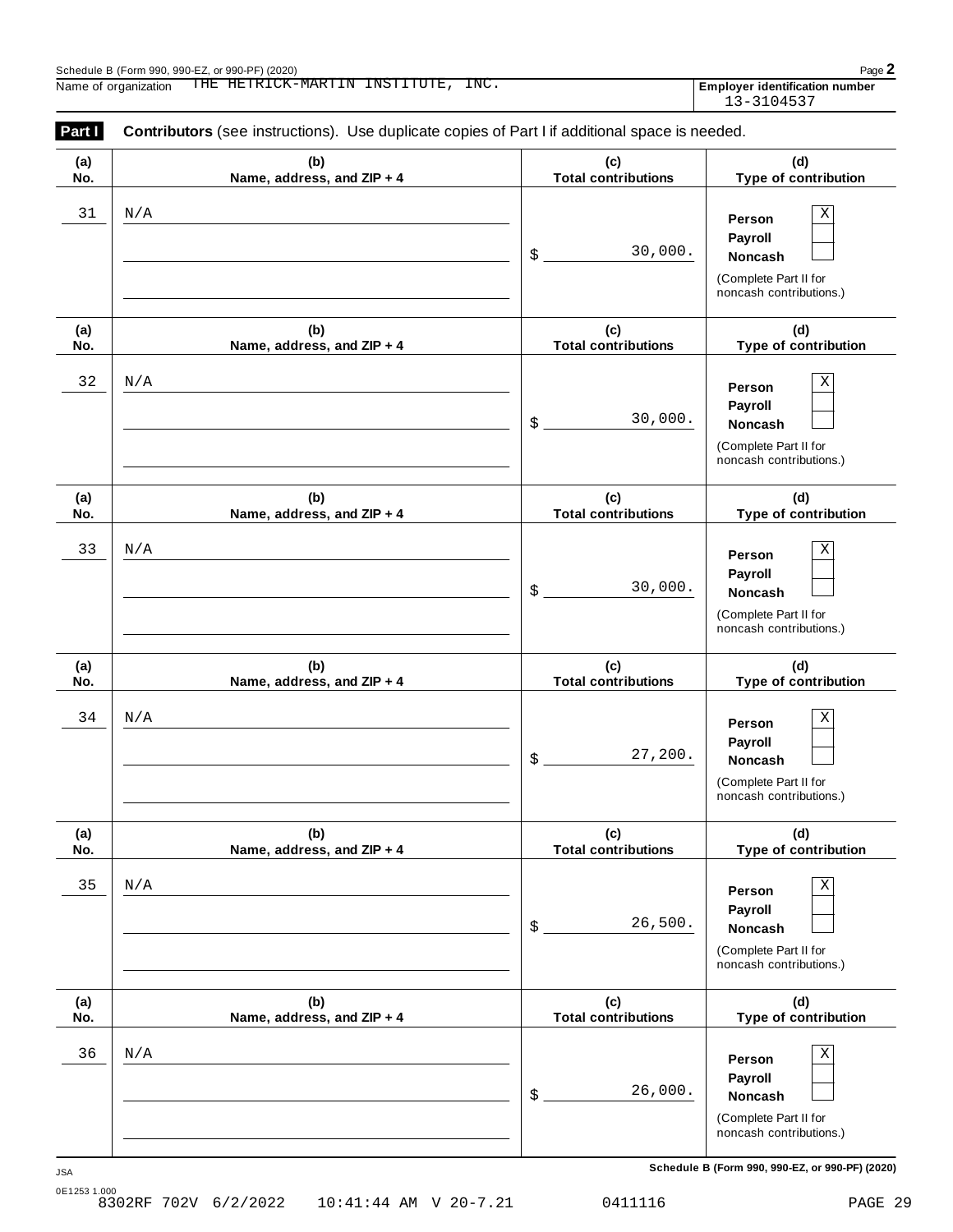| Part I     | <b>Contributors</b> (see instructions). Use duplicate copies of Part I if additional space is needed. |                                   |                                                                                       |  |
|------------|-------------------------------------------------------------------------------------------------------|-----------------------------------|---------------------------------------------------------------------------------------|--|
| (a)<br>No. | (b)<br>Name, address, and ZIP + 4                                                                     | (c)<br><b>Total contributions</b> | (d)<br>Type of contribution                                                           |  |
| 37         | N/A                                                                                                   | 25,000.<br>\$                     | Χ<br>Person<br>Payroll<br>Noncash<br>(Complete Part II for<br>noncash contributions.) |  |
| (a)<br>No. | (b)<br>Name, address, and ZIP + 4                                                                     | (c)<br><b>Total contributions</b> | (d)<br>Type of contribution                                                           |  |
| 38         | N/A                                                                                                   | 25,000.<br>\$                     | Χ<br>Person<br>Payroll<br>Noncash<br>(Complete Part II for<br>noncash contributions.) |  |
| (a)<br>No. | (b)<br>Name, address, and ZIP + 4                                                                     | (c)<br><b>Total contributions</b> | (d)<br>Type of contribution                                                           |  |
| 39         | N/A                                                                                                   | 25,000.<br>\$                     | Χ<br>Person<br>Payroll<br>Noncash<br>(Complete Part II for<br>noncash contributions.) |  |
| (a)<br>No. | (b)<br>Name, address, and ZIP + 4                                                                     | (c)<br><b>Total contributions</b> | (d)<br>Type of contribution                                                           |  |
| 40         | N/A                                                                                                   | 22,000.<br>\$                     | Χ<br>Person<br>Payroll<br>Noncash<br>(Complete Part II for<br>noncash contributions.) |  |
| (a)<br>No. | (b)<br>Name, address, and ZIP + 4                                                                     | (c)<br><b>Total contributions</b> | (d)<br>Type of contribution                                                           |  |
| 41         | N/A                                                                                                   | 20,500.<br>\$                     | Χ<br>Person<br>Payroll<br>Noncash<br>(Complete Part II for<br>noncash contributions.) |  |
| (a)<br>No. | (b)<br>Name, address, and ZIP + 4                                                                     | (c)<br><b>Total contributions</b> | (d)<br>Type of contribution                                                           |  |
| 42         | N/A                                                                                                   | 20,093.<br>\$                     | Χ<br>Person<br>Payroll<br>Noncash<br>(Complete Part II for<br>noncash contributions.) |  |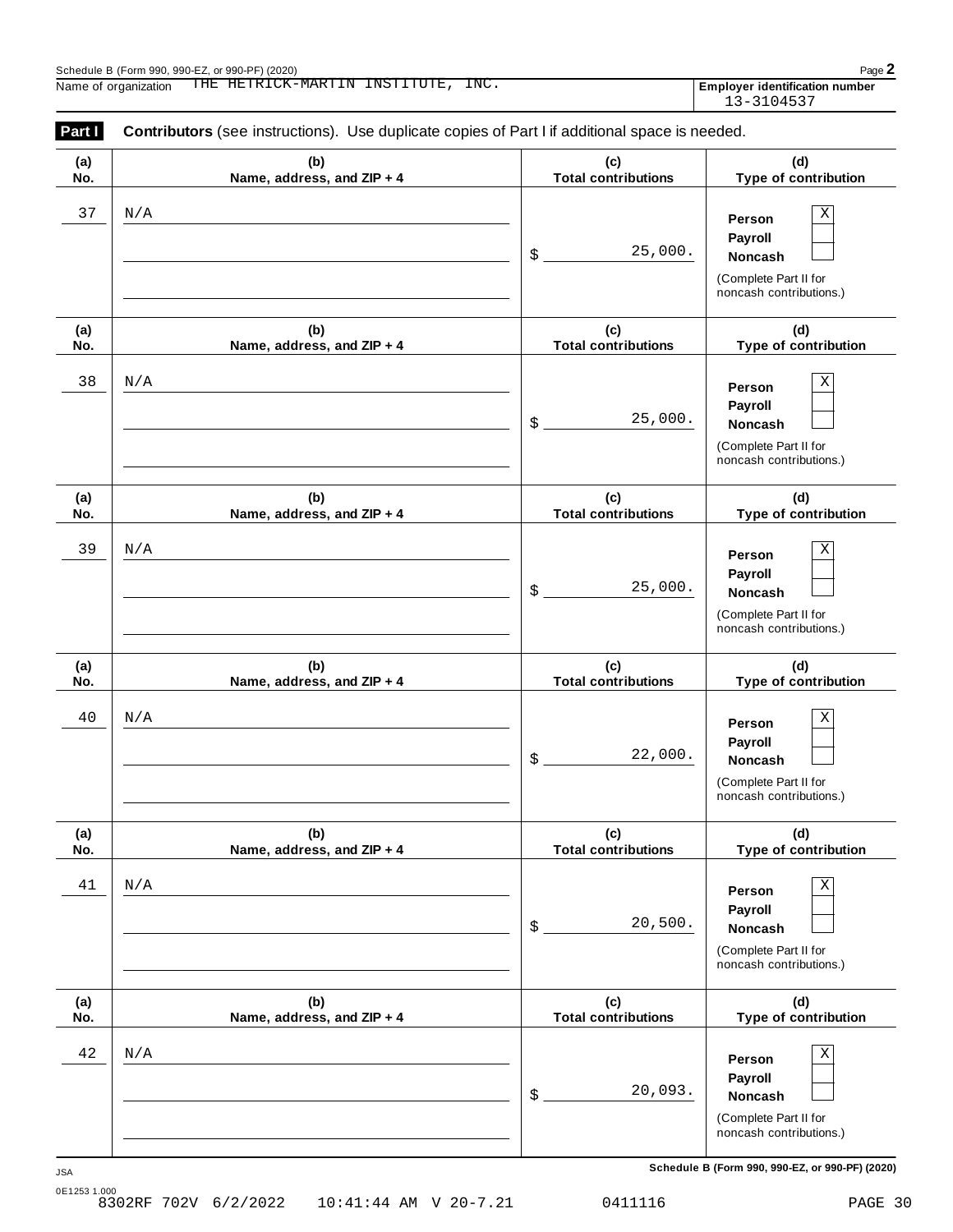| Part I     | <b>Contributors</b> (see instructions). Use duplicate copies of Part I if additional space is needed. |                                   |                                                                                       |
|------------|-------------------------------------------------------------------------------------------------------|-----------------------------------|---------------------------------------------------------------------------------------|
| (a)<br>No. | (b)<br>Name, address, and ZIP + 4                                                                     | (c)<br><b>Total contributions</b> | (d)<br>Type of contribution                                                           |
| 43         | N/A                                                                                                   | 20,000.<br>\$                     | Χ<br>Person<br>Payroll<br>Noncash<br>(Complete Part II for<br>noncash contributions.) |
| (a)<br>No. | (b)<br>Name, address, and ZIP + 4                                                                     | (c)<br><b>Total contributions</b> | (d)<br>Type of contribution                                                           |
| 44         | N/A                                                                                                   | 20,000.<br>\$                     | Χ<br>Person<br>Payroll<br>Noncash<br>(Complete Part II for<br>noncash contributions.) |
| (a)<br>No. | (b)<br>Name, address, and ZIP + 4                                                                     | (c)<br><b>Total contributions</b> | (d)<br>Type of contribution                                                           |
| 45         | N/A                                                                                                   | 20,000.<br>\$                     | Χ<br>Person<br>Payroll<br>Noncash<br>(Complete Part II for<br>noncash contributions.) |
| (a)<br>No. | (b)<br>Name, address, and ZIP + 4                                                                     | (c)<br><b>Total contributions</b> | (d)<br>Type of contribution                                                           |
| 46         | N/A                                                                                                   | 20,000.<br>\$                     | Χ<br>Person<br>Payroll<br>Noncash<br>(Complete Part II for<br>noncash contributions.) |
| (a)<br>No. | (b)<br>Name, address, and ZIP + 4                                                                     | (c)<br><b>Total contributions</b> | (d)<br>Type of contribution                                                           |
| 47         | N/A                                                                                                   | 20,000.<br>\$                     | Χ<br>Person<br>Payroll<br>Noncash<br>(Complete Part II for<br>noncash contributions.) |
| (a)<br>No. | (b)<br>Name, address, and ZIP + 4                                                                     | (c)<br><b>Total contributions</b> | (d)<br>Type of contribution                                                           |
| 48         | N/A                                                                                                   | 20,000.<br>\$                     | Χ<br>Person<br>Payroll<br>Noncash<br>(Complete Part II for<br>noncash contributions.) |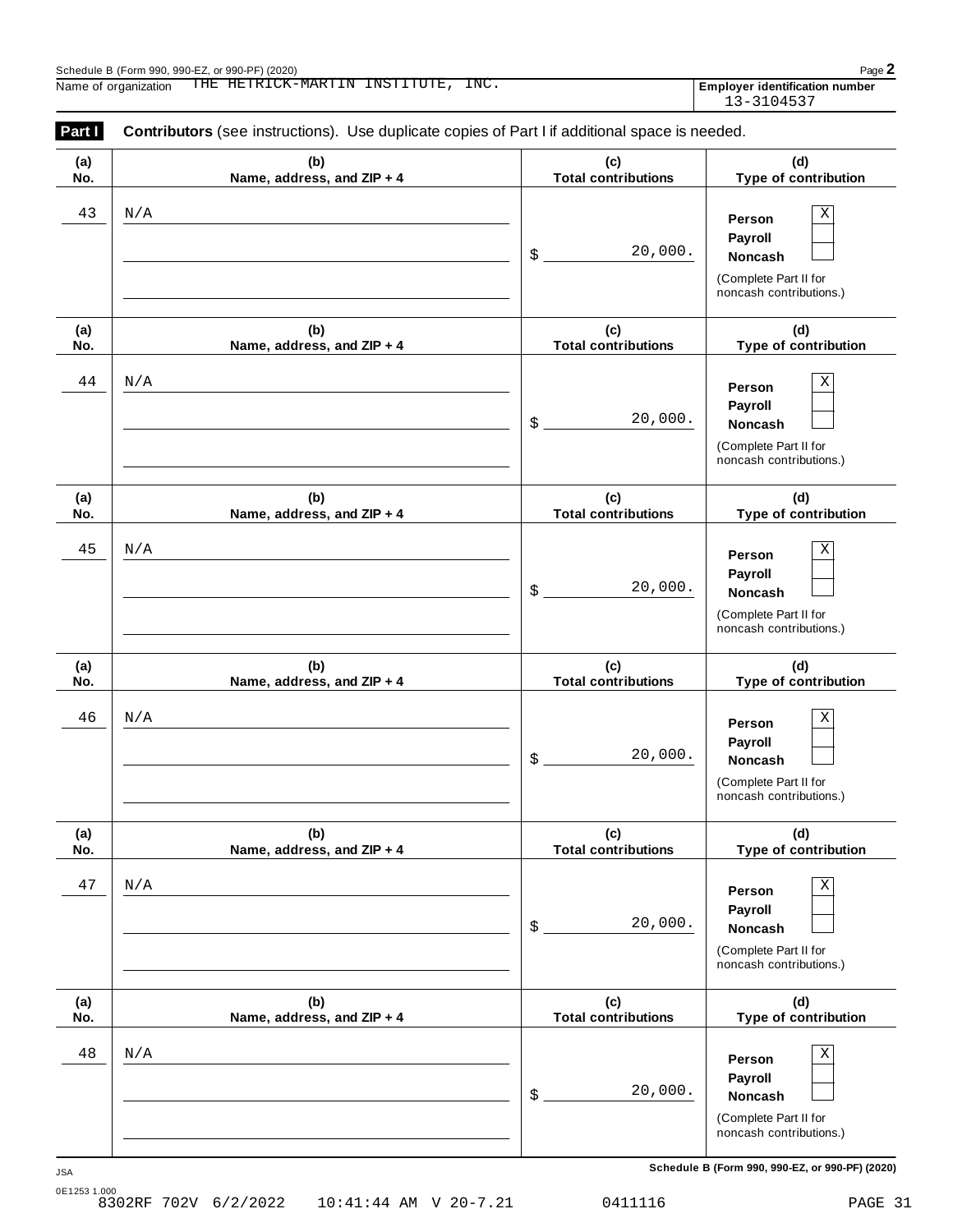| Part I     | <b>Contributors</b> (see instructions). Use duplicate copies of Part I if additional space is needed. |                                   |                                                                                       |
|------------|-------------------------------------------------------------------------------------------------------|-----------------------------------|---------------------------------------------------------------------------------------|
| (a)<br>No. | (b)<br>Name, address, and ZIP + 4                                                                     | (c)<br><b>Total contributions</b> | (d)<br>Type of contribution                                                           |
| 49         | N/A                                                                                                   | 20,000.<br>\$                     | Χ<br>Person<br>Payroll<br>Noncash<br>(Complete Part II for<br>noncash contributions.) |
| (a)<br>No. | (b)<br>Name, address, and ZIP + 4                                                                     | (c)<br><b>Total contributions</b> | (d)<br>Type of contribution                                                           |
| 50         | N/A                                                                                                   | 20,000.<br>\$                     | Χ<br>Person<br>Payroll<br>Noncash<br>(Complete Part II for<br>noncash contributions.) |
| (a)<br>No. | (b)<br>Name, address, and ZIP + 4                                                                     | (c)<br><b>Total contributions</b> | (d)<br>Type of contribution                                                           |
| 51         | N/A                                                                                                   | 20,000.<br>\$                     | Χ<br>Person<br>Payroll<br>Noncash<br>(Complete Part II for<br>noncash contributions.) |
| (a)<br>No. | (b)<br>Name, address, and ZIP + 4                                                                     | (c)<br><b>Total contributions</b> | (d)<br>Type of contribution                                                           |
| 52         | N/A                                                                                                   | 17,500.<br>\$                     | Χ<br>Person<br>Payroll<br>Noncash<br>(Complete Part II for<br>noncash contributions.) |
| (a)<br>No. | (b)<br>Name, address, and ZIP + 4                                                                     | (c)<br><b>Total contributions</b> | (d)<br>Type of contribution                                                           |
| 53         | N/A                                                                                                   | 16,000.<br>\$                     | Χ<br>Person<br>Payroll<br>Noncash<br>(Complete Part II for<br>noncash contributions.) |
| (a)<br>No. | (b)<br>Name, address, and ZIP + 4                                                                     | (c)<br><b>Total contributions</b> | (d)<br>Type of contribution                                                           |
| 54         | N/A                                                                                                   | 15,726.<br>\$                     | Χ<br>Person<br>Payroll<br>Noncash<br>(Complete Part II for<br>noncash contributions.) |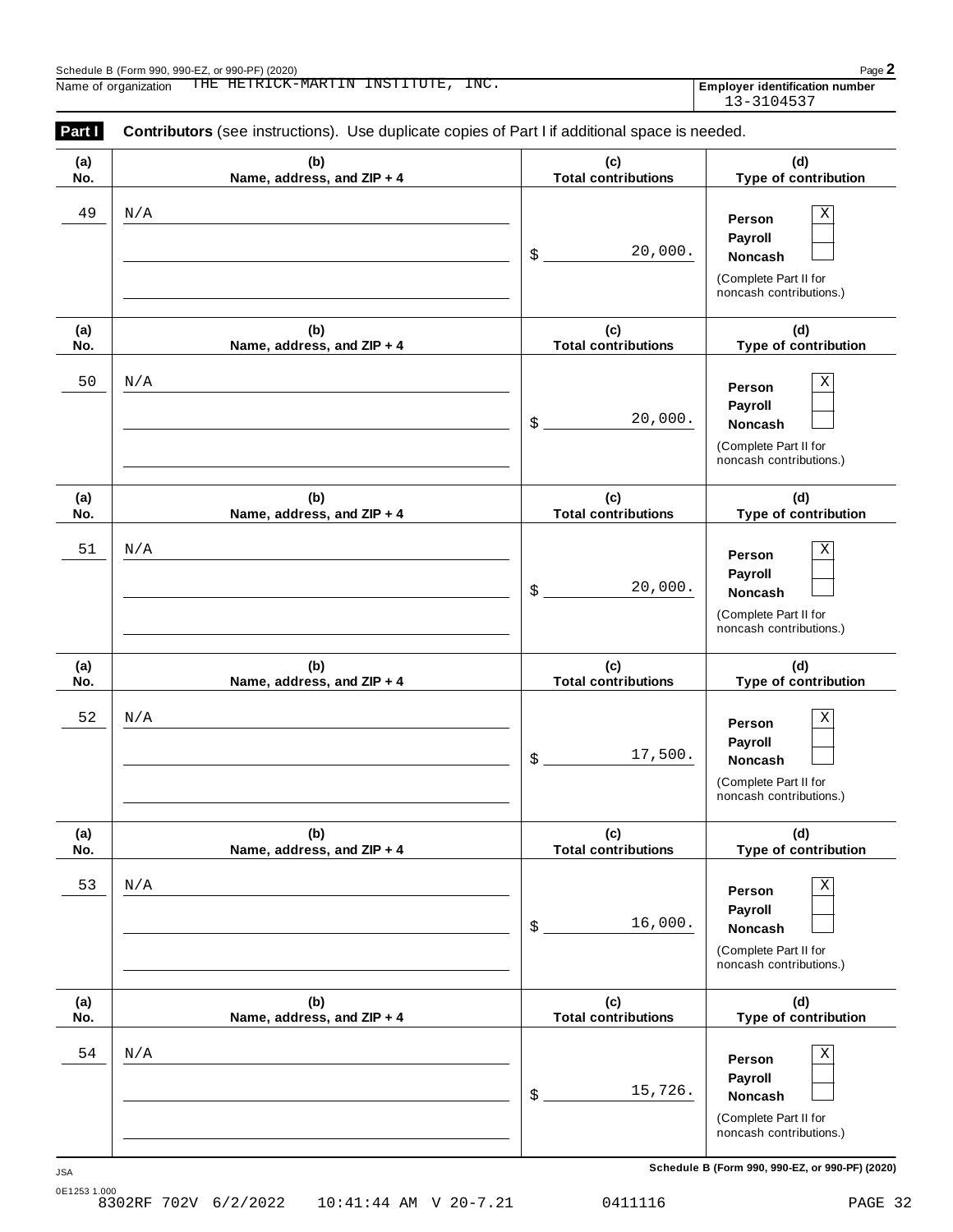| Part I     | <b>Contributors</b> (see instructions). Use duplicate copies of Part I if additional space is needed. |                                   |                                                                                       |
|------------|-------------------------------------------------------------------------------------------------------|-----------------------------------|---------------------------------------------------------------------------------------|
| (a)<br>No. | (b)<br>Name, address, and ZIP + 4                                                                     | (c)<br><b>Total contributions</b> | (d)<br>Type of contribution                                                           |
| 55         | N/A                                                                                                   | 15,000.<br>\$                     | Χ<br>Person<br>Payroll<br>Noncash<br>(Complete Part II for<br>noncash contributions.) |
| (a)<br>No. | (b)<br>Name, address, and ZIP + 4                                                                     | (c)<br><b>Total contributions</b> | (d)<br>Type of contribution                                                           |
| 56         | N/A                                                                                                   | 15,000.<br>\$                     | Χ<br>Person<br>Payroll<br>Noncash<br>(Complete Part II for<br>noncash contributions.) |
| (a)<br>No. | (b)<br>Name, address, and ZIP + 4                                                                     | (c)<br><b>Total contributions</b> | (d)<br>Type of contribution                                                           |
| 57         | N/A                                                                                                   | 15,000.<br>\$                     | Χ<br>Person<br>Payroll<br>Noncash<br>(Complete Part II for<br>noncash contributions.) |
| (a)<br>No. | (b)<br>Name, address, and ZIP + 4                                                                     | (c)<br><b>Total contributions</b> | (d)<br>Type of contribution                                                           |
| 58         | N/A                                                                                                   | 14,000.<br>\$                     | Χ<br>Person<br>Payroll<br>Noncash<br>(Complete Part II for<br>noncash contributions.) |
| (a)<br>No. | (b)<br>Name, address, and ZIP + 4                                                                     | (c)<br><b>Total contributions</b> | (d)<br>Type of contribution                                                           |
| 59         | N/A                                                                                                   | 13,500.<br>\$                     | Χ<br>Person<br>Payroll<br>Noncash<br>(Complete Part II for<br>noncash contributions.) |
| (a)<br>No. | (b)<br>Name, address, and ZIP + 4                                                                     | (c)<br><b>Total contributions</b> | (d)<br>Type of contribution                                                           |
| 60         | N/A                                                                                                   | 12,500.<br>\$                     | Χ<br>Person<br>Payroll<br>Noncash<br>(Complete Part II for<br>noncash contributions.) |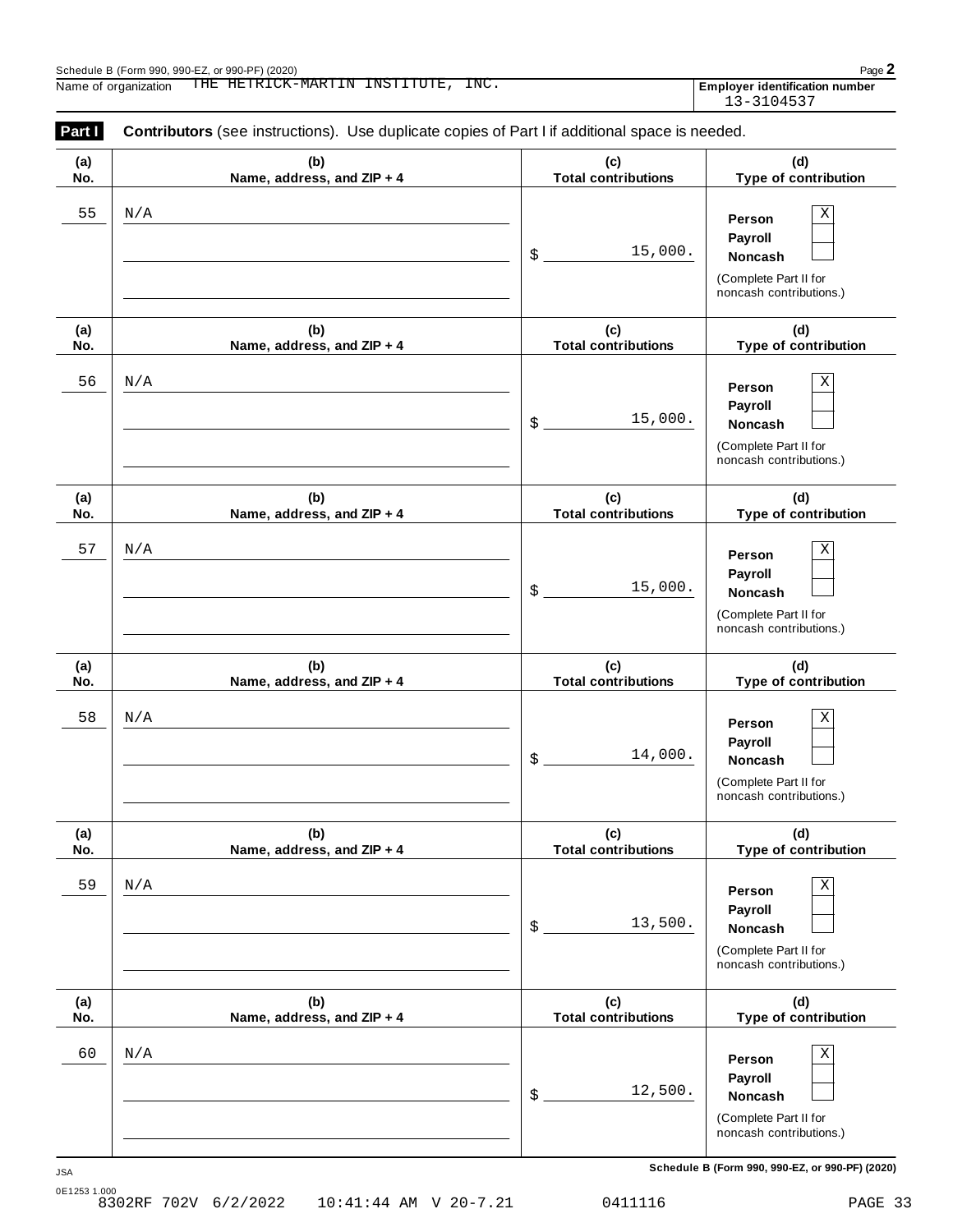| Part I     | <b>Contributors</b> (see instructions). Use duplicate copies of Part I if additional space is needed. |                                   |                                                                                              |
|------------|-------------------------------------------------------------------------------------------------------|-----------------------------------|----------------------------------------------------------------------------------------------|
| (a)<br>No. | (b)<br>Name, address, and ZIP + 4                                                                     | (c)<br><b>Total contributions</b> | (d)<br>Type of contribution                                                                  |
| 61         | N/A                                                                                                   | 12,500.<br>\$                     | Х<br>Person<br>Payroll<br>Noncash<br>(Complete Part II for<br>noncash contributions.)        |
| (a)<br>No. | (b)<br>Name, address, and ZIP + 4                                                                     | (c)<br><b>Total contributions</b> | (d)<br>Type of contribution                                                                  |
| 62         | N/A                                                                                                   | 11,900.<br>\$                     | Х<br>Person<br>Payroll<br><b>Noncash</b><br>(Complete Part II for<br>noncash contributions.) |
| (a)<br>No. | (b)<br>Name, address, and ZIP + 4                                                                     | (c)<br><b>Total contributions</b> | (d)<br>Type of contribution                                                                  |
| 63         | N/A                                                                                                   | 11,500.<br>\$                     | Χ<br>Person<br>Payroll<br><b>Noncash</b><br>(Complete Part II for<br>noncash contributions.) |
| (a)<br>No. | (b)<br>Name, address, and ZIP + 4                                                                     | (c)<br><b>Total contributions</b> | (d)<br>Type of contribution                                                                  |
| 64         | N/A                                                                                                   | 11,050.<br>\$                     | Χ<br>Person<br>Payroll<br>Noncash<br>(Complete Part II for<br>noncash contributions.)        |
| (a)<br>No. | (b)<br>Name, address, and ZIP + 4                                                                     | (c)<br><b>Total contributions</b> | (d)<br>Type of contribution                                                                  |
| 65         | N/A                                                                                                   | 10,500.<br>\$                     | Х<br>Person<br>Payroll<br>Noncash<br>(Complete Part II for<br>noncash contributions.)        |
| (a)<br>No. | (b)<br>Name, address, and ZIP + 4                                                                     | (c)<br><b>Total contributions</b> | (d)<br>Type of contribution                                                                  |
| 66         | N/A                                                                                                   | 10,100.<br>\$                     | Х<br>Person<br>Payroll<br>Noncash<br>(Complete Part II for<br>noncash contributions.)        |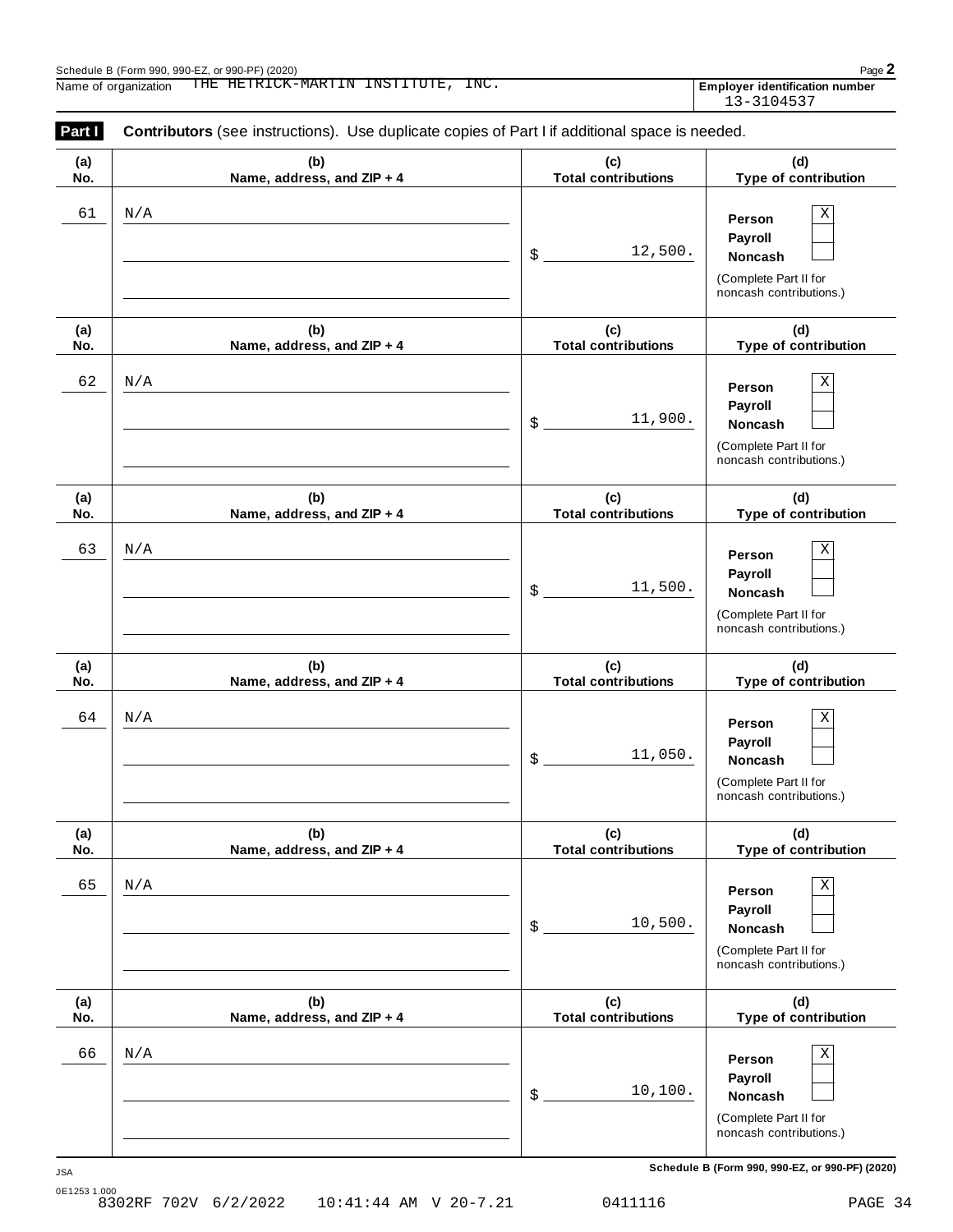| Part I     | <b>Contributors</b> (see instructions). Use duplicate copies of Part I if additional space is needed. |                                   |                                                                                              |
|------------|-------------------------------------------------------------------------------------------------------|-----------------------------------|----------------------------------------------------------------------------------------------|
| (a)<br>No. | (b)<br>Name, address, and ZIP + 4                                                                     | (c)<br><b>Total contributions</b> | (d)<br>Type of contribution                                                                  |
| 67         | N/A                                                                                                   | 10,025.<br>\$                     | Х<br>Person<br>Payroll<br>Noncash<br>(Complete Part II for<br>noncash contributions.)        |
| (a)<br>No. | (b)<br>Name, address, and ZIP + 4                                                                     | (c)<br><b>Total contributions</b> | (d)<br>Type of contribution                                                                  |
| 68         | N/A                                                                                                   | 10,000.<br>\$                     | Χ<br>Person<br>Payroll<br><b>Noncash</b><br>(Complete Part II for<br>noncash contributions.) |
| (a)<br>No. | (b)<br>Name, address, and ZIP + 4                                                                     | (c)<br><b>Total contributions</b> | (d)<br>Type of contribution                                                                  |
| 69         | N/A                                                                                                   | 10,000.<br>\$                     | Χ<br>Person<br>Payroll<br><b>Noncash</b><br>(Complete Part II for<br>noncash contributions.) |
| (a)<br>No. | (b)<br>Name, address, and ZIP + 4                                                                     | (c)<br><b>Total contributions</b> | (d)<br>Type of contribution                                                                  |
| 70         | N/A                                                                                                   | 10,000.<br>\$                     | Χ<br>Person<br>Payroll<br>Noncash<br>(Complete Part II for<br>noncash contributions.)        |
| (a)<br>No. | (b)<br>Name, address, and ZIP + 4                                                                     | (c)<br><b>Total contributions</b> | (d)<br>Type of contribution                                                                  |
| 71         | N/A                                                                                                   | 10,000.<br>\$                     | Х<br>Person<br>Payroll<br>Noncash<br>(Complete Part II for<br>noncash contributions.)        |
| (a)<br>No. | (b)<br>Name, address, and ZIP + 4                                                                     | (c)<br><b>Total contributions</b> | (d)<br>Type of contribution                                                                  |
| 72         | N/A                                                                                                   | 10,000.<br>\$                     | Х<br>Person<br>Payroll<br>Noncash<br>(Complete Part II for<br>noncash contributions.)        |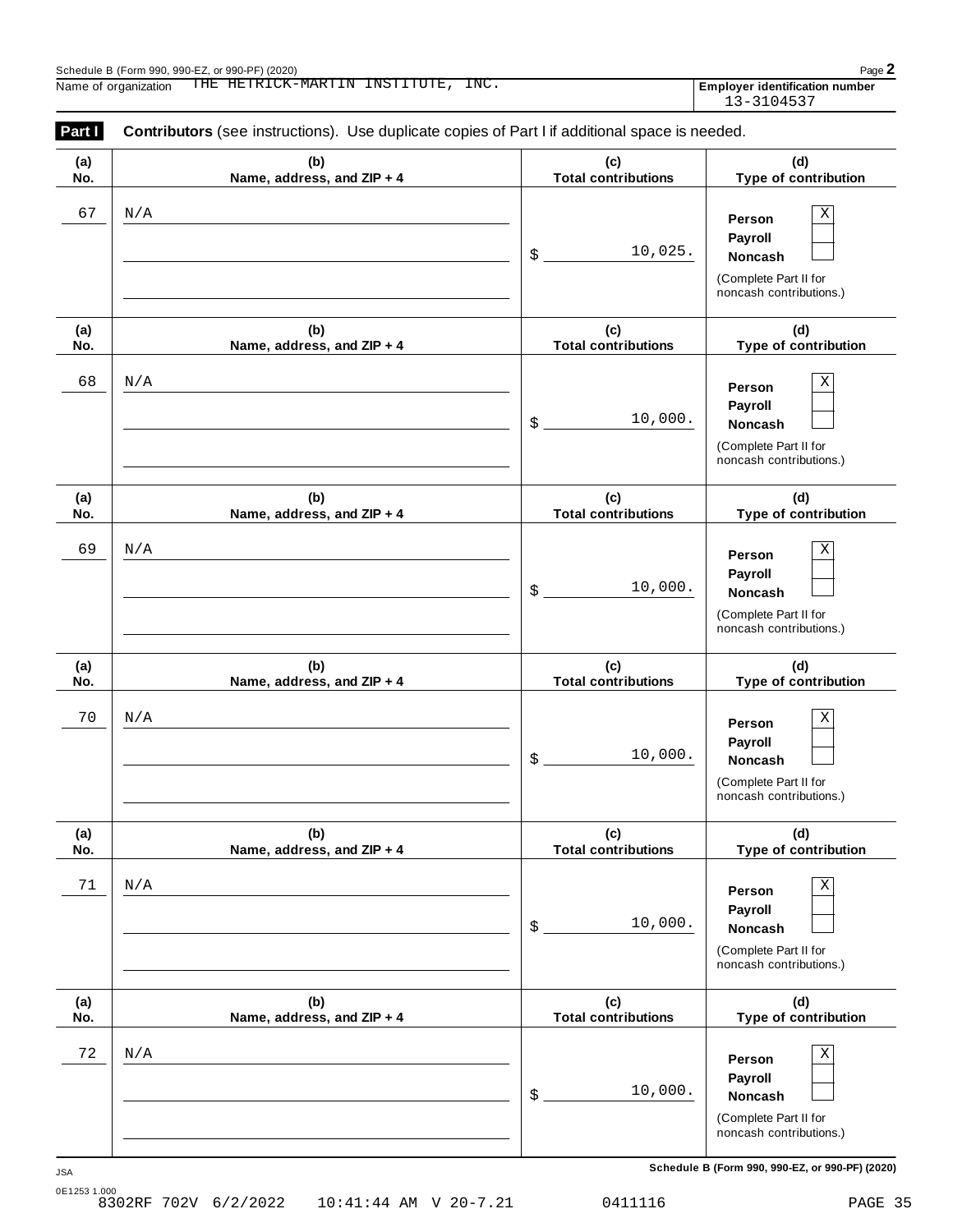| Part I     | <b>Contributors</b> (see instructions). Use duplicate copies of Part I if additional space is needed. |                                   |                                                                                              |
|------------|-------------------------------------------------------------------------------------------------------|-----------------------------------|----------------------------------------------------------------------------------------------|
| (a)<br>No. | (b)<br>Name, address, and ZIP + 4                                                                     | (c)<br><b>Total contributions</b> | (d)<br>Type of contribution                                                                  |
| 73         | N/A                                                                                                   | 10,000.<br>\$                     | Х<br>Person<br>Payroll<br><b>Noncash</b><br>(Complete Part II for<br>noncash contributions.) |
| (a)<br>No. | (b)<br>Name, address, and ZIP + 4                                                                     | (c)<br><b>Total contributions</b> | (d)<br>Type of contribution                                                                  |
| 74         | N/A                                                                                                   | 10,000.<br>\$                     | Χ<br>Person<br>Payroll<br><b>Noncash</b><br>(Complete Part II for<br>noncash contributions.) |
| (a)<br>No. | (b)<br>Name, address, and ZIP + 4                                                                     | (c)<br><b>Total contributions</b> | (d)<br>Type of contribution                                                                  |
| 75         | N/A                                                                                                   | 10,000.<br>\$                     | Χ<br>Person<br>Payroll<br><b>Noncash</b><br>(Complete Part II for<br>noncash contributions.) |
| (a)<br>No. | (b)<br>Name, address, and ZIP + 4                                                                     | (c)<br><b>Total contributions</b> | (d)<br>Type of contribution                                                                  |
| 76         | N/A                                                                                                   | 10,000.<br>\$                     | Χ<br>Person<br>Payroll<br>Noncash<br>(Complete Part II for<br>noncash contributions.)        |
| (a)<br>No. | (b)<br>Name, address, and ZIP + 4                                                                     | (c)<br><b>Total contributions</b> | (d)<br>Type of contribution                                                                  |
| 77         | N/A                                                                                                   | 10,000.<br>\$                     | Х<br>Person<br>Payroll<br>Noncash<br>(Complete Part II for<br>noncash contributions.)        |
| (a)<br>No. | (b)<br>Name, address, and ZIP + 4                                                                     | (c)<br><b>Total contributions</b> | (d)<br>Type of contribution                                                                  |
| 78         | N/A                                                                                                   | 10,000.<br>\$                     | Х<br>Person<br>Payroll<br>Noncash<br>(Complete Part II for<br>noncash contributions.)        |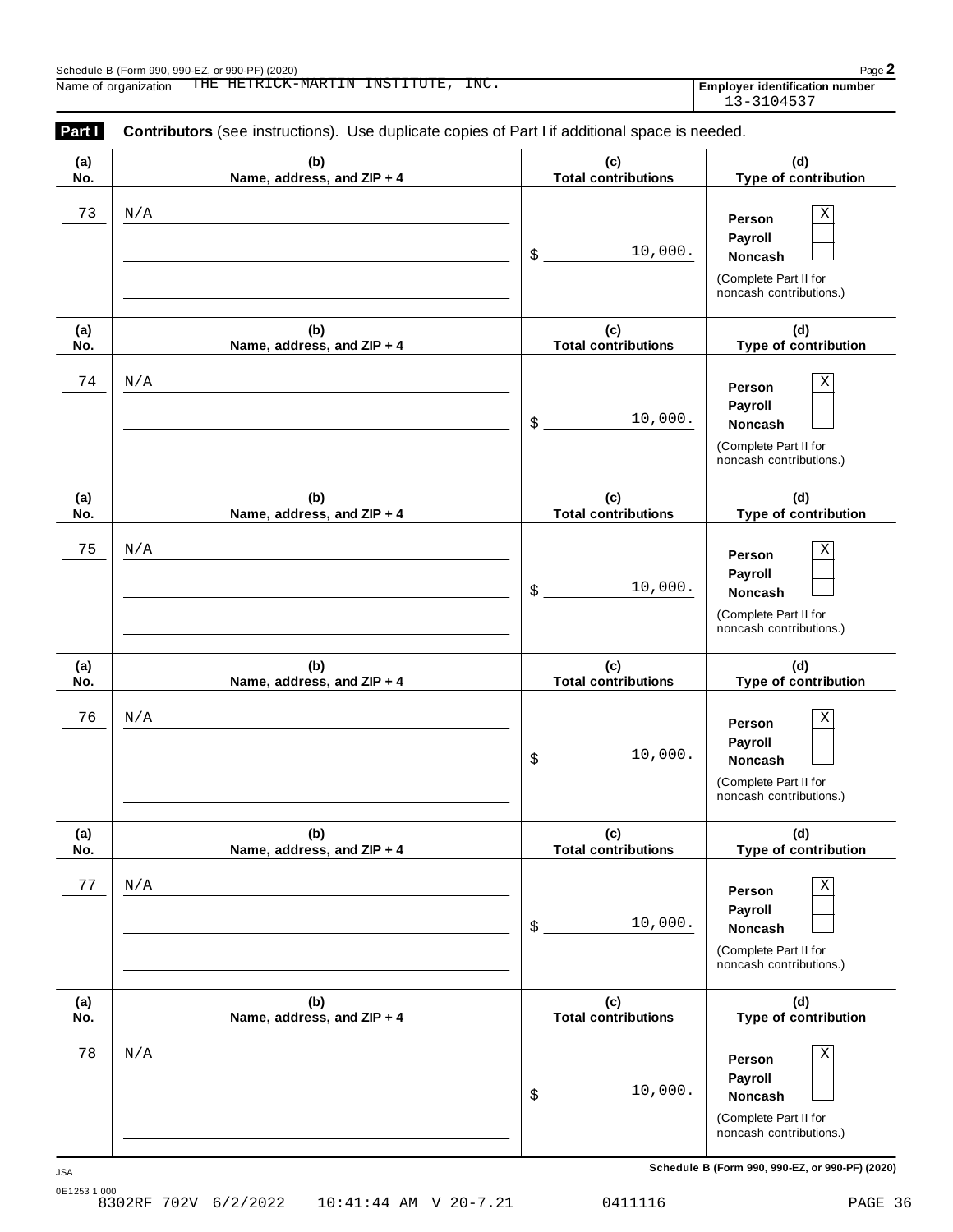| Part I     | <b>Contributors</b> (see instructions). Use duplicate copies of Part I if additional space is needed. |                                   |                                                                                              |
|------------|-------------------------------------------------------------------------------------------------------|-----------------------------------|----------------------------------------------------------------------------------------------|
| (a)<br>No. | (b)<br>Name, address, and ZIP + 4                                                                     | (c)<br><b>Total contributions</b> | (d)<br>Type of contribution                                                                  |
| 79         | N/A                                                                                                   | 9,874.<br>\$                      | Χ<br>Person<br>Payroll<br><b>Noncash</b><br>(Complete Part II for<br>noncash contributions.) |
| (a)<br>No. | (b)<br>Name, address, and ZIP + 4                                                                     | (c)<br><b>Total contributions</b> | (d)<br>Type of contribution                                                                  |
| 80         | N/A                                                                                                   | 9,000.<br>\$                      | Χ<br>Person<br>Payroll<br><b>Noncash</b><br>(Complete Part II for<br>noncash contributions.) |
| (a)<br>No. | (b)<br>Name, address, and ZIP + 4                                                                     | (c)<br><b>Total contributions</b> | (d)<br>Type of contribution                                                                  |
| 81         | N/A                                                                                                   | 8,885.<br>\$                      | Χ<br>Person<br>Payroll<br><b>Noncash</b><br>(Complete Part II for<br>noncash contributions.) |
| (a)<br>No. | (b)<br>Name, address, and ZIP + 4                                                                     | (c)<br><b>Total contributions</b> | (d)<br>Type of contribution                                                                  |
| 82         | N/A                                                                                                   | 8,586.<br>\$                      | Χ<br>Person<br>Payroll<br><b>Noncash</b><br>(Complete Part II for<br>noncash contributions.) |
| (a)<br>No. | (b)<br>Name, address, and ZIP + 4                                                                     | (c)<br><b>Total contributions</b> | (d)<br>Type of contribution                                                                  |
| 83         | $\rm N/A$                                                                                             | 8,400.<br>\$                      | Χ<br>Person<br>Payroll<br>Noncash<br>(Complete Part II for<br>noncash contributions.)        |
| (a)<br>No. | (b)<br>Name, address, and ZIP + 4                                                                     | (c)<br><b>Total contributions</b> | (d)<br>Type of contribution                                                                  |
| 84         | N/A                                                                                                   | 7,900.<br>\$                      | Χ<br>Person<br>Payroll<br>Noncash<br>(Complete Part II for<br>noncash contributions.)        |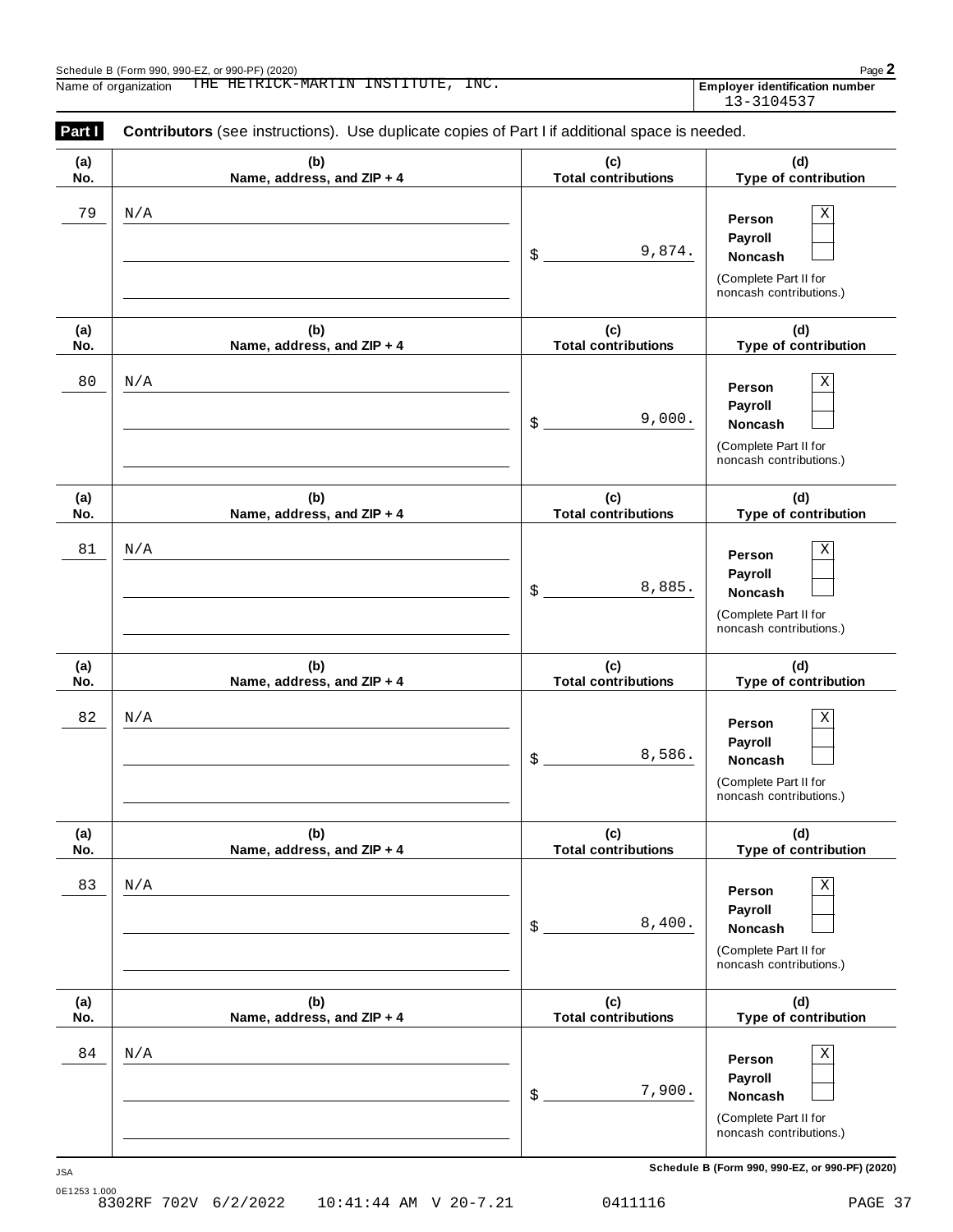| Part I     | <b>Contributors</b> (see instructions). Use duplicate copies of Part I if additional space is needed. |                                   |                                                                                              |
|------------|-------------------------------------------------------------------------------------------------------|-----------------------------------|----------------------------------------------------------------------------------------------|
| (a)<br>No. | (b)<br>Name, address, and ZIP + 4                                                                     | (c)<br><b>Total contributions</b> | (d)<br>Type of contribution                                                                  |
| 85         | N/A                                                                                                   | 7,684.<br>\$                      | Χ<br>Person<br>Payroll<br>Noncash<br>(Complete Part II for<br>noncash contributions.)        |
| (a)<br>No. | (b)<br>Name, address, and ZIP + 4                                                                     | (c)<br><b>Total contributions</b> | (d)<br>Type of contribution                                                                  |
| 86         | N/A                                                                                                   | 7,500.<br>\$                      | Χ<br>Person<br>Payroll<br><b>Noncash</b><br>(Complete Part II for<br>noncash contributions.) |
| (a)<br>No. | (b)<br>Name, address, and ZIP + 4                                                                     | (c)<br><b>Total contributions</b> | (d)<br>Type of contribution                                                                  |
| 87         | N/A                                                                                                   | 7,500.<br>\$                      | Χ<br>Person<br>Payroll<br><b>Noncash</b><br>(Complete Part II for<br>noncash contributions.) |
| (a)<br>No. | (b)<br>Name, address, and ZIP + 4                                                                     | (c)<br><b>Total contributions</b> | (d)<br>Type of contribution                                                                  |
| 88         | N/A                                                                                                   | 7,447.<br>\$                      | Χ<br>Person<br>Payroll<br><b>Noncash</b><br>(Complete Part II for<br>noncash contributions.) |
| (a)<br>No. | (b)<br>Name, address, and ZIP + 4                                                                     | (c)<br><b>Total contributions</b> | (d)<br>Type of contribution                                                                  |
| 89         | $\rm N/A$                                                                                             | 7,250.<br>\$                      | Χ<br>Person<br>Payroll<br>Noncash<br>(Complete Part II for<br>noncash contributions.)        |
| (a)<br>No. | (b)<br>Name, address, and ZIP + 4                                                                     | (c)<br><b>Total contributions</b> | (d)<br>Type of contribution                                                                  |
| 90         | N/A                                                                                                   | 7,250.<br>\$                      | Χ<br>Person<br>Payroll<br>Noncash<br>(Complete Part II for<br>noncash contributions.)        |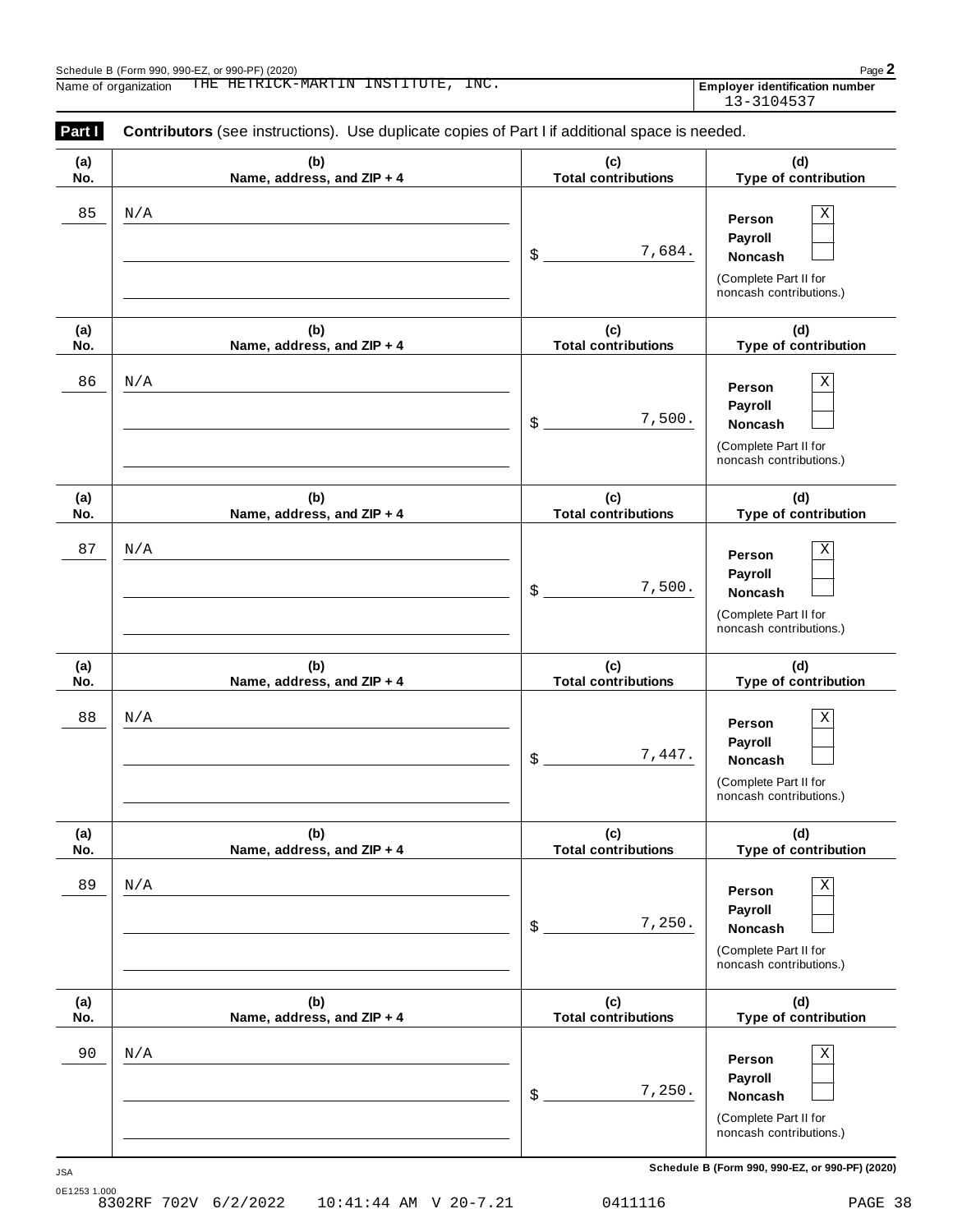| Part I     | <b>Contributors</b> (see instructions). Use duplicate copies of Part I if additional space is needed. |                                   |                                                                                              |
|------------|-------------------------------------------------------------------------------------------------------|-----------------------------------|----------------------------------------------------------------------------------------------|
| (a)<br>No. | (b)<br>Name, address, and ZIP + 4                                                                     | (c)<br><b>Total contributions</b> | (d)<br>Type of contribution                                                                  |
| 91         | N/A                                                                                                   | 6,815.<br>\$                      | Χ<br>Person<br>Payroll<br>Noncash<br>(Complete Part II for<br>noncash contributions.)        |
| (a)<br>No. | (b)<br>Name, address, and ZIP + 4                                                                     | (c)<br><b>Total contributions</b> | (d)<br>Type of contribution                                                                  |
| 92         | N/A                                                                                                   | 6,094.<br>\$                      | Χ<br>Person<br>Payroll<br><b>Noncash</b><br>(Complete Part II for<br>noncash contributions.) |
| (a)<br>No. | (b)<br>Name, address, and ZIP + 4                                                                     | (c)<br><b>Total contributions</b> | (d)<br>Type of contribution                                                                  |
| 93         | N/A                                                                                                   | 5,850.<br>\$                      | Χ<br>Person<br>Payroll<br><b>Noncash</b><br>(Complete Part II for<br>noncash contributions.) |
| (a)<br>No. | (b)<br>Name, address, and ZIP + 4                                                                     | (c)<br><b>Total contributions</b> | (d)<br>Type of contribution                                                                  |
| 94         | N/A                                                                                                   | 5,800.<br>\$                      | Χ<br>Person<br>Payroll<br>Noncash<br>(Complete Part II for<br>noncash contributions.)        |
| (a)<br>No. | (b)<br>Name, address, and ZIP + 4                                                                     | (c)<br><b>Total contributions</b> | (d)<br>Type of contribution                                                                  |
| 95         | N/A                                                                                                   | 5,500.<br>\$                      | Χ<br>Person<br>Payroll<br>Noncash<br>(Complete Part II for<br>noncash contributions.)        |
| (a)<br>No. | (b)<br>Name, address, and ZIP + 4                                                                     | (c)<br><b>Total contributions</b> | (d)<br>Type of contribution                                                                  |
| 96         | N/A                                                                                                   | 5,364.<br>\$                      | Χ<br>Person<br>Payroll<br>Noncash<br>(Complete Part II for<br>noncash contributions.)        |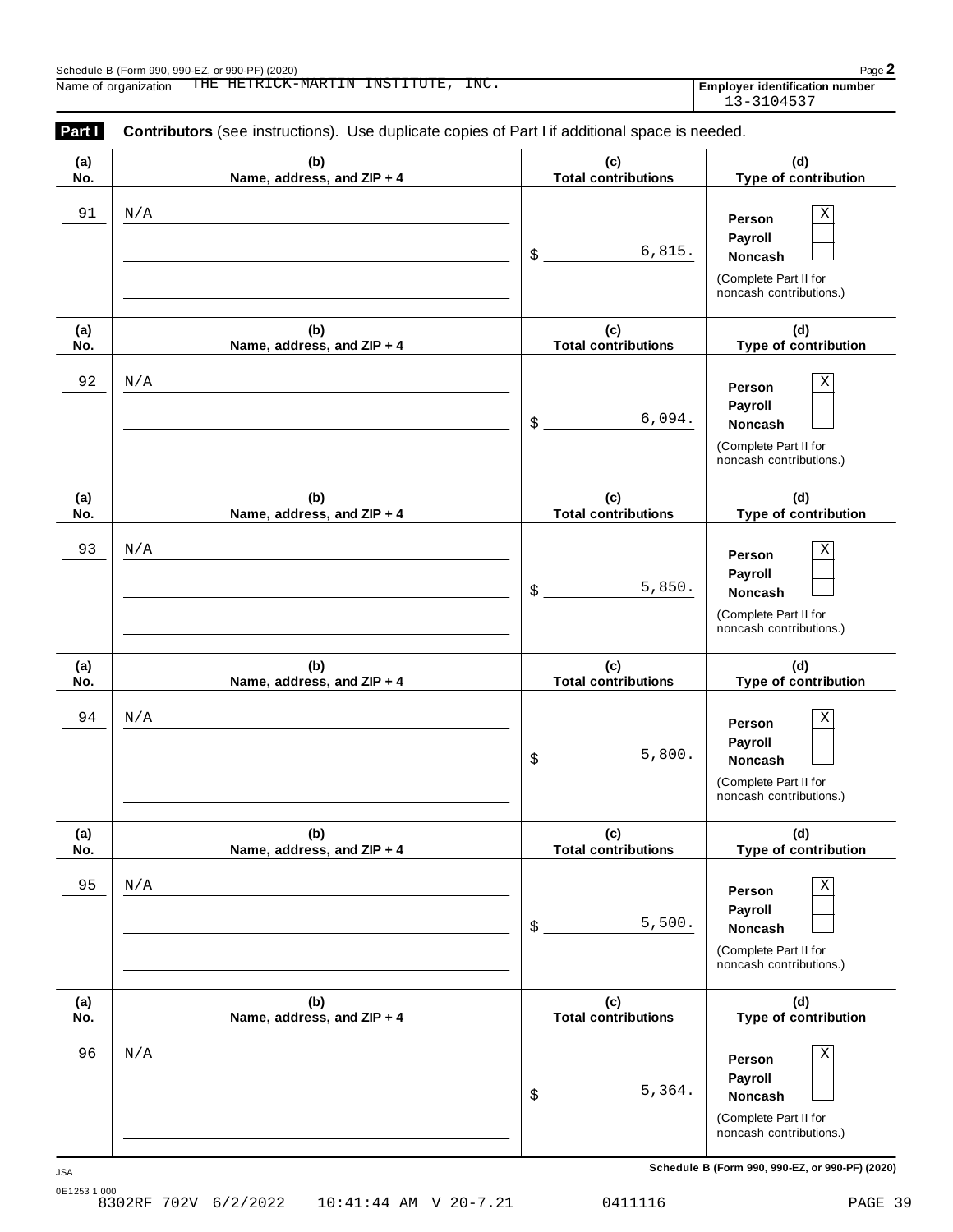| Part I     | <b>Contributors</b> (see instructions). Use duplicate copies of Part I if additional space is needed. |                                   |                                                                                       |
|------------|-------------------------------------------------------------------------------------------------------|-----------------------------------|---------------------------------------------------------------------------------------|
| (a)<br>No. | (b)<br>Name, address, and ZIP + 4                                                                     | (c)<br><b>Total contributions</b> | (d)<br>Type of contribution                                                           |
| 97         | N/A                                                                                                   | 5,250.<br>\$                      | Χ<br>Person<br>Payroll<br>Noncash<br>(Complete Part II for<br>noncash contributions.) |
| (a)<br>No. | (b)<br>Name, address, and ZIP + 4                                                                     | (c)<br><b>Total contributions</b> | (d)<br>Type of contribution                                                           |
| 98         | N/A                                                                                                   | 5,030.<br>\$                      | Х<br>Person<br>Payroll<br>Noncash<br>(Complete Part II for<br>noncash contributions.) |
| (a)<br>No. | (b)<br>Name, address, and ZIP + 4                                                                     | (c)<br><b>Total contributions</b> | (d)<br>Type of contribution                                                           |
| 99         | N/A                                                                                                   | 5,000.<br>\$                      | Χ<br>Person<br>Payroll<br>Noncash<br>(Complete Part II for<br>noncash contributions.) |
| (a)<br>No. | (b)<br>Name, address, and ZIP + 4                                                                     | (c)<br><b>Total contributions</b> | (d)<br>Type of contribution                                                           |
| 100        | N/A                                                                                                   | 5,000.<br>\$                      | Χ<br>Person<br>Payroll<br>Noncash<br>(Complete Part II for<br>noncash contributions.) |
| (a)<br>No. | (b)<br>Name, address, and ZIP + 4                                                                     | (c)<br><b>Total contributions</b> | (d)<br>Type of contribution                                                           |
| 101        | N/A                                                                                                   | 5,000.<br>\$                      | Х<br>Person<br>Payroll<br>Noncash<br>(Complete Part II for<br>noncash contributions.) |
| (a)<br>No. | (b)<br>Name, address, and ZIP + 4                                                                     | (c)<br><b>Total contributions</b> | (d)<br>Type of contribution                                                           |
| 102        | N/A                                                                                                   | 5,000.<br>\$                      | Х<br>Person<br>Payroll<br>Noncash<br>(Complete Part II for<br>noncash contributions.) |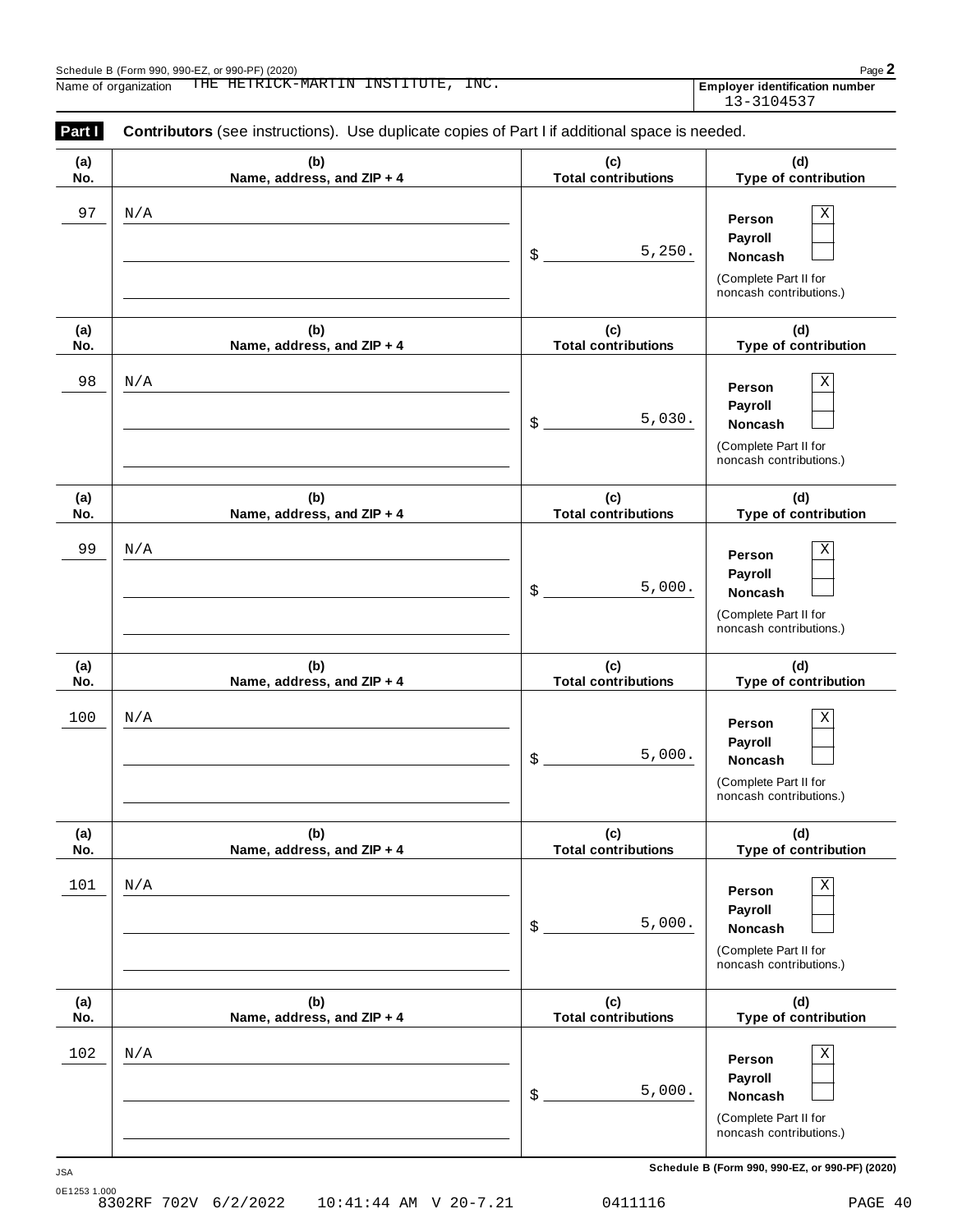| Part I     | <b>Contributors</b> (see instructions). Use duplicate copies of Part I if additional space is needed. |                                   |                                                                                              |
|------------|-------------------------------------------------------------------------------------------------------|-----------------------------------|----------------------------------------------------------------------------------------------|
| (a)<br>No. | (b)<br>Name, address, and ZIP + 4                                                                     | (c)<br><b>Total contributions</b> | (d)<br>Type of contribution                                                                  |
| 103        | N/A                                                                                                   | 5,000.<br>\$                      | Χ<br>Person<br>Payroll<br>Noncash<br>(Complete Part II for<br>noncash contributions.)        |
| (a)<br>No. | (b)<br>Name, address, and ZIP + 4                                                                     | (c)<br><b>Total contributions</b> | (d)<br>Type of contribution                                                                  |
| 104        | N/A                                                                                                   | 5,000.<br>\$                      | Χ<br>Person<br>Payroll<br><b>Noncash</b><br>(Complete Part II for<br>noncash contributions.) |
| (a)<br>No. | (b)<br>Name, address, and ZIP + 4                                                                     | (c)<br><b>Total contributions</b> | (d)<br>Type of contribution                                                                  |
| 105        | N/A                                                                                                   | 5,000.<br>\$                      | Χ<br>Person<br>Payroll<br>Noncash<br>(Complete Part II for<br>noncash contributions.)        |
| (a)<br>No. | (b)<br>Name, address, and ZIP + 4                                                                     | (c)<br><b>Total contributions</b> | (d)<br>Type of contribution                                                                  |
| 106        | N/A                                                                                                   | 5,000.<br>\$                      | Χ<br>Person<br>Payroll<br>Noncash<br>(Complete Part II for<br>noncash contributions.)        |
| (a)<br>No. | (b)<br>Name, address, and ZIP + 4                                                                     | (c)<br><b>Total contributions</b> | (d)<br>Type of contribution                                                                  |
| 107        | N/A                                                                                                   | 5,000.<br>\$                      | Χ<br>Person<br>Payroll<br>Noncash<br>(Complete Part II for<br>noncash contributions.)        |
| (a)<br>No. | (b)<br>Name, address, and ZIP + 4                                                                     | (c)<br><b>Total contributions</b> | (d)<br>Type of contribution                                                                  |
| 108        | N/A                                                                                                   | 5,000.<br>\$                      | Χ<br>Person<br>Payroll<br>Noncash<br>(Complete Part II for<br>noncash contributions.)        |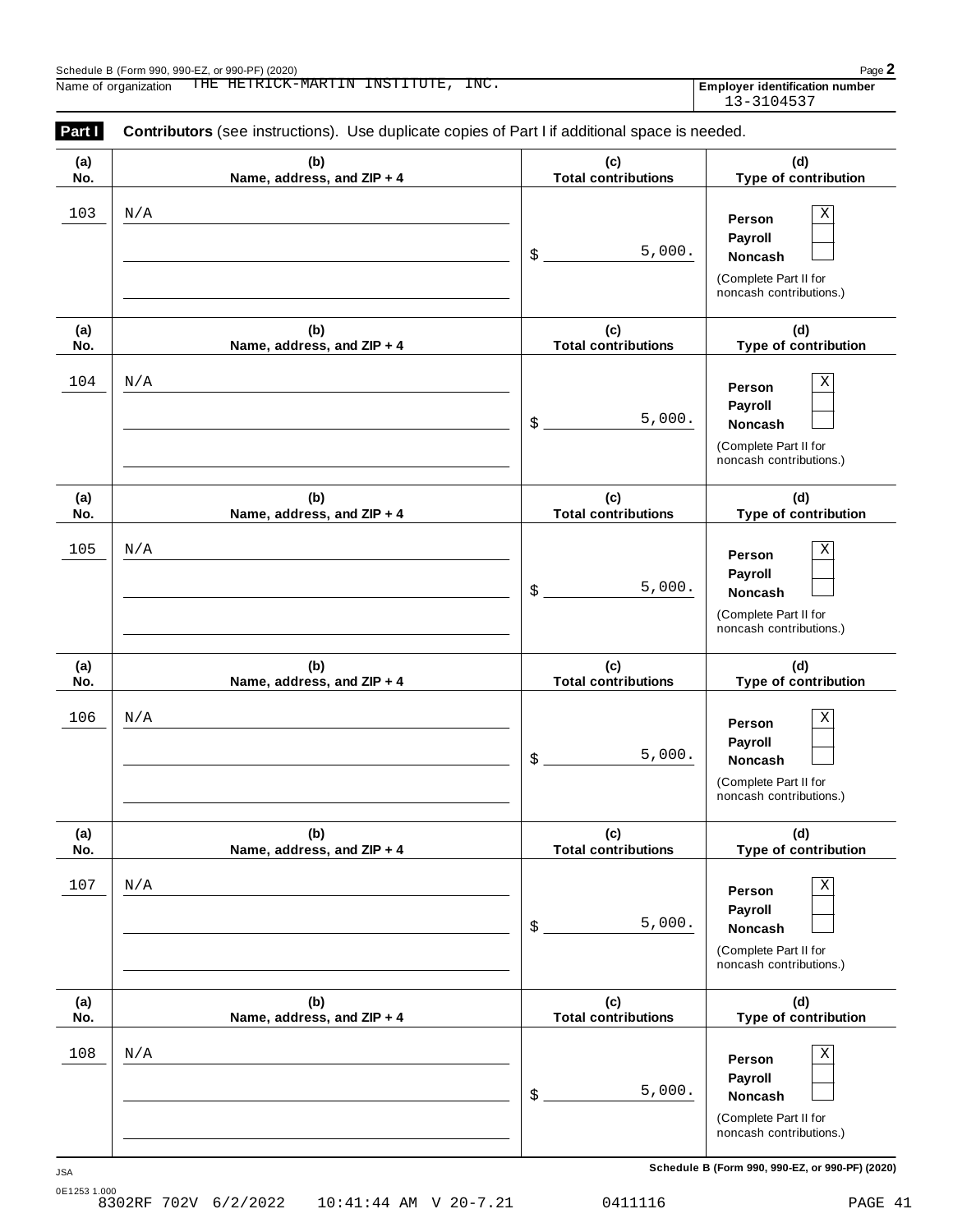| Part I     | <b>Contributors</b> (see instructions). Use duplicate copies of Part I if additional space is needed. |                                   |                                                                                              |
|------------|-------------------------------------------------------------------------------------------------------|-----------------------------------|----------------------------------------------------------------------------------------------|
| (a)<br>No. | (b)<br>Name, address, and ZIP + 4                                                                     | (c)<br><b>Total contributions</b> | (d)<br>Type of contribution                                                                  |
| 109        | N/A                                                                                                   | 5,000.<br>\$                      | X<br>Person<br>Payroll<br><b>Noncash</b>                                                     |
|            |                                                                                                       |                                   | (Complete Part II for<br>noncash contributions.)                                             |
| (a)<br>No. | (b)<br>Name, address, and ZIP + 4                                                                     | (c)<br><b>Total contributions</b> | (d)<br>Type of contribution                                                                  |
| 110        | N/A                                                                                                   | 5,000.<br>\$                      | X<br>Person<br>Payroll<br><b>Noncash</b><br>(Complete Part II for<br>noncash contributions.) |
| (a)<br>No. | (b)<br>Name, address, and ZIP + 4                                                                     | (c)<br><b>Total contributions</b> | (d)<br>Type of contribution                                                                  |
| 111        | N/A                                                                                                   | 5,000.<br>\$                      | Χ<br>Person<br>Payroll<br>Noncash<br>(Complete Part II for<br>noncash contributions.)        |
| (a)<br>No. | (b)<br>Name, address, and ZIP + 4                                                                     | (c)<br><b>Total contributions</b> | (d)<br>Type of contribution                                                                  |
| 112        | N/A                                                                                                   | 5,000.<br>\$                      | Χ<br>Person<br>Payroll<br>Noncash<br>(Complete Part II for<br>noncash contributions.)        |
| (a)<br>No. | (b)<br>Name, address, and ZIP + 4                                                                     | (c)<br><b>Total contributions</b> | (d)<br>Type of contribution                                                                  |
| 113        | N/A                                                                                                   | 5,000.<br>\$                      | Χ<br>Person<br>Payroll<br>Noncash<br>(Complete Part II for<br>noncash contributions.)        |
| (a)<br>No. | (b)<br>Name, address, and ZIP + 4                                                                     | (c)<br><b>Total contributions</b> | (d)<br>Type of contribution                                                                  |
| 114        | N/A                                                                                                   | 5,000.<br>\$                      | Χ<br>Person<br>Payroll<br>Noncash<br>(Complete Part II for<br>noncash contributions.)        |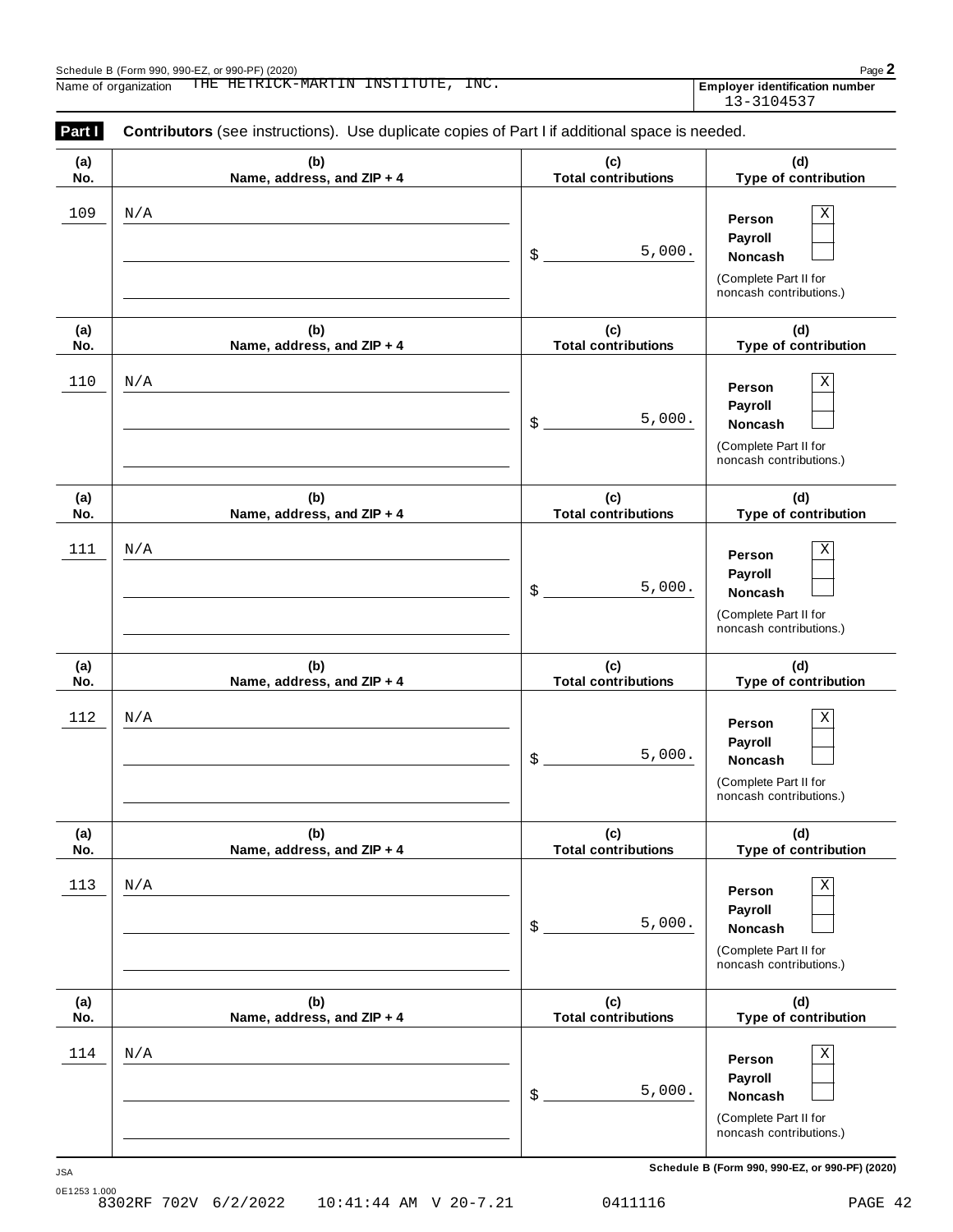| Part I     | <b>Contributors</b> (see instructions). Use duplicate copies of Part I if additional space is needed. |                                   |                                                                                              |
|------------|-------------------------------------------------------------------------------------------------------|-----------------------------------|----------------------------------------------------------------------------------------------|
| (a)<br>No. | (b)<br>Name, address, and ZIP + 4                                                                     | (c)<br><b>Total contributions</b> | (d)<br>Type of contribution                                                                  |
| 115        | N/A                                                                                                   | 5,000.<br>\$                      | Χ<br>Person<br>Payroll<br><b>Noncash</b><br>(Complete Part II for<br>noncash contributions.) |
| (a)<br>No. | (b)<br>Name, address, and ZIP + 4                                                                     | (c)<br><b>Total contributions</b> | (d)<br>Type of contribution                                                                  |
| 116        | N/A                                                                                                   | 5,000.<br>\$                      | Χ<br>Person<br>Payroll<br><b>Noncash</b><br>(Complete Part II for<br>noncash contributions.) |
| (a)<br>No. | (b)<br>Name, address, and ZIP + 4                                                                     | (c)<br><b>Total contributions</b> | (d)<br>Type of contribution                                                                  |
| 117        | N/A                                                                                                   | 5,000.<br>\$                      | Χ<br>Person<br>Payroll<br><b>Noncash</b><br>(Complete Part II for<br>noncash contributions.) |
| (a)<br>No. | (b)<br>Name, address, and ZIP + 4                                                                     | (c)<br><b>Total contributions</b> | (d)<br>Type of contribution                                                                  |
| 118        | N/A                                                                                                   | 5,000.<br>\$                      | Χ<br>Person<br>Payroll<br><b>Noncash</b><br>(Complete Part II for<br>noncash contributions.) |
| (a)<br>No. | (b)<br>Name, address, and ZIP + 4                                                                     | (c)<br><b>Total contributions</b> | (d)<br>Type of contribution                                                                  |
| 119        | $\rm N/A$                                                                                             | 5,000.<br>\$                      | Χ<br>Person<br>Payroll<br>Noncash<br>(Complete Part II for<br>noncash contributions.)        |
| (a)<br>No. | (b)<br>Name, address, and ZIP + 4                                                                     | (c)<br><b>Total contributions</b> | (d)<br>Type of contribution                                                                  |
| 120        | N/A                                                                                                   | 5,000.<br>\$                      | Χ<br>Person<br>Payroll<br>Noncash<br>(Complete Part II for<br>noncash contributions.)        |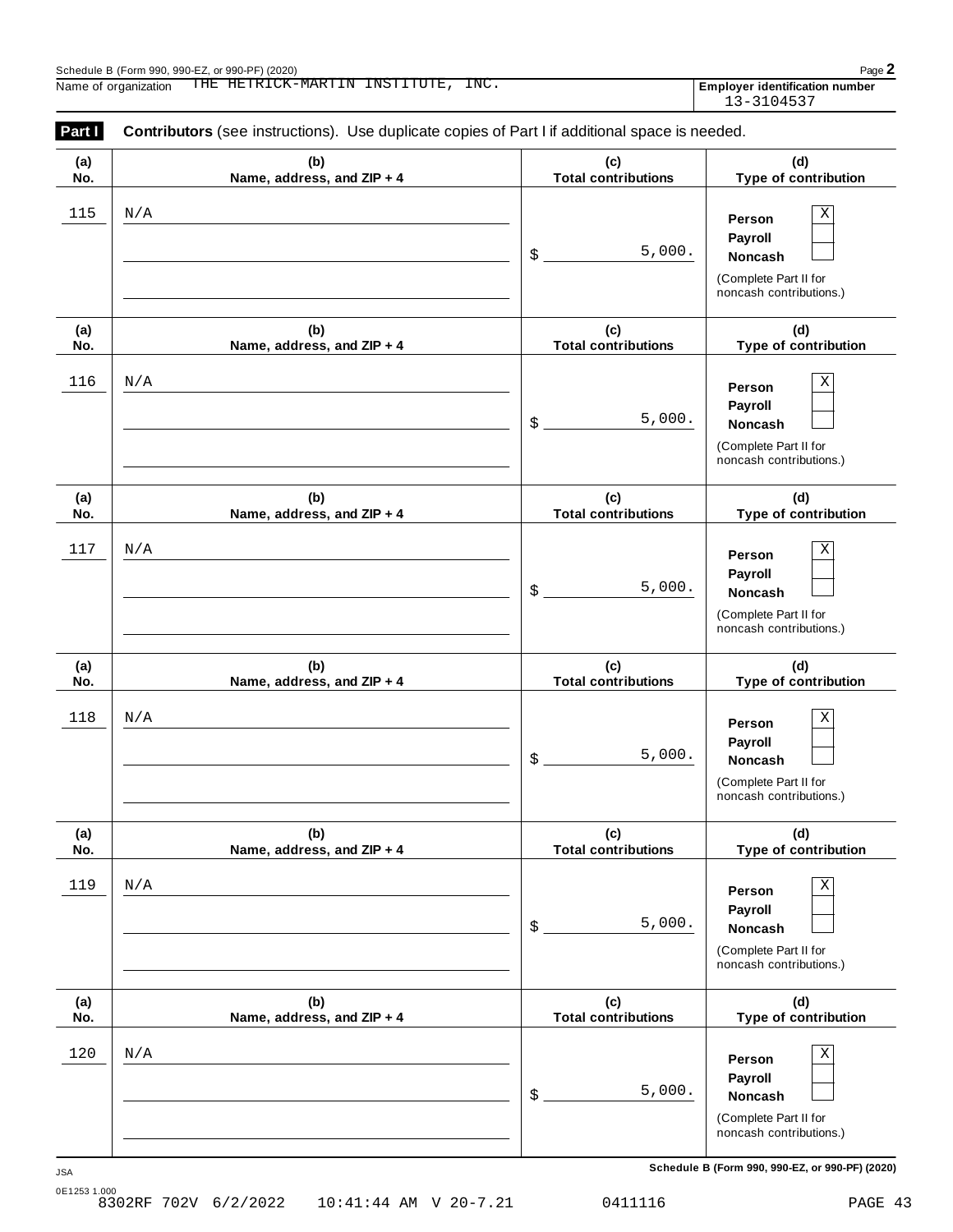| Part I     | <b>Contributors</b> (see instructions). Use duplicate copies of Part I if additional space is needed. |                                   |                                                                                         |
|------------|-------------------------------------------------------------------------------------------------------|-----------------------------------|-----------------------------------------------------------------------------------------|
| (a)<br>No. | (b)<br>Name, address, and ZIP + 4                                                                     | (c)<br><b>Total contributions</b> | (d)<br>Type of contribution                                                             |
| 121<br>N/A |                                                                                                       | 5,000.<br>\$                      | Χ<br>Person<br>Payroll<br>Noncash                                                       |
|            |                                                                                                       |                                   | (Complete Part II for<br>noncash contributions.)                                        |
| (a)<br>No. | (b)<br>Name, address, and ZIP + 4                                                                     | (c)<br><b>Total contributions</b> | (d)<br>Type of contribution                                                             |
| 122<br>N/A |                                                                                                       | 5,000.<br>\$                      | Χ<br>Person<br>Payroll<br>Noncash<br>(Complete Part II for                              |
| (a)<br>No. | (b)<br>Name, address, and ZIP + 4                                                                     | (c)<br><b>Total contributions</b> | noncash contributions.)<br>(d)<br>Type of contribution                                  |
|            |                                                                                                       | \$                                | Person<br>Payroll<br>Noncash<br>(Complete Part II for<br>noncash contributions.)        |
| (a)<br>No. | (b)<br>Name, address, and ZIP + 4                                                                     | (c)<br><b>Total contributions</b> | (d)<br>Type of contribution                                                             |
|            |                                                                                                       | \$                                | Person<br>Payroll<br><b>Noncash</b><br>(Complete Part II for<br>noncash contributions.) |
| (a)<br>No. | (b)<br>Name, address, and ZIP + 4                                                                     | (c)<br><b>Total contributions</b> | (d)<br>Type of contribution                                                             |
|            |                                                                                                       | \$                                | Person<br>Payroll<br>Noncash<br>(Complete Part II for<br>noncash contributions.)        |
| (a)<br>No. | (b)<br>Name, address, and ZIP + 4                                                                     | (c)<br><b>Total contributions</b> | (d)<br>Type of contribution                                                             |
|            |                                                                                                       | \$                                | Person<br>Payroll<br><b>Noncash</b><br>(Complete Part II for<br>noncash contributions.) |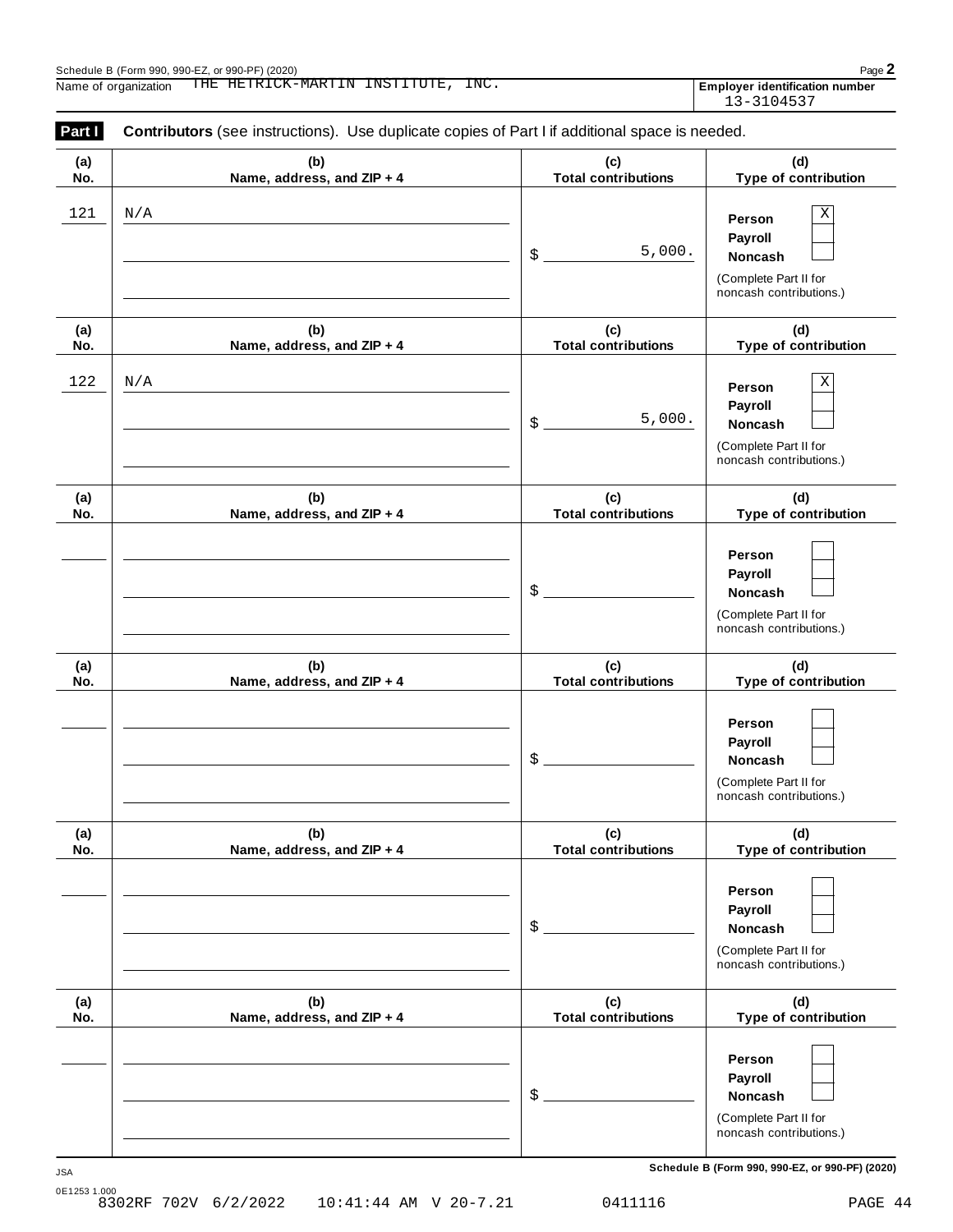Schedule B (Form 990, 990-EZ, or 990-PF) (2020)<br>
Name of organization THE HETRICK-MARTIN INSTITUTE, INC. **Page 3**<br>
Page 3 Name of organization THE HETRICK-MARTIN INSTITUTE, INC. **The Contract of Languary Contracts Employer identification number** 

13-3104537

| Part II                   | Noncash Property (see instructions). Use duplicate copies of Part II if additional space is needed. |                                                 |                      |
|---------------------------|-----------------------------------------------------------------------------------------------------|-------------------------------------------------|----------------------|
| (a) No.<br>from<br>Part I | (b)<br>Description of noncash property given                                                        | (c)<br>FMV (or estimate)<br>(See instructions.) | (d)<br>Date received |
|                           |                                                                                                     | $\frac{1}{2}$                                   |                      |
| (a) No.<br>from<br>Part I | (b)<br>Description of noncash property given                                                        | (c)<br>FMV (or estimate)<br>(See instructions.) | (d)<br>Date received |
|                           |                                                                                                     | $\frac{1}{2}$                                   |                      |
| (a) No.<br>from<br>Part I | (b)<br>Description of noncash property given                                                        | (c)<br>FMV (or estimate)<br>(See instructions.) | (d)<br>Date received |
|                           |                                                                                                     | $\frac{1}{2}$                                   |                      |
| (a) No.<br>from<br>Part I | (b)<br>Description of noncash property given                                                        | (c)<br>FMV (or estimate)<br>(See instructions.) | (d)<br>Date received |
|                           |                                                                                                     | \$                                              |                      |
| (a) No.<br>from<br>Part I | (b)<br>Description of noncash property given                                                        | (c)<br>FMV (or estimate)<br>(See instructions.) | (d)<br>Date received |
|                           |                                                                                                     | \$                                              |                      |
| (a) No.<br>from<br>Part I | (b)<br>Description of noncash property given                                                        | (c)<br>FMV (or estimate)<br>(See instructions.) | (d)<br>Date received |
|                           |                                                                                                     |                                                 |                      |
|                           |                                                                                                     | \$                                              |                      |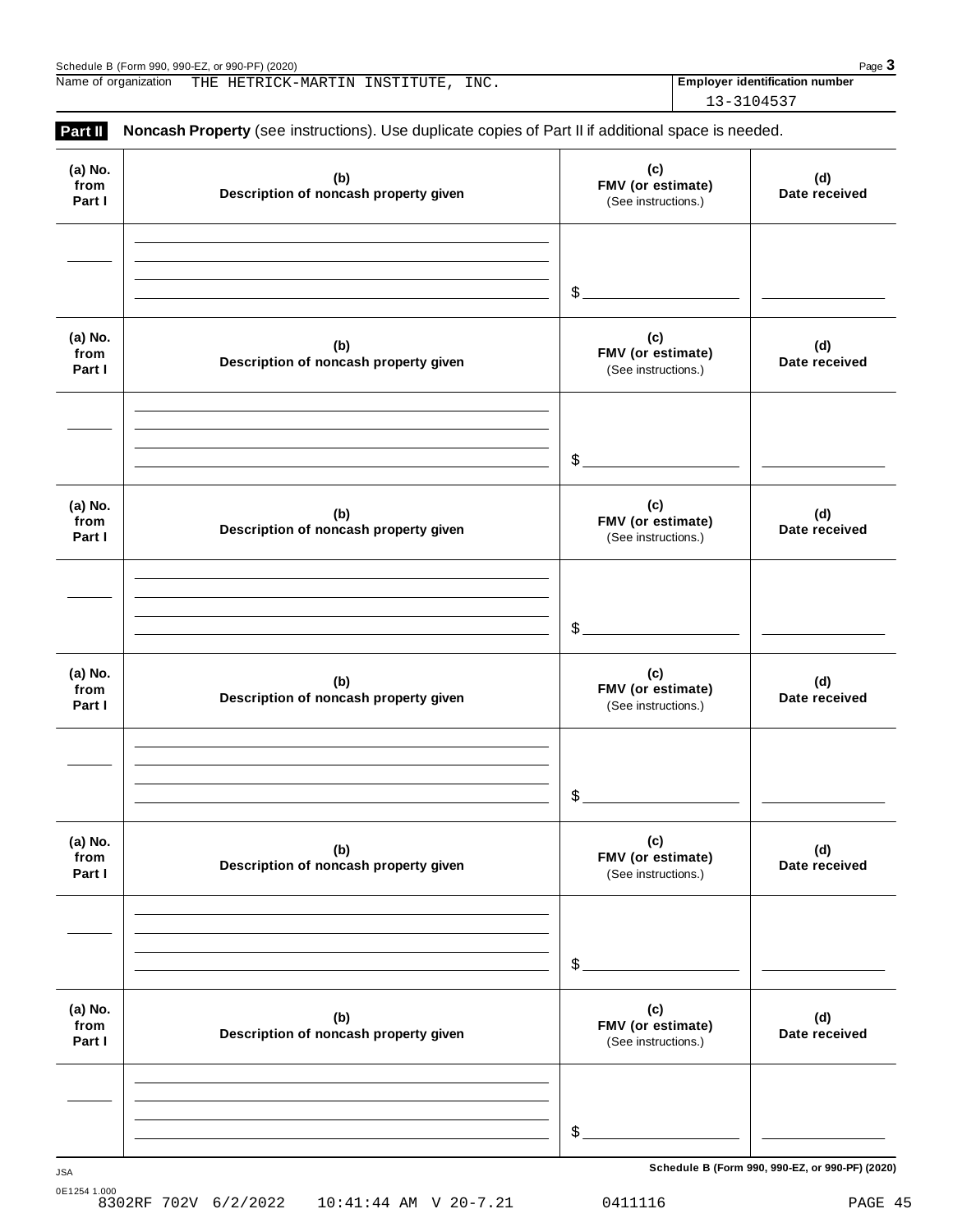| Part III                  |                                                                                                                                                                                             |                 | 13-3104537<br><i>Exclusively</i> religious, charitable, etc., contributions to organizations described in section 501(c)(7), (8), or<br>(10) that total more than \$1,000 for the year from any one contributor. Complete columns (a) through (e) and<br>the following line entry. For organizations completing Part III, enter the total of exclusively religious, charitable, etc., |
|---------------------------|---------------------------------------------------------------------------------------------------------------------------------------------------------------------------------------------|-----------------|---------------------------------------------------------------------------------------------------------------------------------------------------------------------------------------------------------------------------------------------------------------------------------------------------------------------------------------------------------------------------------------|
|                           |                                                                                                                                                                                             |                 |                                                                                                                                                                                                                                                                                                                                                                                       |
|                           | contributions of \$1,000 or less for the year. (Enter this information once. See instructions.) $\blacktriangleright$ \$<br>Use duplicate copies of Part III if additional space is needed. |                 |                                                                                                                                                                                                                                                                                                                                                                                       |
| (a) No.<br>from<br>Part I | (b) Purpose of gift                                                                                                                                                                         | (c) Use of gift | (d) Description of how gift is held                                                                                                                                                                                                                                                                                                                                                   |
|                           |                                                                                                                                                                                             |                 |                                                                                                                                                                                                                                                                                                                                                                                       |

|                             | Transferee's name, address, and ZIP + 4 |                      |  | Relationship of transferor to transferee |
|-----------------------------|-----------------------------------------|----------------------|--|------------------------------------------|
|                             |                                         |                      |  |                                          |
| $(a)$ No.<br>from<br>Part I | (b) Purpose of gift                     | (c) Use of gift      |  | (d) Description of how gift is held      |
|                             |                                         |                      |  |                                          |
|                             | Transferee's name, address, and ZIP + 4 | (e) Transfer of gift |  | Relationship of transferor to transferee |
|                             |                                         |                      |  |                                          |
| (a) No.<br>from<br>Part I   | (b) Purpose of gift                     | (c) Use of gift      |  | (d) Description of how gift is held      |
|                             |                                         |                      |  |                                          |
|                             |                                         | (e) Transfer of gift |  |                                          |
|                             | Transferee's name, address, and ZIP + 4 |                      |  | Relationship of transferor to transferee |
|                             |                                         |                      |  |                                          |
| (a) No.                     |                                         |                      |  |                                          |

| $(a)$ No.<br>from<br>Part I | (b) Purpose of gift                     | (c) Use of gift      | (d) Description of how gift is held      |
|-----------------------------|-----------------------------------------|----------------------|------------------------------------------|
|                             |                                         |                      |                                          |
|                             |                                         |                      |                                          |
|                             |                                         | (e) Transfer of gift |                                          |
|                             | Transferee's name, address, and ZIP + 4 |                      | Relationship of transferor to transferee |
|                             |                                         |                      |                                          |
|                             |                                         |                      |                                          |
|                             |                                         |                      |                                          |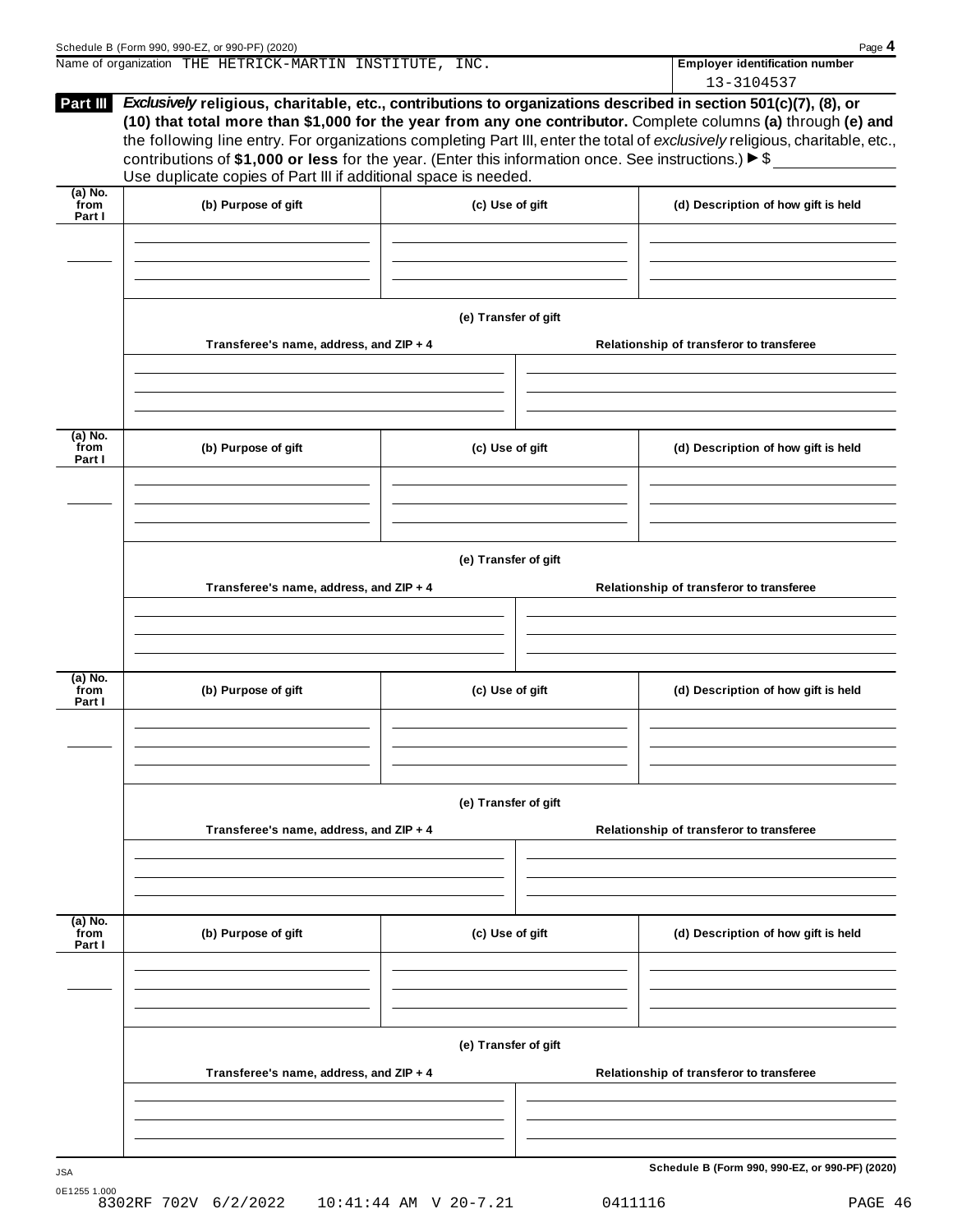|            | <b>SCHEDULE D</b> |
|------------|-------------------|
| (Form 990) |                   |

# SCHEDULE D<br>
Supplemental Financial Statements<br>
Form 990)<br>
Part IV, line 6, 7, 8, 9, 10, 11a, 11b, 11c, 11d, 11e, 11f, 12a, or 12b.<br>
Part IV, line 6, 7, 8, 9, 10, 11a, 11b, 11c, 11d, 11e, 11f, 12a, or 12b.

|         |                                                               |                                                                                                                                                                                                                                                                                                                                                  | Part IV, line 6, 7, 8, 9, 10, 11a, 11b, 11c, 11d, 11e, 11f, 12a, or 12b.                      |                                                |    |                                       |                                                    |           |
|---------|---------------------------------------------------------------|--------------------------------------------------------------------------------------------------------------------------------------------------------------------------------------------------------------------------------------------------------------------------------------------------------------------------------------------------|-----------------------------------------------------------------------------------------------|------------------------------------------------|----|---------------------------------------|----------------------------------------------------|-----------|
|         | Department of the Treasury<br><b>Internal Revenue Service</b> |                                                                                                                                                                                                                                                                                                                                                  | Attach to Form 990.<br>Go to www.irs.gov/Form990 for instructions and the latest information. |                                                |    |                                       | <b>Open to Public</b><br><b>Inspection</b>         |           |
|         | Name of the organization                                      |                                                                                                                                                                                                                                                                                                                                                  |                                                                                               |                                                |    | <b>Employer identification number</b> |                                                    |           |
|         |                                                               | THE HETRICK-MARTIN INSTITUTE, INC.                                                                                                                                                                                                                                                                                                               |                                                                                               |                                                |    | 13-3104537                            |                                                    |           |
| Part I  |                                                               | Organizations Maintaining Donor Advised Funds or Other Similar Funds or Accounts.                                                                                                                                                                                                                                                                |                                                                                               |                                                |    |                                       |                                                    |           |
|         |                                                               | Complete if the organization answered "Yes" on Form 990, Part IV, line 6.                                                                                                                                                                                                                                                                        |                                                                                               |                                                |    |                                       |                                                    |           |
|         |                                                               |                                                                                                                                                                                                                                                                                                                                                  | (a) Donor advised funds                                                                       |                                                |    |                                       | (b) Funds and other accounts                       |           |
| 1       |                                                               | Total number at end of year manufacturers.                                                                                                                                                                                                                                                                                                       |                                                                                               |                                                |    |                                       |                                                    |           |
| 2       |                                                               | Aggregate value of contributions to (during year)                                                                                                                                                                                                                                                                                                |                                                                                               |                                                |    |                                       |                                                    |           |
| 3       |                                                               | Aggregate value of grants from (during year)                                                                                                                                                                                                                                                                                                     |                                                                                               |                                                |    |                                       |                                                    |           |
| 4       |                                                               | Aggregate value at end of year                                                                                                                                                                                                                                                                                                                   |                                                                                               |                                                |    |                                       |                                                    |           |
| 5       |                                                               | Did the organization inform all donors and donor advisors in writing that the assets held in donor advised                                                                                                                                                                                                                                       |                                                                                               |                                                |    |                                       |                                                    |           |
|         |                                                               | funds are the organization's property, subject to the organization's exclusive legal control?                                                                                                                                                                                                                                                    |                                                                                               |                                                |    |                                       | Yes                                                | No        |
| 6       |                                                               | Did the organization inform all grantees, donors, and donor advisors in writing that grant funds can be used                                                                                                                                                                                                                                     |                                                                                               |                                                |    |                                       |                                                    |           |
|         |                                                               | only for charitable purposes and not for the benefit of the donor or donor advisor, or for any other purpose                                                                                                                                                                                                                                     |                                                                                               |                                                |    |                                       |                                                    |           |
|         |                                                               |                                                                                                                                                                                                                                                                                                                                                  |                                                                                               |                                                |    |                                       | Yes                                                | No        |
| Part II |                                                               | <b>Conservation Easements.</b>                                                                                                                                                                                                                                                                                                                   |                                                                                               |                                                |    |                                       |                                                    |           |
| 1       |                                                               | Complete if the organization answered "Yes" on Form 990, Part IV, line 7.                                                                                                                                                                                                                                                                        |                                                                                               |                                                |    |                                       |                                                    |           |
|         |                                                               | Purpose(s) of conservation easements held by the organization (check all that apply).                                                                                                                                                                                                                                                            |                                                                                               |                                                |    |                                       |                                                    |           |
|         |                                                               | Preservation of land for public use (for example, recreation or education)                                                                                                                                                                                                                                                                       |                                                                                               |                                                |    |                                       | Preservation of a historically important land area |           |
|         |                                                               | Protection of natural habitat                                                                                                                                                                                                                                                                                                                    |                                                                                               | Preservation of a certified historic structure |    |                                       |                                                    |           |
|         |                                                               | Preservation of open space                                                                                                                                                                                                                                                                                                                       |                                                                                               |                                                |    |                                       |                                                    |           |
| 2       |                                                               | Complete lines 2a through 2d if the organization held a qualified conservation contribution in the form of a conservation                                                                                                                                                                                                                        |                                                                                               |                                                |    |                                       | Held at the End of the Tax Year                    |           |
|         |                                                               | easement on the last day of the tax year.                                                                                                                                                                                                                                                                                                        |                                                                                               |                                                |    |                                       |                                                    |           |
| a       |                                                               |                                                                                                                                                                                                                                                                                                                                                  |                                                                                               |                                                | 2a |                                       |                                                    |           |
| b       |                                                               | Total acreage restricted by conservation easements                                                                                                                                                                                                                                                                                               |                                                                                               |                                                | 2b |                                       |                                                    |           |
| c       |                                                               | Number of conservation easements on a certified historic structure included in (a)                                                                                                                                                                                                                                                               |                                                                                               |                                                | 2c |                                       |                                                    |           |
| d       |                                                               | Number of conservation easements included in (c) acquired after 7/25/06, and not on a                                                                                                                                                                                                                                                            |                                                                                               |                                                |    |                                       |                                                    |           |
|         |                                                               |                                                                                                                                                                                                                                                                                                                                                  |                                                                                               |                                                | 2d |                                       |                                                    |           |
| 3       |                                                               | Number of conservation easements modified, transferred, released, extinguished, or terminated by the organization during the                                                                                                                                                                                                                     |                                                                                               |                                                |    |                                       |                                                    |           |
|         | tax year $\blacktriangleright$ $\perp$                        |                                                                                                                                                                                                                                                                                                                                                  |                                                                                               |                                                |    |                                       |                                                    |           |
| 4       |                                                               | Number of states where property subject to conservation easement is located ▶ _________                                                                                                                                                                                                                                                          |                                                                                               |                                                |    |                                       |                                                    |           |
| 5       |                                                               | Does the organization have a written policy regarding the periodic monitoring, inspection, handling of                                                                                                                                                                                                                                           |                                                                                               |                                                |    |                                       |                                                    |           |
|         |                                                               | violations, and enforcement of the conservation easements it holds?                                                                                                                                                                                                                                                                              |                                                                                               |                                                |    |                                       | Yes                                                | No        |
| 6       |                                                               | Staff and volunteer hours devoted to monitoring, inspecting, handling of violations, and enforcing conservation easements during the year                                                                                                                                                                                                        |                                                                                               |                                                |    |                                       |                                                    |           |
|         |                                                               |                                                                                                                                                                                                                                                                                                                                                  |                                                                                               |                                                |    |                                       |                                                    |           |
| 7       |                                                               | Amount of expenses incurred in monitoring, inspecting, handling of violations, and enforcing conservation easements during the year                                                                                                                                                                                                              |                                                                                               |                                                |    |                                       |                                                    |           |
|         |                                                               |                                                                                                                                                                                                                                                                                                                                                  |                                                                                               |                                                |    |                                       |                                                    |           |
| 8       |                                                               | Does each conservation easement reported on line 2(d) above satisfy the requirements of section 170(h)(4)(B)(i)                                                                                                                                                                                                                                  |                                                                                               |                                                |    |                                       |                                                    |           |
|         |                                                               | In Part XIII, describe how the organization reports conservation easements in its revenue and expense statement and                                                                                                                                                                                                                              |                                                                                               |                                                |    |                                       | Yes                                                | <b>No</b> |
| 9       |                                                               | balance sheet, and include, if applicable, the text of the footnote to the organization's financial statements that describes the                                                                                                                                                                                                                |                                                                                               |                                                |    |                                       |                                                    |           |
|         |                                                               | organization's accounting for conservation easements.                                                                                                                                                                                                                                                                                            |                                                                                               |                                                |    |                                       |                                                    |           |
|         | Part III                                                      | Organizations Maintaining Collections of Art, Historical Treasures, or Other Similar Assets.                                                                                                                                                                                                                                                     |                                                                                               |                                                |    |                                       |                                                    |           |
|         |                                                               | Complete if the organization answered "Yes" on Form 990, Part IV, line 8.                                                                                                                                                                                                                                                                        |                                                                                               |                                                |    |                                       |                                                    |           |
|         |                                                               |                                                                                                                                                                                                                                                                                                                                                  |                                                                                               |                                                |    |                                       |                                                    |           |
| 1a      |                                                               | If the organization elected, as permitted under FASB ASC 958, not to report in its revenue statement and balance sheet works of art, historical treasures, or other similar assets held for public exhibition, education, or r<br>service, provide in Part XIII the text of the footnote to its financial statements that describes these items. |                                                                                               |                                                |    |                                       |                                                    |           |
| b       |                                                               | If the organization elected, as permitted under FASB ASC 958, to report in its revenue statement and balance sheet works of                                                                                                                                                                                                                      |                                                                                               |                                                |    |                                       |                                                    |           |
|         |                                                               | art, historical treasures, or other similar assets held for public exhibition, education, or research in furtherance of public service,<br>provide the following amounts relating to these items:                                                                                                                                                |                                                                                               |                                                |    |                                       |                                                    |           |
|         |                                                               |                                                                                                                                                                                                                                                                                                                                                  |                                                                                               |                                                |    |                                       |                                                    |           |
|         |                                                               |                                                                                                                                                                                                                                                                                                                                                  |                                                                                               |                                                |    |                                       |                                                    |           |
|         |                                                               |                                                                                                                                                                                                                                                                                                                                                  |                                                                                               |                                                |    |                                       | $\triangleright$ \$                                |           |
| 2       |                                                               | If the organization received or held works of art, historical treasures, or other similar assets for financial gain, provide the                                                                                                                                                                                                                 |                                                                                               |                                                |    |                                       |                                                    |           |
| а       |                                                               | following amounts required to be reported under FASB ASC 958 relating to these items:                                                                                                                                                                                                                                                            |                                                                                               |                                                |    |                                       |                                                    |           |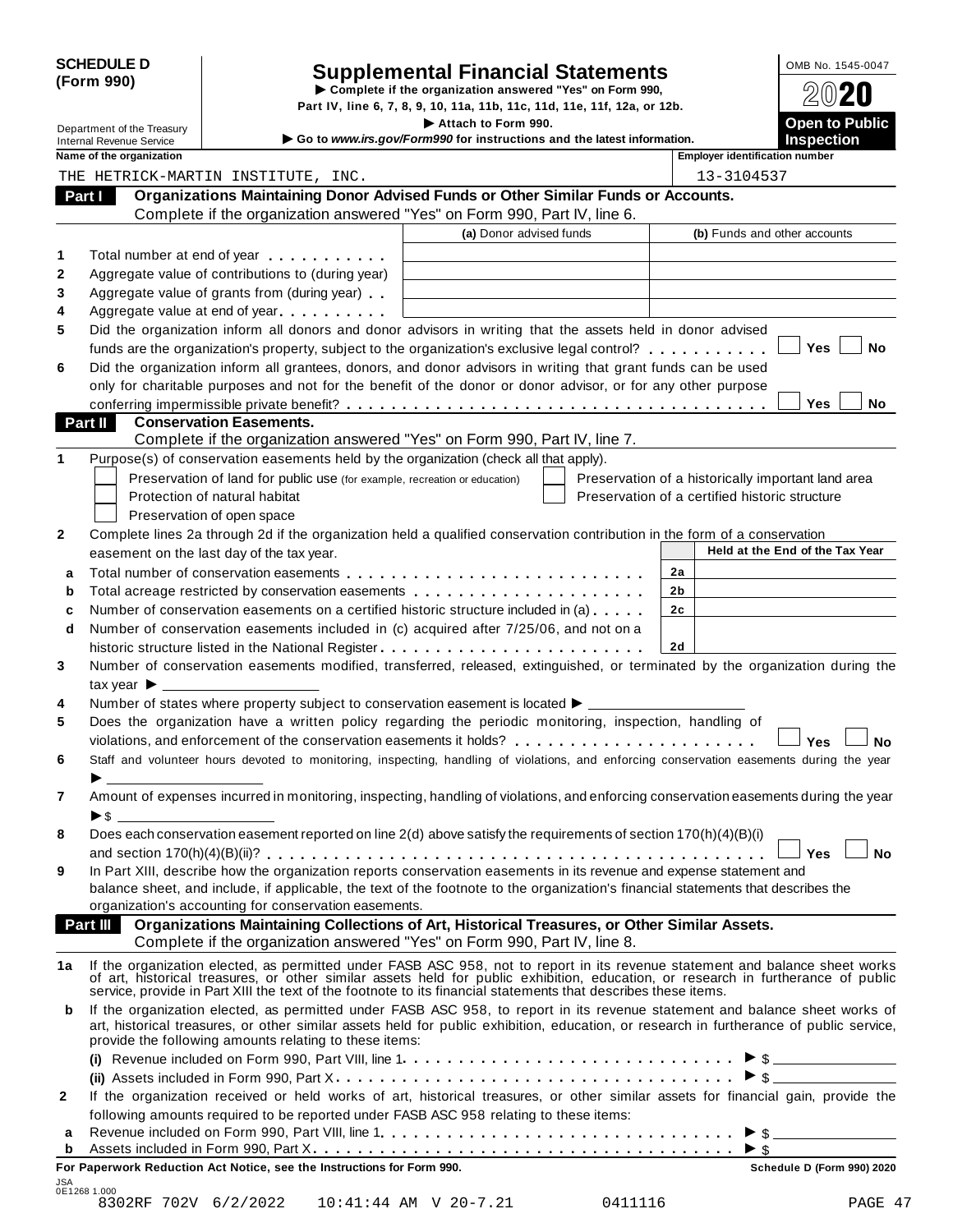THE HETRICK-MARTIN INSTITUTE, INC. 13-3104537

|        | Schedule D (Form 990) 2020                                                                                                                                                                                                          |                                                 |                |                         |                            |    |                                                                                                                                                                                                                                      |                      |                     |            | Page 2 |
|--------|-------------------------------------------------------------------------------------------------------------------------------------------------------------------------------------------------------------------------------------|-------------------------------------------------|----------------|-------------------------|----------------------------|----|--------------------------------------------------------------------------------------------------------------------------------------------------------------------------------------------------------------------------------------|----------------------|---------------------|------------|--------|
|        | Organizations Maintaining Collections of Art, Historical Treasures, or Other Similar Assets (continued)<br>Part III                                                                                                                 |                                                 |                |                         |                            |    |                                                                                                                                                                                                                                      |                      |                     |            |        |
| 3      | Using the organization's acquisition, accession, and other records, check any of the following that make significant use of its                                                                                                     |                                                 |                |                         |                            |    |                                                                                                                                                                                                                                      |                      |                     |            |        |
|        | collection items (check all that apply):                                                                                                                                                                                            |                                                 |                |                         |                            |    |                                                                                                                                                                                                                                      |                      |                     |            |        |
| a      | Public exhibition                                                                                                                                                                                                                   |                                                 | d              |                         |                            |    | Loan or exchange program                                                                                                                                                                                                             |                      |                     |            |        |
| b      | Scholarly research                                                                                                                                                                                                                  |                                                 | е              |                         |                            |    | Other <u>the contract of the contract of the contract of the contract of the contract of the contract of the contract of the contract of the contract of the contract of the contract of the contract of the contract of the con</u> |                      |                     |            |        |
| c      | Preservation for future generations                                                                                                                                                                                                 |                                                 |                |                         |                            |    |                                                                                                                                                                                                                                      |                      |                     |            |        |
| 4      | Provide a description of the organization's collections and explain how they further the organization's exempt purpose in Part                                                                                                      |                                                 |                |                         |                            |    |                                                                                                                                                                                                                                      |                      |                     |            |        |
|        | XIII.                                                                                                                                                                                                                               |                                                 |                |                         |                            |    |                                                                                                                                                                                                                                      |                      |                     |            |        |
| 5      | During the year, did the organization solicit or receive donations of art, historical treasures, or other similar                                                                                                                   |                                                 |                |                         |                            |    |                                                                                                                                                                                                                                      |                      |                     |            |        |
|        | assets to be sold to raise funds rather than to be maintained as part of the organization's collection?                                                                                                                             |                                                 |                |                         |                            |    |                                                                                                                                                                                                                                      |                      | <b>Yes</b>          |            | No     |
|        | <b>Escrow and Custodial Arrangements.</b><br><b>Part IV</b>                                                                                                                                                                         |                                                 |                |                         |                            |    |                                                                                                                                                                                                                                      |                      |                     |            |        |
|        | Complete if the organization answered "Yes" on Form 990, Part IV, line 9, or reported an amount on Form                                                                                                                             |                                                 |                |                         |                            |    |                                                                                                                                                                                                                                      |                      |                     |            |        |
|        | 990, Part X, line 21.                                                                                                                                                                                                               |                                                 |                |                         |                            |    |                                                                                                                                                                                                                                      |                      |                     |            |        |
|        | 1a Is the organization an agent, trustee, custodian or other intermediary for contributions or other assets not                                                                                                                     |                                                 |                |                         |                            |    |                                                                                                                                                                                                                                      |                      |                     |            |        |
|        |                                                                                                                                                                                                                                     |                                                 |                |                         |                            |    |                                                                                                                                                                                                                                      |                      | <b>Yes</b>          |            | No     |
|        | If "Yes," explain the arrangement in Part XIII and complete the following table:                                                                                                                                                    |                                                 |                |                         |                            |    |                                                                                                                                                                                                                                      |                      |                     |            |        |
| b      |                                                                                                                                                                                                                                     |                                                 |                |                         |                            |    |                                                                                                                                                                                                                                      |                      |                     |            |        |
|        |                                                                                                                                                                                                                                     |                                                 |                |                         |                            |    |                                                                                                                                                                                                                                      | Amount               |                     |            |        |
| c      |                                                                                                                                                                                                                                     |                                                 |                |                         |                            | 1c |                                                                                                                                                                                                                                      |                      |                     |            |        |
|        |                                                                                                                                                                                                                                     |                                                 |                |                         |                            | 1d |                                                                                                                                                                                                                                      |                      |                     |            |        |
|        |                                                                                                                                                                                                                                     |                                                 |                |                         |                            | 1е |                                                                                                                                                                                                                                      |                      |                     |            |        |
| f      |                                                                                                                                                                                                                                     |                                                 |                |                         |                            | 1f |                                                                                                                                                                                                                                      |                      |                     |            |        |
| 2a     | Did the organization include an amount on Form 990, Part X, line 21, for escrow or custodial account liability?                                                                                                                     |                                                 |                |                         |                            |    |                                                                                                                                                                                                                                      |                      | <b>Yes</b>          |            | No     |
|        | b If "Yes," explain the arrangement in Part XIII. Check here if the explanation has been provided on Part XIII                                                                                                                      |                                                 |                |                         |                            |    |                                                                                                                                                                                                                                      |                      |                     |            |        |
|        | <b>Endowment Funds.</b><br>Part V                                                                                                                                                                                                   |                                                 |                |                         |                            |    |                                                                                                                                                                                                                                      |                      |                     |            |        |
|        | Complete if the organization answered "Yes" on Form 990, Part IV, line 10.                                                                                                                                                          |                                                 |                |                         |                            |    |                                                                                                                                                                                                                                      |                      |                     |            |        |
|        |                                                                                                                                                                                                                                     | (a) Current year                                | (b) Prior year |                         | (c) Two years back         |    |                                                                                                                                                                                                                                      | (d) Three years back | (e) Four years back |            |        |
| 1а     | Beginning of year balance $\vert$                                                                                                                                                                                                   |                                                 |                |                         |                            |    |                                                                                                                                                                                                                                      |                      |                     |            |        |
| b      | Contributions <b>Contributions</b>                                                                                                                                                                                                  |                                                 |                |                         |                            |    |                                                                                                                                                                                                                                      |                      |                     |            |        |
| c      | Net investment earnings, gains,                                                                                                                                                                                                     |                                                 |                |                         |                            |    |                                                                                                                                                                                                                                      |                      |                     |            |        |
|        | and losses                                                                                                                                                                                                                          |                                                 |                |                         |                            |    |                                                                                                                                                                                                                                      |                      |                     |            |        |
| d      | Grants or scholarships                                                                                                                                                                                                              |                                                 |                |                         |                            |    |                                                                                                                                                                                                                                      |                      |                     |            |        |
| е      | Other expenditures for facilities                                                                                                                                                                                                   |                                                 |                |                         |                            |    |                                                                                                                                                                                                                                      |                      |                     |            |        |
|        | and programs                                                                                                                                                                                                                        | <u> 1989 - Johann Barnett, fransk politiker</u> |                |                         |                            |    |                                                                                                                                                                                                                                      |                      |                     |            |        |
| f      | Administrative expenses [100]                                                                                                                                                                                                       |                                                 |                |                         |                            |    |                                                                                                                                                                                                                                      |                      |                     |            |        |
|        | End of year balance l                                                                                                                                                                                                               |                                                 |                |                         |                            |    |                                                                                                                                                                                                                                      |                      |                     |            |        |
| q<br>2 | Provide the estimated percentage of the current year end balance (line 1g, column (a)) held as:                                                                                                                                     |                                                 |                |                         |                            |    |                                                                                                                                                                                                                                      |                      |                     |            |        |
| a      | Board designated or quasi-endowment >                                                                                                                                                                                               |                                                 | %              |                         |                            |    |                                                                                                                                                                                                                                      |                      |                     |            |        |
| b      | Permanent endowment $\blacktriangleright$                                                                                                                                                                                           | ℅                                               |                |                         |                            |    |                                                                                                                                                                                                                                      |                      |                     |            |        |
| c      | $\%$<br>Term endowment $\blacktriangleright$                                                                                                                                                                                        |                                                 |                |                         |                            |    |                                                                                                                                                                                                                                      |                      |                     |            |        |
|        | The percentages on lines 2a, 2b, and 2c should equal 100%.                                                                                                                                                                          |                                                 |                |                         |                            |    |                                                                                                                                                                                                                                      |                      |                     |            |        |
|        | 3a Are there endowment funds not in the possession of the organization that are held and administered for the                                                                                                                       |                                                 |                |                         |                            |    |                                                                                                                                                                                                                                      |                      |                     |            |        |
|        | organization by:                                                                                                                                                                                                                    |                                                 |                |                         |                            |    |                                                                                                                                                                                                                                      |                      |                     | <b>Yes</b> | No     |
|        |                                                                                                                                                                                                                                     |                                                 |                |                         |                            |    |                                                                                                                                                                                                                                      |                      | 3a(i)               |            |        |
|        |                                                                                                                                                                                                                                     |                                                 |                |                         |                            |    |                                                                                                                                                                                                                                      |                      | 3a(ii)              |            |        |
|        | If "Yes" on line 3a(ii), are the related organizations listed as required on Schedule R?                                                                                                                                            |                                                 |                |                         |                            |    |                                                                                                                                                                                                                                      |                      | 3b                  |            |        |
| b      |                                                                                                                                                                                                                                     |                                                 |                |                         |                            |    |                                                                                                                                                                                                                                      |                      |                     |            |        |
| 4      | Describe in Part XIII the intended uses of the organization's endowment funds.<br>Land, Buildings, and Equipment.<br><b>Part VI</b>                                                                                                 |                                                 |                |                         |                            |    |                                                                                                                                                                                                                                      |                      |                     |            |        |
|        | Complete if the organization answered "Yes" on Form 990, Part IV, line 11a. See Form 990, Part X, line 10.                                                                                                                          |                                                 |                |                         |                            |    |                                                                                                                                                                                                                                      |                      |                     |            |        |
|        | Description of property                                                                                                                                                                                                             | (a) Cost or other basis                         |                | (b) Cost or other basis |                            |    | (c) Accumulated                                                                                                                                                                                                                      |                      | (d) Book value      |            |        |
|        |                                                                                                                                                                                                                                     | (investment)                                    |                |                         | (other)                    |    | depreciation                                                                                                                                                                                                                         |                      |                     |            |        |
| 1a     |                                                                                                                                                                                                                                     |                                                 |                |                         |                            |    |                                                                                                                                                                                                                                      |                      |                     |            |        |
| b      | Buildings <b>Example 20</b> Section 20 and 20 and 20 and 20 and 20 and 20 and 20 and 20 and 20 and 20 and 20 and 20 and 20 and 20 and 20 and 20 and 20 and 20 and 20 and 20 and 20 and 20 and 20 and 20 and 20 and 20 and 20 and 20 |                                                 |                |                         |                            |    |                                                                                                                                                                                                                                      |                      |                     |            |        |
| c      | Leasehold improvements expressions and the set of the set of the set of the set of the set of the set of the s                                                                                                                      |                                                 |                |                         | 741,804.                   |    | 732,580                                                                                                                                                                                                                              |                      |                     |            | 9,224. |
| d      | Equipment                                                                                                                                                                                                                           |                                                 |                |                         | $\overline{1}$ , 686, 833. |    | 1,686,833                                                                                                                                                                                                                            |                      |                     |            |        |
| е      |                                                                                                                                                                                                                                     |                                                 |                |                         | 431,639.                   |    | 418,439                                                                                                                                                                                                                              |                      |                     | 13,200.    |        |
|        | Total. Add lines 1a through 1e. (Column (d) must equal Form 990, Part X, column (B), line 10c.)                                                                                                                                     |                                                 |                |                         |                            |    | ▶                                                                                                                                                                                                                                    |                      |                     | 22, 424.   |        |

**Schedule D (Form 990) 2020**

JSA 0E1269 1.000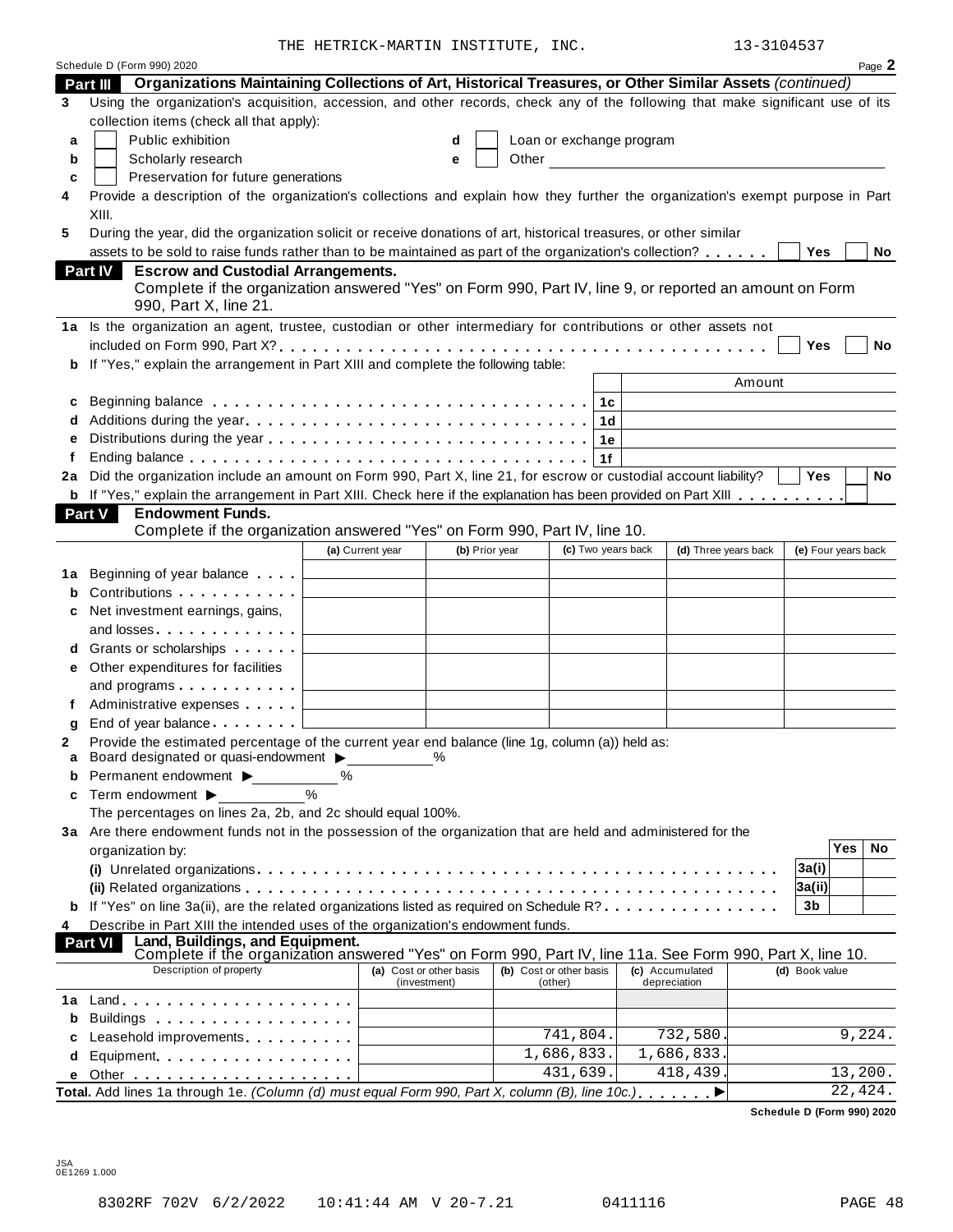Schedule <sup>D</sup> (Form 990) <sup>2020</sup> Page **3**

| Part VII         | <b>Investments - Other Securities.</b><br>Complete if the organization answered "Yes" on Form 990, Part IV, line 11b. See Form 990, Part X, line 12. |                              |                                                              |                |
|------------------|------------------------------------------------------------------------------------------------------------------------------------------------------|------------------------------|--------------------------------------------------------------|----------------|
|                  | (a) Description of security or category<br>(including name of security)                                                                              | (b) Book value               | (c) Method of valuation:<br>Cost or end-of-year market value |                |
|                  | (1) Financial derivatives                                                                                                                            |                              |                                                              |                |
|                  | (2) Closely held equity interests                                                                                                                    |                              |                                                              |                |
| $(3)$ Other $\_$ |                                                                                                                                                      |                              |                                                              |                |
| (A)              |                                                                                                                                                      |                              |                                                              |                |
| (B)              |                                                                                                                                                      |                              |                                                              |                |
| (C)              |                                                                                                                                                      |                              |                                                              |                |
| (D)              |                                                                                                                                                      |                              |                                                              |                |
| (E)              |                                                                                                                                                      |                              |                                                              |                |
| (F)              |                                                                                                                                                      |                              |                                                              |                |
| (G)              |                                                                                                                                                      |                              |                                                              |                |
| (H)              |                                                                                                                                                      |                              |                                                              |                |
|                  | Total. (Column (b) must equal Form 990, Part X, col. (B) line 12.) $\blacktriangleright$                                                             |                              |                                                              |                |
| Part VIII        | <b>Investments - Program Related.</b>                                                                                                                |                              |                                                              |                |
|                  | Complete if the organization answered "Yes" on Form 990, Part IV, line 11c. See Form 990, Part X, line 13.                                           |                              |                                                              |                |
|                  | (a) Description of investment                                                                                                                        | (b) Book value               | (c) Method of valuation:<br>Cost or end-of-year market value |                |
| (1)              |                                                                                                                                                      |                              |                                                              |                |
| (2)              |                                                                                                                                                      |                              |                                                              |                |
| (3)              |                                                                                                                                                      |                              |                                                              |                |
| (4)              |                                                                                                                                                      |                              |                                                              |                |
| (5)              |                                                                                                                                                      |                              |                                                              |                |
| (6)              |                                                                                                                                                      |                              |                                                              |                |
| (7)              |                                                                                                                                                      |                              |                                                              |                |
| (8)              |                                                                                                                                                      |                              |                                                              |                |
| (9)              |                                                                                                                                                      |                              |                                                              |                |
|                  | Total. (Column (b) must equal Form 990, Part X, col. (B) line 13.) $\blacktriangleright$                                                             |                              |                                                              |                |
| Part IX          | Other Assets.                                                                                                                                        |                              |                                                              |                |
|                  | Complete if the organization answered "Yes" on Form 990, Part IV, line 11d. See Form 990, Part X, line 15.                                           |                              |                                                              |                |
|                  |                                                                                                                                                      | (a) Description              |                                                              | (b) Book value |
| (1)              |                                                                                                                                                      |                              |                                                              |                |
| (2)              |                                                                                                                                                      |                              |                                                              |                |
| (3)              |                                                                                                                                                      |                              |                                                              |                |
| (4)              |                                                                                                                                                      |                              |                                                              |                |
| <u>(5)</u>       |                                                                                                                                                      |                              |                                                              |                |
| (6)              |                                                                                                                                                      |                              |                                                              |                |
| (7)              |                                                                                                                                                      |                              |                                                              |                |
| (8)              |                                                                                                                                                      |                              |                                                              |                |
| (9)              |                                                                                                                                                      |                              |                                                              |                |
|                  | Total. (Column (b) must equal Form 990, Part X, col. (B) line 15.)<br><b>Other Liabilities.</b>                                                      |                              |                                                              |                |
| Part X           | Complete if the organization answered "Yes" on Form 990, Part IV, line 11e or 11f. See Form 990, Part X,<br>line 25.                                 |                              |                                                              |                |
| 1.               |                                                                                                                                                      | (a) Description of liability |                                                              | (b) Book value |
| (1)              | Federal income taxes                                                                                                                                 |                              |                                                              |                |
| (2)              |                                                                                                                                                      |                              |                                                              |                |
| (3)              |                                                                                                                                                      |                              |                                                              |                |
| (4)              |                                                                                                                                                      |                              |                                                              |                |
| (5)              |                                                                                                                                                      |                              |                                                              |                |
| (6)              |                                                                                                                                                      |                              |                                                              |                |
| (7)              |                                                                                                                                                      |                              |                                                              |                |
| (8)              |                                                                                                                                                      |                              |                                                              |                |
| (9)              |                                                                                                                                                      |                              |                                                              |                |
|                  |                                                                                                                                                      |                              |                                                              |                |
|                  | 2. Liability for uncertain tax positions. In Part XIII, provide the text of the footnote to the organization's financial statements that reports the |                              |                                                              |                |
|                  | organization's liability for uncertain tax positions under FASB ASC 740. Check here if the text of the footnote has been provided in Part XIII .     |                              |                                                              |                |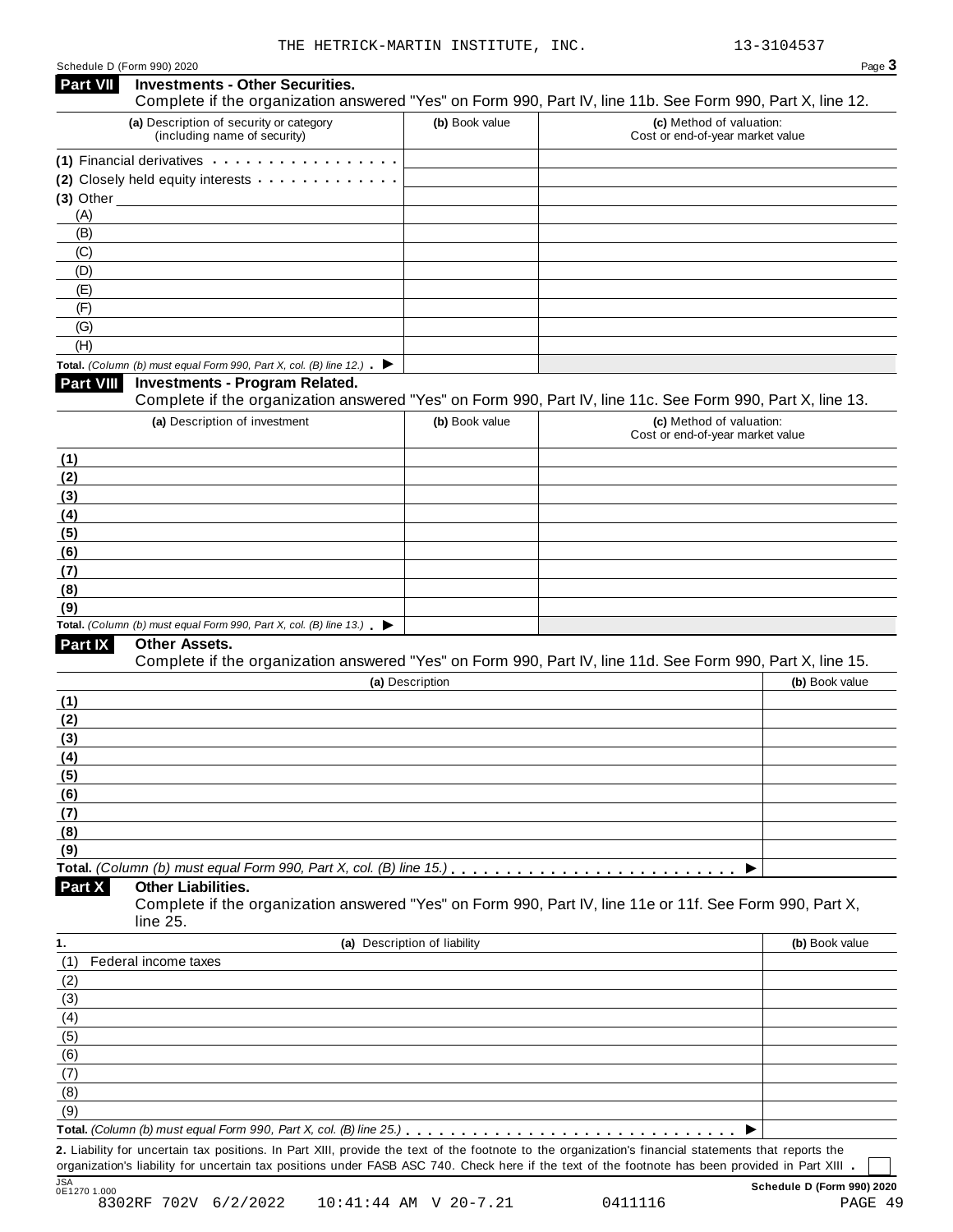|                 | Schedule D (Form 990) 2020                                                                                                                           |              | Page 4 |
|-----------------|------------------------------------------------------------------------------------------------------------------------------------------------------|--------------|--------|
| Part XI         | Reconciliation of Revenue per Audited Financial Statements With Revenue per Return.                                                                  |              |        |
|                 | Complete if the organization answered "Yes" on Form 990, Part IV, line 12a.                                                                          |              |        |
| 1               | Total revenue, gains, and other support per audited financial statements                                                                             | $\mathbf{1}$ |        |
| 2               | Amounts included on line 1 but not on Form 990, Part VIII, line 12:                                                                                  |              |        |
| a               | 2a                                                                                                                                                   |              |        |
| b               | 2 <sub>b</sub>                                                                                                                                       |              |        |
| с               | 2c                                                                                                                                                   |              |        |
| d               |                                                                                                                                                      |              |        |
| е               |                                                                                                                                                      | <b>2e</b>    |        |
| 3               |                                                                                                                                                      | 3            |        |
| 4               | Amounts included on Form 990, Part VIII, line 12, but not on line 1:                                                                                 |              |        |
| a               | 4а<br>Investment expenses not included on Form 990, Part VIII, line 7b $\ldots \ldots$                                                               |              |        |
| b               | 4b                                                                                                                                                   |              |        |
|                 |                                                                                                                                                      | 4с           |        |
| 5               | Total revenue. Add lines 3 and 4c. (This must equal Form 990, Part I, line 12.)                                                                      | 5            |        |
| <b>Part XII</b> | Reconciliation of Expenses per Audited Financial Statements With Expenses per Return.                                                                |              |        |
|                 | Complete if the organization answered "Yes" on Form 990, Part IV, line 12a.                                                                          |              |        |
| 1               |                                                                                                                                                      | $\mathbf{1}$ |        |
| 2               | Amounts included on line 1 but not on Form 990, Part IX, line 25:                                                                                    |              |        |
| a               | 2a                                                                                                                                                   |              |        |
| b               | 2b                                                                                                                                                   |              |        |
| c               | 2c                                                                                                                                                   |              |        |
| d               |                                                                                                                                                      |              |        |
| е               |                                                                                                                                                      | 2e           |        |
| 3               |                                                                                                                                                      | $\mathbf{3}$ |        |
| 4               | Amounts included on Form 990, Part IX, line 25, but not on line 1:                                                                                   |              |        |
| a               | Investment expenses not included on Form 990, Part VIII, line 7b $\boxed{4a}$                                                                        |              |        |
| b               |                                                                                                                                                      |              |        |
|                 |                                                                                                                                                      | 4c           |        |
| 5.              | Total expenses. Add lines 3 and 4c. (This must equal Form 990, Part I, line 18.).                                                                    | 5            |        |
|                 | Part XIII Supplemental Information.<br>probably a Death Prince C. F. and C. Deathle Prince 4 and 4. Deathle Prince 4b and Ob. Deathleton 4. Deathlet |              |        |

Provide the descriptions required for Part II, lines 3, 5, and 9; Part III, lines 1a and 4; Part IV, lines 1b and 2b; Part V, line 4; Part X, line 2; Part XI, lines 2d and 4b; and Part XII, lines 2d and 4b. Also complete this part to provide any additional information.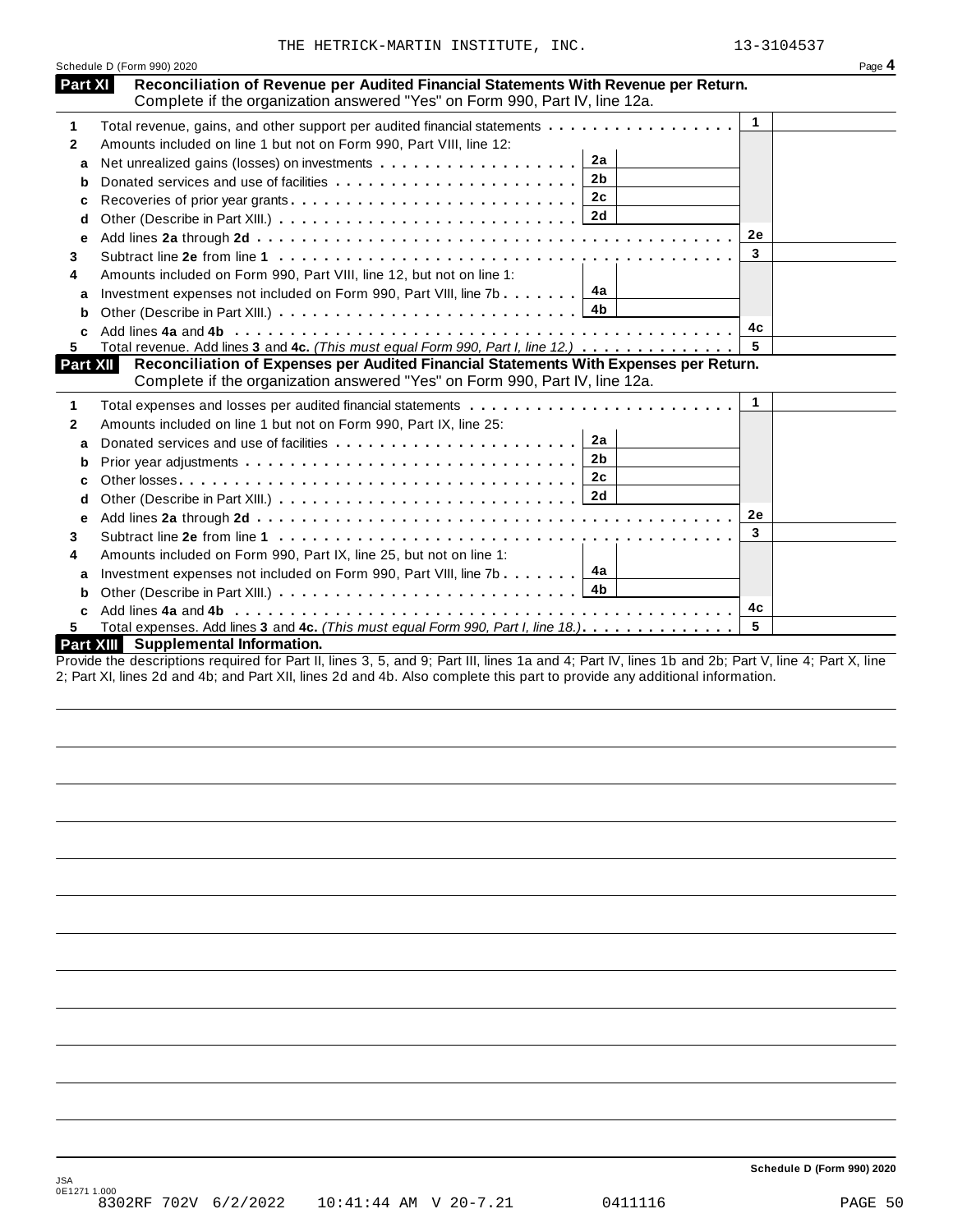**Part XIII Supplemental Information** *(continued)*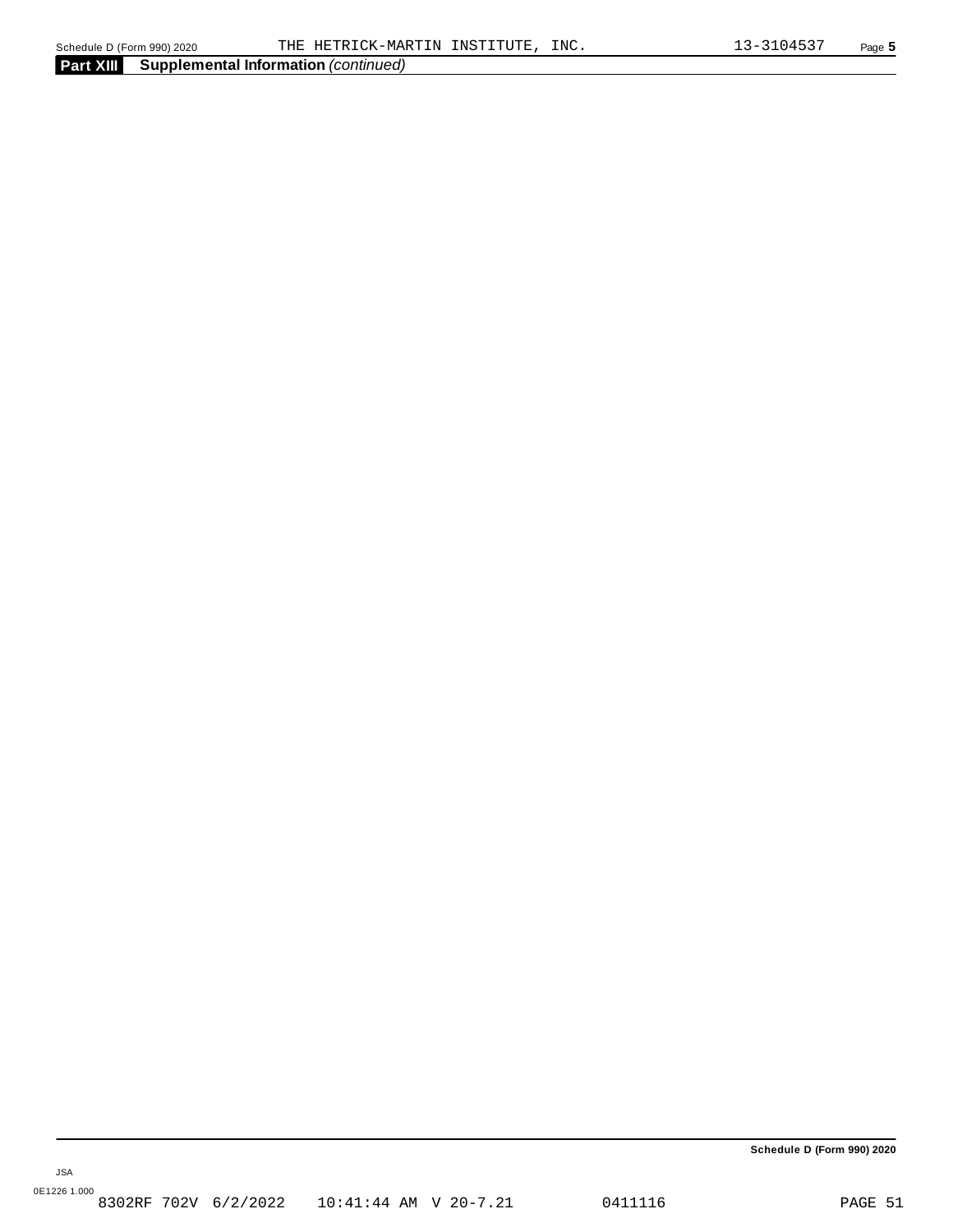| <b>SCHEDULE G</b>                                                                                                                                      |                                                                                                                                              | <b>Supplemental Information Regarding Fundraising or Gaming Activities</b>                                                                                          |     |                                                                      |                                       |                                                                            | OMB No. 1545-0047                                       |
|--------------------------------------------------------------------------------------------------------------------------------------------------------|----------------------------------------------------------------------------------------------------------------------------------------------|---------------------------------------------------------------------------------------------------------------------------------------------------------------------|-----|----------------------------------------------------------------------|---------------------------------------|----------------------------------------------------------------------------|---------------------------------------------------------|
| (Form 990 or 990-EZ)                                                                                                                                   |                                                                                                                                              | Complete if the organization answered "Yes" on Form 990, Part IV, line 17, 18, or 19, or if the<br>organization entered more than \$15,000 on Form 990-EZ, line 6a. |     |                                                                      |                                       |                                                                            |                                                         |
| Department of the Treasury                                                                                                                             |                                                                                                                                              | Go to www.irs.gov/Form990 for instructions and the latest information.                                                                                              |     | Attach to Form 990 or Form 990-EZ.                                   |                                       |                                                                            | Open to Public                                          |
| <b>Internal Revenue Service</b><br>Name of the organization                                                                                            |                                                                                                                                              |                                                                                                                                                                     |     |                                                                      |                                       | <b>Employer identification number</b>                                      | <b>Inspection</b>                                       |
| THE HETRICK-MARTIN INSTITUTE, INC.                                                                                                                     |                                                                                                                                              |                                                                                                                                                                     |     |                                                                      |                                       | 13-3104537                                                                 |                                                         |
| Part I                                                                                                                                                 | Fundraising Activities. Complete if the organization answered "Yes" on Form 990, Part IV, line 17.                                           |                                                                                                                                                                     |     |                                                                      |                                       |                                                                            |                                                         |
|                                                                                                                                                        | Form 990-EZ filers are not required to complete this part.                                                                                   |                                                                                                                                                                     |     |                                                                      |                                       |                                                                            |                                                         |
| 1                                                                                                                                                      | Indicate whether the organization raised funds through any of the following activities. Check all that apply.                                |                                                                                                                                                                     |     |                                                                      |                                       |                                                                            |                                                         |
| Mail solicitations<br>a                                                                                                                                |                                                                                                                                              | е                                                                                                                                                                   |     |                                                                      | Solicitation of non-government grants |                                                                            |                                                         |
| b                                                                                                                                                      | Internet and email solicitations                                                                                                             | f                                                                                                                                                                   |     |                                                                      | Solicitation of government grants     |                                                                            |                                                         |
| <b>Phone solicitations</b><br>c                                                                                                                        |                                                                                                                                              | g                                                                                                                                                                   |     |                                                                      | Special fundraising events            |                                                                            |                                                         |
| In-person solicitations<br>d<br>2a Did the organization have a written or oral agreement with any individual (including officers, directors, trustees, |                                                                                                                                              |                                                                                                                                                                     |     |                                                                      |                                       |                                                                            |                                                         |
|                                                                                                                                                        | or key employees listed in Form 990, Part VII) or entity in connection with professional fundraising services?                               |                                                                                                                                                                     |     |                                                                      |                                       |                                                                            | No<br>Yes                                               |
|                                                                                                                                                        | <b>b</b> If "Yes," list the 10 highest paid individuals or entities (fundraisers) pursuant to agreements under which the fundraiser is to be |                                                                                                                                                                     |     |                                                                      |                                       |                                                                            |                                                         |
|                                                                                                                                                        | compensated at least \$5,000 by the organization.                                                                                            |                                                                                                                                                                     |     |                                                                      |                                       |                                                                            |                                                         |
|                                                                                                                                                        |                                                                                                                                              |                                                                                                                                                                     |     |                                                                      |                                       |                                                                            |                                                         |
| (i) Name and address of individual<br>or entity (fundraiser)                                                                                           |                                                                                                                                              | (ii) Activity                                                                                                                                                       |     | (iii) Did fundraiser have<br>custody or control of<br>contributions? | (iv) Gross receipts<br>from activity  | (v) Amount paid to<br>(or retained by)<br>fundraiser listed in<br>col. (i) | (vi) Amount paid to<br>(or retained by)<br>organization |
|                                                                                                                                                        |                                                                                                                                              |                                                                                                                                                                     | Yes | No                                                                   |                                       |                                                                            |                                                         |
| 1                                                                                                                                                      |                                                                                                                                              |                                                                                                                                                                     |     |                                                                      |                                       |                                                                            |                                                         |
|                                                                                                                                                        |                                                                                                                                              |                                                                                                                                                                     |     |                                                                      |                                       |                                                                            |                                                         |
| $\mathbf{2}$                                                                                                                                           |                                                                                                                                              |                                                                                                                                                                     |     |                                                                      |                                       |                                                                            |                                                         |
| 3                                                                                                                                                      |                                                                                                                                              |                                                                                                                                                                     |     |                                                                      |                                       |                                                                            |                                                         |
|                                                                                                                                                        |                                                                                                                                              |                                                                                                                                                                     |     |                                                                      |                                       |                                                                            |                                                         |
| 4                                                                                                                                                      |                                                                                                                                              |                                                                                                                                                                     |     |                                                                      |                                       |                                                                            |                                                         |
|                                                                                                                                                        |                                                                                                                                              |                                                                                                                                                                     |     |                                                                      |                                       |                                                                            |                                                         |
| 5                                                                                                                                                      |                                                                                                                                              |                                                                                                                                                                     |     |                                                                      |                                       |                                                                            |                                                         |
| 6                                                                                                                                                      |                                                                                                                                              |                                                                                                                                                                     |     |                                                                      |                                       |                                                                            |                                                         |
|                                                                                                                                                        |                                                                                                                                              |                                                                                                                                                                     |     |                                                                      |                                       |                                                                            |                                                         |
| $\overline{7}$                                                                                                                                         |                                                                                                                                              |                                                                                                                                                                     |     |                                                                      |                                       |                                                                            |                                                         |
|                                                                                                                                                        |                                                                                                                                              |                                                                                                                                                                     |     |                                                                      |                                       |                                                                            |                                                         |
| ୪                                                                                                                                                      |                                                                                                                                              |                                                                                                                                                                     |     |                                                                      |                                       |                                                                            |                                                         |
|                                                                                                                                                        |                                                                                                                                              |                                                                                                                                                                     |     |                                                                      |                                       |                                                                            |                                                         |
| 9                                                                                                                                                      |                                                                                                                                              |                                                                                                                                                                     |     |                                                                      |                                       |                                                                            |                                                         |
| 10                                                                                                                                                     |                                                                                                                                              |                                                                                                                                                                     |     |                                                                      |                                       |                                                                            |                                                         |
|                                                                                                                                                        |                                                                                                                                              |                                                                                                                                                                     |     |                                                                      |                                       |                                                                            |                                                         |
|                                                                                                                                                        |                                                                                                                                              |                                                                                                                                                                     |     |                                                                      |                                       |                                                                            |                                                         |
| Total                                                                                                                                                  |                                                                                                                                              |                                                                                                                                                                     |     |                                                                      |                                       |                                                                            |                                                         |
| 3<br>registration or licensing.                                                                                                                        | List all states in which the organization is registered or licensed to solicit contributions or has been notified it is exempt from          |                                                                                                                                                                     |     |                                                                      |                                       |                                                                            |                                                         |
|                                                                                                                                                        |                                                                                                                                              |                                                                                                                                                                     |     |                                                                      |                                       |                                                                            |                                                         |
|                                                                                                                                                        |                                                                                                                                              |                                                                                                                                                                     |     |                                                                      |                                       |                                                                            |                                                         |

For Paperwork Reduction Act Notice, see the Instructions for Form 990 or 990-EZ. Schedule G (Form 990 or 990-EZ) 2020 JSA 0E1281 1.000 8302RF 702V 6/2/2022 10:41:44 AM V 20-7.21 0411116 PAGE 52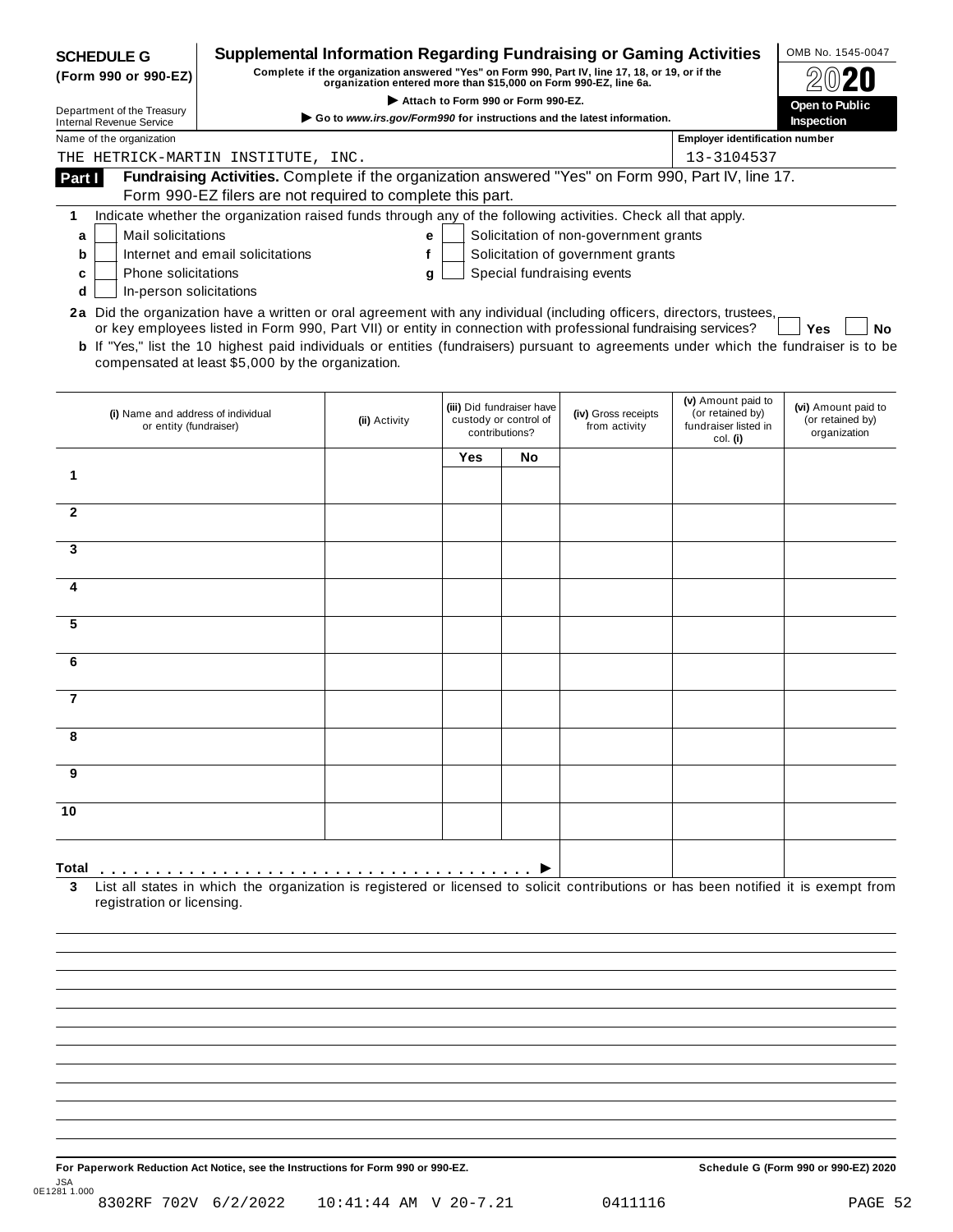|                            |                 | more than \$15,000 of fundraising event contributions and gross income on Form 990-EZ, lines 1 and 6b. List<br>events with gross receipts greater than \$5,000.                                                                                 | (a) Event $#1$ | (b) Event $#2$              | (c) Other events | (d) Total events                                 |
|----------------------------|-----------------|-------------------------------------------------------------------------------------------------------------------------------------------------------------------------------------------------------------------------------------------------|----------------|-----------------------------|------------------|--------------------------------------------------|
|                            |                 |                                                                                                                                                                                                                                                 | EMERY AWARDS   | WOMEN SPEAK                 | $2$ .            | (add col. (a) through<br>col. (c)                |
|                            |                 |                                                                                                                                                                                                                                                 | (event type)   | (event type)                | (total number)   |                                                  |
| Revenue                    |                 | 1 Gross receipts                                                                                                                                                                                                                                | 212,000.       | 65,000.                     | 219,818.         | 496,818.                                         |
|                            |                 | 2 Less: Contributions                                                                                                                                                                                                                           | 145,705.       | 60,646.                     | 218,546.         | 424,897.                                         |
|                            |                 | 3 Gross income (line 1 minus                                                                                                                                                                                                                    | 66,295.        | 4,354.                      | 1,272.           | 71,921.                                          |
|                            |                 | 4 Cash prizes <b>All Accord Prizes</b>                                                                                                                                                                                                          |                |                             |                  |                                                  |
|                            |                 |                                                                                                                                                                                                                                                 |                |                             |                  |                                                  |
|                            |                 | 6 Rent/facility costs [1, 1, 1, 1, 1, 1]                                                                                                                                                                                                        | 50,000.        |                             |                  | 50,000.                                          |
| <b>Direct Expenses</b>     |                 | 7 Food and beverages [1, 1, 1, 1, 1]                                                                                                                                                                                                            |                |                             |                  |                                                  |
|                            |                 |                                                                                                                                                                                                                                                 |                |                             |                  |                                                  |
|                            |                 |                                                                                                                                                                                                                                                 |                |                             |                  |                                                  |
|                            | <b>Part III</b> | 9 Other direct expenses example 16, 295.<br>10 Direct expense summary. Add lines 4 through 9 in column (d) $\ldots$ ,,,,,,,,,,,,,,,<br>Gaming. Complete if the organization answered "Yes" on Form 990, Part IV, line 19, or reported more than |                | 4,354.                      | 1,272.           |                                                  |
|                            |                 | \$15,000 on Form 990-EZ, line 6a.                                                                                                                                                                                                               | (a) Bingo      | (b) Pull tabs/instant       | (c) Other gaming | (d) Total gaming (add                            |
|                            |                 |                                                                                                                                                                                                                                                 |                | bingo/progressive bingo     |                  |                                                  |
|                            | 1.              | Gross revenue <b>container</b> container and a series of the series of the series of the series of the series of the series of the series of the series of the series of the series of the series of the series of the series of th             |                |                             |                  |                                                  |
|                            |                 |                                                                                                                                                                                                                                                 |                |                             |                  |                                                  |
|                            |                 | 3 Noncash prizes                                                                                                                                                                                                                                |                |                             |                  |                                                  |
|                            |                 | 4 Rent/facility costs                                                                                                                                                                                                                           |                |                             |                  |                                                  |
| Revenue<br>Direct Expenses |                 | 5 Other direct expenses                                                                                                                                                                                                                         |                |                             |                  | 21,921.<br>71,921.<br>col. (a) through col. (c)) |
|                            |                 |                                                                                                                                                                                                                                                 | Yes<br>%<br>No | Yes<br>$\frac{9}{6}$<br>No. | Yes<br>%<br>No   |                                                  |
|                            |                 | 6 Volunteer labor<br>7 Direct expense summary. Add lines 2 through 5 in column (d)                                                                                                                                                              |                |                             | .                |                                                  |
|                            |                 | 8 Net gaming income summary. Subtract line 7 from line 1, column (d)  ▶                                                                                                                                                                         |                |                             |                  |                                                  |

**b** If "Yes," explain: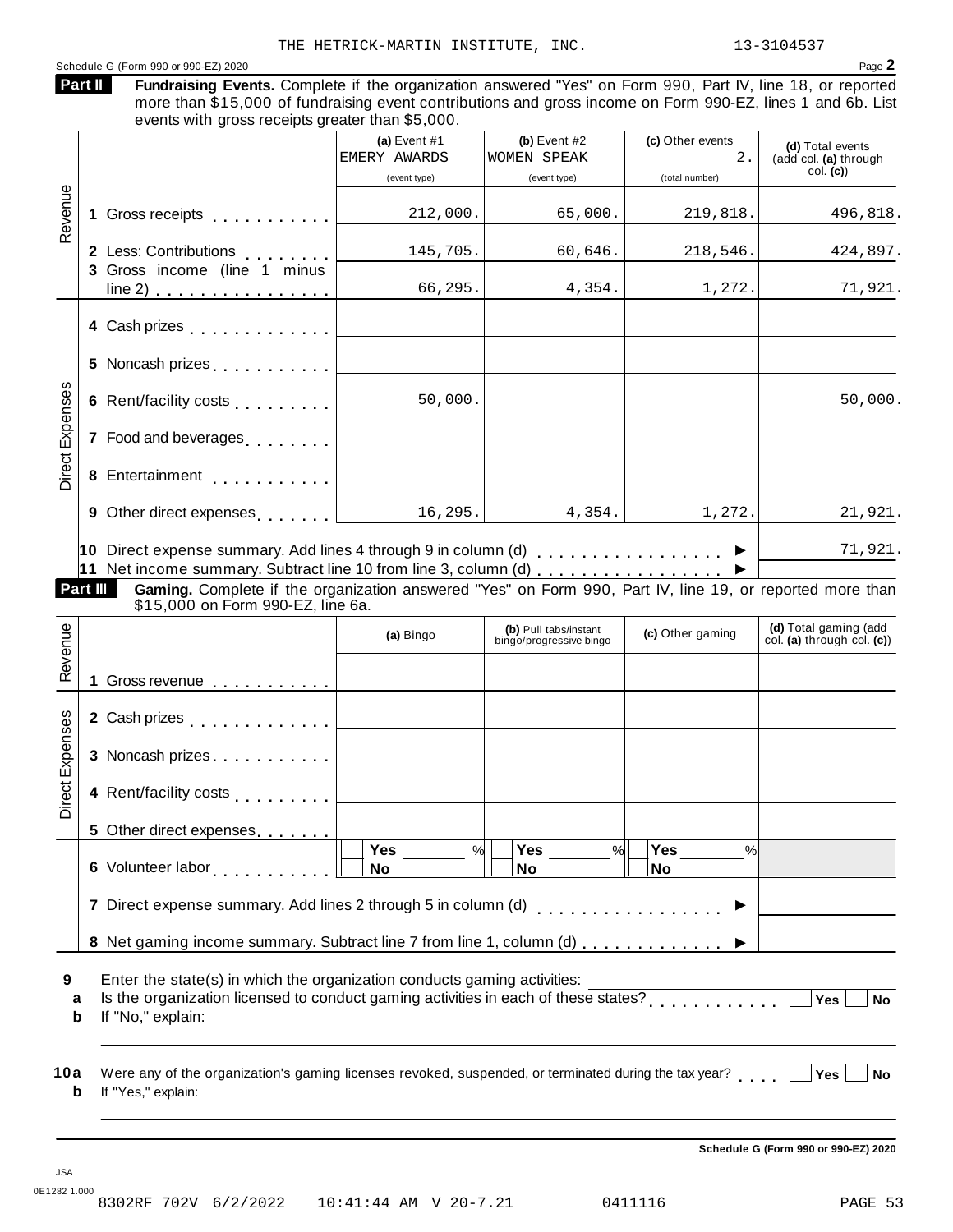| THE HETRICK-MARTIN INSTITUTE, INC. |  | 13-3104537 |
|------------------------------------|--|------------|

|    | INE NEIRICK-MARIIN INSIIIUIE, INC.                                                                                                                                                                                            |                    |
|----|-------------------------------------------------------------------------------------------------------------------------------------------------------------------------------------------------------------------------------|--------------------|
|    | Schedule G (Form 990 or 990-EZ) 2020                                                                                                                                                                                          | Page 3             |
| 11 |                                                                                                                                                                                                                               | Yes<br><b>No</b>   |
| 12 | Is the organization a grantor, beneficiary or trustee of a trust or a member of a partnership or other entity                                                                                                                 |                    |
|    |                                                                                                                                                                                                                               | Yes<br><b>No</b>   |
| 13 | Indicate the percentage of gaming activity conducted in:                                                                                                                                                                      |                    |
| a  |                                                                                                                                                                                                                               | %                  |
| b  | An outside facility enterpretation of the control of the control of the control of the control of the control of the control of the control of the control of the control of the control of the control of the control of the | $\%$               |
| 14 | Enter the name and address of the person who prepares the organization's gaming/special events books and<br>records:                                                                                                          |                    |
|    |                                                                                                                                                                                                                               |                    |
|    |                                                                                                                                                                                                                               |                    |
|    | 15a Does the organization have a contract with a third party from whom the organization receives gaming                                                                                                                       |                    |
|    |                                                                                                                                                                                                                               | Yes  <br><b>No</b> |
|    | <b>b</b> If "Yes," enter the amount of gaming revenue received by the organization $\triangleright$ \$______________ and the                                                                                                  |                    |
|    | amount of gaming revenue retained by the third party $\triangleright$ \$ _______________.                                                                                                                                     |                    |
|    | c If "Yes," enter name and address of the third party:                                                                                                                                                                        |                    |
|    |                                                                                                                                                                                                                               |                    |
|    |                                                                                                                                                                                                                               |                    |
| 16 | Gaming manager information:                                                                                                                                                                                                   |                    |
|    |                                                                                                                                                                                                                               |                    |
|    | Gaming manager compensation $\triangleright$ \$ ______________                                                                                                                                                                |                    |
|    |                                                                                                                                                                                                                               |                    |
|    | Employee<br>Director/officer<br>Independent contractor                                                                                                                                                                        |                    |
| 17 | Mandatory distributions:                                                                                                                                                                                                      |                    |
| a  | Is the organization required under state law to make charitable distributions from the gaming proceeds to                                                                                                                     | Yes<br><b>No</b>   |
| b  | Enter the amount of distributions required under state law to be distributed to other exempt organizations<br>or spent in the organization's own exempt activities during the tax year $\triangleright$ \$                    |                    |
|    | Supplemental Information. Provide the explanation required by Part I, line 2b, columns (iii) and (v), and<br>Part IV                                                                                                          |                    |
|    | Part III, lines 9, 9b, 10b, 15b, 15c, 16, and 17b, as applicable. Also provide any additional information                                                                                                                     |                    |

**Schedule G (Form 990 or 990-EZ) 2020**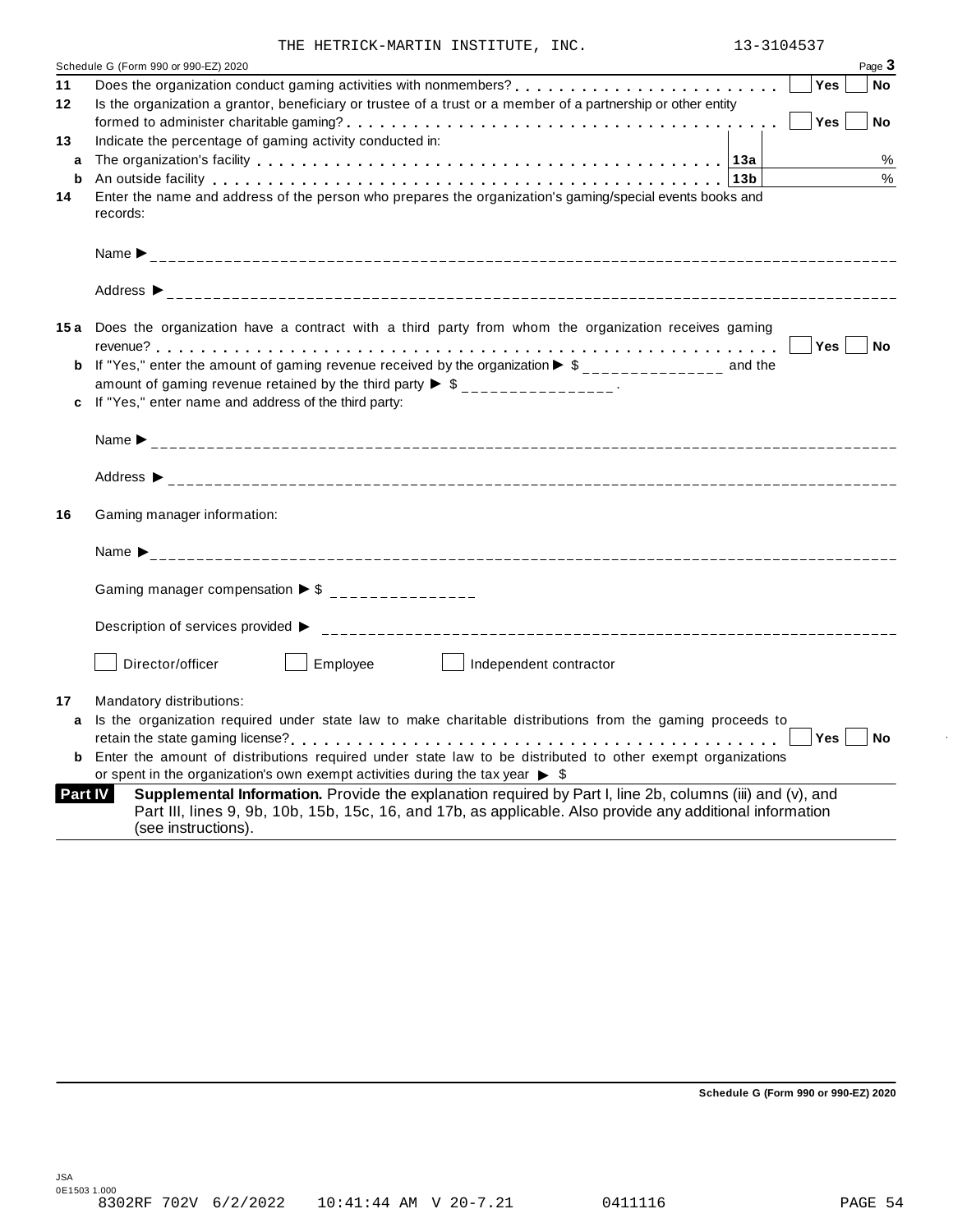| <b>SCHEDULE I</b><br>(Form 990)                                                                                                       |                                                                                                                                                                                                                                                                           |           |                                    | <b>Grants and Other Assistance to Organizations,</b><br>Governments, and Individuals in the United States |                                       |                                                             |                                          | OMB No. 1545-0047                     |  |  |
|---------------------------------------------------------------------------------------------------------------------------------------|---------------------------------------------------------------------------------------------------------------------------------------------------------------------------------------------------------------------------------------------------------------------------|-----------|------------------------------------|-----------------------------------------------------------------------------------------------------------|---------------------------------------|-------------------------------------------------------------|------------------------------------------|---------------------------------------|--|--|
|                                                                                                                                       |                                                                                                                                                                                                                                                                           |           | $20$ 20                            |                                                                                                           |                                       |                                                             |                                          |                                       |  |  |
| Complete if the organization answered "Yes" on Form 990, Part IV, line 21 or 22.<br>Attach to Form 990.<br>Department of the Treasury |                                                                                                                                                                                                                                                                           |           |                                    |                                                                                                           |                                       |                                                             |                                          | <b>Open to Public</b>                 |  |  |
| <b>Internal Revenue Service</b>                                                                                                       |                                                                                                                                                                                                                                                                           |           |                                    | Go to www.irs.gov/Form990 for the latest information.                                                     |                                       |                                                             |                                          | Inspection                            |  |  |
| Name of the organization                                                                                                              |                                                                                                                                                                                                                                                                           |           |                                    |                                                                                                           |                                       |                                                             | <b>Employer identification number</b>    |                                       |  |  |
|                                                                                                                                       | THE HETRICK-MARTIN INSTITUTE, INC.<br><b>General Information on Grants and Assistance</b>                                                                                                                                                                                 |           |                                    |                                                                                                           |                                       |                                                             | 13-3104537                               |                                       |  |  |
| Part I<br>1                                                                                                                           | Does the organization maintain records to substantiate the amount of the grants or assistance, the grantees' eligibility for the grants or assistance, and                                                                                                                |           |                                    |                                                                                                           |                                       |                                                             |                                          |                                       |  |  |
| $\mathbf{2}$                                                                                                                          | Describe in Part IV the organization's procedures for monitoring the use of grant funds in the United States.                                                                                                                                                             |           |                                    |                                                                                                           |                                       |                                                             |                                          | X Yes<br>No                           |  |  |
| Part II                                                                                                                               | Grants and Other Assistance to Domestic Organizations and Domestic Governments. Complete if the organization answered "Yes" on Form 990,<br>Part IV, line 21, for any recipient that received more than \$5,000. Part II can be duplicated if additional space is needed. |           |                                    |                                                                                                           |                                       |                                                             |                                          |                                       |  |  |
|                                                                                                                                       | 1 (a) Name and address of organization<br>or government                                                                                                                                                                                                                   | $(b)$ EIN | (c) IRC section<br>(if applicable) | (d) Amount of cash<br>grant                                                                               | (e) Amount of non-<br>cash assistance | (f) Method of valuation<br>(book, FMV, appraisal,<br>other) | (g) Description of<br>noncash assistance | (h) Purpose of grant<br>or assistance |  |  |
| (1)                                                                                                                                   |                                                                                                                                                                                                                                                                           |           |                                    |                                                                                                           |                                       |                                                             |                                          |                                       |  |  |
| (2)                                                                                                                                   |                                                                                                                                                                                                                                                                           |           |                                    |                                                                                                           |                                       |                                                             |                                          |                                       |  |  |
| (3)                                                                                                                                   |                                                                                                                                                                                                                                                                           |           |                                    |                                                                                                           |                                       |                                                             |                                          |                                       |  |  |
| (4)                                                                                                                                   |                                                                                                                                                                                                                                                                           |           |                                    |                                                                                                           |                                       |                                                             |                                          |                                       |  |  |
| (5)                                                                                                                                   |                                                                                                                                                                                                                                                                           |           |                                    |                                                                                                           |                                       |                                                             |                                          |                                       |  |  |
| (6)                                                                                                                                   |                                                                                                                                                                                                                                                                           |           |                                    |                                                                                                           |                                       |                                                             |                                          |                                       |  |  |
| (7)                                                                                                                                   |                                                                                                                                                                                                                                                                           |           |                                    |                                                                                                           |                                       |                                                             |                                          |                                       |  |  |
| (8)                                                                                                                                   |                                                                                                                                                                                                                                                                           |           |                                    |                                                                                                           |                                       |                                                             |                                          |                                       |  |  |
| (9)                                                                                                                                   |                                                                                                                                                                                                                                                                           |           |                                    |                                                                                                           |                                       |                                                             |                                          |                                       |  |  |
| (10)                                                                                                                                  |                                                                                                                                                                                                                                                                           |           |                                    |                                                                                                           |                                       |                                                             |                                          |                                       |  |  |
| (11)                                                                                                                                  |                                                                                                                                                                                                                                                                           |           |                                    |                                                                                                           |                                       |                                                             |                                          |                                       |  |  |
| (12)                                                                                                                                  |                                                                                                                                                                                                                                                                           |           |                                    |                                                                                                           |                                       |                                                             |                                          |                                       |  |  |
| $\mathbf{2}$                                                                                                                          |                                                                                                                                                                                                                                                                           |           |                                    |                                                                                                           |                                       |                                                             |                                          |                                       |  |  |
| 3                                                                                                                                     | For Paperwork Reduction Act Notice, see the Instructions for Form 990.                                                                                                                                                                                                    |           |                                    |                                                                                                           |                                       |                                                             |                                          | Schedule I (Form 990) 2020            |  |  |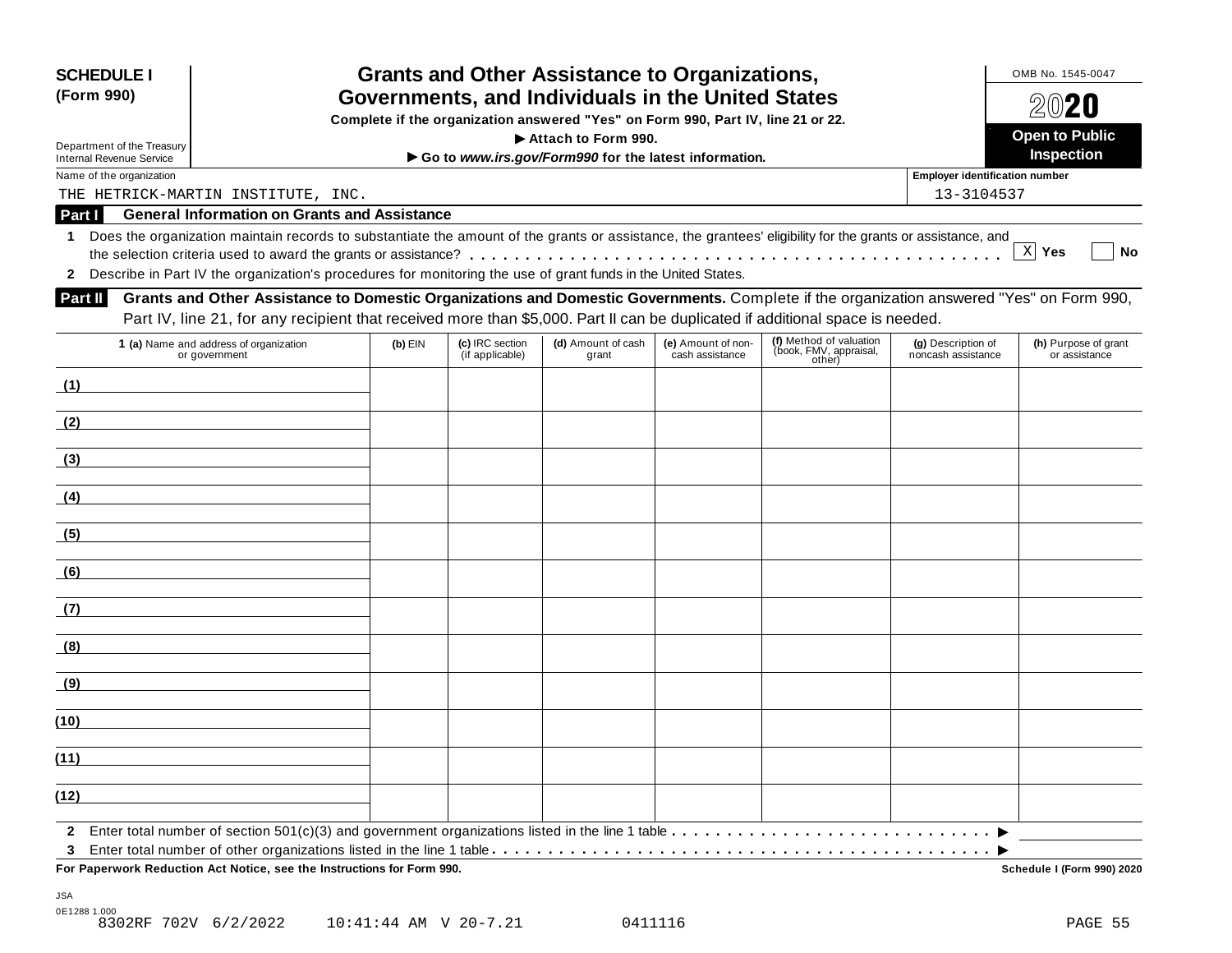#### Schedule I (Form 990) (2020) Page **2**

## **Grants and Other Assistance to Domestic Individuals.** Complete ifthe organization answered "Yes" on Form 990, Part IV, line 22. **Part III** Grants and Other Assistance to Domestic Individuals<br>Part III can be duplicated if additional space is needed. (a) Type of grant or assistance **(b)** Number of **(c)** Amount of **(d)** Amount of **(e)** Method of valuation (book, **(f)** Description of non-cash assistance FMV, appraisal, other) f<sub>recipients</sub> **(d)** Amount of non-cash assistance **(c)** Amount of cash grant **1** SCHOLARSHIPS 24,856. 2 STIPENDS **3 4 5 6 7 Supplemental Information.** Provide the information required in Part I, line 2, Part III, column (b); and any other additional information. **Part IV** STIPENDS  $147.$   $217,887.$

PART I, LINE 2:

THE SCHOLARSHIP AWARDS ARE GIVEN AFTER STUDENTS HAVE DEMONSTRATED THEIR

ACCEPTANCE OR COURSE WORK AT ACCREDITED COLLEGE. THE SCHOLARSHIP CHECKS

ARE USUALLY ISSUED DIRECTLY TO THE INSTRITUTIONS FOR THE BENEFIT OF THE

STUDENTS. STIPENDS ARE PROVIDED TO YOUTH WHO ATTEND AND PARTICIPATE IN

VARIOUS PROGRAMS.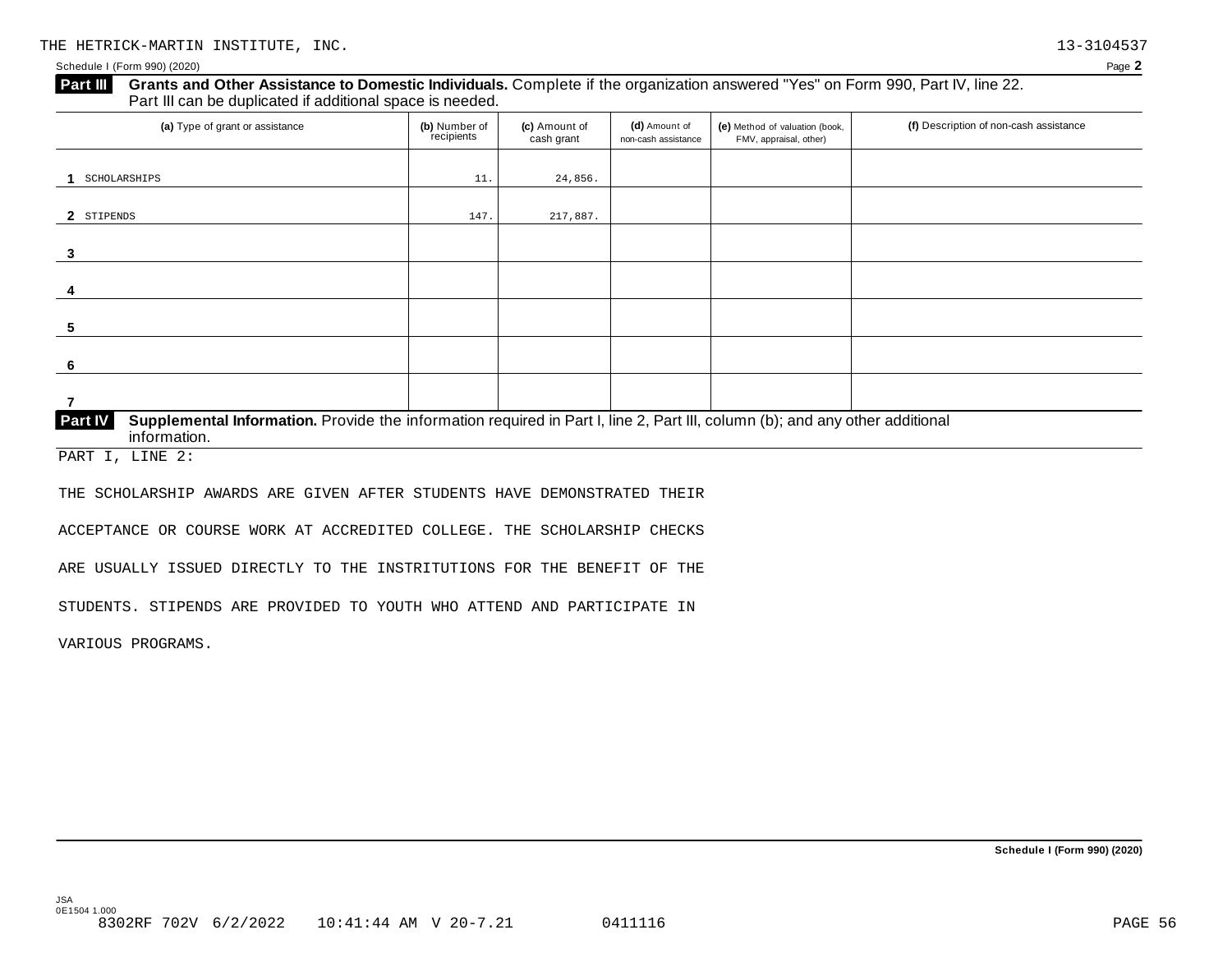| <b>SCHEDULE J</b>          |                                                      | <b>Compensation Information</b>                                                                                                                                                                                                                                                                                            | OMB No. 1545-0047                          |     |             |
|----------------------------|------------------------------------------------------|----------------------------------------------------------------------------------------------------------------------------------------------------------------------------------------------------------------------------------------------------------------------------------------------------------------------------|--------------------------------------------|-----|-------------|
| (Form 990)                 |                                                      | For certain Officers, Directors, Trustees, Key Employees, and Highest                                                                                                                                                                                                                                                      |                                            |     |             |
|                            |                                                      | <b>Compensated Employees</b><br>> Complete if the organization answered "Yes" on Form 990, Part IV, line 23.                                                                                                                                                                                                               |                                            |     |             |
| Department of the Treasury |                                                      | Attach to Form 990.<br>Go to www.irs.gov/Form990 for instructions and the latest information.                                                                                                                                                                                                                              | <b>Open to Public</b><br><b>Inspection</b> |     |             |
|                            | Internal Revenue Service<br>Name of the organization | Employer identification number                                                                                                                                                                                                                                                                                             |                                            |     |             |
|                            |                                                      | THE HETRICK-MARTIN INSTITUTE, INC.<br>13-3104537                                                                                                                                                                                                                                                                           |                                            |     |             |
| Part I                     |                                                      | <b>Questions Regarding Compensation</b>                                                                                                                                                                                                                                                                                    |                                            |     |             |
|                            |                                                      |                                                                                                                                                                                                                                                                                                                            |                                            | Yes | No          |
|                            |                                                      | 1a Check the appropriate box(es) if the organization provided any of the following to or for a person listed on Form                                                                                                                                                                                                       |                                            |     |             |
|                            |                                                      | 990, Part VII, Section A, line 1a. Complete Part III to provide any relevant information regarding these items.                                                                                                                                                                                                            |                                            |     |             |
|                            |                                                      | First-class or charter travel<br>Housing allowance or residence for personal use                                                                                                                                                                                                                                           |                                            |     |             |
|                            |                                                      | Travel for companions<br>Payments for business use of personal residence                                                                                                                                                                                                                                                   |                                            |     |             |
|                            |                                                      | Tax indemnification and gross-up payments<br>Health or social club dues or initiation fees                                                                                                                                                                                                                                 |                                            |     |             |
|                            |                                                      | Discretionary spending account<br>Personal services (such as maid, chauffeur, chef)                                                                                                                                                                                                                                        |                                            |     |             |
| b                          |                                                      | If any of the boxes on line 1a are checked, did the organization follow a written policy regarding payment<br>or reimbursement or provision of all of the expenses described above? If "No," complete Part III to                                                                                                          |                                            |     |             |
|                            |                                                      |                                                                                                                                                                                                                                                                                                                            | 1b                                         |     |             |
| 2                          |                                                      | Did the organization require substantiation prior to reimbursing or allowing expenses incurred by all                                                                                                                                                                                                                      |                                            |     |             |
|                            |                                                      | directors, trustees, and officers, including the CEO/Executive Director, regarding the items checked on line                                                                                                                                                                                                               |                                            |     |             |
|                            |                                                      |                                                                                                                                                                                                                                                                                                                            | $\mathbf{2}$                               |     |             |
| 3                          |                                                      | Indicate which, if any, of the following the organization used to establish the compensation of the<br>organization's CEO/Executive Director. Check all that apply. Do not check any boxes for methods used by a<br>related organization to establish compensation of the CEO/Executive Director, but explain in Part III. |                                            |     |             |
|                            |                                                      | Χ<br>Compensation committee<br>Written employment contract                                                                                                                                                                                                                                                                 |                                            |     |             |
|                            | Χ                                                    | $\mathbf X$<br>Independent compensation consultant<br>Compensation survey or study                                                                                                                                                                                                                                         |                                            |     |             |
|                            |                                                      | $\mathbf X$<br>Approval by the board or compensation committee<br>Form 990 of other organizations                                                                                                                                                                                                                          |                                            |     |             |
| 4                          |                                                      | During the year, did any person listed on Form 990, Part VII, Section A, line 1a, with respect to the filing<br>organization or a related organization:                                                                                                                                                                    |                                            |     |             |
| a                          |                                                      |                                                                                                                                                                                                                                                                                                                            | 4a                                         |     | Χ           |
| b                          |                                                      | Participate in or receive payment from a supplemental nonqualified retirement plan?                                                                                                                                                                                                                                        | 4b                                         |     | $\mathbf X$ |
| c                          |                                                      | Participate in or receive payment from an equity-based compensation arrangement?                                                                                                                                                                                                                                           | 4c                                         |     | $\mathbf X$ |
|                            |                                                      | If "Yes" to any of lines 4a-c, list the persons and provide the applicable amounts for each item in Part III.                                                                                                                                                                                                              |                                            |     |             |
|                            |                                                      |                                                                                                                                                                                                                                                                                                                            |                                            |     |             |
| 5                          |                                                      | Only section 501(c)(3), 501(c)(4), and 501(c)(29) organizations must complete lines 5-9.<br>For persons listed on Form 990, Part VII, Section A, line 1a, did the organization pay or accrue any                                                                                                                           |                                            |     |             |
|                            |                                                      | compensation contingent on the revenues of:                                                                                                                                                                                                                                                                                |                                            |     |             |
|                            |                                                      |                                                                                                                                                                                                                                                                                                                            | 5a                                         |     | Χ           |
| b                          |                                                      |                                                                                                                                                                                                                                                                                                                            | 5b                                         |     | $\mathbf X$ |
|                            |                                                      | If "Yes" on line 5a or 5b, describe in Part III.                                                                                                                                                                                                                                                                           |                                            |     |             |
| 6                          |                                                      | For persons listed on Form 990, Part VII, Section A, line 1a, did the organization pay or accrue any<br>compensation contingent on the net earnings of:                                                                                                                                                                    |                                            |     |             |
| a                          |                                                      |                                                                                                                                                                                                                                                                                                                            | 6a                                         |     | Χ           |
| b                          |                                                      |                                                                                                                                                                                                                                                                                                                            | 6b                                         |     | X           |
|                            |                                                      | If "Yes" on line 6a or 6b, describe in Part III.                                                                                                                                                                                                                                                                           |                                            |     |             |
| 7                          |                                                      | For persons listed on Form 990, Part VII, Section A, line 1a, did the organization provide any nonfixed                                                                                                                                                                                                                    |                                            |     |             |
|                            |                                                      |                                                                                                                                                                                                                                                                                                                            | $\overline{7}$                             |     | Χ           |
| 8                          |                                                      | Were any amounts reported on Form 990, Part VII, paid or accrued pursuant to a contract that was subject                                                                                                                                                                                                                   |                                            |     |             |
|                            |                                                      | to the initial contract exception described in Regulations section 53.4958-4(a)(3)? If "Yes," describe                                                                                                                                                                                                                     |                                            |     |             |
|                            |                                                      |                                                                                                                                                                                                                                                                                                                            | 8                                          |     | Χ           |
| 9                          |                                                      | If "Yes" on line 8, did the organization also follow the rebuttable presumption procedure described in                                                                                                                                                                                                                     |                                            |     |             |
|                            |                                                      |                                                                                                                                                                                                                                                                                                                            | 9                                          |     |             |

**For Paperwork Reduction Act Notice, see the Instructions for Form 990. Schedule J (Form 990) 2020**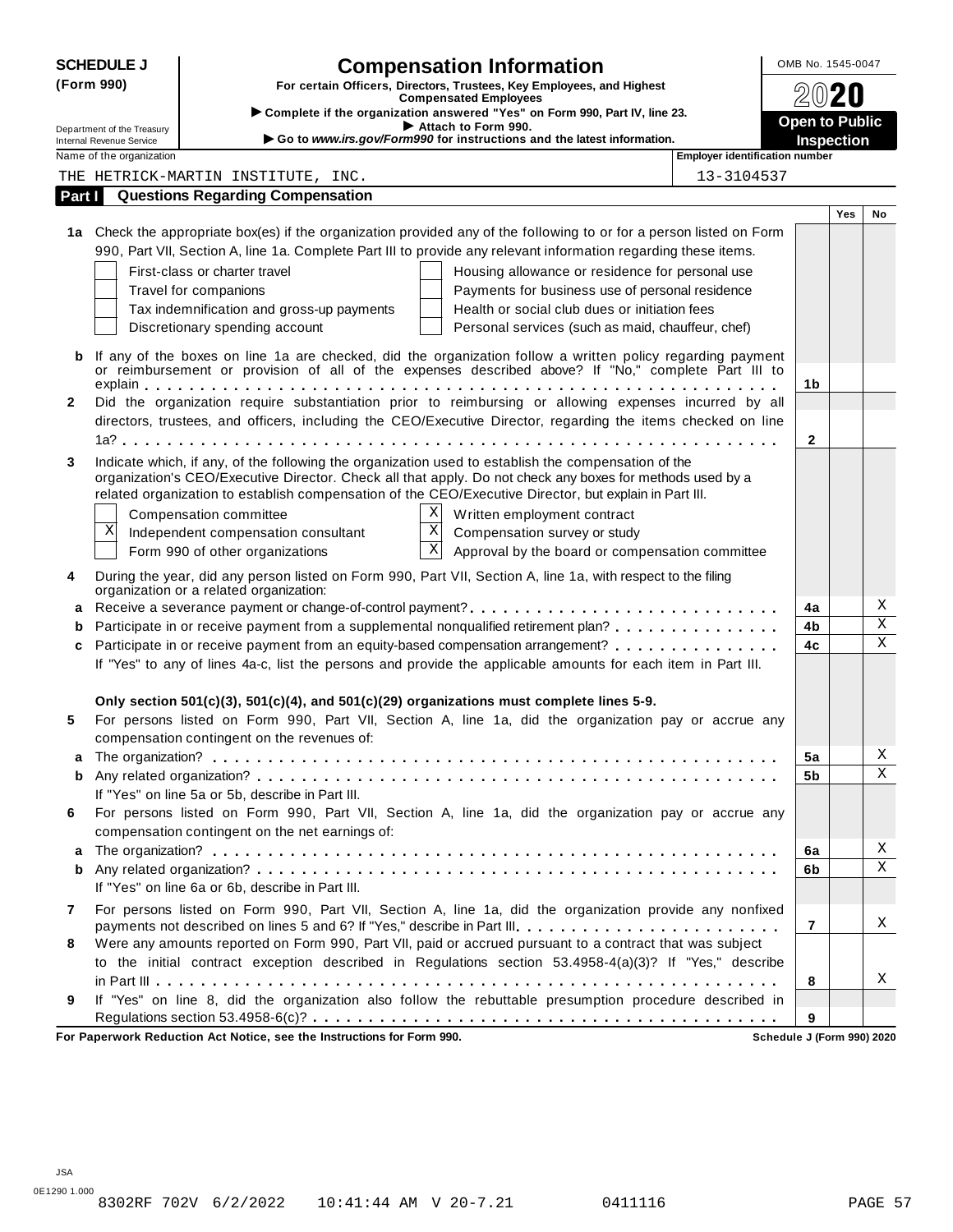## **Part II Officers, Directors, Trustees, Key Employees, and Highest Compensated Employees.** Use duplicate copies ifadditional space is needed.

For each individual whose compensation must be reported on Schedule J, report compensation from the organization on row (i) and from related organizations, described in the instructions, on row (ii). Do not list any individuals that aren't listed on Form 990, Part VII.

Note: The sum of columns (B)(i)-(iii) for each listed individual must equal the total amount of Form 990, Part VII, Section A, line 1a, applicable column (D) and (E) amounts for that individual.

|                                    |      | (B) Breakdown of W-2 and/or 1099-MISC compensation |                                        |                                           | (C) Retirement and             | (D) Nontaxable   | (E) Total of columns | (F) Compensation                                           |  |
|------------------------------------|------|----------------------------------------------------|----------------------------------------|-------------------------------------------|--------------------------------|------------------|----------------------|------------------------------------------------------------|--|
| (A) Name and Title                 |      | (i) Base<br>compensation                           | (ii) Bonus & incentive<br>compensation | (iii) Other<br>reportable<br>compensation | other deferred<br>compensation | benefits         | $(B)(i)-(D)$         | in column (B) reported<br>as deferred on prior<br>Form 990 |  |
| AMY HARCLERODE                     | (i)  | 149,333                                            | 0                                      | $\mathsf 0$ .                             | 6, 333.                        | $0$ .            | 155,666              | $0$ .                                                      |  |
| CHIEF DEVELOPMENT OFFICER          | (ii) | $\mathsf{O}$                                       | $\mathsf{O}$ .                         | $\mathsf{0}$ .                            | $\mathsf{0}$ .                 | 0.               | $\mathbf 0$          | $\overline{0}$ .                                           |  |
| BRIDGET HUGHES                     | (i)  | 132,477                                            | $\mathbf 0$ .                          | $\mathsf{0}$ .                            | 5,938                          | 32,329.          | 170,744              | $\overline{0}$ .                                           |  |
| 2 <sup>CHIEF</sup> PROGRAM OFFICER | (i)  | $\overline{0}$                                     | $\mathsf{O}$ .                         | $\mathsf{O}\xspace$                       | $0$ .                          | 0.               | $\mathsf{O}$ .       | $\overline{0}$ .                                           |  |
| DANIEL DOUCETTE<br>(THRU)          | (i)  | 184,167                                            | $\mathsf{O}$ .                         | $\mathsf{O}$ .                            | 6,667                          | $0$ .            | 190,834.             | $\overline{0}$ .                                           |  |
| $\boldsymbol{3}^{\text{COFO}}$     | (i)  | $\mathsf{O}$ .                                     | $\mathsf{O}$ .                         | $\mathsf{0}$ .                            | $0$ .                          | $\overline{0}$ . | $0\,$ .              | $\overline{0}$ .                                           |  |
| THOMAS KREVER (SEE SCH.            | (i)  | 197,270                                            | $\mathsf{O}$ .                         | $\mathsf{0}$ .                            | 6,760.                         | 11,784.          | 215,814              | $\overline{0}$ .                                           |  |
| FORMER CEO (THRU 06/20)            | (i)  | $\mathsf{O}$ .                                     | $\mathsf{O}$ .                         | $\mathsf{0}$ .                            | 0.                             | $0$ .            | $0$ .                | $\overline{0}$ .                                           |  |
|                                    | (i)  |                                                    |                                        |                                           |                                |                  |                      |                                                            |  |
| 5                                  | (i)  |                                                    |                                        |                                           |                                |                  |                      |                                                            |  |
|                                    | (i)  |                                                    |                                        |                                           |                                |                  |                      |                                                            |  |
| 6                                  | (i)  |                                                    |                                        |                                           |                                |                  |                      |                                                            |  |
|                                    | (i)  |                                                    |                                        |                                           |                                |                  |                      |                                                            |  |
| 7                                  | (i)  |                                                    |                                        |                                           |                                |                  |                      |                                                            |  |
|                                    | (i)  |                                                    |                                        |                                           |                                |                  |                      |                                                            |  |
| 8                                  | (i)  |                                                    |                                        |                                           |                                |                  |                      |                                                            |  |
|                                    | (i)  |                                                    |                                        |                                           |                                |                  |                      |                                                            |  |
| 9                                  | (i)  |                                                    |                                        |                                           |                                |                  |                      |                                                            |  |
|                                    | (i)  |                                                    |                                        |                                           |                                |                  |                      |                                                            |  |
| 10                                 | (i)  |                                                    |                                        |                                           |                                |                  |                      |                                                            |  |
|                                    | (i)  |                                                    |                                        |                                           |                                |                  |                      |                                                            |  |
| 11                                 | (i)  |                                                    |                                        |                                           |                                |                  |                      |                                                            |  |
|                                    | (i)  |                                                    |                                        |                                           |                                |                  |                      |                                                            |  |
| 12                                 | (i)  |                                                    |                                        |                                           |                                |                  |                      |                                                            |  |
|                                    | (i)  |                                                    |                                        |                                           |                                |                  |                      |                                                            |  |
| 13                                 | (i)  |                                                    |                                        |                                           |                                |                  |                      |                                                            |  |
|                                    | (i)  |                                                    |                                        |                                           |                                |                  |                      |                                                            |  |
| 14                                 | (i)  |                                                    |                                        |                                           |                                |                  |                      |                                                            |  |
|                                    | (i)  |                                                    |                                        |                                           |                                |                  |                      |                                                            |  |
| 15                                 | (i)  |                                                    |                                        |                                           |                                |                  |                      |                                                            |  |
|                                    | (i)  |                                                    |                                        |                                           |                                |                  |                      |                                                            |  |
| 16                                 | (ii) |                                                    |                                        |                                           |                                |                  |                      |                                                            |  |

**Schedule J (Form 990) 2020**

JSA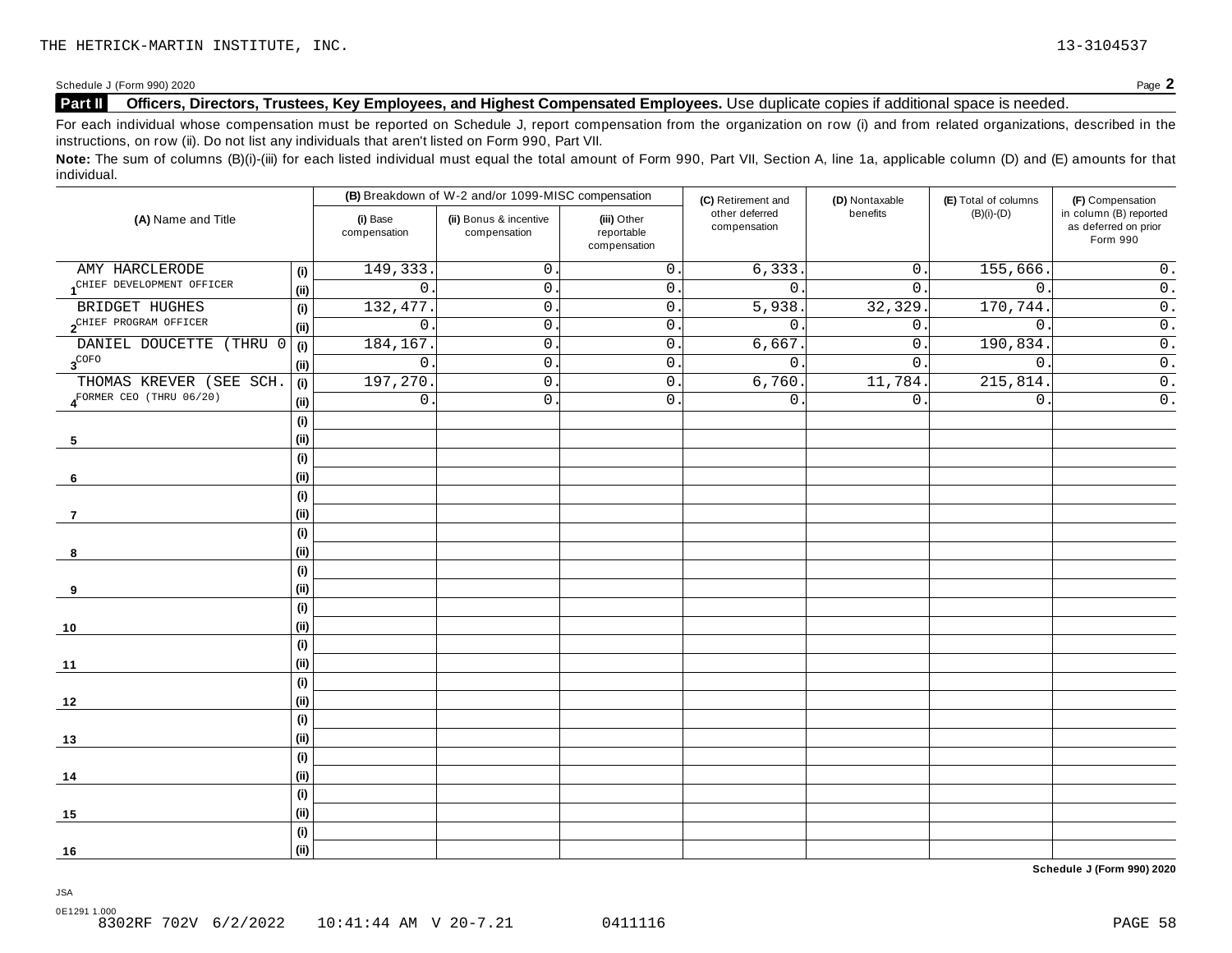Schedule J (Form 990) 2020 Page **3**

### **Part III Supplemental Information**

Provide the information, explanation, or descriptions required for Part I, lines 1a, 1b, 3, 4a, 4b, 4c, 5a, 5b, 6a, 6b, 7, and 8, and for Part II. Also complete this part for any additional information.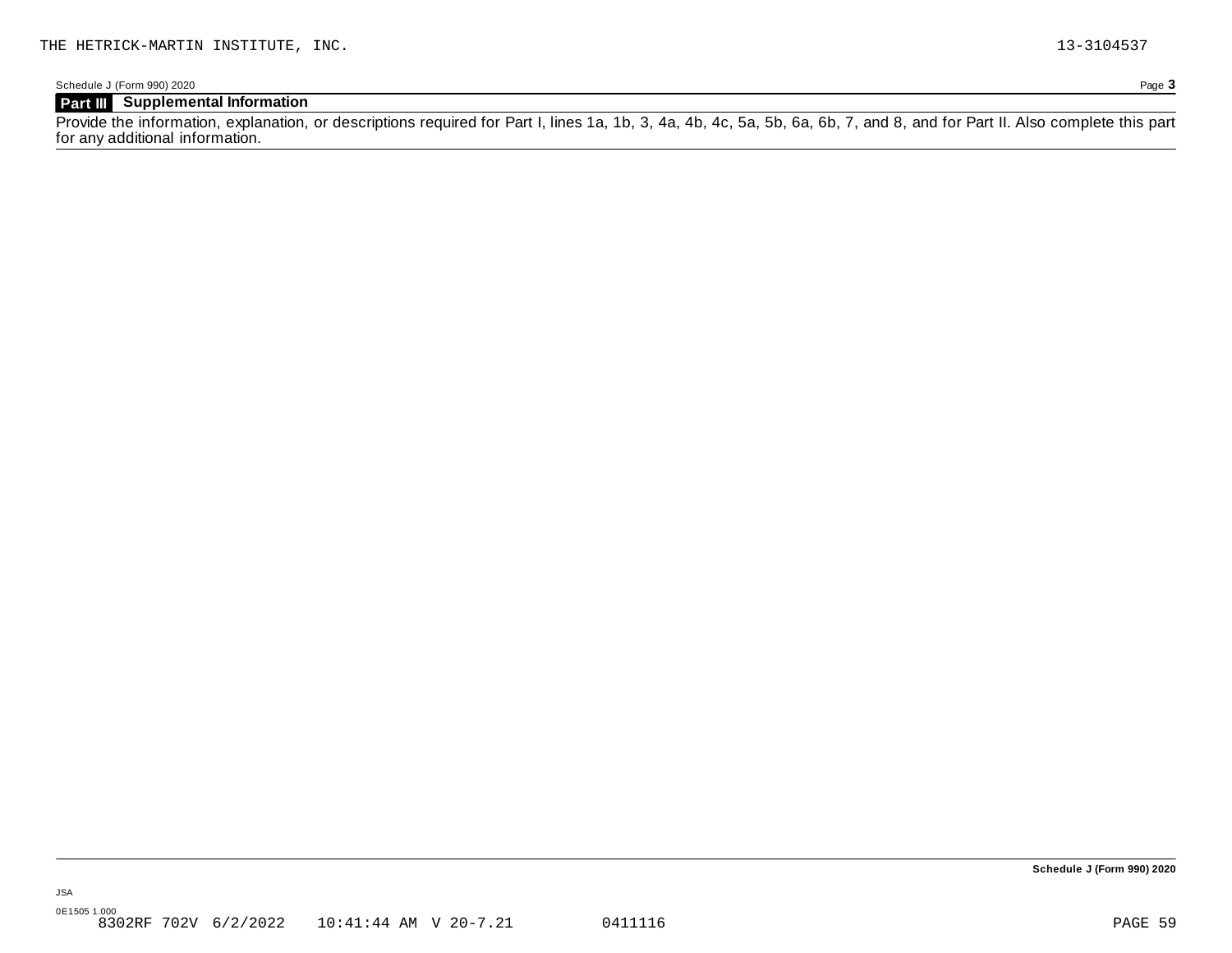### **SCHEDULE O** Supplemental Information to Form 990 or 990-EZ DMB No. 1545-0047

**(Form 990 or 990-EZ) Complete to provide information for responses to specific questions on** plete to provide information for responses to specific questions on  $\bigotimes_{\mathbb{Z}}\mathbb{Q}$  20 **EVECT**<br>
Attach to Form 990 or 990-EZ.<br>
and the Communication of the Communication of the Communication of the Communication of the Communication of the Communication of the Communication of the Communication of the Commu



Department of the Treasury<br>Internal Revenue Service Department of the Treasury <br>Depen to Public<br>Name of the organization<br>Name of the organization<br>Name of the organization<br>Name of the organization<br>Inspection THE HETRICK-MARTIN INSTITUTE, INC. 13-3104537

FORM 990 PART IV, LINES 11F AND 12A, AND PART XII, LINE 2B: DUE TO MANAGEMENT TURNOVER, THE AUDIT OF THE TAXPAYER'S FINANCIAL STATEMENTS IS NOT YET COMPLETE. AFTER THE AUDIT IS COMPLETE, THE TAXPAYER WILL FILE AN AMENDED RETURN, IF APPROPRIATE.

FORM 990, PART VI, SECTION B, LINE 11B:

HETRICK MARTIN INSTITUTE PROVIDED A COPY VIA EMAIL TO THE FINANCE COMMITTEE AND THE BOARD OF DIRECTORS FOR REVIEW AND FEEDBACK. ANY CORRECTIONS OR CONCERNS ARE ADDRESSED BEFORE IT IS FILED WITH THE IRS.

FORM 990, PART VI, SECTION B, LINE 12C:

A CONFLICT OF INTEREST POLICY IS DISTRIBUTED TO BOARD MEMBERS AND OFFICERS UPON JOINING HMI. THIS POLICY IS REVIEWED ON AN ANNUAL BASIS. IN ADDITION TO THE POLICY, EACH MEMBER AND OFFICER IS REQUIRED TO DISCLOSE ANY ACQUIRED OR PROSPECTIVE DEALINGS WHICH WOULD CREATE A CONFLICT. IF A PERSON HAS A CONFLICT, BOARD MEMBERS REPORT IT TO THE CO-CHAIRS OF THE BOARD, AND EMPLOYEES NOTIFY THE EXECUTIVE DIRECTOR. AFTER THAT, THE PERSON IS EXCLUDED FROM THE DELIBERATIONS RELEVANT TO THE CONFLICT.

#### FORM 990, PART VI, SECTION B, LINE 15A:

THE CEO'S COMPENSATION WAS SET BY THE BOARD AT THE RECOMMENDATION OF THE CEO HIRING COMMITTEE IN LATE 2020, WHICH INCLUDED INPUT FROM THE CEO (IN TERMS OF HIS EXPRESSED EXPECTATIONS DURING THE HIRING PROCESS) AS WELL AS SEARCH CONSULTANTS, TO ENSURE THAT THE AMOUNT WAS COMMENSURATE WITH THE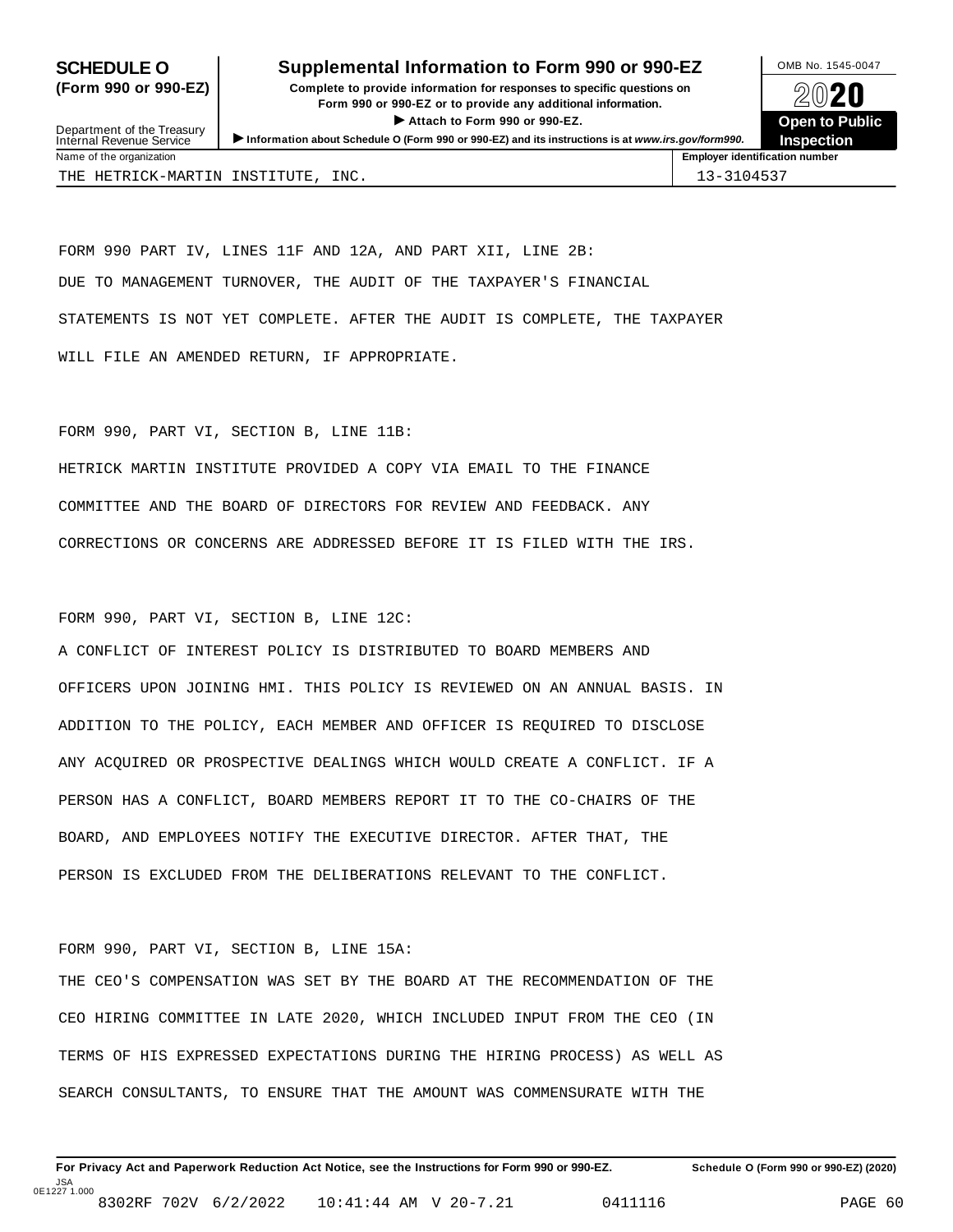| Schedule O (Form 990 or 990-EZ) 2020  |                                       |  |
|---------------------------------------|---------------------------------------|--|
| Name of the organization              | <b>Employer identification number</b> |  |
| INC.<br>THE HETRICK-MARTIN INSTITUTE, | 13-3104537                            |  |

MARKET. BUDGETARY/FINANCIAL CONSIDERATIONS OF THE ORGANIZATION WERE ALSO CONSIDERED.

FORM 990, PART VI, SECTION B, LINE 15B:

COMPENSATION OF OTHER OFFICERS OR KEY EMPLOYEES OF THE ORGANIZATION IS DETERMINED BY THE CHIEF EXECUTIVE OFFICER AND THE CHIEF OPERATING & FINANCIAL OFFICER USING COMPARATIVE DATA OF THE INDUSTRY, SALARY SURVEYS, AND OTHER ORGANIZATIONS' FORM 990'S. THE CHIEF EXECUTIVE OFFICER AND THE CHIEF OPERATING & FINANCIAL OFFICER ARE AUTHORIZED TO HIRE OFFICERS AND EMPLOYEES OF THE COMPANY; PROVIDED, THAT THE ANNUAL COMPENSATION PAID BY THE COMPANY TO SUCH EMPLOYEES SHALL NOT EXCEED \$200,000 WITHOUT PRIOR AUTHORIZATION OF THE BOARD OF DIRECTORS.

FORM 990, PART VI, SECTION C LINE 19: UPON REQUEST, THE ORGANIZATION WILL MAKE AVAILABLE ONLY THOSE DOCUMENTS REQUIRED TO BE DISCLOSED UNDER THE PUBLIC INSPECTION LAWS.

FORM 990, PART VII, SECTION A: THOMAS KREVER, FORMER CEO THRU JUNE OF 2020, BECAME A CONSULTANT FROM JULY THRU SEPTEMBER OF 2020. COMPENSATION REPORTED ON PART VII IS FOR HIS ROLES AS CEO AND CONSULTANT DURING CALENDAR YEAR 2020.

FORM 990, PART XII, LINE 2C: THE PROCESS HAS NOT CHANGED FROM THE PRIOR YEAR.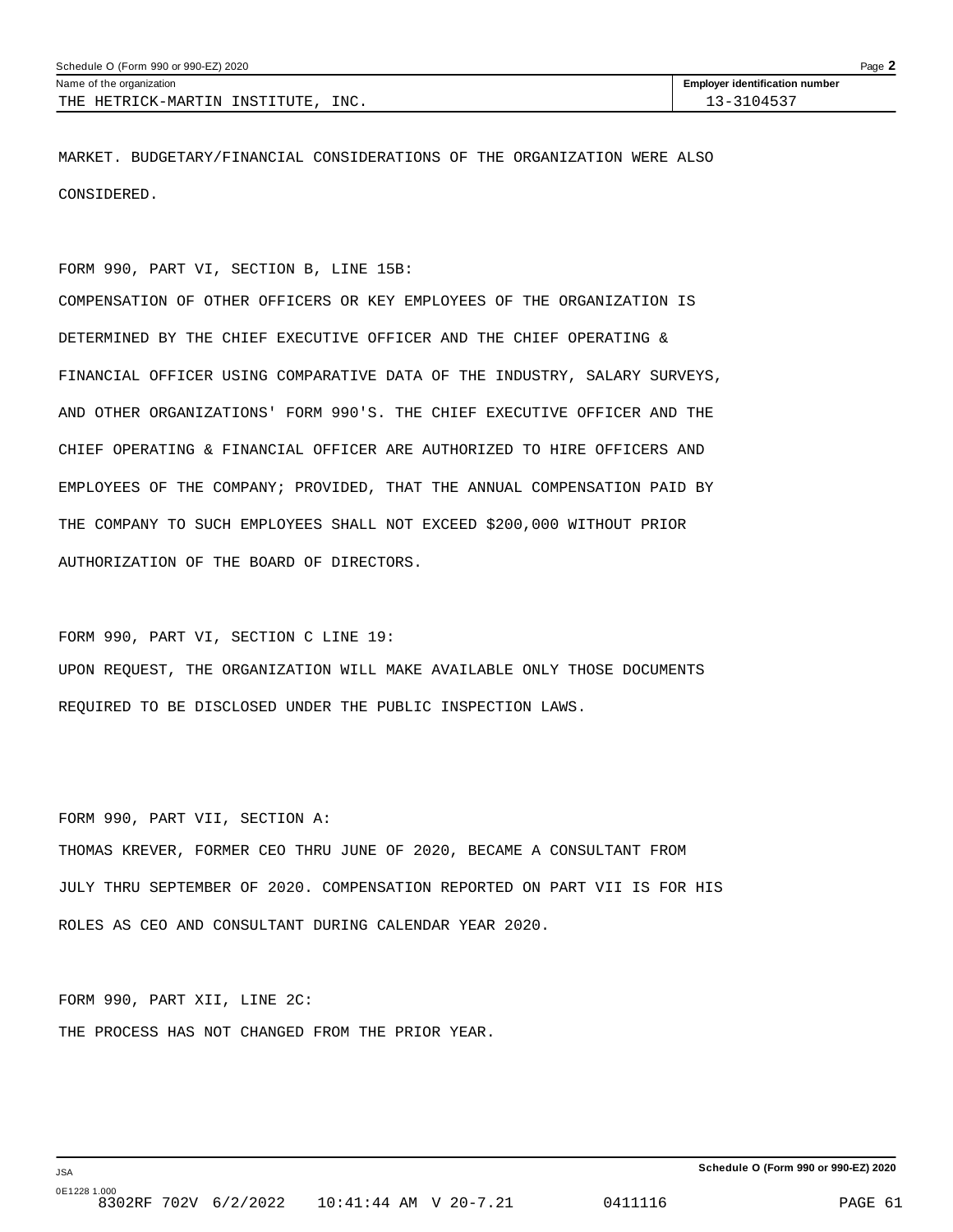| Schedule O (Form 990 or 990-EZ) 2020                 |                                       |  |
|------------------------------------------------------|---------------------------------------|--|
| Name of the organization                             | <b>Employer identification number</b> |  |
| INC.<br>THE<br>:-MARTIN<br>HETRICK.<br>"NST"<br>היחי | 1/1 <sup>2</sup><br>.                 |  |

ATTACHMENT 1

#### FORM 990, PART III - PROGRAM SERVICE, LINE 4A

LARGEST NON-PROFIT AGENCY SERVING LESBIAN, GAY, BISEXUAL, TRANSGENDER AND QUESTIONING (LGBTQ) YOUNG PEOPLE FOR MORE THAN 40 YEARS. DURING FY21, HMI SERVICED MORE THAN 2000 YOUTH MEMBERS AND THEIR FAMILIES FROM THE FIVE BOROUGHS OF NEW YORK CITY AND BEYOND. THOSE MEMBERS RECEIVED SERVICES ON A CONTINUUM RANGING FROM INDIVIDUAL COUNSELING AND CASE MANAGEMENT SERVICES, OTHER MENTAL HEALTH SERVICES SUCH AS SUPPORT GROUPS AND PSYCHIATRIC SERVICES, ACADEMIC SUPPORT PROGRAMS, EXPANDED LEARNING TIME AND OUT OF SCHOOL PROGRAMMING, JOB READINESS PROGRAMS AND PAID INTERNSHIPS, HEALTH EDUCATION AND PREGNANCY PREVENTION, HIV PREVENTION, TESTING AND LINKAGE TO CARE, AS WELL AS COMMUNITY EDUCATION AND AND OUTREACH ACTIVITIES, INCLUDING STREET OUTREACH TO YOUTH EXPERIENCING HOMELESSNESS, AND OUTREACH EFFORTS TO SUPPORT COVID TESTING AND CONTRACT TRACING INITIATIVES AND TO DISTRIBUTE PPE. HMI HAS BEEN A PROVIDER OF HOT MEALS TO LGBTQ YOUTH, AND DURING THE PANDEMIC PIVOTED TO PROVID YOUTH FACING ISSUES WITH FOOD ACCESS WITH DIRECT CASH ASSISTANCE AND A FOOD DISTRIBUTION PROGRAM. HMI HEADQUARTERS ARE LOCATED IN NEW YORK CITY. DURING THE PANDEMIC OUR STREET OUTREACH PROGRAMS HAVE CONTINUED TO OPERATE IN-PERSON. IN ADDITION, HMI HAS PROVIDED CONTINUOUS CARE AND SERVICES TO YOUTH VIA TELEHEALTH PLATFORMS AN HAVE IMPLEMENTED A FULL CONTINUUM OF VIRTUAL, ONLINE PROGRAMS USING VIDEO CONFERENCING SERVICES AND ONLINE CHAT ROOMS AND BY PROVIDING YOUTH WITH SHIP-TO-HOME SUPPLIES.